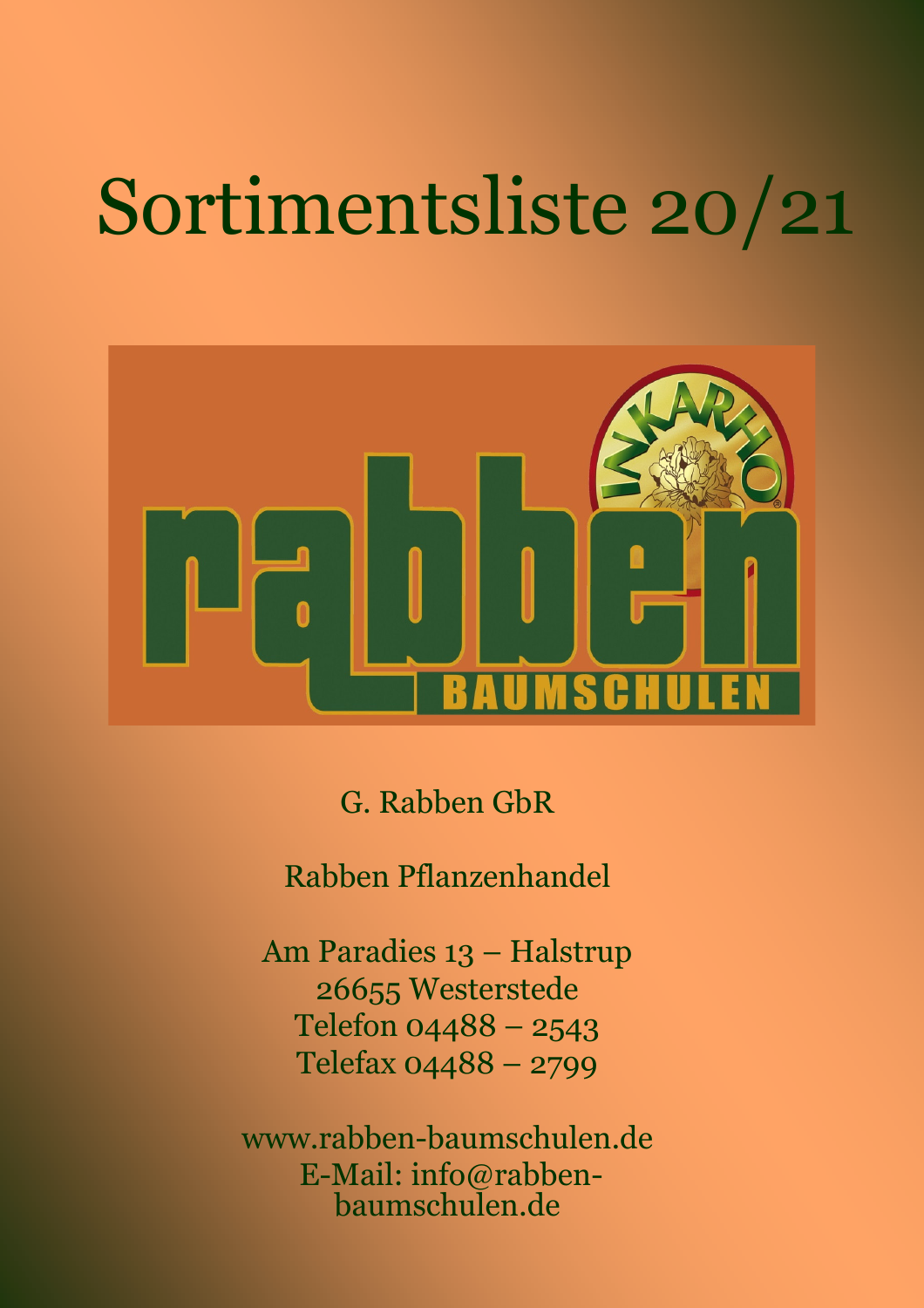| Abies balsamea 'Nana'       | C <sub>3</sub>          | 20  | 25  |
|-----------------------------|-------------------------|-----|-----|
| Abies balsamea 'Nana'       | C <sub>4</sub>          | 25  | 30  |
| Abies balsamea 'Nana'       | $C$ 7,5                 | 30  | 40  |
| Abies balsamea 'Nana'       | $C$ 7,5                 | 40  | 50  |
| Abies balsamea 'Nana'       | C <sub>4</sub>          | 15  | 20  |
| Abies balsamea 'Nana'       | mB                      | 20  | 25  |
| Abies balsamea 'Nana'       | mB                      | 25  | 30  |
| Abies balsamea 'Piccolo'    | C <sub>3</sub>          | 15  | 20  |
| Abies balsamea 'Piccolo'    | C <sub>3</sub>          | 20  | 25  |
| Abies balsamea 'Piccolo'    | C <sub>5</sub>          | 25  | 30  |
| Abies balsamea 'Piccolo'    | C <sub>5</sub>          | 30  | 40  |
|                             |                         |     |     |
| Abies koreana 'Dark Hill'   | C <sub>5</sub>          | 25  | 30  |
| Abies koreana 'Dark Hill'   | C <sub>5</sub>          | 30  | 40  |
| Abies koreana 'Dark Hill'   | $C$ 7,5                 | 30  | 40  |
| Abies koreana 'Dark Hill'   | C $7,5$                 | 40  | 50  |
| Abies koreana 'Dark Hill'   | $C$ 7,5                 | 50  | 60  |
| Abies koreana 'Dark Hill'   | mB                      | 30  | 40  |
| Abies koreana 'Dark Hill'   | mB                      | 40  | 50  |
| Abies koreana 'Dark Hill'   | mB                      | 50  | 60  |
| Abies koreana 'Dark Hill'   | mB                      | 60  | 70  |
| Abies koreana 'Dark Hill'   | mB                      | 70  | 80  |
| Abies koreana 'Silberlocke' | C <sub>12</sub>         | 50  | 60  |
| Abies koreana 'Silberlocke' | C <sub>5</sub>          | 30  | 40  |
| Abies koreana 'Silberlocke' | $C$ 7,5                 | 40  | 50  |
| Abies koreana 'Silberlocke' | C <sub>12</sub>         | 60  | 70  |
| Abies koreana 'Silberlocke' | C12 flach               | 30  | 40  |
| Abies koreana 'Silberlocke' | mb hoch                 | 100 | 125 |
| Abies koreana 'Silberlocke' | mB 3xv                  | 60  | 70  |
| Abies koreana 'Silberlocke' | mB 4xv breit            | 80  | 100 |
| Abies koreana 'Silberlocke' | mB 4xv breit            | 100 | 125 |
| Abies koreana 'Silberlocke' | mB 4xv hoch             | 80  | 100 |
| Abies koreana 'Silberlocke' | Sol 4xv mDb             | 150 | 175 |
| Abies koreana 'Silberlocke' | Sol 4xv mDb hoch        | 125 | 150 |
|                             | Sol 6xv mDb             |     | 200 |
| Abies koreana 'Veredelung'  |                         | 175 |     |
| Abies koreana 'Veredelung'  | Sol C 40                | 150 | 175 |
| Abies lasiocarpa 'Compacta' | C <sub>5</sub>          | 25  | 30  |
| Abies lasiocarpa 'Compacta' | C <sub>5</sub>          | 30  | 40  |
| Abies lasiocarpa 'Compacta' | $C$ 7,5                 | 40  | 50  |
| Abies lasiocarpa 'Compacta' | C <sub>12</sub>         | 50  | 60  |
| Abies lasiocarpa 'Compacta' | C <sub>12</sub><br>hoch | 60  | 70  |
| Abies lasiocarpa 'Compacta' | Sol 5xv mDb             | 125 | 150 |
| Abies lasiocarpa 'Compacta' | Sol 5xv mDb             | 150 | 175 |
| Abies pinsapo 'Kelleriis'   | mB 3xv                  | 40  | 50  |
| Abies pinsapo 'Kelleriis'   | mB 3xv                  | 50  | 60  |
| Abies pinsapo 'Kelleriis'   | mB 4xv                  | 60  | 70  |
| Abies pinsapo 'Kelleriis'   | mB 4xv                  | 70  | 80  |
| Abies pinsapo 'Kelleriis'   | mB 4xv                  | 80  | 100 |
| Abies pinsapo 'Kelleriis'   | Sol 5xv mDb             | 100 | 125 |
| Abies procera 'Blaue Hexe'  | mB                      | 15  | 20  |
| Abies procera 'Blaue Hexe'  | mB                      | 20  | 25  |
| Abies procera 'Glauca'      | mB<br>breit             | 40  | 50  |
| Abies procera 'Glauca'      | mB 3xv<br>hoch          | 40  | 50  |
| Abies procera 'Glauca'      | mB 3xv<br>hoch          | 50  | 60  |
| Abies procera 'Glauca'      | mB 4xv<br>hoch          | 60  | 70  |
| Abies procera 'Glauca'      | mB 4xv<br>hoch          | 70  | 80  |
| Abies procera 'Glauca'      | mB 4xv<br>hoch          | 80  | 100 |
| Berberis buxifolia 'Nana'   | C <sub>4</sub>          | 25  | 30  |
| Berberis candidula          | C <sub>2</sub>          |     |     |
|                             |                         | 20  | 25  |
| Berberis candidula          | C <sub>2</sub>          | 25  | 30  |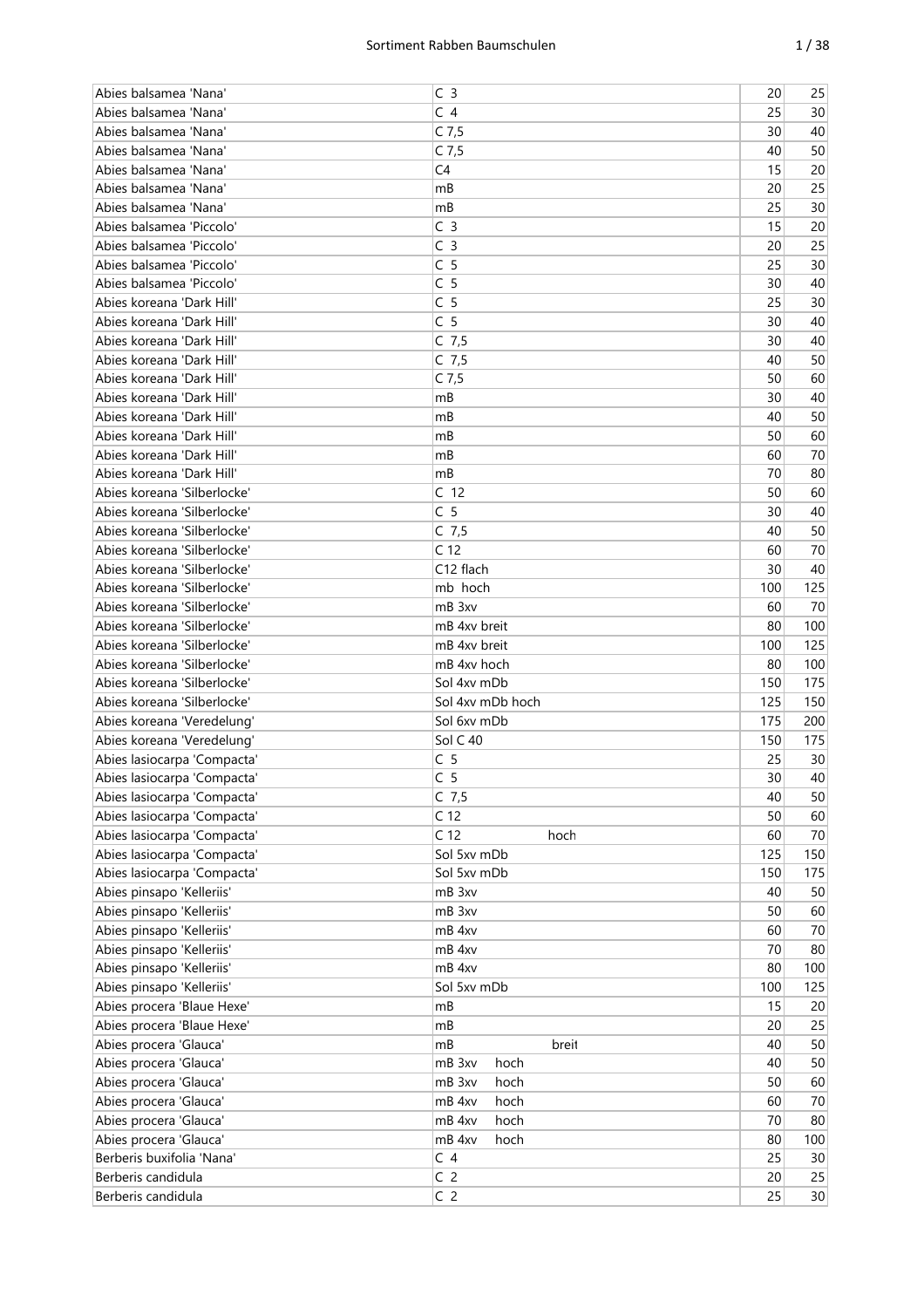| C <sub>2</sub><br>20<br>25<br>Berberis candidula 'Jytte'<br>C <sub>2</sub><br>30<br>Berberis candidula 'Jytte'<br>40<br>Berberis candidula 'Jytte'<br>60<br>$C$ 7,5<br>50<br>Berberis candidula 'Jytte'<br>C <sub>12</sub><br>60<br>80<br>C <sub>2</sub><br>Berberis frikartii 'Amstelveen'<br>20<br>15<br>C <sub>2</sub><br>Berberis frikartii 'Amstelveen'<br>20<br>25<br>C <sub>2</sub><br>Berberis frikartii 'Amstelveen'<br>25<br>30<br>C <sub>4</sub><br>Berberis frikartii 'Amstelveen'<br>30<br>40<br>Berberis frikartii 'Amstelveen'<br>C <sub>4</sub><br>50<br>40<br>Berberis frikartii 'Amstelveen'<br>$C$ 7,5<br>50<br>40<br>Berberis frikartii 'Amstelveen'<br>$C$ 7,5<br>50<br>60<br>Berberis frikartii 'Amstelveen'<br>$C$ 7,5<br>80<br>60<br>C <sub>4</sub><br>40<br>Berberis hybrido-gagnepainii<br>30<br>C <sub>4</sub><br>50<br>Berberis hybrido-gagnepainii<br>40<br>Berberis hybrido-gagnepainii<br>C <sub>12</sub><br>80<br>100<br>C <sub>2</sub><br>25<br>Berberis julianae<br>20<br>Berberis julianae<br>C <sub>4</sub><br>30<br>25<br>C <sub>5</sub><br>Berberis julianae<br>80<br>60<br>C <sub>12</sub><br>100<br>Berberis julianae<br>80<br>C <sub>4</sub><br>30<br>Berberis julianae<br>40<br>C <sub>5</sub><br>50<br>Berberis julianae<br>40<br>$C$ 7,5<br>Berberis julianae<br>50<br>60<br>$C$ 7,5<br>Berberis julianae<br>60<br>80<br>Berberis ottawensis 'Superba'<br>$C$ 7,5<br>100<br>80<br>$C$ 7,5<br>100<br>125<br>Berberis ottawensis 'Superba'<br>C <sub>2</sub><br>Berberis thunbergii 'Admiration'<br>15<br>20<br>C <sub>2</sub><br>Berberis thunbergii 'Atropurpurea Nana'<br>15<br>20<br>C <sub>2</sub><br>Berberis thunbergii 'Aurea'<br>25<br>20<br>Berberis thunbergii 'Aurea'<br>C <sub>2</sub><br>30<br>25<br>C <sub>2</sub><br>Berberis thunbergii 'Green Carpet'<br>30<br>20<br>Berberis thunbergii 'Green Carpet'<br>C <sub>4</sub><br>40<br>60<br>Berberis thunbergii 'Green Carpet'<br>$C$ 7,5<br>60<br>80<br>C <sub>2</sub><br>Berberis thunbergii 'Harlequin'<br>25<br>30<br>C <sub>3</sub><br>Berberis thunbergii 'Harlequin'<br>40<br>60<br>C <sub>2</sub><br>Berberis thunbergii 'Harlequin'<br>30<br>40<br>C <sub>5</sub><br>40<br>60<br>Berberis thunbergii 'Helmond Pillar'<br>C <sub>2</sub><br>Berberis thunbergii 'Kobold'<br>15<br>20<br>Berberis thunbergii 'Kobold'<br>$C$ 7,5<br>50<br>40<br>Berberis thunbergii 'Maria'<br>$C$ 7,5<br>60<br>80<br>C <sub>2</sub><br>Berberis thunbergii 'Super Gold' -R-<br>20<br>15<br>Berberis verruculosa<br>C <sub>2</sub><br>25<br>20<br>Berberis verruculosa<br>C <sub>2</sub><br>40<br>30<br>C <sub>4</sub><br>25<br>$30\,$<br>Berberis verruculosa<br>$C$ 7,5<br>60<br>Berberis verruculosa<br>50<br>C <sub>12</sub><br>60<br>80<br>Betula nana<br>$C$ 7,5<br>Betula nana<br>40<br>60<br>Buddleja alternifolia<br>$C$ 7,5<br>80<br>100<br>Buddleja alternifolia<br>$C$ 7,5<br>125<br>100<br>Buddleja weyeriana 'Sungold'<br>$C$ 7,5<br>80<br>100<br>Buxus sempervirens var.arborescens<br>Kegel C 12<br>70<br>80<br>Buxus sempervirens var.arborescens<br>Kegel C 20<br>90<br>100<br>Kugel C 20<br>Buxus sempervirens var.arborescens<br>70<br>80<br>Callicarpa bodinieri 'Profusion'<br>C <sub>12</sub><br>60<br>80<br>Callicarpa bodinieri 'Profusion'<br>C <sub>12</sub><br>100<br>80<br>Callicarpa bodinieri 'Profusion'<br>C <sub>20</sub><br>125<br>100<br>C 20 Sol<br>Callicarpa bodinieri 'Profusion'<br>125<br>150<br>Caryopteris clandonensis 'Great Blue'<br>C <sub>3</sub><br>30<br>40<br>Caryopteris clandonensis 'Great Blue'<br>C <sub>3</sub><br>40<br>50 | Berberis candidula | C <sub>4</sub> | 30 | 40 |
|---------------------------------------------------------------------------------------------------------------------------------------------------------------------------------------------------------------------------------------------------------------------------------------------------------------------------------------------------------------------------------------------------------------------------------------------------------------------------------------------------------------------------------------------------------------------------------------------------------------------------------------------------------------------------------------------------------------------------------------------------------------------------------------------------------------------------------------------------------------------------------------------------------------------------------------------------------------------------------------------------------------------------------------------------------------------------------------------------------------------------------------------------------------------------------------------------------------------------------------------------------------------------------------------------------------------------------------------------------------------------------------------------------------------------------------------------------------------------------------------------------------------------------------------------------------------------------------------------------------------------------------------------------------------------------------------------------------------------------------------------------------------------------------------------------------------------------------------------------------------------------------------------------------------------------------------------------------------------------------------------------------------------------------------------------------------------------------------------------------------------------------------------------------------------------------------------------------------------------------------------------------------------------------------------------------------------------------------------------------------------------------------------------------------------------------------------------------------------------------------------------------------------------------------------------------------------------------------------------------------------------------------------------------------------------------------------------------------------------------------------------------------------------------------------------------------------------------------------------------------------------------------------------------------------------------------------------------------------------------------------------------------------------------------------------------------------------------------------------------------------------------------------------------------------------------------------------------------------------------------------------------------------------------------------------------------------------------------------------------------------------------------------------------------------------------------------------------------------------------------------------------------------------------------------------------------------------------|--------------------|----------------|----|----|
|                                                                                                                                                                                                                                                                                                                                                                                                                                                                                                                                                                                                                                                                                                                                                                                                                                                                                                                                                                                                                                                                                                                                                                                                                                                                                                                                                                                                                                                                                                                                                                                                                                                                                                                                                                                                                                                                                                                                                                                                                                                                                                                                                                                                                                                                                                                                                                                                                                                                                                                                                                                                                                                                                                                                                                                                                                                                                                                                                                                                                                                                                                                                                                                                                                                                                                                                                                                                                                                                                                                                                                                       |                    |                |    |    |
|                                                                                                                                                                                                                                                                                                                                                                                                                                                                                                                                                                                                                                                                                                                                                                                                                                                                                                                                                                                                                                                                                                                                                                                                                                                                                                                                                                                                                                                                                                                                                                                                                                                                                                                                                                                                                                                                                                                                                                                                                                                                                                                                                                                                                                                                                                                                                                                                                                                                                                                                                                                                                                                                                                                                                                                                                                                                                                                                                                                                                                                                                                                                                                                                                                                                                                                                                                                                                                                                                                                                                                                       |                    |                |    |    |
|                                                                                                                                                                                                                                                                                                                                                                                                                                                                                                                                                                                                                                                                                                                                                                                                                                                                                                                                                                                                                                                                                                                                                                                                                                                                                                                                                                                                                                                                                                                                                                                                                                                                                                                                                                                                                                                                                                                                                                                                                                                                                                                                                                                                                                                                                                                                                                                                                                                                                                                                                                                                                                                                                                                                                                                                                                                                                                                                                                                                                                                                                                                                                                                                                                                                                                                                                                                                                                                                                                                                                                                       |                    |                |    |    |
|                                                                                                                                                                                                                                                                                                                                                                                                                                                                                                                                                                                                                                                                                                                                                                                                                                                                                                                                                                                                                                                                                                                                                                                                                                                                                                                                                                                                                                                                                                                                                                                                                                                                                                                                                                                                                                                                                                                                                                                                                                                                                                                                                                                                                                                                                                                                                                                                                                                                                                                                                                                                                                                                                                                                                                                                                                                                                                                                                                                                                                                                                                                                                                                                                                                                                                                                                                                                                                                                                                                                                                                       |                    |                |    |    |
|                                                                                                                                                                                                                                                                                                                                                                                                                                                                                                                                                                                                                                                                                                                                                                                                                                                                                                                                                                                                                                                                                                                                                                                                                                                                                                                                                                                                                                                                                                                                                                                                                                                                                                                                                                                                                                                                                                                                                                                                                                                                                                                                                                                                                                                                                                                                                                                                                                                                                                                                                                                                                                                                                                                                                                                                                                                                                                                                                                                                                                                                                                                                                                                                                                                                                                                                                                                                                                                                                                                                                                                       |                    |                |    |    |
|                                                                                                                                                                                                                                                                                                                                                                                                                                                                                                                                                                                                                                                                                                                                                                                                                                                                                                                                                                                                                                                                                                                                                                                                                                                                                                                                                                                                                                                                                                                                                                                                                                                                                                                                                                                                                                                                                                                                                                                                                                                                                                                                                                                                                                                                                                                                                                                                                                                                                                                                                                                                                                                                                                                                                                                                                                                                                                                                                                                                                                                                                                                                                                                                                                                                                                                                                                                                                                                                                                                                                                                       |                    |                |    |    |
|                                                                                                                                                                                                                                                                                                                                                                                                                                                                                                                                                                                                                                                                                                                                                                                                                                                                                                                                                                                                                                                                                                                                                                                                                                                                                                                                                                                                                                                                                                                                                                                                                                                                                                                                                                                                                                                                                                                                                                                                                                                                                                                                                                                                                                                                                                                                                                                                                                                                                                                                                                                                                                                                                                                                                                                                                                                                                                                                                                                                                                                                                                                                                                                                                                                                                                                                                                                                                                                                                                                                                                                       |                    |                |    |    |
|                                                                                                                                                                                                                                                                                                                                                                                                                                                                                                                                                                                                                                                                                                                                                                                                                                                                                                                                                                                                                                                                                                                                                                                                                                                                                                                                                                                                                                                                                                                                                                                                                                                                                                                                                                                                                                                                                                                                                                                                                                                                                                                                                                                                                                                                                                                                                                                                                                                                                                                                                                                                                                                                                                                                                                                                                                                                                                                                                                                                                                                                                                                                                                                                                                                                                                                                                                                                                                                                                                                                                                                       |                    |                |    |    |
|                                                                                                                                                                                                                                                                                                                                                                                                                                                                                                                                                                                                                                                                                                                                                                                                                                                                                                                                                                                                                                                                                                                                                                                                                                                                                                                                                                                                                                                                                                                                                                                                                                                                                                                                                                                                                                                                                                                                                                                                                                                                                                                                                                                                                                                                                                                                                                                                                                                                                                                                                                                                                                                                                                                                                                                                                                                                                                                                                                                                                                                                                                                                                                                                                                                                                                                                                                                                                                                                                                                                                                                       |                    |                |    |    |
|                                                                                                                                                                                                                                                                                                                                                                                                                                                                                                                                                                                                                                                                                                                                                                                                                                                                                                                                                                                                                                                                                                                                                                                                                                                                                                                                                                                                                                                                                                                                                                                                                                                                                                                                                                                                                                                                                                                                                                                                                                                                                                                                                                                                                                                                                                                                                                                                                                                                                                                                                                                                                                                                                                                                                                                                                                                                                                                                                                                                                                                                                                                                                                                                                                                                                                                                                                                                                                                                                                                                                                                       |                    |                |    |    |
|                                                                                                                                                                                                                                                                                                                                                                                                                                                                                                                                                                                                                                                                                                                                                                                                                                                                                                                                                                                                                                                                                                                                                                                                                                                                                                                                                                                                                                                                                                                                                                                                                                                                                                                                                                                                                                                                                                                                                                                                                                                                                                                                                                                                                                                                                                                                                                                                                                                                                                                                                                                                                                                                                                                                                                                                                                                                                                                                                                                                                                                                                                                                                                                                                                                                                                                                                                                                                                                                                                                                                                                       |                    |                |    |    |
|                                                                                                                                                                                                                                                                                                                                                                                                                                                                                                                                                                                                                                                                                                                                                                                                                                                                                                                                                                                                                                                                                                                                                                                                                                                                                                                                                                                                                                                                                                                                                                                                                                                                                                                                                                                                                                                                                                                                                                                                                                                                                                                                                                                                                                                                                                                                                                                                                                                                                                                                                                                                                                                                                                                                                                                                                                                                                                                                                                                                                                                                                                                                                                                                                                                                                                                                                                                                                                                                                                                                                                                       |                    |                |    |    |
|                                                                                                                                                                                                                                                                                                                                                                                                                                                                                                                                                                                                                                                                                                                                                                                                                                                                                                                                                                                                                                                                                                                                                                                                                                                                                                                                                                                                                                                                                                                                                                                                                                                                                                                                                                                                                                                                                                                                                                                                                                                                                                                                                                                                                                                                                                                                                                                                                                                                                                                                                                                                                                                                                                                                                                                                                                                                                                                                                                                                                                                                                                                                                                                                                                                                                                                                                                                                                                                                                                                                                                                       |                    |                |    |    |
|                                                                                                                                                                                                                                                                                                                                                                                                                                                                                                                                                                                                                                                                                                                                                                                                                                                                                                                                                                                                                                                                                                                                                                                                                                                                                                                                                                                                                                                                                                                                                                                                                                                                                                                                                                                                                                                                                                                                                                                                                                                                                                                                                                                                                                                                                                                                                                                                                                                                                                                                                                                                                                                                                                                                                                                                                                                                                                                                                                                                                                                                                                                                                                                                                                                                                                                                                                                                                                                                                                                                                                                       |                    |                |    |    |
|                                                                                                                                                                                                                                                                                                                                                                                                                                                                                                                                                                                                                                                                                                                                                                                                                                                                                                                                                                                                                                                                                                                                                                                                                                                                                                                                                                                                                                                                                                                                                                                                                                                                                                                                                                                                                                                                                                                                                                                                                                                                                                                                                                                                                                                                                                                                                                                                                                                                                                                                                                                                                                                                                                                                                                                                                                                                                                                                                                                                                                                                                                                                                                                                                                                                                                                                                                                                                                                                                                                                                                                       |                    |                |    |    |
|                                                                                                                                                                                                                                                                                                                                                                                                                                                                                                                                                                                                                                                                                                                                                                                                                                                                                                                                                                                                                                                                                                                                                                                                                                                                                                                                                                                                                                                                                                                                                                                                                                                                                                                                                                                                                                                                                                                                                                                                                                                                                                                                                                                                                                                                                                                                                                                                                                                                                                                                                                                                                                                                                                                                                                                                                                                                                                                                                                                                                                                                                                                                                                                                                                                                                                                                                                                                                                                                                                                                                                                       |                    |                |    |    |
|                                                                                                                                                                                                                                                                                                                                                                                                                                                                                                                                                                                                                                                                                                                                                                                                                                                                                                                                                                                                                                                                                                                                                                                                                                                                                                                                                                                                                                                                                                                                                                                                                                                                                                                                                                                                                                                                                                                                                                                                                                                                                                                                                                                                                                                                                                                                                                                                                                                                                                                                                                                                                                                                                                                                                                                                                                                                                                                                                                                                                                                                                                                                                                                                                                                                                                                                                                                                                                                                                                                                                                                       |                    |                |    |    |
|                                                                                                                                                                                                                                                                                                                                                                                                                                                                                                                                                                                                                                                                                                                                                                                                                                                                                                                                                                                                                                                                                                                                                                                                                                                                                                                                                                                                                                                                                                                                                                                                                                                                                                                                                                                                                                                                                                                                                                                                                                                                                                                                                                                                                                                                                                                                                                                                                                                                                                                                                                                                                                                                                                                                                                                                                                                                                                                                                                                                                                                                                                                                                                                                                                                                                                                                                                                                                                                                                                                                                                                       |                    |                |    |    |
|                                                                                                                                                                                                                                                                                                                                                                                                                                                                                                                                                                                                                                                                                                                                                                                                                                                                                                                                                                                                                                                                                                                                                                                                                                                                                                                                                                                                                                                                                                                                                                                                                                                                                                                                                                                                                                                                                                                                                                                                                                                                                                                                                                                                                                                                                                                                                                                                                                                                                                                                                                                                                                                                                                                                                                                                                                                                                                                                                                                                                                                                                                                                                                                                                                                                                                                                                                                                                                                                                                                                                                                       |                    |                |    |    |
|                                                                                                                                                                                                                                                                                                                                                                                                                                                                                                                                                                                                                                                                                                                                                                                                                                                                                                                                                                                                                                                                                                                                                                                                                                                                                                                                                                                                                                                                                                                                                                                                                                                                                                                                                                                                                                                                                                                                                                                                                                                                                                                                                                                                                                                                                                                                                                                                                                                                                                                                                                                                                                                                                                                                                                                                                                                                                                                                                                                                                                                                                                                                                                                                                                                                                                                                                                                                                                                                                                                                                                                       |                    |                |    |    |
|                                                                                                                                                                                                                                                                                                                                                                                                                                                                                                                                                                                                                                                                                                                                                                                                                                                                                                                                                                                                                                                                                                                                                                                                                                                                                                                                                                                                                                                                                                                                                                                                                                                                                                                                                                                                                                                                                                                                                                                                                                                                                                                                                                                                                                                                                                                                                                                                                                                                                                                                                                                                                                                                                                                                                                                                                                                                                                                                                                                                                                                                                                                                                                                                                                                                                                                                                                                                                                                                                                                                                                                       |                    |                |    |    |
|                                                                                                                                                                                                                                                                                                                                                                                                                                                                                                                                                                                                                                                                                                                                                                                                                                                                                                                                                                                                                                                                                                                                                                                                                                                                                                                                                                                                                                                                                                                                                                                                                                                                                                                                                                                                                                                                                                                                                                                                                                                                                                                                                                                                                                                                                                                                                                                                                                                                                                                                                                                                                                                                                                                                                                                                                                                                                                                                                                                                                                                                                                                                                                                                                                                                                                                                                                                                                                                                                                                                                                                       |                    |                |    |    |
|                                                                                                                                                                                                                                                                                                                                                                                                                                                                                                                                                                                                                                                                                                                                                                                                                                                                                                                                                                                                                                                                                                                                                                                                                                                                                                                                                                                                                                                                                                                                                                                                                                                                                                                                                                                                                                                                                                                                                                                                                                                                                                                                                                                                                                                                                                                                                                                                                                                                                                                                                                                                                                                                                                                                                                                                                                                                                                                                                                                                                                                                                                                                                                                                                                                                                                                                                                                                                                                                                                                                                                                       |                    |                |    |    |
|                                                                                                                                                                                                                                                                                                                                                                                                                                                                                                                                                                                                                                                                                                                                                                                                                                                                                                                                                                                                                                                                                                                                                                                                                                                                                                                                                                                                                                                                                                                                                                                                                                                                                                                                                                                                                                                                                                                                                                                                                                                                                                                                                                                                                                                                                                                                                                                                                                                                                                                                                                                                                                                                                                                                                                                                                                                                                                                                                                                                                                                                                                                                                                                                                                                                                                                                                                                                                                                                                                                                                                                       |                    |                |    |    |
|                                                                                                                                                                                                                                                                                                                                                                                                                                                                                                                                                                                                                                                                                                                                                                                                                                                                                                                                                                                                                                                                                                                                                                                                                                                                                                                                                                                                                                                                                                                                                                                                                                                                                                                                                                                                                                                                                                                                                                                                                                                                                                                                                                                                                                                                                                                                                                                                                                                                                                                                                                                                                                                                                                                                                                                                                                                                                                                                                                                                                                                                                                                                                                                                                                                                                                                                                                                                                                                                                                                                                                                       |                    |                |    |    |
|                                                                                                                                                                                                                                                                                                                                                                                                                                                                                                                                                                                                                                                                                                                                                                                                                                                                                                                                                                                                                                                                                                                                                                                                                                                                                                                                                                                                                                                                                                                                                                                                                                                                                                                                                                                                                                                                                                                                                                                                                                                                                                                                                                                                                                                                                                                                                                                                                                                                                                                                                                                                                                                                                                                                                                                                                                                                                                                                                                                                                                                                                                                                                                                                                                                                                                                                                                                                                                                                                                                                                                                       |                    |                |    |    |
|                                                                                                                                                                                                                                                                                                                                                                                                                                                                                                                                                                                                                                                                                                                                                                                                                                                                                                                                                                                                                                                                                                                                                                                                                                                                                                                                                                                                                                                                                                                                                                                                                                                                                                                                                                                                                                                                                                                                                                                                                                                                                                                                                                                                                                                                                                                                                                                                                                                                                                                                                                                                                                                                                                                                                                                                                                                                                                                                                                                                                                                                                                                                                                                                                                                                                                                                                                                                                                                                                                                                                                                       |                    |                |    |    |
|                                                                                                                                                                                                                                                                                                                                                                                                                                                                                                                                                                                                                                                                                                                                                                                                                                                                                                                                                                                                                                                                                                                                                                                                                                                                                                                                                                                                                                                                                                                                                                                                                                                                                                                                                                                                                                                                                                                                                                                                                                                                                                                                                                                                                                                                                                                                                                                                                                                                                                                                                                                                                                                                                                                                                                                                                                                                                                                                                                                                                                                                                                                                                                                                                                                                                                                                                                                                                                                                                                                                                                                       |                    |                |    |    |
|                                                                                                                                                                                                                                                                                                                                                                                                                                                                                                                                                                                                                                                                                                                                                                                                                                                                                                                                                                                                                                                                                                                                                                                                                                                                                                                                                                                                                                                                                                                                                                                                                                                                                                                                                                                                                                                                                                                                                                                                                                                                                                                                                                                                                                                                                                                                                                                                                                                                                                                                                                                                                                                                                                                                                                                                                                                                                                                                                                                                                                                                                                                                                                                                                                                                                                                                                                                                                                                                                                                                                                                       |                    |                |    |    |
|                                                                                                                                                                                                                                                                                                                                                                                                                                                                                                                                                                                                                                                                                                                                                                                                                                                                                                                                                                                                                                                                                                                                                                                                                                                                                                                                                                                                                                                                                                                                                                                                                                                                                                                                                                                                                                                                                                                                                                                                                                                                                                                                                                                                                                                                                                                                                                                                                                                                                                                                                                                                                                                                                                                                                                                                                                                                                                                                                                                                                                                                                                                                                                                                                                                                                                                                                                                                                                                                                                                                                                                       |                    |                |    |    |
|                                                                                                                                                                                                                                                                                                                                                                                                                                                                                                                                                                                                                                                                                                                                                                                                                                                                                                                                                                                                                                                                                                                                                                                                                                                                                                                                                                                                                                                                                                                                                                                                                                                                                                                                                                                                                                                                                                                                                                                                                                                                                                                                                                                                                                                                                                                                                                                                                                                                                                                                                                                                                                                                                                                                                                                                                                                                                                                                                                                                                                                                                                                                                                                                                                                                                                                                                                                                                                                                                                                                                                                       |                    |                |    |    |
|                                                                                                                                                                                                                                                                                                                                                                                                                                                                                                                                                                                                                                                                                                                                                                                                                                                                                                                                                                                                                                                                                                                                                                                                                                                                                                                                                                                                                                                                                                                                                                                                                                                                                                                                                                                                                                                                                                                                                                                                                                                                                                                                                                                                                                                                                                                                                                                                                                                                                                                                                                                                                                                                                                                                                                                                                                                                                                                                                                                                                                                                                                                                                                                                                                                                                                                                                                                                                                                                                                                                                                                       |                    |                |    |    |
|                                                                                                                                                                                                                                                                                                                                                                                                                                                                                                                                                                                                                                                                                                                                                                                                                                                                                                                                                                                                                                                                                                                                                                                                                                                                                                                                                                                                                                                                                                                                                                                                                                                                                                                                                                                                                                                                                                                                                                                                                                                                                                                                                                                                                                                                                                                                                                                                                                                                                                                                                                                                                                                                                                                                                                                                                                                                                                                                                                                                                                                                                                                                                                                                                                                                                                                                                                                                                                                                                                                                                                                       |                    |                |    |    |
|                                                                                                                                                                                                                                                                                                                                                                                                                                                                                                                                                                                                                                                                                                                                                                                                                                                                                                                                                                                                                                                                                                                                                                                                                                                                                                                                                                                                                                                                                                                                                                                                                                                                                                                                                                                                                                                                                                                                                                                                                                                                                                                                                                                                                                                                                                                                                                                                                                                                                                                                                                                                                                                                                                                                                                                                                                                                                                                                                                                                                                                                                                                                                                                                                                                                                                                                                                                                                                                                                                                                                                                       |                    |                |    |    |
|                                                                                                                                                                                                                                                                                                                                                                                                                                                                                                                                                                                                                                                                                                                                                                                                                                                                                                                                                                                                                                                                                                                                                                                                                                                                                                                                                                                                                                                                                                                                                                                                                                                                                                                                                                                                                                                                                                                                                                                                                                                                                                                                                                                                                                                                                                                                                                                                                                                                                                                                                                                                                                                                                                                                                                                                                                                                                                                                                                                                                                                                                                                                                                                                                                                                                                                                                                                                                                                                                                                                                                                       |                    |                |    |    |
|                                                                                                                                                                                                                                                                                                                                                                                                                                                                                                                                                                                                                                                                                                                                                                                                                                                                                                                                                                                                                                                                                                                                                                                                                                                                                                                                                                                                                                                                                                                                                                                                                                                                                                                                                                                                                                                                                                                                                                                                                                                                                                                                                                                                                                                                                                                                                                                                                                                                                                                                                                                                                                                                                                                                                                                                                                                                                                                                                                                                                                                                                                                                                                                                                                                                                                                                                                                                                                                                                                                                                                                       |                    |                |    |    |
|                                                                                                                                                                                                                                                                                                                                                                                                                                                                                                                                                                                                                                                                                                                                                                                                                                                                                                                                                                                                                                                                                                                                                                                                                                                                                                                                                                                                                                                                                                                                                                                                                                                                                                                                                                                                                                                                                                                                                                                                                                                                                                                                                                                                                                                                                                                                                                                                                                                                                                                                                                                                                                                                                                                                                                                                                                                                                                                                                                                                                                                                                                                                                                                                                                                                                                                                                                                                                                                                                                                                                                                       |                    |                |    |    |
|                                                                                                                                                                                                                                                                                                                                                                                                                                                                                                                                                                                                                                                                                                                                                                                                                                                                                                                                                                                                                                                                                                                                                                                                                                                                                                                                                                                                                                                                                                                                                                                                                                                                                                                                                                                                                                                                                                                                                                                                                                                                                                                                                                                                                                                                                                                                                                                                                                                                                                                                                                                                                                                                                                                                                                                                                                                                                                                                                                                                                                                                                                                                                                                                                                                                                                                                                                                                                                                                                                                                                                                       |                    |                |    |    |
|                                                                                                                                                                                                                                                                                                                                                                                                                                                                                                                                                                                                                                                                                                                                                                                                                                                                                                                                                                                                                                                                                                                                                                                                                                                                                                                                                                                                                                                                                                                                                                                                                                                                                                                                                                                                                                                                                                                                                                                                                                                                                                                                                                                                                                                                                                                                                                                                                                                                                                                                                                                                                                                                                                                                                                                                                                                                                                                                                                                                                                                                                                                                                                                                                                                                                                                                                                                                                                                                                                                                                                                       |                    |                |    |    |
|                                                                                                                                                                                                                                                                                                                                                                                                                                                                                                                                                                                                                                                                                                                                                                                                                                                                                                                                                                                                                                                                                                                                                                                                                                                                                                                                                                                                                                                                                                                                                                                                                                                                                                                                                                                                                                                                                                                                                                                                                                                                                                                                                                                                                                                                                                                                                                                                                                                                                                                                                                                                                                                                                                                                                                                                                                                                                                                                                                                                                                                                                                                                                                                                                                                                                                                                                                                                                                                                                                                                                                                       |                    |                |    |    |
|                                                                                                                                                                                                                                                                                                                                                                                                                                                                                                                                                                                                                                                                                                                                                                                                                                                                                                                                                                                                                                                                                                                                                                                                                                                                                                                                                                                                                                                                                                                                                                                                                                                                                                                                                                                                                                                                                                                                                                                                                                                                                                                                                                                                                                                                                                                                                                                                                                                                                                                                                                                                                                                                                                                                                                                                                                                                                                                                                                                                                                                                                                                                                                                                                                                                                                                                                                                                                                                                                                                                                                                       |                    |                |    |    |
|                                                                                                                                                                                                                                                                                                                                                                                                                                                                                                                                                                                                                                                                                                                                                                                                                                                                                                                                                                                                                                                                                                                                                                                                                                                                                                                                                                                                                                                                                                                                                                                                                                                                                                                                                                                                                                                                                                                                                                                                                                                                                                                                                                                                                                                                                                                                                                                                                                                                                                                                                                                                                                                                                                                                                                                                                                                                                                                                                                                                                                                                                                                                                                                                                                                                                                                                                                                                                                                                                                                                                                                       |                    |                |    |    |
|                                                                                                                                                                                                                                                                                                                                                                                                                                                                                                                                                                                                                                                                                                                                                                                                                                                                                                                                                                                                                                                                                                                                                                                                                                                                                                                                                                                                                                                                                                                                                                                                                                                                                                                                                                                                                                                                                                                                                                                                                                                                                                                                                                                                                                                                                                                                                                                                                                                                                                                                                                                                                                                                                                                                                                                                                                                                                                                                                                                                                                                                                                                                                                                                                                                                                                                                                                                                                                                                                                                                                                                       |                    |                |    |    |
|                                                                                                                                                                                                                                                                                                                                                                                                                                                                                                                                                                                                                                                                                                                                                                                                                                                                                                                                                                                                                                                                                                                                                                                                                                                                                                                                                                                                                                                                                                                                                                                                                                                                                                                                                                                                                                                                                                                                                                                                                                                                                                                                                                                                                                                                                                                                                                                                                                                                                                                                                                                                                                                                                                                                                                                                                                                                                                                                                                                                                                                                                                                                                                                                                                                                                                                                                                                                                                                                                                                                                                                       |                    |                |    |    |
|                                                                                                                                                                                                                                                                                                                                                                                                                                                                                                                                                                                                                                                                                                                                                                                                                                                                                                                                                                                                                                                                                                                                                                                                                                                                                                                                                                                                                                                                                                                                                                                                                                                                                                                                                                                                                                                                                                                                                                                                                                                                                                                                                                                                                                                                                                                                                                                                                                                                                                                                                                                                                                                                                                                                                                                                                                                                                                                                                                                                                                                                                                                                                                                                                                                                                                                                                                                                                                                                                                                                                                                       |                    |                |    |    |
|                                                                                                                                                                                                                                                                                                                                                                                                                                                                                                                                                                                                                                                                                                                                                                                                                                                                                                                                                                                                                                                                                                                                                                                                                                                                                                                                                                                                                                                                                                                                                                                                                                                                                                                                                                                                                                                                                                                                                                                                                                                                                                                                                                                                                                                                                                                                                                                                                                                                                                                                                                                                                                                                                                                                                                                                                                                                                                                                                                                                                                                                                                                                                                                                                                                                                                                                                                                                                                                                                                                                                                                       |                    |                |    |    |
|                                                                                                                                                                                                                                                                                                                                                                                                                                                                                                                                                                                                                                                                                                                                                                                                                                                                                                                                                                                                                                                                                                                                                                                                                                                                                                                                                                                                                                                                                                                                                                                                                                                                                                                                                                                                                                                                                                                                                                                                                                                                                                                                                                                                                                                                                                                                                                                                                                                                                                                                                                                                                                                                                                                                                                                                                                                                                                                                                                                                                                                                                                                                                                                                                                                                                                                                                                                                                                                                                                                                                                                       |                    |                |    |    |
|                                                                                                                                                                                                                                                                                                                                                                                                                                                                                                                                                                                                                                                                                                                                                                                                                                                                                                                                                                                                                                                                                                                                                                                                                                                                                                                                                                                                                                                                                                                                                                                                                                                                                                                                                                                                                                                                                                                                                                                                                                                                                                                                                                                                                                                                                                                                                                                                                                                                                                                                                                                                                                                                                                                                                                                                                                                                                                                                                                                                                                                                                                                                                                                                                                                                                                                                                                                                                                                                                                                                                                                       |                    |                |    |    |
|                                                                                                                                                                                                                                                                                                                                                                                                                                                                                                                                                                                                                                                                                                                                                                                                                                                                                                                                                                                                                                                                                                                                                                                                                                                                                                                                                                                                                                                                                                                                                                                                                                                                                                                                                                                                                                                                                                                                                                                                                                                                                                                                                                                                                                                                                                                                                                                                                                                                                                                                                                                                                                                                                                                                                                                                                                                                                                                                                                                                                                                                                                                                                                                                                                                                                                                                                                                                                                                                                                                                                                                       |                    |                |    |    |
|                                                                                                                                                                                                                                                                                                                                                                                                                                                                                                                                                                                                                                                                                                                                                                                                                                                                                                                                                                                                                                                                                                                                                                                                                                                                                                                                                                                                                                                                                                                                                                                                                                                                                                                                                                                                                                                                                                                                                                                                                                                                                                                                                                                                                                                                                                                                                                                                                                                                                                                                                                                                                                                                                                                                                                                                                                                                                                                                                                                                                                                                                                                                                                                                                                                                                                                                                                                                                                                                                                                                                                                       |                    |                |    |    |
|                                                                                                                                                                                                                                                                                                                                                                                                                                                                                                                                                                                                                                                                                                                                                                                                                                                                                                                                                                                                                                                                                                                                                                                                                                                                                                                                                                                                                                                                                                                                                                                                                                                                                                                                                                                                                                                                                                                                                                                                                                                                                                                                                                                                                                                                                                                                                                                                                                                                                                                                                                                                                                                                                                                                                                                                                                                                                                                                                                                                                                                                                                                                                                                                                                                                                                                                                                                                                                                                                                                                                                                       |                    |                |    |    |
|                                                                                                                                                                                                                                                                                                                                                                                                                                                                                                                                                                                                                                                                                                                                                                                                                                                                                                                                                                                                                                                                                                                                                                                                                                                                                                                                                                                                                                                                                                                                                                                                                                                                                                                                                                                                                                                                                                                                                                                                                                                                                                                                                                                                                                                                                                                                                                                                                                                                                                                                                                                                                                                                                                                                                                                                                                                                                                                                                                                                                                                                                                                                                                                                                                                                                                                                                                                                                                                                                                                                                                                       |                    |                |    |    |
|                                                                                                                                                                                                                                                                                                                                                                                                                                                                                                                                                                                                                                                                                                                                                                                                                                                                                                                                                                                                                                                                                                                                                                                                                                                                                                                                                                                                                                                                                                                                                                                                                                                                                                                                                                                                                                                                                                                                                                                                                                                                                                                                                                                                                                                                                                                                                                                                                                                                                                                                                                                                                                                                                                                                                                                                                                                                                                                                                                                                                                                                                                                                                                                                                                                                                                                                                                                                                                                                                                                                                                                       |                    |                |    |    |
|                                                                                                                                                                                                                                                                                                                                                                                                                                                                                                                                                                                                                                                                                                                                                                                                                                                                                                                                                                                                                                                                                                                                                                                                                                                                                                                                                                                                                                                                                                                                                                                                                                                                                                                                                                                                                                                                                                                                                                                                                                                                                                                                                                                                                                                                                                                                                                                                                                                                                                                                                                                                                                                                                                                                                                                                                                                                                                                                                                                                                                                                                                                                                                                                                                                                                                                                                                                                                                                                                                                                                                                       |                    |                |    |    |
|                                                                                                                                                                                                                                                                                                                                                                                                                                                                                                                                                                                                                                                                                                                                                                                                                                                                                                                                                                                                                                                                                                                                                                                                                                                                                                                                                                                                                                                                                                                                                                                                                                                                                                                                                                                                                                                                                                                                                                                                                                                                                                                                                                                                                                                                                                                                                                                                                                                                                                                                                                                                                                                                                                                                                                                                                                                                                                                                                                                                                                                                                                                                                                                                                                                                                                                                                                                                                                                                                                                                                                                       |                    |                |    |    |
|                                                                                                                                                                                                                                                                                                                                                                                                                                                                                                                                                                                                                                                                                                                                                                                                                                                                                                                                                                                                                                                                                                                                                                                                                                                                                                                                                                                                                                                                                                                                                                                                                                                                                                                                                                                                                                                                                                                                                                                                                                                                                                                                                                                                                                                                                                                                                                                                                                                                                                                                                                                                                                                                                                                                                                                                                                                                                                                                                                                                                                                                                                                                                                                                                                                                                                                                                                                                                                                                                                                                                                                       |                    |                |    |    |
|                                                                                                                                                                                                                                                                                                                                                                                                                                                                                                                                                                                                                                                                                                                                                                                                                                                                                                                                                                                                                                                                                                                                                                                                                                                                                                                                                                                                                                                                                                                                                                                                                                                                                                                                                                                                                                                                                                                                                                                                                                                                                                                                                                                                                                                                                                                                                                                                                                                                                                                                                                                                                                                                                                                                                                                                                                                                                                                                                                                                                                                                                                                                                                                                                                                                                                                                                                                                                                                                                                                                                                                       |                    |                |    |    |
|                                                                                                                                                                                                                                                                                                                                                                                                                                                                                                                                                                                                                                                                                                                                                                                                                                                                                                                                                                                                                                                                                                                                                                                                                                                                                                                                                                                                                                                                                                                                                                                                                                                                                                                                                                                                                                                                                                                                                                                                                                                                                                                                                                                                                                                                                                                                                                                                                                                                                                                                                                                                                                                                                                                                                                                                                                                                                                                                                                                                                                                                                                                                                                                                                                                                                                                                                                                                                                                                                                                                                                                       |                    |                |    |    |
|                                                                                                                                                                                                                                                                                                                                                                                                                                                                                                                                                                                                                                                                                                                                                                                                                                                                                                                                                                                                                                                                                                                                                                                                                                                                                                                                                                                                                                                                                                                                                                                                                                                                                                                                                                                                                                                                                                                                                                                                                                                                                                                                                                                                                                                                                                                                                                                                                                                                                                                                                                                                                                                                                                                                                                                                                                                                                                                                                                                                                                                                                                                                                                                                                                                                                                                                                                                                                                                                                                                                                                                       |                    |                |    |    |
|                                                                                                                                                                                                                                                                                                                                                                                                                                                                                                                                                                                                                                                                                                                                                                                                                                                                                                                                                                                                                                                                                                                                                                                                                                                                                                                                                                                                                                                                                                                                                                                                                                                                                                                                                                                                                                                                                                                                                                                                                                                                                                                                                                                                                                                                                                                                                                                                                                                                                                                                                                                                                                                                                                                                                                                                                                                                                                                                                                                                                                                                                                                                                                                                                                                                                                                                                                                                                                                                                                                                                                                       |                    |                |    |    |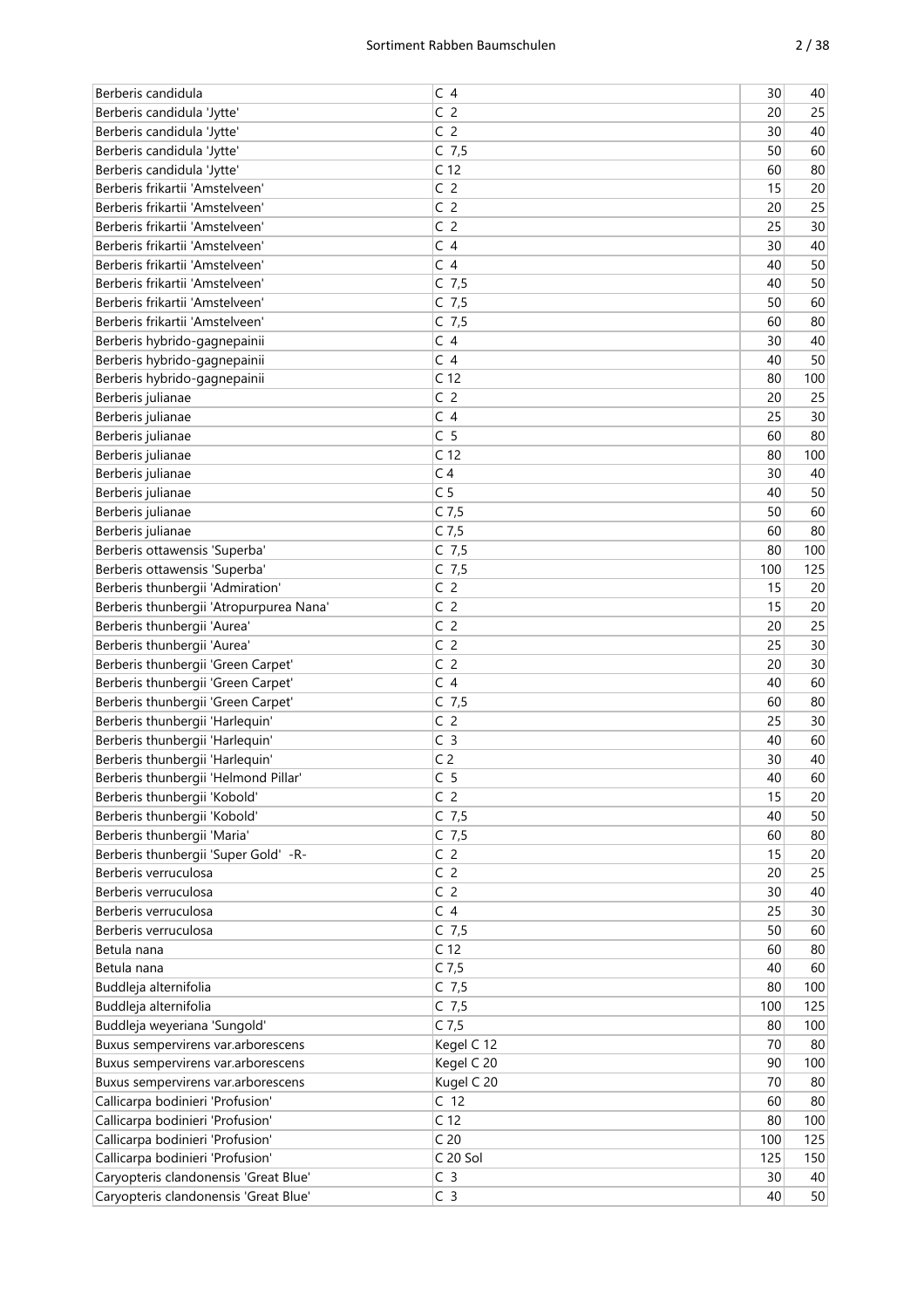| Caryopteris clandonensis 'Heavenly Blue'    | C <sub>3</sub>                   | 30  | 40  |
|---------------------------------------------|----------------------------------|-----|-----|
| Caryopteris clandonensis 'Kew Blue'         | C <sub>3</sub>                   | 30  | 40  |
| Catalpa bignonioides 'Nana'                 | H C 30                           | 16  | 18  |
| Catalpa bignonioides 'Nana'                 | H C 65                           | 18  | 20  |
| Ceanothus delilianus 'Gloire de Versailles' | C <sub>3</sub>                   | 30  | 40  |
| Ceanothus delilianus 'Gloire de Versailles' | C <sub>3</sub>                   | 40  | 60  |
| Ceanothus delilianus 'Gloire de Versailles' | C <sub>3</sub>                   | 80  | 100 |
| Ceanothus delilianus 'Henry Desfosse'       | C <sub>3</sub>                   | 40  | 60  |
| Ceanothus delilianus 'Henry Desfosse'       | C <sub>5</sub>                   | 60  | 80  |
| Chamaecyparis laws.'Imbricata Pendula'      | mB 3xv                           | 100 | 125 |
| Chamaecyparis laws.'Glauca Spek'            | Bonsai 4xy mDb mit 12-20 Tellern | 175 | 200 |
| Chamaecyparis laws.'Glauca Spek'            | Bonsai 4xv mDb mit 12-20 Tellern | 200 | 225 |
| Chamaecyparis laws.'Glauca Spek'            | Bonsai 5xv mDb mit 12-20 Tellern | 225 | 250 |
| Chamaecyparis laws.'Intertexta'             | Bonsai 5xy mDb                   | 175 | 200 |
| Chamaecyparis laws.'Intertexta'             | Bonsai 5xy mDb                   | 200 | 225 |
| Chamaecyparis laws.'Intertexta'             | Bonsai 5xy mDb                   | 225 | 250 |
| Chamaecyparis laws.'Intertexta'             | mB                               | 80  | 100 |
| Chamaecyparis laws.'Intertexta'             | Sol 3xy mDb                      | 100 | 125 |
| Chamaecyparis laws.'Intertexta'             | Sol 4xv mDb                      | 175 | 200 |
|                                             |                                  | 40  | 50  |
| Chamaecyparis laws.'Tharandtensis Caesia'   | $C$ 7,5                          |     |     |
| Chamaecyparis laws.'Tharandtensis Caesia'   | C <sub>12</sub>                  | 40  | 50  |
| Chamaecyparis laws.'Tharandtensis Caesia'   | C <sub>12</sub>                  | 50  | 60  |
| Chamaecyparis laws.'Tharandtensis Caesia'   | $C$ 7,5                          | 30  | 40  |
| Chamaecyparis laws.'Tharandtensis Caesia'   | C <sub>5</sub>                   | 25  | 30  |
| Chamaecyparis laws.'Wissel's Saguaro'       | C <sub>12</sub>                  | 80  | 100 |
| Chamaecyparis laws.'Wissel's Saguaro'       | C <sub>20</sub>                  | 150 | 175 |
| Chamaecyparis laws.'Wissel's Saguaro'       | C12                              | 60  | 70  |
| Chamaecyparis laws.'Wissel's Saguaro'       | C12                              | 100 | 125 |
| Chamaecyparis laws.'Wissel's Saguaro'       | mB                               | 80  | 100 |
| Chamaecyparis laws.'Wissel's Saguaro'       | mB                               | 100 | 125 |
| Chamaecyparis laws.'Wissel's Saguaro'       | mB                               | 125 | 150 |
| Chamaecyparis laws.'Wissel's Saguaro'       | mB                               | 175 | 200 |
| Chamaecyparis nootk.'Aurea'                 | C <sub>12</sub>                  | 80  | 100 |
| Chamaecyparis nootk.'Aurea'                 | C <sub>20</sub>                  | 100 | 125 |
| Chamaecyparis nootk.'Aurea'                 | C <sub>20</sub>                  | 125 | 150 |
| Chamaecyparis nootk.'Pendula'               | mB 3xv                           | 60  | 80  |
| Chamaecyparis nootk.'Pendula'               | mB 3xv                           | 80  | 100 |
| Chamaecyparis nootk.'Pendula'               | mB 3xv                           | 100 | 125 |
| Chamaecyparis obtusa 'Crippsii'             | C <sub>12</sub>                  | 80  | 100 |
| Chamaecyparis obtusa 'Crippsii'             | $C$ 7,5                          | 60  | 80  |
| Chamaecyparis obtusa 'Crippsii'             | C <sub>20</sub>                  | 100 | 125 |
| Chamaecyparis obtusa 'Crippsii'             | C 20 Bonsai                      | 100 | 125 |
| Chamaecyparis obtusa 'Crippsii'             | C 20 Bonsai                      | 125 | 150 |
| Chamaecyparis obtusa 'Crippsii'             | C 20 Sol                         | 125 | 150 |
| Chamaecyparis obtusa 'Crippsii'             |                                  |     |     |
|                                             | mB 3xv                           | 60  | 80  |
| Chamaecyparis obtusa 'Crippsii'             | Sol 4xv mDb                      | 80  | 100 |
| Chamaecyparis obtusa 'Nana Gracilis'        | C <sub>4</sub>                   | 25  | 30  |
| Chamaecyparis obtusa 'Nana Gracilis'        | $C$ 7,5                          | 30  | 35  |
| Chamaecyparis obtusa 'Nana Gracilis'        | $C$ 7,5                          | 35  | 40  |
| Chamaecyparis obtusa 'Nana Gracilis'        | $C$ 7,5                          | 40  | 50  |
| Chamaecyparis obtusa 'Nana Gracilis'        | C <sub>12</sub>                  | 40  | 50  |
| Chamaecyparis obtusa 'Nana Gracilis'        | C <sub>5</sub>                   | 20  | 25  |
| Chamaecyparis obtusa 'Nana Gracilis'        | C <sub>3</sub>                   | 15  | 20  |
| Chamaecyparis obtusa 'Nana Gracilis'        | Sol C 12                         | 50  | 60  |
| Chamaecyparis obtusa 'Pygmaea'              | mB                               | 50  | 60  |
| Chamaecyparis obtusa 'Tetragona Aurea'      | $C$ 7,5                          | 40  | 50  |
| Chamaecyparis obtusa 'Tetragona Aurea'      | $C$ 7,5                          | 50  | 60  |
| Chamaecyparis obtusa 'Tetragona Aurea'      | $C$ 7,5 Sol                      | 60  | 70  |
| Chamaecyparis obtusa 'Tetragona Aurea'      | C 12 Sol                         | 70  | 80  |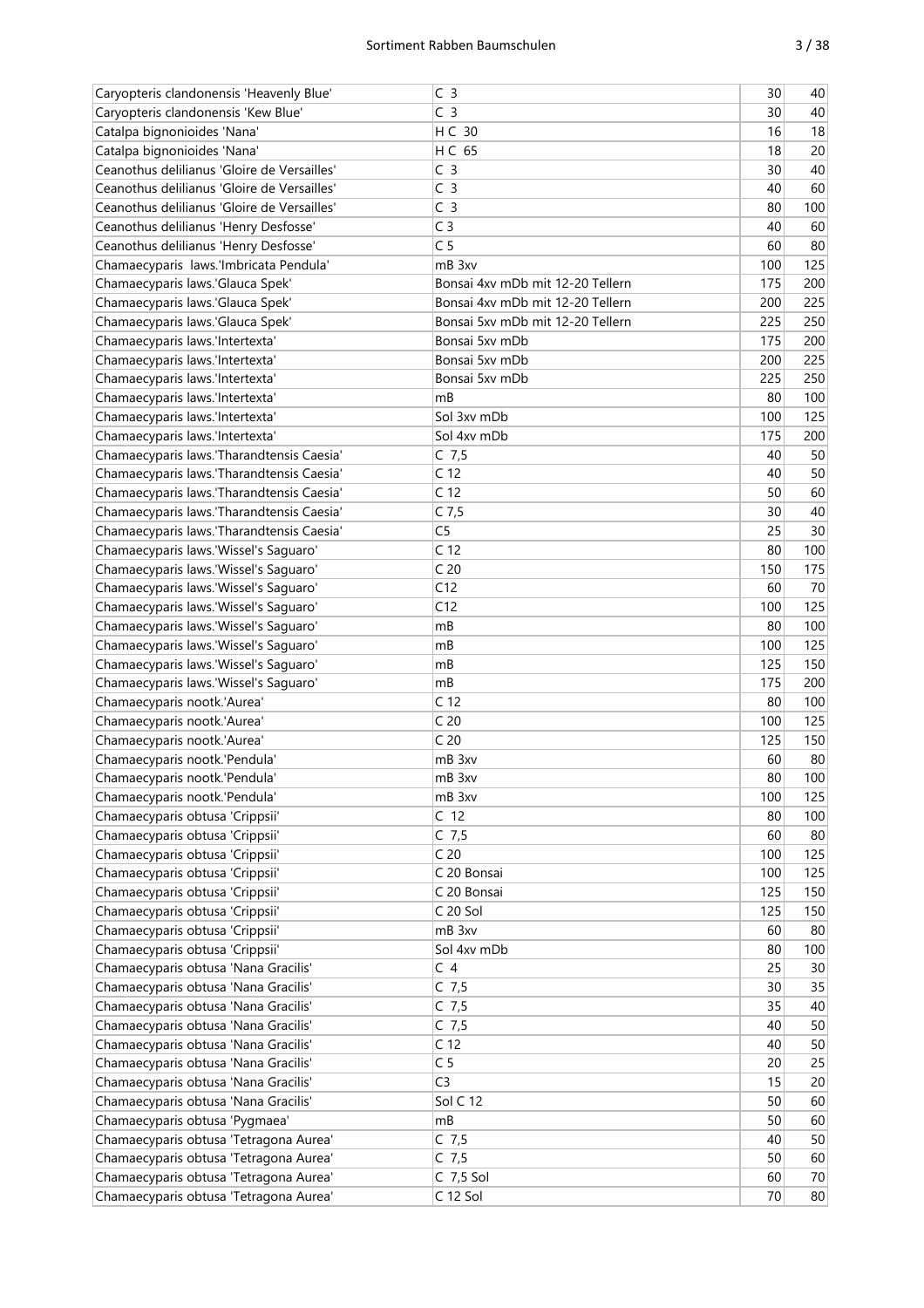| Chamaecyparis obtusa 'Tetragona Aurea' | C 12 Sol                              | 80  | 100 |
|----------------------------------------|---------------------------------------|-----|-----|
| Chamaecyparis obtusa 'Tetragona Aurea' | C 20 Bonsai                           | 100 | 125 |
| Chamaecyparis obtusa 'Tetragona Aurea' | C 20 Sol                              | 125 | 150 |
| Chamaecyparis obtusa 'Tetragona Aurea' | C <sub>5</sub>                        | 25  | 30  |
| Chamaecyparis obtusa 'Tetragona Aurea' | C7,5                                  | 30  | 40  |
| Chamaecyparis obtusa 'Tsatsumi Gold'   | C <sub>12</sub>                       | 50  | 60  |
| Chamaecyparis obtusa 'Tsatsumi Gold'   | $C$ 7,5                               | 30  | 40  |
| Chamaecyparis obtusa 'Tsatsumi Gold'   | C $7,5$                               | 40  | 50  |
| Chamaecyparis obtusa 'Tsatsumi Gold'   | C <sub>12</sub>                       | 40  | 50  |
| Chamaecyparis obtusa 'Tsatsumi Gold'   | C <sub>20</sub>                       | 60  | 70  |
| Chamaecyparis obtusa 'Tsatsumi Gold'   | C <sub>20</sub>                       | 70  | 70  |
| Chamaecyparis obtusa 'Tsatsumi Gold'   | mB                                    | 50  | 60  |
| Chamaecyparis obtusa 'Tsatsumi Gold'   | mB                                    | 60  | 80  |
| Chamaecyparis obtusa 'Tsatsumi Gold'   | mB                                    | 80  | 100 |
| Chamaecyparis obtusa 'Tsatsumi Gold'   | mB                                    | 100 | 125 |
| Chamaecyparis pis.'Filifera Nana'      | Bonsai Sol 4xv mDb mit 11-14 Pompons  | 80  | 100 |
| Chamaecyparis pis.'Filifera Nana'      | Bonsai Sol 4xv mDb mit 11-15 Pompons  | 150 | 175 |
| Chamaecyparis pis.'Filifera Nana'      | Bonsai Sol 4xv mDb mit 11-15 Pompons  | 175 | 200 |
| Chamaecyparis pis.'Filifera Nana'      | Bonsai Sol 4xv mDb mit 7-10 Pompons   | 80  | 100 |
|                                        |                                       |     |     |
| Chamaecyparis pis.'Filifera Nana'      | Bonsai Sol 4xv mDb mit 7-10 Pompons   | 100 | 125 |
| Chamaecyparis pis.'Filifera Nana'      | Bonsai Sol 4xv mDb mit 7-10 Pompons   | 125 | 150 |
| Chamaecyparis pis.'Nana'               | C <sub>12</sub>                       | 60  | 70  |
| Chamaecyparis pis.'Nana'               | C <sub>20</sub>                       | 70  | 80  |
| Chamaecyparis pis.'Nana'               | C <sub>20</sub>                       | 80  | 100 |
| Chamaecyparis pis.'Sungold'            | C <sub>3</sub>                        | 25  | 30  |
| Chamaecyparis pis.'Sungold'            | C <sub>5</sub>                        | 30  | 40  |
| Chamaecyparis pis.'Sungold'            | C <sub>5</sub>                        | 40  | 50  |
| Clethra alnifolia 'Pink Spire'         | C 12 Sol                              | 80  | 100 |
| Clethra alnifolia 'Pink Spire'         | $C20$ Sol                             | 100 | 125 |
| Cornus controversa 'Variegata'         | Schirm Sol C 50 Krbr. 125-150<br>Sth. | 80  | 80  |
| Cornus kousa chinensis                 | C <sub>12</sub>                       | 100 | 125 |
| Cornus kousa chinensis                 | C <sub>60</sub>                       | 125 | 150 |
| Cornus kousa chinensis 'China Girl'    | C $7,5$                               | 60  | 80  |
| Cornus kousa chinensis 'China Girl'    | $C$ 7,5                               | 80  | 100 |
| Cornus kousa chinensis 'China Girl'    | $C$ 7,5                               | 100 | 125 |
| Cornus kousa 'Satomi'                  | $C$ 7,5                               | 40  | 60  |
| Cornus kousa 'Satomi'                  | $C$ 7,5                               | 60  | 80  |
| Cotinus coggygria                      | $C$ 7,5                               | 60  | 80  |
| Cotinus coggygria                      | C <sub>5</sub>                        | 40  | 60  |
| Cotinus coggygria 'Golden Spirit'      | C <sub>5</sub>                        | 60  | 80  |
| Cotinus coggygria 'Golden Spirit'      | $C$ 7,5                               | 80  | 100 |
| Cotinus coggygria 'Lilla' -S-          | $C$ 7,5                               | 80  | 100 |
| Cotinus coggygria 'Royal Purple'       | $C$ 7,5                               | 40  | 60  |
| Cotinus coggygria 'Royal Purple'       | $C$ 7,5                               | 60  | 80  |
| Cotinus coggygria 'Royal Purple'       | $C$ 7,5                               | 80  | 100 |
| Cotinus coggygria 'Royal Purple'       | C <sub>20</sub>                       |     | 125 |
|                                        |                                       | 100 |     |
| Cotinus coggygria 'Royal Purple'       | C <sub>20</sub>                       | 125 | 150 |
| Cotinus coggygria 'Royal Purple'       | C30                                   | 125 | 150 |
| Cotinus coggygria 'Rubrifolius'        | C <sub>5</sub>                        | 40  | 60  |
| Cotinus coggygria 'Rubrifolius'        | $C$ 7,5                               | 60  | 80  |
| Cotinus coggygria 'Rubrifolius'        | C <sub>12</sub>                       | 80  | 100 |
| Cotinus coggygria 'Rubrifolius'        | C 20 Sol                              | 100 | 125 |
| Cotinus coggygria 'Rubrifolius'        | C <sub>65</sub>                       | 125 | 150 |
| Cotinus coggygria 'Young Lady' -S-     | $C$ 7,5                               | 60  | 80  |
| Cotinus dummeri 'Grace'                | C <sub>20</sub>                       | 80  | 100 |
| Daphne mezereum 'Rubra Select'         | mB                                    | 40  | 60  |
| Elaeagnus ebbingei                     | C <sub>5</sub>                        | 30  | 40  |
| Elaeagnus ebbingei                     | C <sub>5</sub>                        | 40  | 60  |
| Elaeagnus ebbingei                     | Sol 3xv mDb                           | 125 | 150 |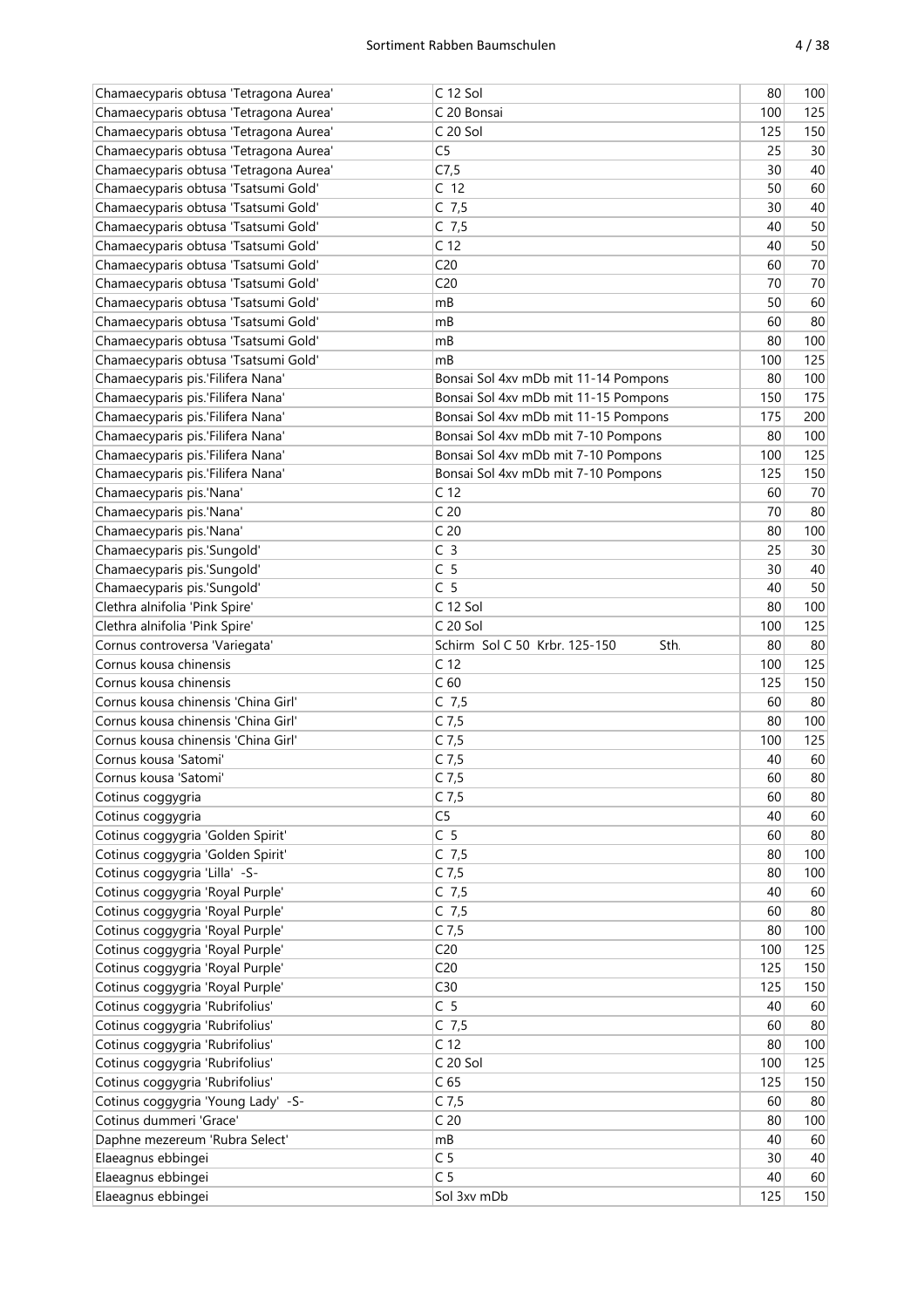| Elaeagnus ebbingei                     | Sol 3xv mDb                            | 150 | 175 |
|----------------------------------------|----------------------------------------|-----|-----|
| Elaeagnus ebbingei                     | Sol 3xy mDb                            | 175 | 200 |
| Elaeagnus ebbingei                     | Sol 4xv mDb                            | 200 | 250 |
| Elaeagnus pungens 'Maculata'           | $C$ 7,5                                | 40  | 50  |
| Elaeagnus pungens 'Maculata'           | C <sub>5</sub>                         | 30  | 40  |
| Elaeagnus pungens 'Maculata'           | $C$ 7,5                                | 100 | 125 |
| Elaeagnus pungens 'Maculata'           | C12                                    | 50  | 60  |
| Elaeagnus pungens 'Maculata'           | C <sub>20</sub>                        | 60  | 80  |
| Enkianthus campanulatus                | Bonsai C 50 mit 9 Ponpons INKARHO -R-  | 150 | 175 |
| Enkianthus campanulatus                | C 5 INKARHO - R-                       | 40  | 60  |
| Enkianthus campanulatus                | C 7,5 INKARHO -R-                      | 60  | 80  |
| Enkianthus campanulatus                | C 12 Sol INKARHO -R-                   | 80  | 100 |
| Enkianthus campanulatus                | C 12 Sol INKARHO -R-                   | 100 | 125 |
| Enkianthus campanulatus                | C 20 Sol INKARHO -R-                   | 125 | 150 |
| Enkianthus campanulatus                | Schirmform C 40 INKARHO -R-            | 100 | 125 |
|                                        |                                        |     |     |
| Enkianthus campanulatus                | Schirmform C 40 INKARHO -R-            | 120 | 140 |
| Enkianthus campanulatus                | Schirmform ca 10 Grdst. mB INKARHO -R- | 125 | 150 |
| Enkianthus campanulatus                | Schirmform ca 10 Grdst. mB INKARHO -R- | 150 | 175 |
| Euonymus alatus                        | C <sub>12</sub>                        | 60  | 80  |
| Euonymus alatus                        | C 12 Sol                               | 80  | 100 |
| Euonymus alatus                        | C <sub>5</sub>                         | 30  | 40  |
| Euonymus alatus                        | Sol 3xv mB                             | 80  | 100 |
| Euonymus alatus                        | Sol 3xv mB                             | 100 | 125 |
| Euonymus alatus                        | Sol 3xv mB                             | 125 | 150 |
| Euonymus alatus                        | Sol 4xv mDb<br>$60 - 100x$             | 100 | 125 |
| Euonymus alatus                        | Sol 4xy mDb<br>$60 - 100x$             | 125 | 150 |
| Euonymus alatus                        | Sol 5xy mDb<br>$60 - 100x$             | 150 | 175 |
| Euonymus alatus                        | Sol 5xv mDb<br>100-150 x               | 100 | 125 |
| Euonymus alatus                        | Sol 5xv mDb<br>100-150 x               | 125 | 150 |
| Euonymus alatus                        | Sol 5xv mDb<br>100-150 x               | 150 | 175 |
| Euonymus alatus 'Compactus'            | C <sub>5</sub>                         | 30  | 40  |
| Euonymus alatus 'Compactus'            | $C$ 7,5                                | 50  | 60  |
| Exochorda macrantha 'The Bride'        | C <sub>5</sub>                         | 40  | 60  |
| Exochorda macrantha 'The Bride'        | $C$ 7,5                                | 80  | 100 |
| Exochorda macrantha 'The Bride'        | $C$ 7,5                                | 100 | 125 |
| Exochorda macrantha 'The Bride'        | $C$ 7,5                                | 125 | 150 |
| Exochorda macrantha 'The Bride'        | Sta C 12<br>Sth.<br>Krone mehrj.       | 80  |     |
| Exochorda serratifolia 'Snow White'    | C 5                                    | 40  | 60  |
| Exochorda serratifolia 'Snow White'    | C 20 Sol                               | 150 | 175 |
| Exochorda serratifolia 'Snow White'    | $C$ 7,5                                | 60  | 80  |
| Exochorda serratifolia 'Snow White'    | $C$ 7,5                                | 80  | 100 |
| Exochorda serratifolia 'Snow White'    | $C$ 7,5                                | 100 | 125 |
| Fothergilla major                      | C <sub>3</sub>                         | 30  | 40  |
| Fothergilla major                      | $C$ 7,5                                | 40  | 60  |
| Hamamelis interm.'Westerstede'         | <b>Sol C 100</b><br>150-200 x          | 250 | 300 |
| Hedera colchica 'Arborescens'          | C <sub>3</sub>                         | 30  | 40  |
| Hedera colchica 'Arborescens'          | C 20 Sol                               | 80  | 100 |
| Hedera helix 'Arborescens'             | C <sub>5</sub>                         | 40  | 50  |
| Hedera helix 'Arborescens'             | $C$ 7,5                                | 50  |     |
| Hedera helix 'Arborescens'             | C 30 Sol                               |     | 60  |
| Hedera helix 'Arborescens'             | C <sub>5</sub>                         | 60  | 80  |
|                                        |                                        | 20  | 30  |
| Hedera helix 'Arborescens'             | C <sub>5</sub>                         | 30  | 40  |
| Hedera helix 'Arborescens'             | Sol C 20<br>40-60 x                    | 80  | 100 |
| Hydrangea arbor.'Pink Annabelle'       | C <sub>5</sub>                         | 60  | 80  |
| Hydrangea arbor.'Strong Annabelle' -R- | C <sub>3</sub>                         | 30  | 40  |
| Hydrangea arborescens 'Annabelle'      | C <sub>4</sub>                         | 30  | 40  |
| Hydrangea arborescens 'Annabelle'      | $C$ 7,5                                | 80  | 100 |
| Hydrangea arborescens 'Annabelle'      | Sol C 20                               | 80  | 100 |
| Hydrangea aspera 'Macrophylla'         | C 40 Sol                               | 100 | 125 |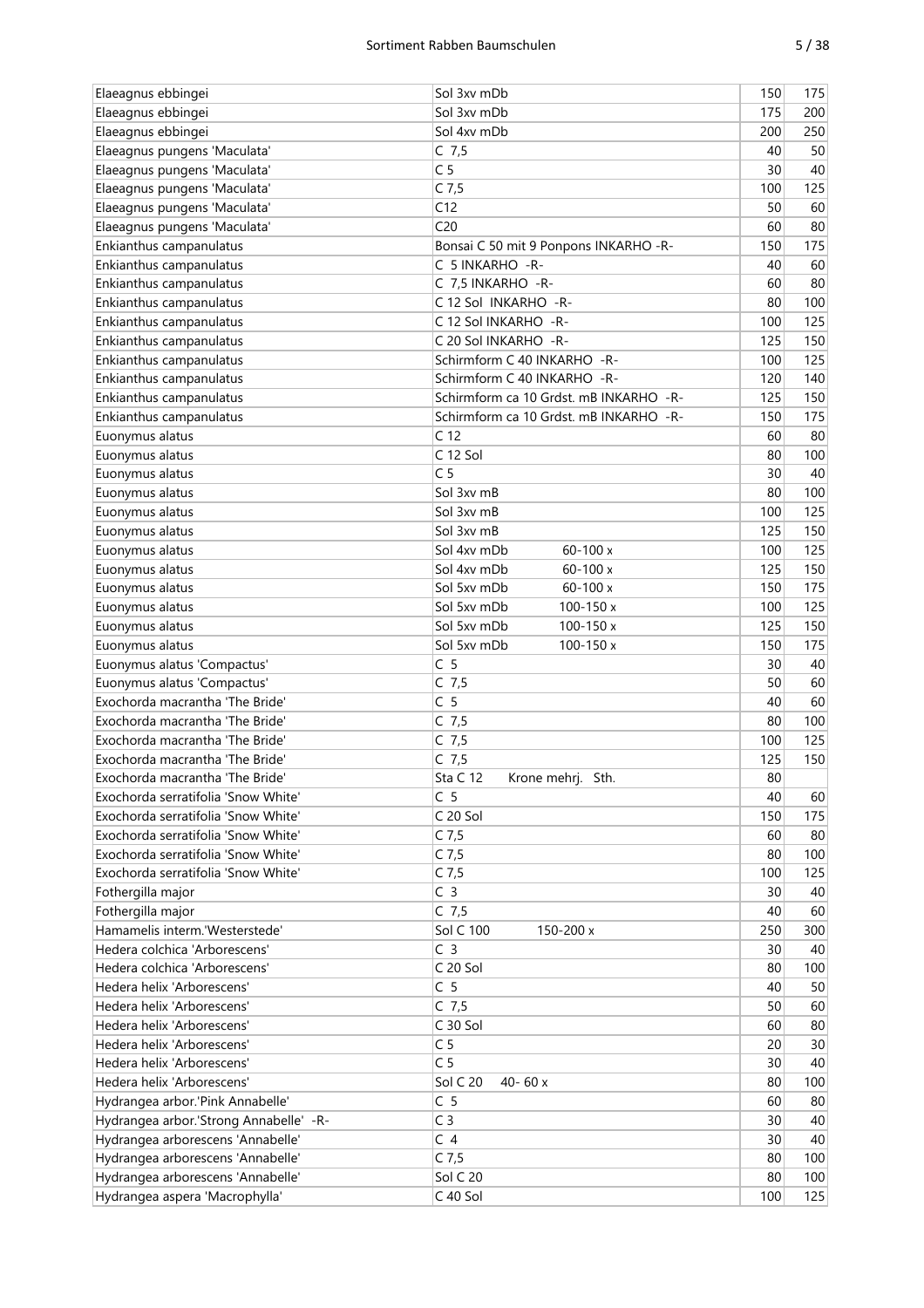| ۹<br>×<br>۰,<br>× | ×<br>v |
|-------------------|--------|
|-------------------|--------|

| Hydrangea aspera 'Macrophylla'     | C 40 Sol                        | 125 | 150 |
|------------------------------------|---------------------------------|-----|-----|
| Hydrangea panic. 'Bobo' -R-        | C <sub>4</sub>                  | 30  | 40  |
| Hydrangea panic. 'Kyushu'          | $C$ 7,5 40+                     | 40  | 60  |
| Hydrangea paniculata 'Limelight'   | C <sub>4</sub>                  | 40  | 60  |
| Hydrangea paniculata 'Limelight'   | C <sub>5</sub>                  | 60  | 80  |
| Hydrangea paniculata 'Limelight'   | $C$ 7,5                         | 40  | 60  |
| Hydrangea paniculata 'Pinky Winky' | C <sub>5</sub>                  | 60  | 80  |
| Hydrangea petiolaris               | C <sub>3</sub>                  | 40  | 60  |
| Hydrangea petiolaris               | C 12 Sol                        | 100 | 125 |
| Hydrangea petiolaris               | C <sub>20</sub><br>hoch         | 125 | 150 |
| Hydrangea petiolaris 'Cordifolia'  | C <sub>3</sub>                  | 30  | 40  |
| Hydrangea petiolaris 'Cordifolia'  | C <sub>3</sub><br>gestäbt       | 40  | 60  |
| Hydrangea petiolaris 'Cordifolia'  | C 20 Sol                        | 80  | 100 |
| Hydrangea petiolaris 'Cordifolia'  | C 20 Sol                        | 100 | 125 |
| Hydrangea petiolaris 'Cordifolia'  | C 20 Sol                        | 125 | 150 |
| Hydrangea quercifolia              | $C$ 7,5                         | 40  | 60  |
|                                    | $C$ 7,5                         | 60  | 80  |
| Hydrangea quercifolia              | C <sub>12</sub>                 |     |     |
| Ilex aquif. 'Rubricaulis Aurea'    |                                 | 60  | 80  |
| Ilex aquif. 'Rubricaulis Aurea'    | C <sub>12</sub>                 | 80  | 100 |
| Ilex aquif. 'Rubricaulis Aurea'    | C <sub>12</sub>                 | 100 | 125 |
| Ilex aquif. 'Rubricaulis Aurea'    | C <sub>12</sub>                 | 125 | 150 |
| Ilex aquif. 'Rubricaulis Aurea'    | C <sub>4</sub>                  | 40  | 60  |
| Ilex aquif. 'Rubricaulis Aurea'    | $C$ 7,5                         | 60  | 80  |
| Ilex aquif. 'Rubricaulis Aurea'    | C <sub>4</sub>                  | 30  | 40  |
| Ilex aquif. 'Rubricaulis Aurea'    | mB                              | 30  | 40  |
| Ilex aquif. 'Rubricaulis Aurea'    | mB                              | 40  | 60  |
| Ilex aquif. 'Rubricaulis Aurea'    | mB                              | 40  | 60  |
| Ilex aquif. 'Rubricaulis Aurea'    | mB                              | 80  | 100 |
| Ilex aquif. 'Rubricaulis Aurea'    | Sol 3xv mB                      | 100 | 125 |
| Ilex aquif. 'Rubricaulis Aurea'    | Sol 3xv mB                      | 125 | 150 |
| Ilex aquif. 'Rubricaulis Aurea'    | Sta C 12                        | 40  |     |
| Ilex aquif. 'Rubricaulis Aurea'    | Sta C 20                        | 60  |     |
| Ilex aquif. 'Rubricaulis Aurea'    | Sta C 20<br>Krbr. 60-80<br>Sth. | 100 |     |
| Ilex aquif. 'Rubricaulis Aurea'    | Sta C 40<br>Krbr. 60-80<br>Sth. | 60  |     |
| Ilex aquif.'Alaska'                | C <sub>4</sub>                  | 40  | 60  |
| Ilex aquif.'Alaska'                | $C$ 7,5                         | 40  | 60  |
| Ilex aquif.'Alaska'                | $C$ 7,5                         | 80  | 100 |
| Ilex aquif.'Alaska'                | C <sub>12</sub>                 | 60  | 80  |
| Ilex aquif.'Alaska'                | C <sub>12</sub>                 | 100 | 125 |
| Ilex aquif.'Alaska'                | mB                              | 40  | 60  |
| Ilex aquif.'Alaska'                | mB                              | 60  | 80  |
| Ilex aquif.'Argentea Marginata'    | C <sub>4</sub>                  | 30  | 40  |
| Ilex aquif.'Argentea Marginata'    | $C$ 7,5                         | 40  | 60  |
| llex aquif.'J.C.van Tol'           | mB                              | 60  | 80  |
| Ilex aquif.'J.C.van Tol'           | mB                              | 80  | 100 |
| Ilex aquif.'J.C.van Tol'           | mB                              | 100 | 125 |
| Ilex aquif.'Rubricaulis Aurea'     | mB                              | 60  | 80  |
| Ilex crenata                       | Bonsai 4xv mDb 11-15 Teller     | 150 | 175 |
| Ilex crenata                       | Bonsai 4xv mDb 9-13 Teller      | 125 | 150 |
| llex crenata                       | C <sub>2</sub>                  | 25  | 30  |
| Ilex crenata                       | C <sub>2</sub>                  | 30  | 40  |
| Ilex crenata                       | C <sub>5</sub>                  | 50  | 60  |
| Ilex crenata                       | C 20 Sol                        | 100 | 125 |
| Ilex crenata                       | C <sub>5</sub>                  | 40  | 50  |
| Ilex crenata                       | Sol 4xv mDb                     | 175 | 200 |
| Ilex crenata 'Convexa'             | Bonsai C 20 mit 3 Pompons       | 50  | 60  |
| Ilex crenata 'Convexa'             | C <sub>2</sub>                  | 20  | 25  |
| Ilex crenata 'Convexa'             | C <sub>2</sub>                  | 25  | 30  |
| Ilex crenata 'Convexa'             | C <sub>5</sub>                  | 30  | 40  |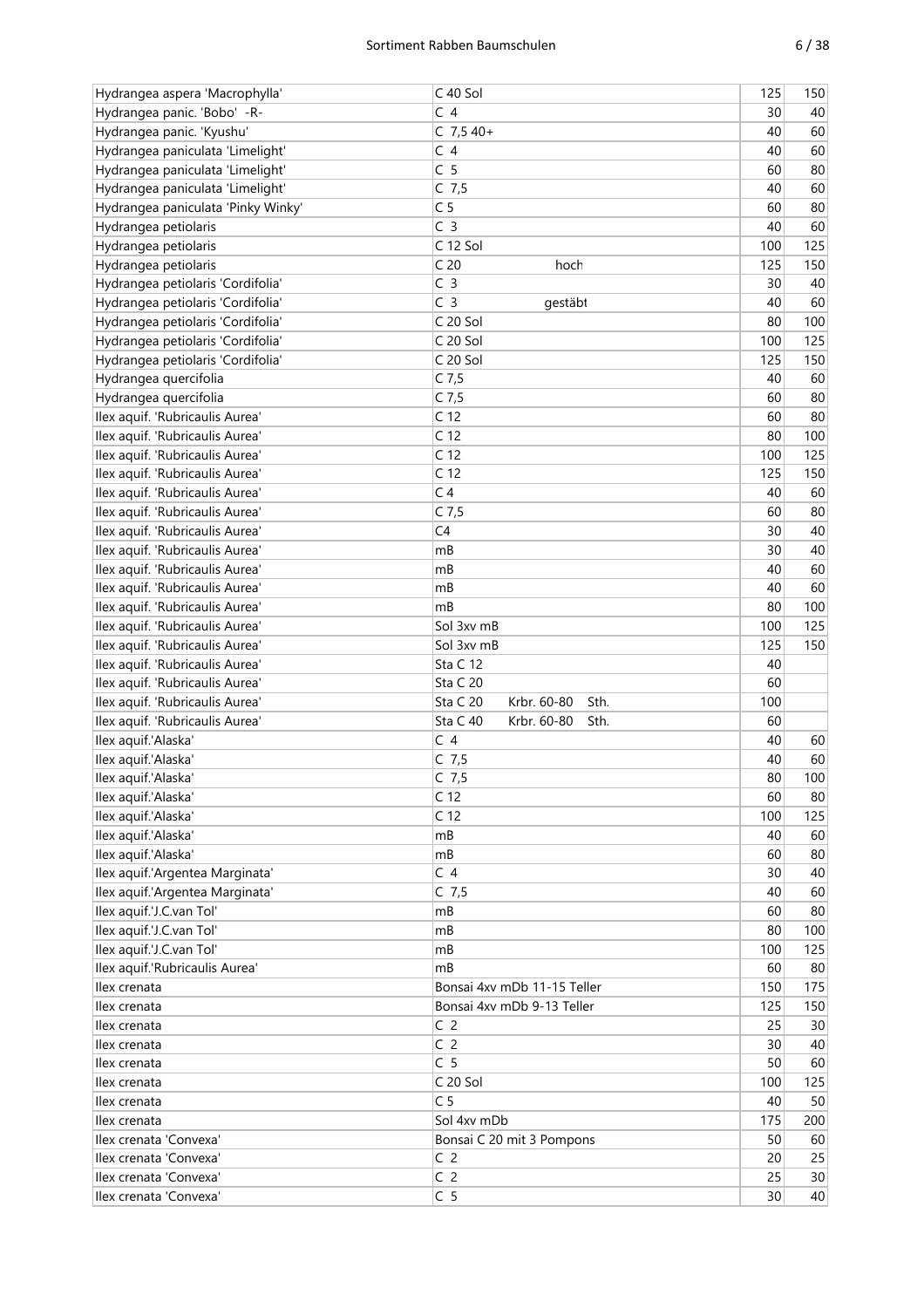| Ilex crenata 'Convexa'         | C <sub>5</sub>                | 40  | 50  |
|--------------------------------|-------------------------------|-----|-----|
| Ilex crenata 'Convexa'         | Kugel C 5                     | 25  | 30  |
| Ilex crenata 'Convexed Gold'   | $C$ 7,5                       | 40  | 50  |
| Ilex crenata 'Convexed Gold'   | $C$ 7,5                       | 50  | 60  |
| Ilex crenata 'Convexed Gold'   | C <sub>5</sub>                | 30  | 40  |
| Ilex crenata 'Dark Green' - R- | C <sub>2</sub>                | 20  | 25  |
| Ilex crenata 'Dark Green' -R-  | C <sub>2</sub>                | 25  | 30  |
| Ilex crenata 'Dark Green' -R-  | C <sub>5</sub>                | 30  | 40  |
| Ilex crenata 'Dark Star' -R-   | C <sub>2</sub>                | 25  | 30  |
| Ilex crenata 'Dark Star' - R-  | C <sub>4</sub>                | 30  | 40  |
|                                | C <sub>20</sub>               |     |     |
| Ilex crenata 'Dark Star' -R-   |                               | 100 | 125 |
| Ilex crenata 'Fastigiata'      | Sol C 20                      | 80  | 100 |
| Ilex crenata 'Fastigiata'      | Sol C 20                      | 100 | 125 |
| Ilex crenata 'Glorie Gem'      | C <sub>2</sub>                | 20  | 25  |
| Ilex crenata 'Glorie Gem'      | C <sub>2</sub>                | 25  | 30  |
| Ilex crenata 'Glorie Gem'      | C <sub>5</sub>                | 30  | 40  |
| Ilex crenata 'Glorie Gem'      | C <sub>5</sub>                | 40  | 50  |
| Ilex crenata 'Glorie Gem'      | Kugel C 7,5                   | 30  | 35  |
| Ilex crenata 'Glorie Gem'      | Kugel C 7,5                   | 35  | 40  |
| Ilex crenata 'Golden Gem'      | Bonsai C 12 mit 6 - 9 Pompons | 50  | 60  |
| Ilex crenata 'Golden Gem'      | Bonsai C 20 mit 5 - 6 Pompons | 60  | 80  |
| Ilex crenata 'Golden Gem'      | Bonsai C 20 mit 6 - 9 Pompons | 80  | 100 |
| Ilex crenata 'Golden Gem'      | C <sub>5</sub>                | 30  | 40  |
| Ilex crenata 'Golden Gem'      | C <sub>5</sub>                | 40  | 50  |
| Ilex crenata 'Golden Gem'      | Kugel C 20                    | 60  | 70  |
| Ilex crenata 'Golden Gem'      | Kugel C 7,5                   | 35  | 40  |
| Ilex crenata 'Stokes'          | C <sub>2</sub>                | 20  | 25  |
| Ilex crenata 'Stokes'          | C <sub>2</sub>                | 25  | 30  |
| Ilex crenata 'Stokes'          | C <sub>5</sub>                | 40  | 50  |
| Ilex crenata 'Stokes'          | C <sub>12</sub>               | 60  | 80  |
| Ilex crenata 'Stokes'          | C <sub>5</sub>                | 30  | 40  |
| Ilex crenata 'Stokes'          |                               | 25  | 30  |
|                                | Kugel C 7,5                   |     |     |
| Ilex crenata 'Stokes'          | Kugel C 7,5                   | 30  | 35  |
| Ilex crenata 'Stokes'          | Kugel C 7,5                   | 35  | 40  |
| llex meserveae 'Blue Angel'    | C <sub>4</sub>                | 20  | 30  |
| llex meserveae 'Blue Angel'    | C <sub>4</sub>                | 30  | 40  |
| Ilex meserveae 'Blue Angel'    | C <sub>4</sub>                | 40  | 50  |
| Ilex meserveae 'Blue Angel'    | C <sub>12</sub>               | 60  | 80  |
| llex meserveae 'Blue Angel'    | $C$ 7,5                       | 60  | 80  |
| Ilex meserveae 'Blue Angel'    | mВ                            | 40  | 50  |
| Ilex meserveae 'Blue Angel'    | mB                            | 50  | 60  |
| Ilex meserveae 'Blue Angel'    | Sol 3xv mB                    | 60  | 80  |
| Ilex meserveae 'Blue Maid'     | C <sub>4</sub>                | 40  | 50  |
| Ilex meserveae 'Blue Maid'     | C <sub>4</sub>                | 50  | 60  |
| Ilex meserveae 'Blue Maid'     | $C$ 7,5                       | 60  | 80  |
| Ilex meserveae 'Blue Maid'     | C 12 Sol                      | 80  | 100 |
| Ilex meserveae 'Blue Maid'     | C <sub>4</sub>                | 50  | 60  |
| Ilex meserveae 'Blue Maid'     | mВ                            | 60  | 80  |
| Ilex meserveae 'Blue Maid' -R- | Sol 3xv mB                    | 80  | 100 |
| Ilex meserveae 'Blue Prince'   | $C$ 7,5                       | 60  | 80  |
| llex meserveae 'Blue Prince'   | $C$ 7,5                       | 60  | 80  |
| Ilex meserveae 'Blue Prince'   | $C$ 7,5                       | 80  | 100 |
| Ilex meserveae 'Blue Prince'   | mB                            | 60  | 80  |
| Ilex meserveae 'Blue Prince'   | mB Sol                        | 80  | 100 |
| llex meserveae 'Blue Prince'   | mB Sol                        | 100 | 125 |
| Ilex meserveae 'Blue Princess' | $C$ 7,5                       | 50  | 60  |
|                                | C <sub>12</sub>               | 80  |     |
| Ilex meserveae 'Blue Princess' |                               |     | 100 |
| Ilex meserveae 'Blue Princess' | C <sub>4</sub>                | 40  | 50  |
| Ilex meserveae 'Blue Princess' | Sol 3xv mB                    | 80  | 100 |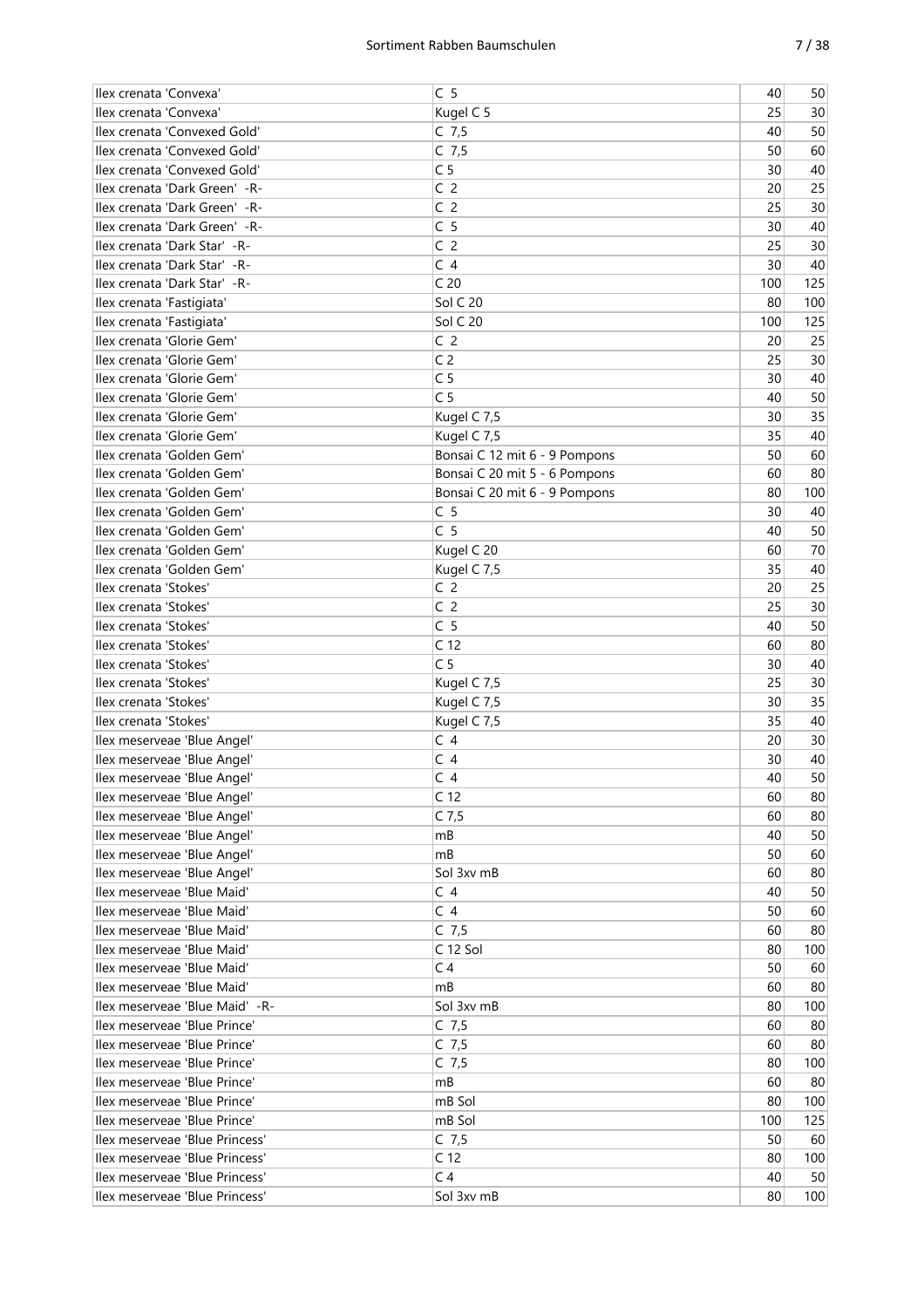| Ilex meserveae 'Blue Princess' -R-                                 | C <sub>12</sub>                                     | 60       | 80       |
|--------------------------------------------------------------------|-----------------------------------------------------|----------|----------|
| Ilex meserveae 'Blue Princess' -R-                                 | $C$ 7,5                                             | 60       | 80       |
| llex meserveae 'Golden Girl'                                       | $C$ 7,5                                             | 60       | 80       |
| Ilex meserveae 'Golden Girl'                                       | $C$ 7,5                                             | 80       | 100      |
| Ilex meserveae 'Golden Girl'                                       | C <sub>12</sub>                                     | 80       | 100      |
| Ilex meserveae 'Golden Girl'                                       | C 12 Sol                                            | 100      | 125      |
| Ilex meserveae 'Golden Girl'                                       | mB                                                  | 60       | 80       |
| Ilex meserveae 'Golden Girl'                                       | Sol 3xv mB                                          | 80       | 100      |
| Ilex meserveae 'Golden Girl'                                       | Sol 3xv mB                                          | 100      | 125      |
| Ilex meserveae 'Golden Girl'                                       | Sol 3xv mB                                          | 150      | 175      |
| Ilex meserveae 'Heckenfee' -S-                                     | $\subset 4$                                         | 40       | 50       |
| Ilex meserveae 'Heckenfee' -S-                                     | C <sub>4</sub>                                      | 60       | 80       |
| Ilex meserveae 'Heckenfee' -S-                                     | $C$ 7,5                                             | 60       | 80       |
| Ilex meserveae 'Heckenfee' -S-                                     | $C$ 7,5                                             | 80       | 100      |
| Ilex meserveae 'Heckenfee' -S-                                     | C <sub>12</sub><br>hoch                             | 80       | 100      |
| Ilex meserveae 'Heckenfee' -S-                                     | C <sub>12</sub><br>hoch                             | 100      | 125      |
| Ilex meserveae 'Heckenfee' -S-                                     | C <sub>20</sub>                                     | 125      | 150      |
| Ilex meserveae 'Heckenfee' -S-                                     | Sol 3xv mB                                          | 80       | 100      |
|                                                                    | Sol 3xv mB                                          | 100      | 125      |
| Ilex meserveae 'Heckenfee' -S-                                     | Sol 4xv mDb                                         | 125      | 150      |
| Ilex meserveae 'Heckenfee' -S-                                     |                                                     | 60       |          |
| llex meserveae 'Heckenfee' -S-                                     | Sta 3xv mB<br>Krbr. 30-40<br>Sth.<br>C <sub>4</sub> |          |          |
| Ilex meserveae 'Heckenpracht' -R-                                  |                                                     | 50<br>60 | 60<br>80 |
| Ilex meserveae 'Heckenpracht' -R-                                  | $C$ 7,5                                             |          |          |
| Ilex meserveae 'Heckenpracht' -R-                                  | C <sub>12</sub>                                     | 100      | 125      |
| Ilex meserveae 'Heckenpracht' -R-                                  | mB                                                  | 50       | 60       |
| Ilex meserveae 'Heckenpracht' -R-                                  | mB                                                  | 60       | 80       |
| Ilex meserveae 'Heckenpracht' -R-                                  | Sol 3xv mB                                          | 100      | 125      |
| Ilex meserveae 'Heckenpracht' -R-                                  | Sol 3xv mB                                          | 125      | 150      |
| Ilex meserveae 'Heckenpracht' -S-                                  | Sol 3xv mB                                          | 80       | 100      |
| Ilex meserveae 'Heckenstar' -R-                                    | C <sub>4</sub>                                      | 50       | 60       |
| Ilex meserveae 'Heckenstar' -R-                                    | $C$ 7,5                                             | 80       | 100      |
| Ilex meserveae 'Heckenstar' -R-                                    | C <sub>12</sub>                                     | 60       | 80       |
| Ilex meserveae 'Heckenstar' -R-                                    | C <sub>12</sub>                                     | 100      | 125      |
| Ilex meserveae 'Heckenstar' -R-<br>Ilex meserveae 'Heckenstar' -R- | mB                                                  | 50       | 60       |
|                                                                    | mB                                                  | 60       | 80       |
| Ilex meserveae 'Heckenstar' -R-                                    | Sol 3xv mB                                          | 100      | 125      |
| Ilex meserveae 'Heckenstar' -R-                                    | Sol 3xv mB                                          | 125      | 150      |
| Ilex meserveae 'Magical Little Rascal'                             | C <sub>2</sub>                                      | 20       | 25       |
| Ilex meserveae 'Magical Little Rascal'                             | C <sub>2</sub><br>C <sub>5</sub>                    | 25       | 30       |
| Ilex meserveae 'Magical Little Rascal'                             |                                                     | 30       | 40       |
| Ilex meserveae 'Magical Little Rascal'                             | $C$ 7,5                                             | 40       | 60       |
| Juniperus chin.'Spartan'                                           | Doppelkugel mDb                                     | 150      | 175      |
| Juniperus chin.'Spartan'                                           | Doppelkugel mDb                                     | 175      | 200      |
| Juniperus chin.'Spartan'                                           | Dreierkugel mDb                                     | 200      | 225      |
| Juniperus chin.'Spartan'                                           | Kegelstamm mDb Sth.100                              | 175      | 200      |
| Juniperus chin.'Spartan'                                           | Kegelstamm mDb Sth.100                              | 200      | 250      |
| Juniperus chin.'Spartan'                                           | Sta 3xv mB<br>Krbr. 60-80<br>Sth.                   | 80       |          |
| Juniperus chin.'Spartan'                                           | Sta 3xv mB<br>Krbr. 60-80<br>Sth.                   | 100      |          |
| Juniperus com.'Compressa'                                          | C <sub>4</sub>                                      | 30       | 40       |
| Juniperus com.'Compressa'                                          | C <sub>5</sub>                                      | 25       | 30       |
| Juniperus com.'Compressa'                                          | C <sub>5</sub>                                      | 40       | 50       |
| Juniperus com.'Green Carpet'                                       | C <sub>3</sub>                                      | 20       | 30       |
| Juniperus com.'Green Carpet'                                       | C <sub>3</sub>                                      | 30       | 40       |
| Juniperus com.'Hibernica'                                          | mB                                                  | 100      | 125      |
| Juniperus communis                                                 | C <sub>3</sub><br>C <sub>2</sub>                    | 40       | 60       |
| Juniperus procumbens 'Nana'                                        | C <sub>2</sub>                                      | 15<br>20 | 20       |
| Juniperus procumbens 'Nana'<br>Juniperus procumbens 'Nana'         | C <sub>2</sub>                                      | 25       | 25<br>30 |
| Juniperus procumbens 'Nana'                                        | C <sub>2</sub>                                      | 30       | 40       |
|                                                                    |                                                     |          |          |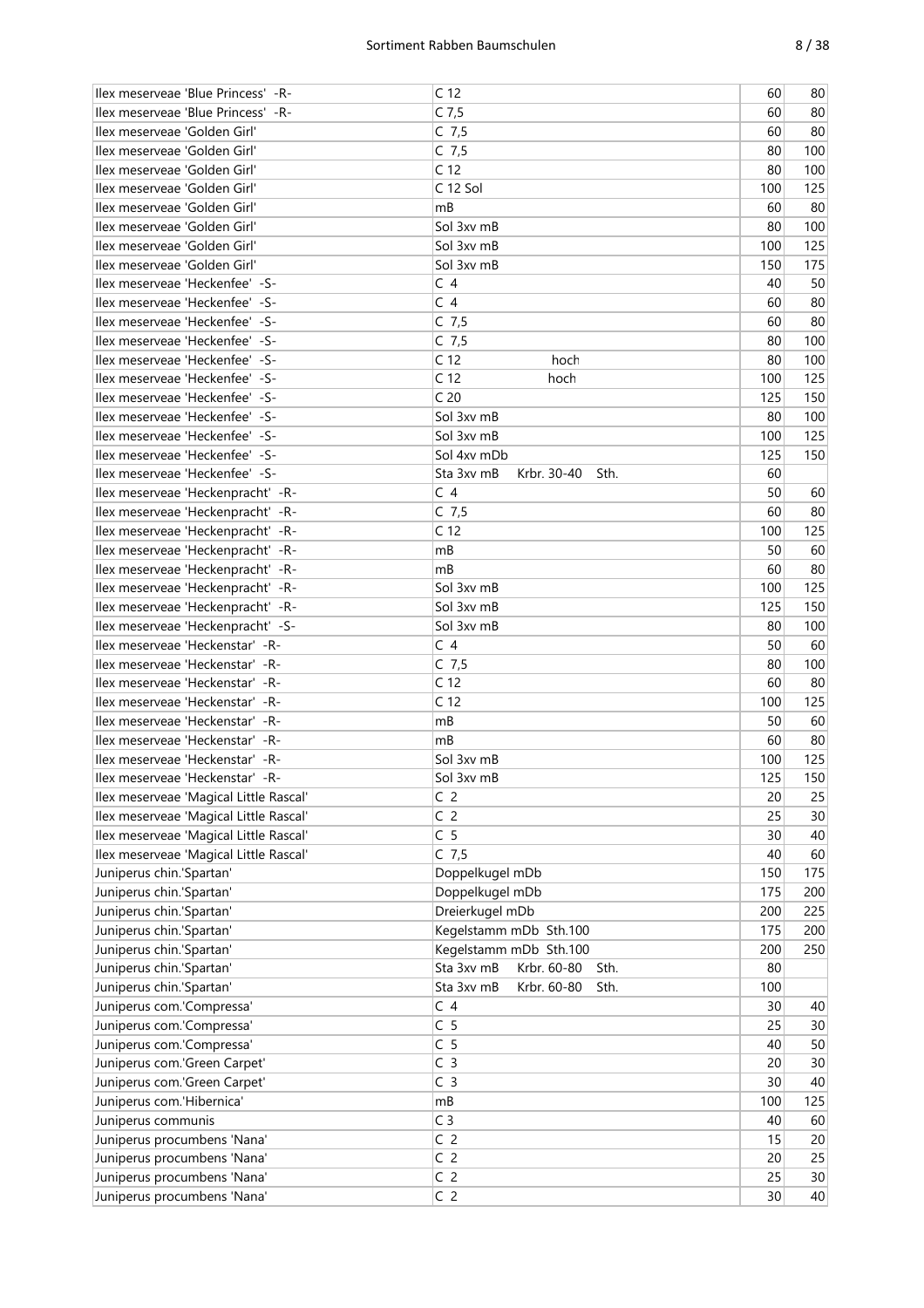| Juniperus procumbens 'Nana'                                | $C$ 7,5                                  | 40  | 50              |
|------------------------------------------------------------|------------------------------------------|-----|-----------------|
| Juniperus scopulorum 'Blue Arrow'                          | <b>Sol C 20</b>                          | 200 | 225             |
| Juniperus squamata 'Blue Carpet'                           | C <sub>4</sub>                           | 30  | 40              |
| Juniperus squamata 'Loderi'                                | C <sub>40</sub>                          | 100 | 125             |
| Juniperus virginiana                                       | Bonsai C 40                              | 80  | 100             |
| Juniperus virginiana                                       | Bonsai C 40                              | 100 | 125             |
| Juniperus virginiana                                       | Bonsai C 40                              | 125 | 150             |
| Juniperus virginiana                                       | Sta C 40<br>Krone mehrj. Sth.            | 80  | 80              |
| Juniperus virginiana 'Canaertii'                           | Bonsai 4xv mDb mit 8-10 Pompons          | 125 | 150             |
| Juniperus virginiana 'Canaertii'                           | Bonsai C 80 mit 12-15 Tellern            | 150 | 175             |
| Juniperus virginiana 'Canaertii'                           | $C$ 7,5                                  | 80  | 100             |
| Juniperus virginiana 'Canaertii'                           | Kegelstamm 4xv mDb 10-12 Sth 100         | 150 | 175             |
| Juniperus virginiana 'Canaertii'                           | Kegelstamm mDb 10-12 Sth 100             | 175 | 200             |
| Juniperus virginiana 'Glauca'                              | Kugelstamm 3xv mB<br>Krbr. 40-50<br>Sth. | 80  |                 |
| Juniperus virginiana 'Glauca'                              | mB                                       | 80  | 100             |
|                                                            | C <sub>3</sub>                           |     |                 |
| Kalmia angustifolia 'Rubra'<br>Kalmia angustifolia 'Rubra' | C <sub>3</sub>                           | 20  | 30 <sup>°</sup> |
|                                                            | C <sub>20</sub>                          | 30  | 40              |
| Kalmia angustifolia 'Rubra'                                |                                          | 50  | 60              |
| Kalmia latifolia 'Minuet'                                  | $C$ 7,5                                  | 40  | 50              |
| Kalmia latifolia 'Minuet'                                  | $C$ 7,5                                  | 50  | 60              |
| Kalmia latifolia 'Minuet'                                  | mB                                       | 40  | 50              |
| Kalmia latifolia 'Minuet'                                  | mB                                       | 50  | 60              |
| Kalmia latifolia 'Minuet'                                  | mB                                       | 60  | 70              |
| Kalmia latifolia 'Mitternacht'                             | $C$ 7,5                                  | 50  | 60              |
| Kalmia latifolia 'Moyland'                                 | mB                                       | 70  | 80              |
| Kalmia latifolia 'Sterntaler'                              | mB                                       | 100 | 125             |
| Kalmia latifolia 'Tofka'                                   | mB                                       | 70  | 80              |
| Kalmia latifolia 'Tofka'                                   | mB                                       | 90  | 100             |
| Kalmia latifolia 'Vanilla Cream'                           | mB                                       | 30  | 40              |
| Kalmia latifolia 'Vanilla Cream'                           | mB                                       | 40  | 50              |
| Kalmia latifolia 'Vanilla Cream'                           | mB                                       | 50  | 60              |
| Larix kaempferi 'Blue Dwarf'                               | $C$ 7,5                                  | 40  | 50              |
| Larix kaempferi 'Blue Dwarf'                               | C <sub>12</sub>                          | 50  | 60              |
| Larix kaempferi 'Diana'                                    | Bonsai 5xv mDb mit 8-12 Tellern          | 175 | 200             |
| Larix kaempferi 'Diana'                                    | Bonsai 5xv mDb mit 8-12 Tellern          | 200 | 250             |
| Larix kaempferi 'Diana'                                    | $C$ 7,5                                  | 40  | 60              |
| Larix kaempferi 'Diana'                                    | C <sub>20</sub>                          | 150 | 175             |
| Larix kaempferi 'Diana'                                    | C40                                      | 175 | 200             |
| Leucothoe fontanesiana                                     | $C$ 7,5                                  | 60  | 80              |
| Leucothoe fontanesiana                                     | C <sub>12</sub>                          | 80  | 100             |
| Leucothoe fontanesiana                                     | $C$ 7,5                                  | 40  | 60              |
| Ligustrum ovalifolium 'Aureum'                             | $C$ 7,5                                  | 60  | 80              |
| Ligustrum ovalifolium 'Aureum'                             | $C$ 7,5                                  | 80  | 100             |
| Ligustrum ovalifolium 'Aureum'                             | C <sub>20</sub>                          | 125 | 150             |
| Ligustrum ovalifolium 'Aureum'                             | C 20 Sol                                 | 150 | 175             |
| Ligustrum ovalifolium 'Variegatum'                         | C <sub>12</sub>                          | 80  | 100             |
| Ligustrum ovalifolium 'Variegatum'                         | C <sub>20</sub>                          | 100 | 125             |
| Ligustrum ovalifolium 'Variegatum'                         | C <sub>20</sub>                          | 125 | 150             |
| Ligustrum ovalifolium 'Variegatum'                         | C <sub>20</sub>                          | 150 | 175             |
| Microbiota decussata                                       | C <sub>3</sub>                           | 25  | 30              |
| Microbiota decussata                                       | C <sub>5</sub>                           | 40  | 50              |
| Osmanthus burkwoodii                                       | $C$ 7,5                                  | 60  | 80              |
| Osmanthus burkwoodii                                       | $C$ 7,5                                  | 80  | 100             |
| Osmanthus burkwoodii                                       | C <sub>3</sub>                           | 40  | 60              |
| Osmanthus burkwoodii                                       | Sta C 12<br>Krone mehrj. Sth.            | 60  |                 |
| Osmanthus heterophyllus                                    | $C$ 7,5                                  | 60  | 80              |
| Osmanthus heterophyllus                                    | $C$ 7,5                                  | 80  | 100             |
| Osmanthus heterophyllus                                    | C <sub>12</sub>                          | 100 | 125             |
| Osmanthus heterophyllus                                    | C <sub>3</sub>                           | 30  | 40              |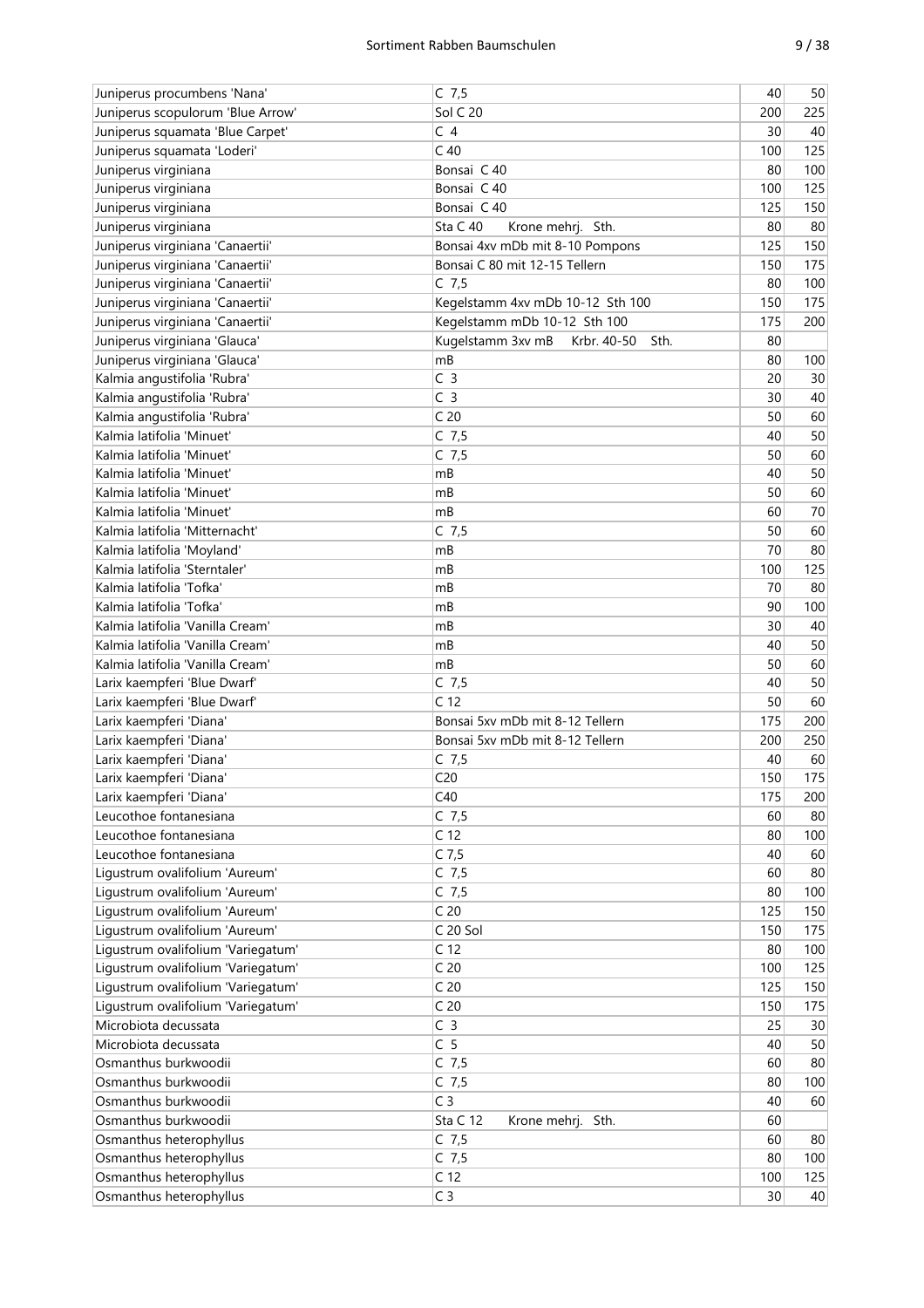| Osmanthus heterophyllus                              | C10                                | 40        | 60                    |
|------------------------------------------------------|------------------------------------|-----------|-----------------------|
| Osmanthus heterophyllus 'Tricolor'                   | C <sub>3</sub>                     | 20        | 25                    |
| Osmanthus heterophyllus 'Tricolor'                   | C <sub>3</sub>                     | 25        | 30                    |
| Osmanthus heterophyllus 'Tricolor'                   | C <sub>5</sub>                     | 30        | 40                    |
| Osmanthus heterophyllus 'Tricolor'                   | C <sub>5</sub>                     | 40        | 50                    |
| Osmanthus heterophyllus 'Tricolor'                   | $C$ 7,5                            | 60        | 80                    |
| Osmanthus heterophyllus 'Tricolor'                   | C <sub>5</sub>                     | 50        | 60                    |
| Perovskia abrotanoides                               | C <sub>3</sub>                     | 30        | 40                    |
| Perovskia atriplicif.'Little Spire' -R-              | C <sub>4</sub>                     | 40        | 60                    |
| Picea abies 'Acrocona'                               | $C$ 7,5                            | 40        | 50                    |
| Picea abies 'Acrocona'                               | $C$ 7,5                            | 50        | 60                    |
| Picea abies 'Acrocona'                               | mB                                 | 30        | 40                    |
| Picea abies 'Acrocona'                               | mB 3xv                             | 50        | 60                    |
| Picea abies 'Acrocona'                               | mB 3xv                             | 60        | 70                    |
| Picea abies 'Acrocona'                               | mB 3xv                             | 70        | 80                    |
| Picea abies 'Acrocona Pusch'                         | mB                                 | 20        | 25                    |
| Picea abies 'Columnaris'                             | mB 3xv                             | 60        | 70                    |
| Picea abies 'Columnaris'                             | mB 3xv                             | 70        | 80                    |
| Picea abies 'Columnaris'                             | mB 3xv                             | 80        | 100                   |
| Picea abies 'Columnaris'                             | Sol 4xv mDb                        | 100       | 125                   |
| Picea abies 'Inversa'                                | mB                                 | 80        | 100                   |
| Picea abies 'Inversa'                                | mB 3xv                             | 50        | 60                    |
| Picea abies 'Inversa'                                | mB 3xv                             | 60        | 70                    |
| Picea abies 'Inversa'                                | mB 3xv                             | 70        | 80                    |
| Picea abies 'Little Gem'                             | C <sub>2</sub>                     | 12        | 15                    |
| Picea abies 'Little Gem'                             | C <sub>2</sub>                     | 15        | 20                    |
| Picea abies 'Little Gem'                             | C <sub>3</sub>                     | 25        | 30                    |
| Picea abies 'Little Gem'                             | C <sub>4</sub>                     |           | 25                    |
| Picea abies 'Little Gem'                             | C <sub>5</sub>                     | 20<br>35  | 40                    |
|                                                      |                                    | 40        | 45                    |
| Picea abies 'Little Gem'<br>Picea abies 'Nidiformis' | C <sub>12</sub>                    | 60        | 70                    |
| Picea abies 'Nidiformis'                             | $C$ 7,5<br>C <sub>12</sub>         | 50        | 60                    |
| Picea abies 'Nidiformis'                             | C <sub>4</sub>                     | 15        | 20                    |
| Picea abies 'Nidiformis'                             | C <sub>4</sub>                     | 20        | 30                    |
| Picea abies 'Nidiformis'                             | C 5                                | 30        | 40                    |
| Picea abies 'Nidiformis'                             | Sol C 12                           | 70        | 80                    |
|                                                      | C <sub>2</sub>                     | 15        | 20                    |
| Picea abies 'Pygmaea'                                |                                    |           |                       |
| Picea abies 'Pygmaea'                                | C <sub>2</sub><br>$\overline{C}$ 3 | 20        | 25                    |
| Picea abies 'Pygmaea'                                |                                    | 25<br>40  | 30 <sup>°</sup><br>50 |
| Picea abies 'Pygmaea'                                | $C$ 7,5                            |           |                       |
| Picea abies 'Pygmaea'<br>Picea breweriana            | $C$ 7,5<br>C <sub>5</sub>          | 50        | 60                    |
|                                                      | C <sub>5</sub>                     | 40        | 50                    |
| Picea breweriana                                     |                                    | 50        | 60                    |
| Picea breweriana                                     | C 50 Sol                           | 175       | 200                   |
| Picea breweriana<br>Picea breweriana                 | C 50 Sol<br>$C$ 7,5                | 200<br>80 | 225                   |
| Picea breweriana                                     |                                    | 50        | 100                   |
| Picea breweriana                                     | mB 3xv<br>mB 4xv                   | 60        | 60                    |
| Picea breweriana                                     | mB 4xv                             | 70        | $70\,$<br>80          |
|                                                      | C <sub>2</sub>                     | 12        |                       |
| Picea glauca 'Alberta Globe'                         | C <sub>3</sub>                     |           | 15                    |
| Picea glauca 'Alberta Globe'                         | C <sub>4</sub>                     | 15<br>20  | 20<br>25              |
| Picea glauca 'Alberta Globe'                         |                                    |           |                       |
| Picea glauca 'Alberta Globe'                         | C <sub>5</sub>                     | 25        | 30                    |
| Picea glauca 'Conica'                                | C <sub>3</sub>                     | 20        | 30                    |
| Picea glauca 'Conica'                                | C <sub>3</sub>                     | 30        | 40                    |
| Picea glauca 'Conica'                                | C <sub>12</sub>                    | 80        | 100                   |
| Picea glauca 'Conica'                                | C <sub>12</sub>                    | 100       | 120                   |
| Picea glauca 'Echiniformis'                          | C <sub>2</sub>                     | 12        | 15                    |
| Picea glauca 'Echiniformis'                          | C <sub>2</sub>                     | 15        | 20                    |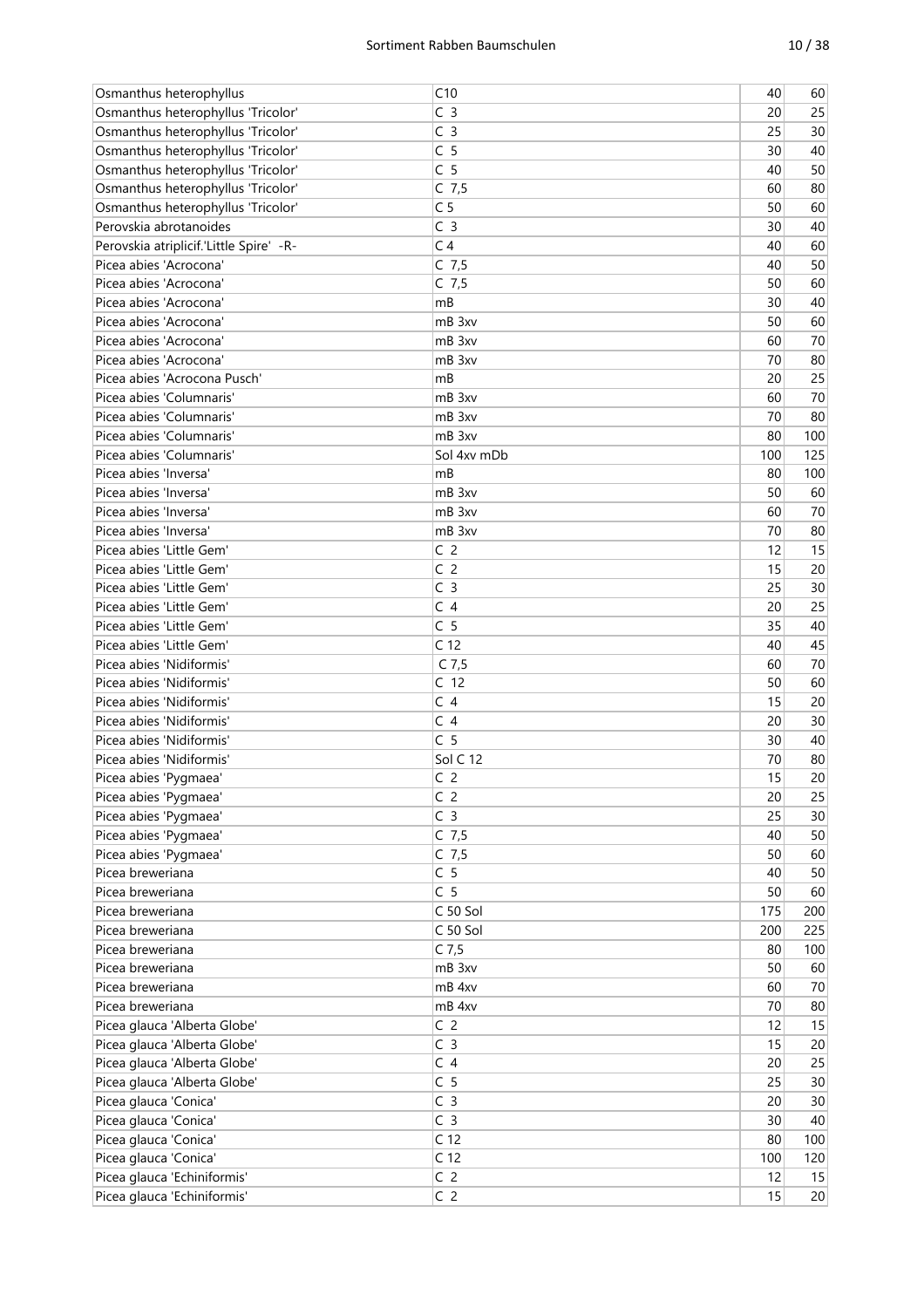| Picea glauca 'Echiniformis'    | C <sub>5</sub>           | 25  | 30     |
|--------------------------------|--------------------------|-----|--------|
| Picea glauca 'Echiniformis'    | C <sub>5</sub>           | 30  | 35     |
| Picea glauca 'Echiniformis'    | $C$ 7,5                  | 35  | 40     |
| Picea glauca 'Echiniformis'    | $C$ 7,5                  | 40  | 50     |
| Picea glauca 'Laurin'          | C <sub>4</sub>           | 25  | 30     |
| Picea glauca 'Laurin'          | C <sub>4</sub>           | 35  | 40     |
| Picea glauca 'Laurin'          | $C$ 7,5                  | 50  | 60     |
| Picea glauca 'Laurin'          | $C$ 7,5                  | 60  | 70     |
| Picea glauca 'Zuckerhut'       | C <sub>2</sub>           | 20  | 25     |
| Picea glauca 'Zuckerhut'       | C <sub>4</sub>           | 25  | 30     |
| Picea glauca 'Zuckerhut'       | C <sub>4</sub>           | 30  | 40     |
| Picea glauca 'Zuckerhut'       | $C$ 7,5                  | 50  | 60     |
| Picea glauca 'Zuckerhut'       | $C$ 7,5                  | 70  | 80     |
| Picea glauca 'Zuckerhut'       | C <sub>12</sub>          | 60  | 70     |
| Picea omorika 'Karel'          | C <sub>3</sub>           | 15  | 20     |
| Picea omorika 'Nana'           | C <sub>12</sub>          | 70  | 80     |
| Picea omorika 'Nana'           | C 20 Sol                 | 80  | 100    |
| Picea omorika 'Nana'           | C 40 Sol                 | 225 | 250    |
| Picea omorika 'Nana'           | mB 3xv                   | 30  | 40     |
| Picea omorika 'Nana'           | mB 4xv                   | 40  | 50     |
| Picea omorika 'Nana'           | mB 4xv                   | 60  | 70     |
| Picea omorika 'Nana'           | Sol 5xv mDb              | 70  | 80     |
| Picea omorika 'Pendula'        | Sol C 50                 | 300 | 350    |
| Picea omorika 'Pendula Bruns'  | mB 3xv                   | 60  | 70     |
| Picea omorika 'Pendula Bruns'  | mB 3xv                   | 70  | 80     |
| Picea omorika 'Pendula Bruns'  | mB 3xv                   | 80  | 100    |
| Picea orientalis 'Aurea'       | mB 3xv                   | 60  | 70     |
| Picea orientalis 'Aurea'       | mB 3xv                   | 70  | 80     |
| Picea orientalis 'Aurea'       | Sol 4xv mDb              | 80  | 100    |
| Picea orientalis 'Aurea'       | Sol 4xv mDb              | 100 | 125    |
| Picea orientalis 'Nutans'      | $C$ 7,5                  | 60  | 70     |
| Picea orientalis 'Nutans'      | $C$ 7,5                  | 70  | 80     |
| Picea orientalis 'Nutans'      | mB 4xv                   | 100 | 125    |
| Picea orientalis 'Nutans'      | Sol 4xv mDb              | 80  | 100    |
| Picea pungens 'Edith'          | C12                      | 70  | 80     |
|                                |                          |     |        |
| Picea pungens 'Edith'          | C12                      | 80  | 100    |
| Picea pungens 'Edith'          | mB                       | 50  | 60     |
| Picea pungens 'Edith'          | mB                       | 60  | 70     |
| Picea pungens 'Edith'          | mB                       | 70  | 80     |
| Picea pungens 'Glauca Globosa' | $C$ 7,5                  | 30  | 40     |
| Picea pungens 'Glauca Globosa' | $C$ 7,5                  | 40  | 50     |
| Picea pungens 'Glauca Globosa' | C 7,5 Sol                | 60  | 70     |
| Picea pungens 'Glauca Globosa' | mB 3xv                   | 25  | 30     |
| Picea pungens 'Glauca Globosa' | mB 3xv                   | 30  | 40     |
| Picea pungens 'Glauca Globosa' | mB 4xv                   | 40  | 50     |
| Picea pungens 'Glauca Globosa' | mB 4xv                   | 50  | 60     |
| Picea pungens 'Glauca Globosa' | Sol 5xv mDb              | 60  | 70     |
| Picea purpurea                 | mB 3xv                   | 30  | 40     |
| Picea purpurea                 | mB 3xv                   | 40  | 50     |
| Picea purpurea                 | mB 3xv                   | 50  | 60     |
| Picea purpurea                 | mB 3xv                   | 60  | $70\,$ |
| Picea purpurea                 | mB 3xv                   | 70  | 80     |
| Pieris japonica                | C <sub>12</sub>          | 60  | 80     |
| Pieris japonica                | C <sub>12</sub>          | 80  | 100    |
| Pieris japonica                | C <sub>20</sub>          | 60  | 80     |
| Pieris japonica                | C 20 Sol                 | 100 | 125    |
| Pieris japonica                | Sol 4xv mDb br 60-100 x  | 175 | 200    |
| Pieris japonica                | Sol 5xv mDb br 100-150 x | 200 | 225    |
| Pieris japonica                | Sol 5xv mDb br 100-150 x | 225 | 250    |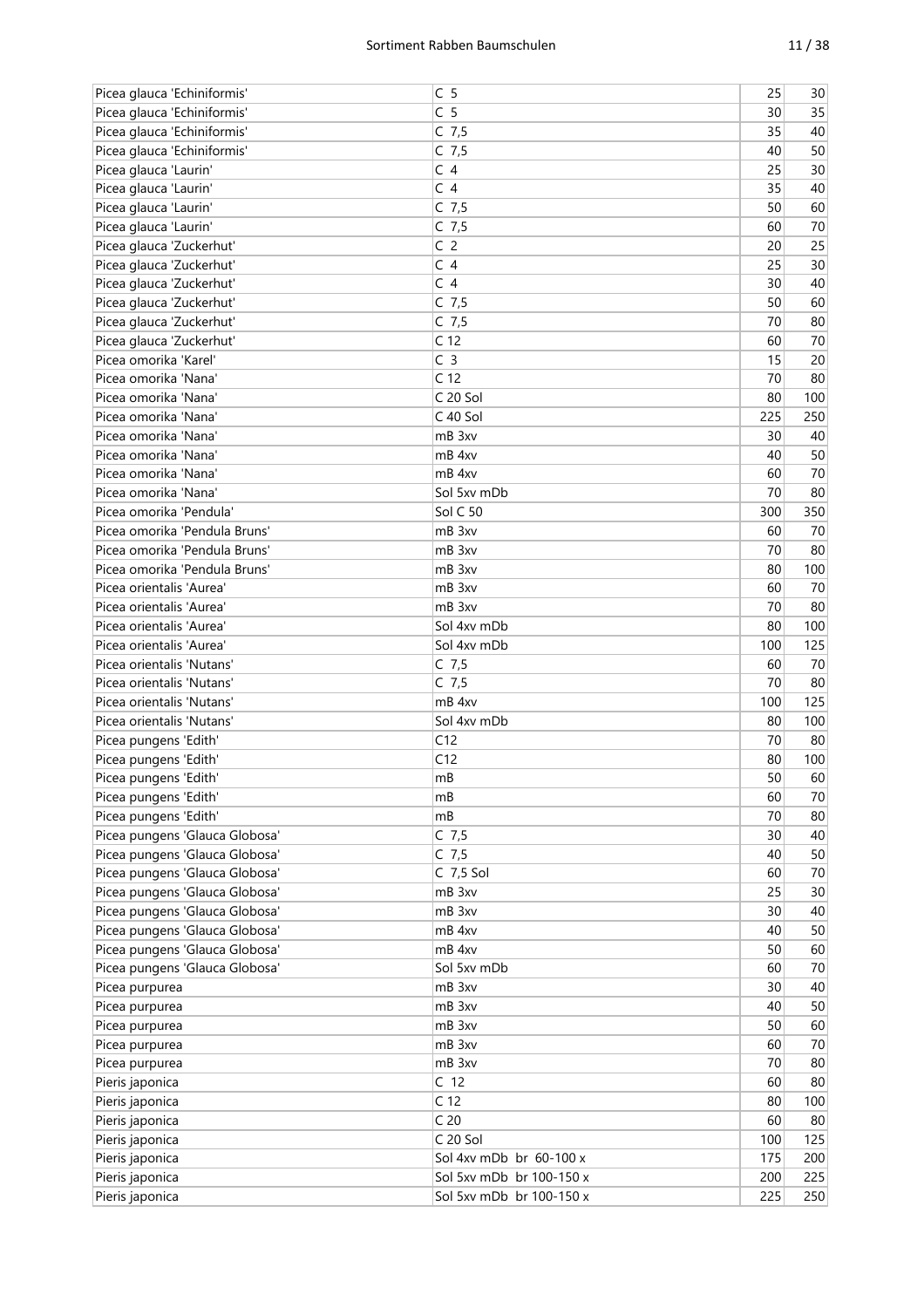| Pieris japonica                      | Sol 5xv mDb br 100-150 x | 250 | 275    |
|--------------------------------------|--------------------------|-----|--------|
| Pieris japonica                      | Sta C 12                 | 60  |        |
| Pieris japonica                      | Sta C 12                 | 80  |        |
| Pieris japonica                      | Sta C 12                 | 100 |        |
| Pieris japonica 'Bonfire'            | C <sub>20</sub>          | 60  | 80     |
| Pieris japonica 'Bonfire'            | C <sub>20</sub>          | 80  | 100    |
| Pieris japonica 'Bonfire'            | C <sub>3</sub>           | 25  | 30     |
| Pieris japonica 'Bonfire'            | C <sub>40</sub>          | 80  | 100    |
| Pieris japonica 'Bonfire'            | C <sub>40</sub>          | 100 | 125    |
| Pieris japonica 'Debutante'          | C <sub>4</sub>           | 25  | 30     |
| Pieris japonica 'Debutante'          | C <sub>12</sub>          | 40  | 50     |
| Pieris japonica 'Debutante'          | C 12 Sol                 | 50  | 60     |
| Pieris japonica 'Debutante'          | C 12 Sol                 | 60  | 70     |
|                                      | C <sub>4</sub>           | 40  |        |
| Pieris japonica 'Forest Flame'       |                          |     | 60     |
| Pieris japonica 'Katsura'            | C <sub>2</sub>           | 20  | 25     |
| Pieris japonica 'Katsura'            | C <sub>20</sub>          | 60  | 80     |
| Pieris japonica 'Katsura'            | C <sub>20</sub>          | 80  | 100    |
| Pieris japonica 'Katsura'            | $C$ 40<br>br 60-80 x     | 80  | 100    |
| Pieris japonica 'Katsura'            | $C$ 40<br>br 60-80 x     | 100 | 125    |
| Pieris japonica 'Little Amely'       | C <sub>4</sub>           | 20  | 25     |
| Pieris japonica 'Little Amely'       | C <sub>4</sub>           | 25  | 30     |
| Pieris japonica 'Little Heath'       | C <sub>2</sub>           | 15  | 20     |
| Pieris japonica 'Little Heath'       | C <sub>4</sub>           | 20  | 25     |
| Pieris japonica 'Little Heath'       | C <sub>4</sub>           | 25  | 30     |
| Pieris japonica 'Little Heath Green' | C <sub>2</sub>           | 20  | 25     |
| Pieris japonica 'Minor'              | C <sub>2</sub>           | 15  | 20     |
| Pieris japonica 'Mountain Fire'      | C <sub>2</sub>           | 20  | 25     |
| Pieris japonica 'Mountain Fire'      | C <sub>4</sub>           | 25  | 30     |
| Pieris japonica 'Mountain Fire'      | C <sub>4</sub>           | 40  | 60     |
| Pieris japonica 'Mountain Fire'      | $C$ 7,5                  | 30  | 40     |
| Pieris japonica 'Passion' -R-        | C <sub>3</sub>           | 20  | 25     |
| Pieris japonica 'Prelude'            | C <sub>4</sub>           | 15  | 20     |
| Pieris japonica 'Prelude'            | C <sub>4</sub>           | 20  | 25     |
| Pieris japonica 'Prelude'            | C <sub>4</sub>           | 25  | 30     |
|                                      |                          | 30  | 40     |
| Pieris japonica 'Prelude'            | $C$ 7,5                  |     |        |
| Pieris japonica 'Prelude'            | $C$ 7,5                  | 50  | 60     |
| Pieris japonica 'Prelude'            | C 20 Sol                 | 60  | 70     |
| Pieris japonica 'Prelude'            | C12                      | 40  | 50     |
| Pieris japonica 'Purity'             | C <sub>2</sub>           | 20  | 25     |
| Pieris japonica 'Purity'             | C <sub>5</sub>           | 25  | $30\,$ |
| Pieris japonica 'Purity'             | $C$ 7,5                  | 30  | 40     |
| Pieris japonica 'Purity'             | C <sub>12</sub>          | 40  | 50     |
| Pieris japonica 'Purity'             | C 12 Sol                 | 60  | $70\,$ |
| Pieris japonica 'Purity'             | C 20Sol                  | 50  | 60     |
| Pieris japonica 'Red Mill'           | C <sub>2</sub>           | 20  | 25     |
| Pieris japonica 'Red Mill'           | C <sub>3</sub>           | 25  | $30\,$ |
| Pieris japonica 'Red Mill'           | $C$ 7,5                  | 40  | 60     |
| Pieris japonica 'Rondo'              | C <sub>2</sub>           | 20  | 25     |
| Pieris japonica 'Rotkäppchen'        | C <sub>12</sub>          | 60  | 80     |
| Pieris japonica 'Scarlett O'Hara'    | $C$ 40                   | 60  | 80     |
| Pieris japonica 'Scarlett O'Hara'    | $C$ 40                   | 80  | 1000   |
| Pieris japonica 'Valley Rose'        | C <sub>4</sub>           | 20  | 25     |
| Pieris japonica 'Valley Valentine'   | C <sub>2</sub>           | 20  | 25     |
| Pieris japonica 'Variegata'          | C 12 Sol                 | 60  | $70$   |
| Pieris japonica 'Variegata'          | C 20 Sol                 | 50  | 60     |
| Pieris japonica 'Variegata'          | C <sub>3</sub>           | 25  | 30     |
| Pieris japonica 'Variegata'          | C <sub>4</sub>           | 30  | 40     |
| Pinus aristata                       | C <sub>5</sub>           | 25  | 30     |
|                                      |                          |     |        |
| Pinus banksiana                      | C12                      | 60  | 80     |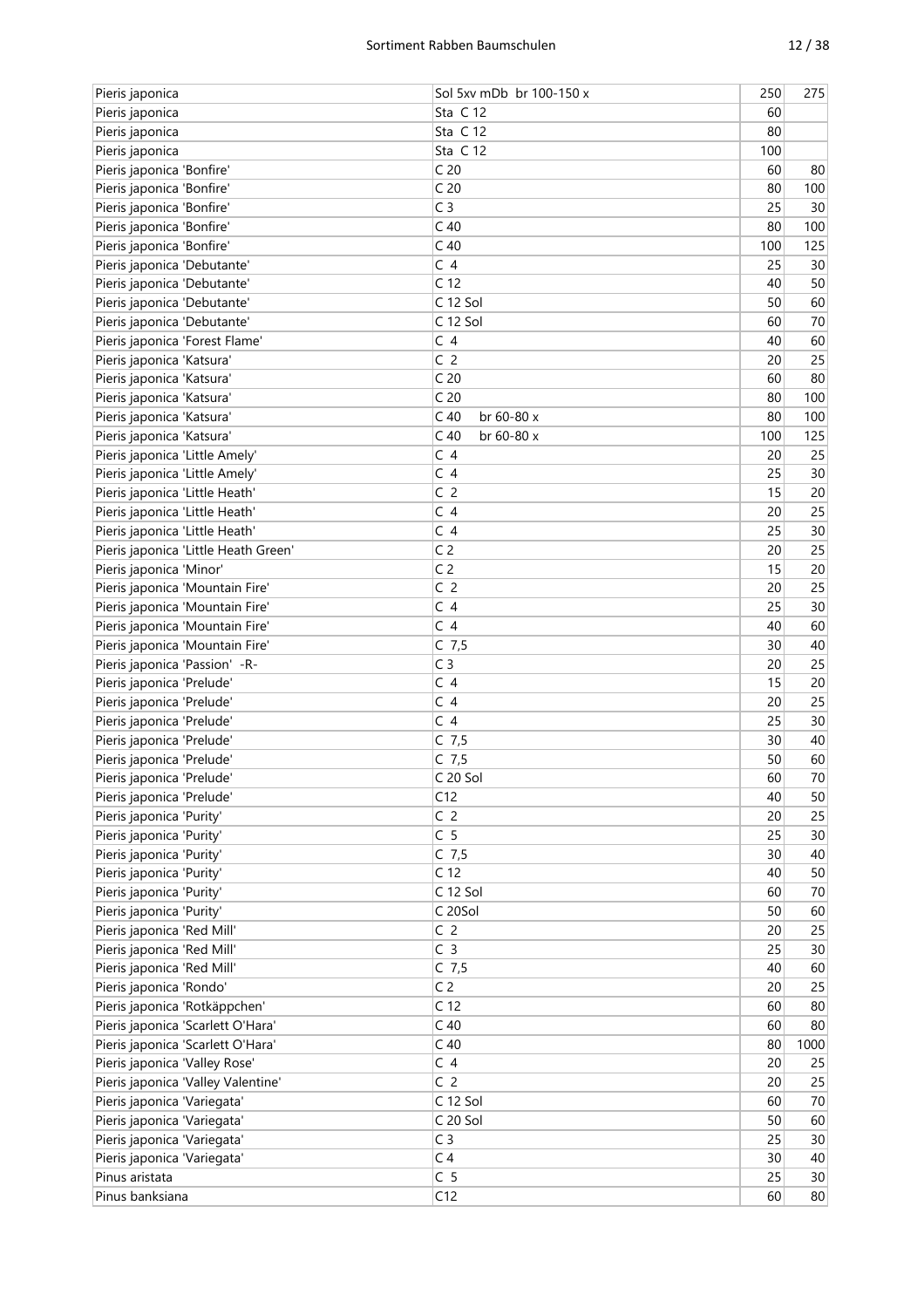| Pinus banksiana                                                    | C12                        | 80         | 100        |
|--------------------------------------------------------------------|----------------------------|------------|------------|
| Pinus banksiana                                                    | mB 3xv                     | 100        | 125        |
| Pinus banksiana                                                    | Sol 4xv mDb                | 200        | 225        |
| Pinus banksiana                                                    | Sol 4xy mDb                | 225        | 250        |
| Pinus banksiana                                                    | Sol 4xy mDb                | 250        | 275        |
| Pinus banksiana                                                    | Sol 5xv mDb                | 275        | 300        |
| Pinus banksiana                                                    | Sol C 20                   | 175        | 200        |
| Pinus banksiana 'Arktis'                                           | $C$ 7,5                    | 60         | 70         |
| Pinus banksiana 'Arktis'                                           | C 20 Sol                   | 125        | 150        |
| Pinus banksiana 'Arktis'                                           | C 20 Sol                   | 150        | 175        |
| Pinus banksiana 'Arktis'                                           | $C$ 7,5                    | 70         | 80         |
| Pinus banksiana 'Arktis'                                           | C7,5                       | 80         | 100        |
| Pinus banksiana 'Arktis'                                           | mB 3xv                     | 80         | 100        |
| Pinus banksiana 'Arktis'                                           | Sol 3xy mDb                | 125        | 150        |
| Pinus banksiana 'Arktis'                                           | Sol 3xy mDb                | 150        | 175        |
| Pinus banksiana 'Arktis'                                           | Sol 3xv mDb                | 175        | 200        |
| Pinus banksiana 'Kimmerholz'                                       | C <sub>12</sub>            | 70         | 80         |
| Pinus banksiana 'Kimmerholz'                                       | C <sub>20</sub>            | 80         | 100        |
| Pinus banksiana 'Kimmerholz'                                       | mB                         | 125        | 150        |
| Pinus banksiana 'Kimmerholz'                                       | Sol 5xy mDb                | 150        | 175        |
| Pinus banksiana 'Kimmerholz'                                       | Sol 5xv mDb                | 175        | 200        |
| Pinus cembra 'Glauca'                                              | mB 3xv                     | 50         | 60         |
| Pinus cembra 'Glauca'                                              | Sol C 40                   | 125        | 150        |
| Pinus cembra 'Nana'                                                | C 7, 5                     | 40         | 50         |
| Pinus cembra 'Nana'                                                | C 12 Sol                   | 60         | 70         |
| Pinus cembra 'Nana'                                                | mB                         | 40         | 50         |
| Pinus cembra 'Nana'                                                | Sol 4xy mB                 | 50         | 60         |
|                                                                    |                            |            |            |
| Pinus cembra 'Westerstede'<br>Pinus cembra 'Westerstede'           | C <sub>5</sub>             | 40<br>50   | 50<br>60   |
|                                                                    | $C$ 7,5                    | 60         | 80         |
| Pinus contorta murrayana                                           | C7,5<br>mB 3xv             | 80         | 100        |
| Pinus contorta murrayana                                           | mB 3xv                     | 125        | 150        |
| Pinus contorta murrayana                                           | Sol 4xy mDb                |            | 175        |
| Pinus contorta murrayana<br>Pinus contorta murrayana               | Sol 4xv mDb                | 150<br>175 | 200        |
|                                                                    | Sol 4xv mDb                | 200        | 225        |
| Pinus contorta murrayana                                           | Sol 5xv mDb                | 225        | 250        |
| Pinus contorta murrayana<br>Pinus densiflora 'Umbraculifera'       | C7,5                       |            | 40         |
|                                                                    |                            | $30\,$     |            |
| Pinus heldreichii 'Compact Gem'<br>Pinus heldreichii 'Compact Gem' | Sol 3xv mDb<br>Sol 3xv mDb | 150<br>175 | 175        |
| Pinus heldreichii 'Malinki'                                        | C <sub>5</sub>             | 30         | 200<br>40  |
| Pinus heldreichii 'Malinki'                                        | C <sub>5</sub>             | 40         | 50         |
| Pinus heldreichii 'Malinki'                                        | $C$ 7,5                    | 40         | 50         |
| Pinus heldreichii 'Malinki'                                        | $C$ 7,5                    | 50         | 60         |
| Pinus heldreichii 'Malinki'                                        | C <sub>12</sub>            | 60         | 70         |
|                                                                    | C <sub>12</sub>            |            |            |
| Pinus heldreichii 'Malinki'<br>Pinus heldreichii 'Malinki'         | C 20 Sol                   | 70<br>80   | 80         |
| Pinus heldreichii 'Malinki'                                        | $C$ 7,5                    | 50         | 100        |
| Pinus heldreichii 'Malinki'                                        |                            | 40         | 60         |
| Pinus heldreichii 'Malinki'                                        | mB<br>mB                   | 50         | 50<br>60   |
| Pinus heldreichii 'Malinki'                                        |                            | 60         | 70         |
| Pinus heldreichii 'Malinki'                                        | mB<br>Sol 4xv mDb          |            |            |
| Pinus heldreichii 'Malinki'                                        | Sol 4xv mDb                | 150<br>175 | 175<br>200 |
| Pinus koraiensis 'Glauca'                                          | C <sub>5</sub>             | 40         | 60         |
| Pinus koraiensis 'Glauca'                                          | C7,5                       | 60         | 80         |
| Pinus koraiensis 'Glauca'                                          | mB                         | 60         | 80         |
| Pinus koraiensis 'Glauca'                                          | mB                         |            | 100        |
| Pinus koraiensis 'Glauca'                                          | mDb                        | 80<br>100  | 125        |
| Pinus mugo 'Benjamin'                                              | C <sub>5</sub>             | 20         | 25         |
| Pinus mugo 'Benjamin'                                              | C <sub>5</sub>             | 25         | 30         |
|                                                                    |                            |            |            |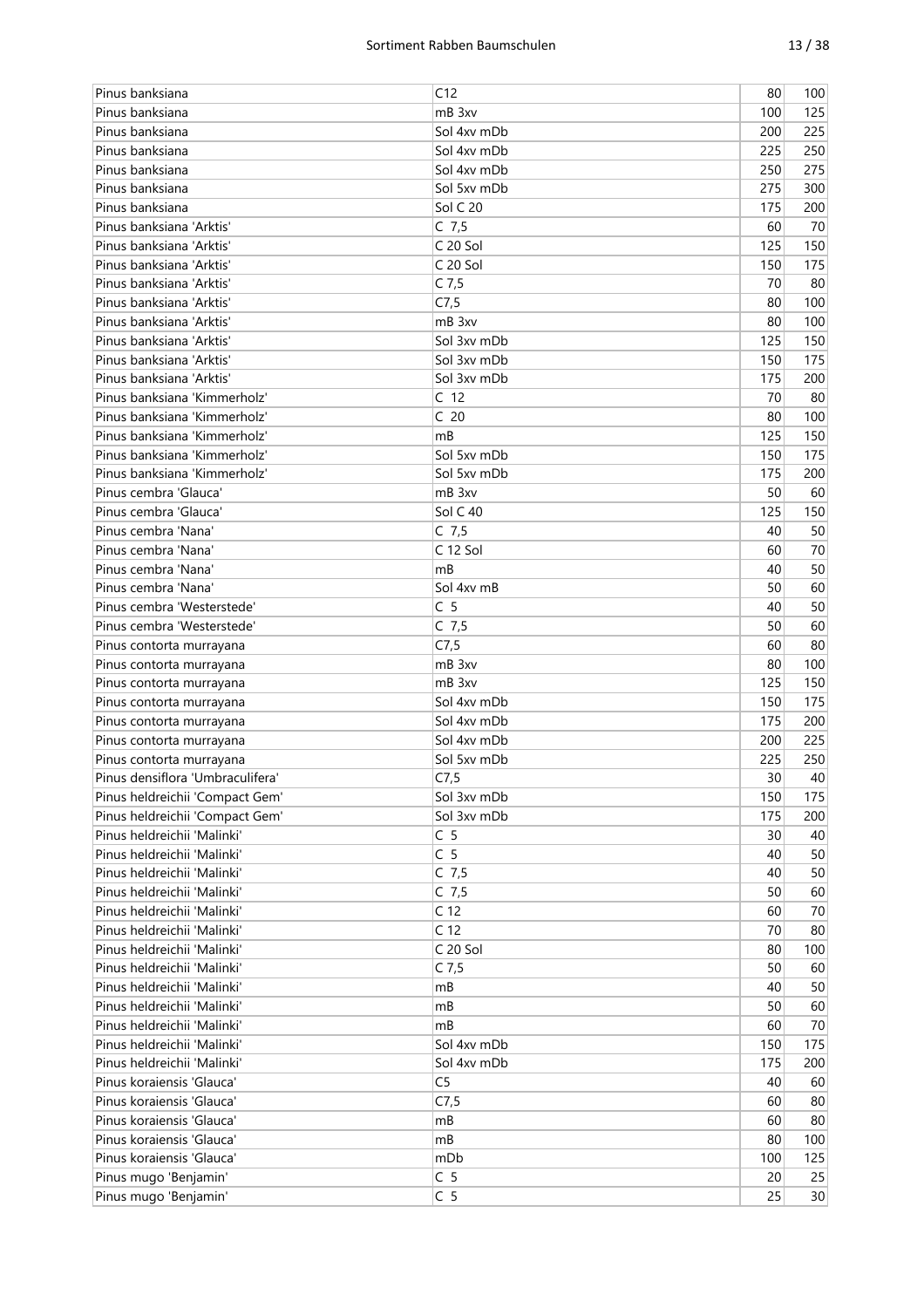| Pinus mugo 'Benjamin'             | C <sub>5</sub>                | 30              | 40     |
|-----------------------------------|-------------------------------|-----------------|--------|
| Pinus mugo 'Benjamin'             | $C$ 7,5                       | 40              | 50     |
| Pinus mugo 'Benjamin'             | mB                            | 30              | 40     |
| Pinus mugo 'Carsten's Wintergold' | C <sub>3</sub>                | 15              | 20     |
| Pinus mugo 'Carsten's Wintergold' | C <sub>3</sub>                | 20              | 25     |
| Pinus mugo 'Carsten's Wintergold' | C <sub>5</sub>                | 25              | 30     |
| Pinus mugo 'Carsten's Wintergold' | $C$ 7,5                       | 30              | 40     |
| Pinus mugo 'Carsten's Wintergold' | C <sub>20</sub>               | 50              | 60     |
| Pinus mugo 'Carsten's Wintergold' | C 20 Sol                      | 60              | 70     |
| Pinus mugo 'Carsten's Wintergold' | C 20 Sol                      | 80              | 100    |
| Pinus mugo 'Carsten's Wintergold' | Sol C 20                      | 70              | 80     |
| Pinus mugo 'Green Column'         |                               | 150             | 175    |
|                                   | Bonsai 5xv mDb mit Pompons    |                 |        |
| Pinus mugo 'Green Column'         | Bonsai 5xv mDb mit Pompons    | 175             | 200    |
| Pinus mugo 'Green Column'         | C <sub>5</sub>                | 30              | 40     |
| Pinus mugo 'Green Column'         | $C$ 7,5                       | 40              | 50     |
| Pinus mugo 'Green Column'         | $C$ 7,5                       | 50              | 60     |
| Pinus mugo 'Green Column'         | C <sub>12</sub>               | 70              | 80     |
| Pinus mugo 'Green Column'         | C <sub>12</sub>               | 80              | 100    |
| Pinus mugo 'Green Column'         | mB                            | 50              | 60     |
| Pinus mugo 'Green Column'         | mB                            | 60              | 70     |
| Pinus mugo 'Green Column'         | mB                            | 70              | 80     |
| Pinus mugo 'Green Column'         | Sta 3xv mB<br>Kronenbr. 60-70 | 120             |        |
| Pinus mugo 'Humpy'                | C <sub>4</sub>                | 25              | 30     |
| Pinus mugo 'Humpy'                | $C$ 7,5                       | 30              | 40     |
| Pinus mugo 'Humpy'                | $C$ 7,5                       | 40              | 50     |
| Pinus mugo 'Humpy'                | C <sub>12</sub>               | 50              | 60     |
| Pinus mugo 'Humpy'                | C <sub>12</sub>               | 60              | 70     |
| Pinus mugo 'Humpy'                | C <sub>20</sub>               | 70              | 80     |
| Pinus mugo 'Humpy'                | C <sub>20</sub>               | 80              | 100    |
| Pinus mugo 'Humpy'                | C <sub>3</sub>                | 20              | 25     |
| Pinus mugo 'Jacobsen'             | C <sub>2</sub>                | 15              | 20     |
| Pinus mugo 'Jacobsen'             | C <sub>4</sub>                | 20              | 25     |
| Pinus mugo 'Jacobsen'             | C <sub>5</sub>                | 25              | 30     |
| Pinus mugo 'Jacobsen'             | $C$ 7,5                       | 30              | 40     |
|                                   | C <sub>3</sub>                | 20              | 25     |
| Pinus mugo 'Laurin'               |                               |                 |        |
| Pinus mugo 'Laurin'               | C <sub>5</sub>                | 25              | 30     |
| Pinus mugo 'Laurin'               | $C$ 7,5                       | 30              | 40     |
| Pinus mugo 'Laurin'               | $C$ 7,5                       | 40              | 50     |
| Pinus mugo 'Laurin'               | C <sub>20</sub>               | 60              | $70$   |
| Pinus mugo 'Laurin'               | C <sub>20</sub><br>hoch       | 50              | 60     |
| Pinus mugo 'Laurin'               | mB                            | 25              | 30     |
| Pinus mugo 'Laurin'               | mB                            | 30              | 40     |
| Pinus mugo 'Mops'                 | C <sub>3</sub>                | 15              | 20     |
| Pinus mugo 'Mops'                 | C <sub>5</sub>                | 25              | $30\,$ |
| Pinus mugo 'Mops'                 | $C$ 7,5                       | 30              | 40     |
| Pinus mugo 'Mops'                 | C <sub>12</sub>               | 40              | 50     |
| Pinus mugo 'Mops'                 | C <sub>5</sub>                | 20              | 25     |
| Pinus mugo 'Mops'                 | C12                           | 50              | 60     |
| Pinus mugo 'Mops'                 | mB                            | 20              | 25     |
| Pinus mugo 'Mops'                 | mB 3xv                        | 25              | 30     |
| Pinus mugo 'Mops'                 | mB 3xv                        | 30              | 40     |
| Pinus mugo 'Mops Bonsai'          | C <sub>5</sub>                | 25              | 30     |
| Pinus mugo 'Mops Bonsai'          | C <sub>5</sub>                | 30 <sup>°</sup> | 40     |
| Pinus mugo 'Mops Bonsai'          | $C$ 7,5                       | 40              | 50     |
| Pinus mugo 'Mops Bonsai'          | C <sub>12</sub>               | 50              | 60     |
| Pinus mugo 'Mops Bonsai'          | C <sub>3</sub>                | 20              | 25     |
| Pinus mugo 'Mops Bonsai'          | mB                            | 25              | 30     |
| Pinus mugo 'Mops Bonsai'          | mB                            | 30              | 40     |
| Pinus mugo 'Möpschen'             | $C$ 7,5                       | 30              | 40     |
|                                   |                               |                 |        |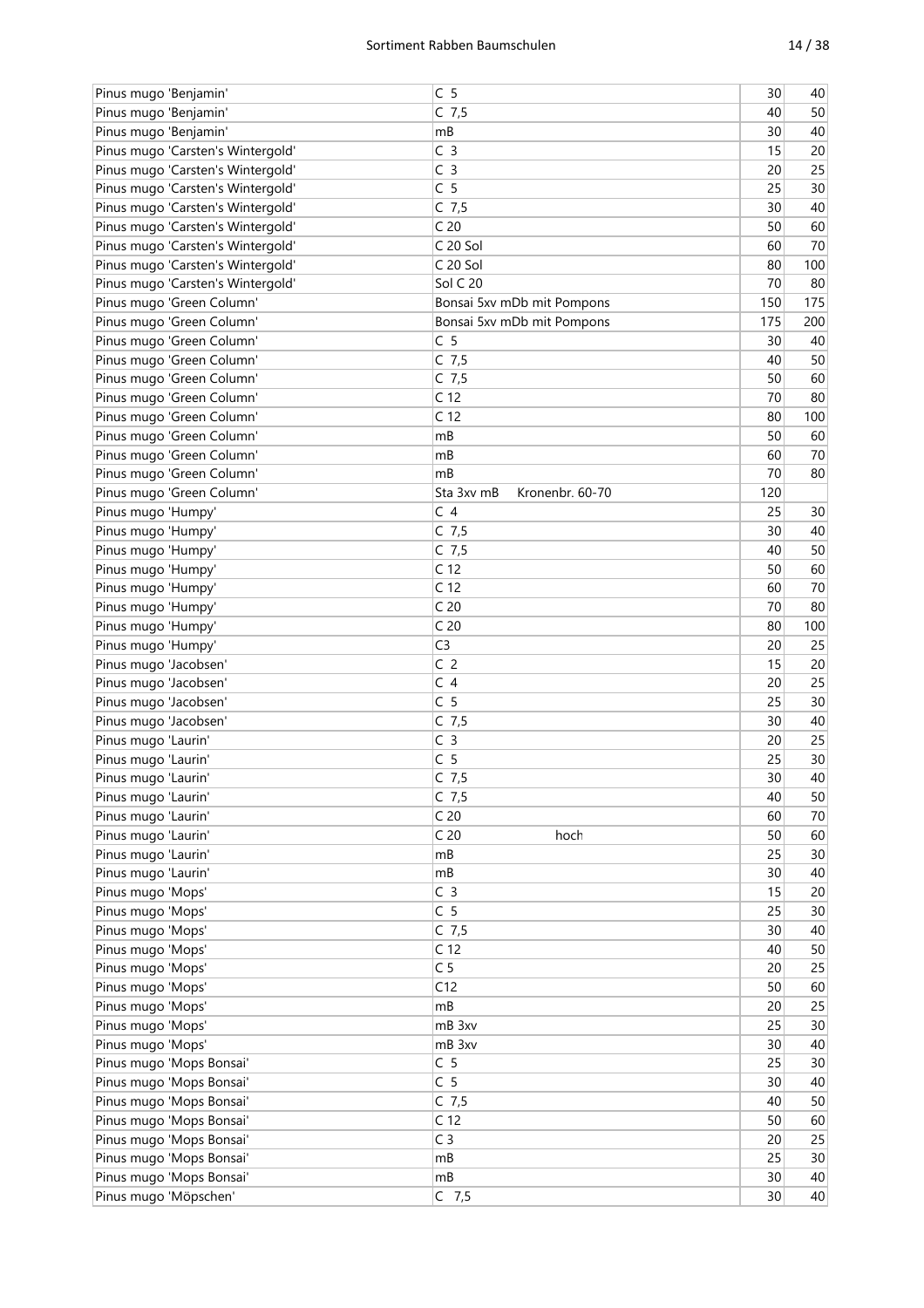| Pinus mugo 'Möpschen'                 | C <sub>12</sub> | 40  | 50  |
|---------------------------------------|-----------------|-----|-----|
| Pinus mugo 'Möpschen'                 | C <sub>12</sub> | 50  | 60  |
| Pinus mugo 'Ophir'                    | C <sub>3</sub>  | 20  | 25  |
| Pinus mugo 'Ophir'                    | C <sub>5</sub>  | 25  | 30  |
| Pinus mugo 'Ophir'                    | C <sub>5</sub>  | 30  | 40  |
| Pinus mugo 'Ophir'                    | $C$ 7,5         | 30  | 40  |
| Pinus mugo 'Ophir'                    | $C$ 7,5         | 40  | 50  |
| Pinus mugo 'Ophir'                    | C <sub>12</sub> | 50  | 60  |
| Pinus mugo 'Paradise'                 | C <sub>3</sub>  | 25  | 30  |
| Pinus mugo 'Paradise'                 | C <sub>5</sub>  | 30  | 40  |
| Pinus mugo 'Varella'                  | C <sub>3</sub>  | 15  | 20  |
|                                       | C <sub>5</sub>  | 20  | 25  |
| Pinus mugo 'Varella'                  |                 |     |     |
| Pinus mugo 'Varella'                  | C12             | 40  | 50  |
| Pinus mugo 'Varella'                  | C <sub>5</sub>  | 25  | 30  |
| Pinus mugo 'Varella'                  | C7,5            | 30  | 40  |
| Pinus nigra 'Green Tower'             | $C$ 7,5         | 40  | 50  |
| Pinus nigra 'Green Tower'             | $C$ 7,5         | 50  | 60  |
| Pinus nigra 'Pierrick Brégeon'        | C <sub>5</sub>  | 25  | 30  |
| Pinus nigra 'Pierrick Brégeon'        | $C$ 7,5         | 30  | 40  |
| Pinus nigra 'Pierrick Brégeon'        | $C$ 7,5         | 40  | 50  |
| Pinus nigra pyramidata                | C <sub>20</sub> | 100 | 125 |
| Pinus nigra pyramidata                | C <sub>20</sub> | 125 | 150 |
| Pinus parviflora 'Glauca'             | C <sub>12</sub> | 50  | 60  |
| Pinus parviflora 'Glauca'             | C <sub>12</sub> | 60  | 70  |
| Pinus parviflora 'Glauca'             | C <sub>12</sub> | 70  | 80  |
| Pinus parviflora 'Glauca'             | C <sub>20</sub> | 80  | 100 |
| Pinus parviflora 'Glauca'             | mB 3xv          | 50  | 60  |
| Pinus parviflora 'Glauca'             | mB 3xv          | 60  | 70  |
| Pinus parviflora 'Glauca'             | mB 4xv          | 80  | 100 |
| Pinus parviflora 'Negishi'            | C <sub>5</sub>  | 30  | 40  |
| Pinus parviflora 'Negishi'            | $C$ 7,5         | 40  | 50  |
| Pinus parviflora 'Negishi'            | C <sub>12</sub> | 60  | 70  |
| Pinus parviflora 'Negishi'            | C <sub>12</sub> | 70  | 80  |
| Pinus parviflora 'Negishi'            | C <sub>20</sub> | 50  | 60  |
|                                       |                 |     |     |
| Pinus parviflora 'Negishi'            | Sol Co 65       | 175 | 200 |
| Pinus parviflora 'Pentaphylla Glauca' | $C$ 7,5         | 50  | 60  |
| Pinus parviflora 'Pentaphylla Glauca' | C <sub>12</sub> | 70  | 80  |
| Pinus parviflora 'Pentaphylla Glauca' | C <sub>12</sub> | 80  | 100 |
| Pinus parviflora 'Pentaphylla Glauca' | $C$ 7,5         | 60  | 70  |
| Pinus parviflora 'Pentaphylla Glauca' | mB              | 40  | 50  |
| Pinus parviflora 'Pentaphylla Glauca' | mB 3xv          | 50  | 60  |
| Pinus parviflora 'Pentaphylla Glauca' | Sol 4xv mDb     | 60  | 70  |
| Pinus parviflora 'Schoon's Bonsai'    | C <sub>12</sub> | 50  | 60  |
| Pinus parviflora 'Schoon's Bonsai'    | C <sub>12</sub> | 60  | 70  |
| Pinus parviflora 'Schoon's Bonsai'    | C <sub>12</sub> | 70  | 80  |
| Pinus parviflora 'Schoon's Bonsai'    | C <sub>20</sub> | 125 | 150 |
| Pinus parviflora 'Schoon's Bonsai'    | C 20 Sol        | 80  | 90  |
| Pinus parviflora 'Schoon's Bonsai'    | C 20 Sol        | 90  | 100 |
| Pinus parviflora 'Schoon's Bonsai'    | mB 3xv          | 30  | 40  |
| Pinus parviflora 'Schoon's Bonsai'    | mB 3xv          | 40  | 50  |
| Pinus parviflora 'Schoon's Bonsai'    | mB 4xv          | 50  | 60  |
| Pinus parviflora 'Schoon's Bonsai'    | Sol C 20        | 100 | 125 |
| Pinus parviflora 'Tempelhof'          | C <sub>12</sub> | 80  | 100 |
| Pinus parviflora 'Tempelhof'          | C <sub>20</sub> | 100 | 125 |
| Pinus parviflora 'Tempelhof'          | C 50 Sol        | 200 | 225 |
| Pinus parviflora 'Tempelhof'          | C7,5            | 50  | 60  |
| Pinus parviflora 'Tempelhof'          | mB              | 50  | 60  |
|                                       | mB 3xv          |     |     |
| Pinus parviflora 'Tempelhof'          |                 | 60  | 70  |
| Pinus pumila 'Glauca'                 | $C$ 7,5         | 40  | 50  |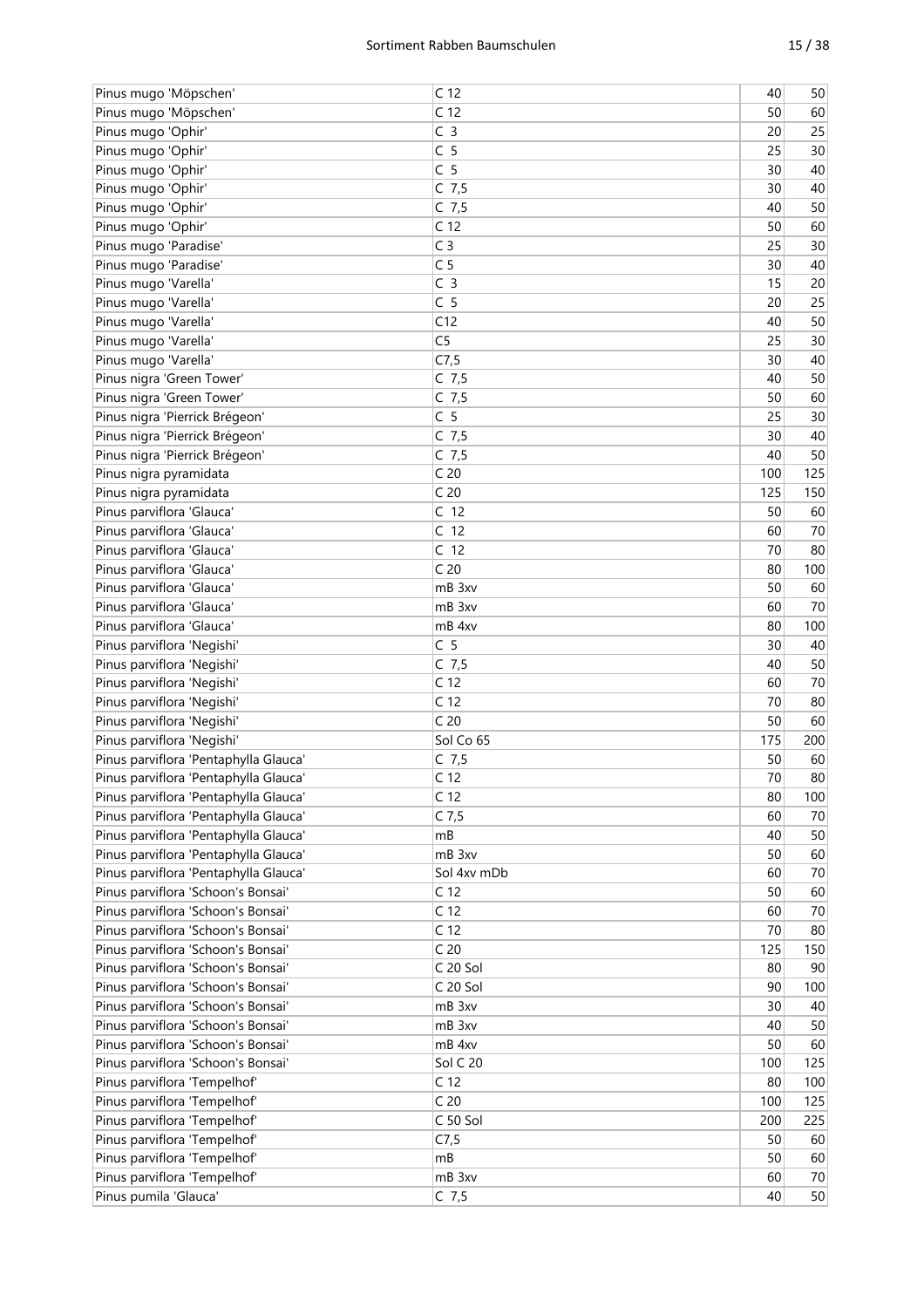| Pinus pumila 'Glauca'              | $C$ 7,5                                        | 50  | 60  |
|------------------------------------|------------------------------------------------|-----|-----|
| Pinus pumila 'Glauca'              | C <sub>12</sub>                                | 50  | 60  |
| Pinus pumila 'Glauca'              | C 12 Sol                                       | 60  | 70  |
| Pinus pumila 'Glauca'              | C 20 Sol                                       | 60  | 70  |
| Pinus pumila 'Glauca'              | C 20 Sol                                       | 70  | 80  |
| Pinus pumila 'Glauca'              | mB 3xv                                         | 25  | 30  |
| Pinus pumila 'Glauca'              | mB 3xv                                         | 30  | 40  |
| Pinus pumila 'Glauca'              | Sol 4xv mB                                     | 40  | 50  |
| Pinus schwerinii 'Wiethorst'       | $C$ 7,5                                        | 30  | 40  |
| Pinus schwerinii 'Wiethorst'       | C <sub>12</sub>                                | 80  | 100 |
| Pinus schwerinii 'Wiethorst'       | C 20 Sol                                       | 100 | 125 |
| Pinus schwerinii 'Wiethorst'       | C 20 Sol                                       | 125 | 150 |
| Pinus schwerinii 'Wiethorst'       | C7,5                                           | 40  | 50  |
| Pinus schwerinii 'Wiethorst'       | mB                                             | 50  | 60  |
| Pinus schwerinii 'Wiethorst'       | mB                                             | 60  | 70  |
| Pinus strobus 'Minima'             | C $7,5$                                        | 40  | 50  |
| Pinus strobus 'Minima'             | C <sub>20</sub>                                | 60  | 70  |
| Pinus strobus 'Minima'             | C <sub>20</sub><br>hoch                        | 70  | 80  |
| Pinus strobus 'Minima'             | C <sub>20</sub>                                | 80  | 100 |
| Pinus strobus 'Minima'             | C <sub>5</sub>                                 | 30  | 40  |
| Pinus strobus 'Minima'             | mB                                             | 60  | 70  |
| Pinus strobus 'Minima'             | mB                                             | 70  | 80  |
| Pinus strobus 'Minima'             | mB                                             | 80  | 100 |
| Pinus sylvestris 'Fastigiata'      | C <sub>12</sub>                                | 80  | 100 |
| Pinus sylvestris 'Fastigiata'      | C <sub>5</sub>                                 | 40  | 50  |
| Pinus sylvestris 'Fastigiata'      | $C$ 7,5                                        | 30  | 40  |
| Pinus sylvestris 'Fastigiata'      | C 20 Sol                                       | 100 | 125 |
| Pinus sylvestris 'Fastigiata'      | C 20 Sol                                       | 125 | 150 |
| Pinus sylvestris 'Fastigiata'      | mB 3xv                                         | 50  | 60  |
| Pinus sylvestris 'Glauca'          | Bonsai 5xv mDb                                 | 175 | 200 |
| Pinus sylvestris 'Glauca'          | mB 3xv                                         | 100 | 125 |
| Pinus sylvestris 'Glauca'          | Sol 5xv mDb                                    | 200 | 225 |
| Pinus sylvestris 'Glauca'          | Sol 5xv mDb                                    | 225 | 250 |
| Pinus sylvestris 'Glauca'          | Sol 5xv mDb                                    | 275 | 300 |
| Pinus sylvestris 'Glauca'          | Sol 6xy mDb                                    | 300 | 350 |
| Pinus sylvestris 'Glauca'          | Sol 6xv mDb                                    | 350 | 400 |
| Pinus sylvestris 'Glauca'          | Sta 3xv mB<br>Krone mehrj. Sth.                | 100 |     |
| Pinus sylvestris 'Glauca'          | Sta 3xv mB<br>Krone mehrj. Sth.                | 120 |     |
| Pinus sylvestris 'Glauca'          | StU. 14-16<br>Sth. Krone 60-80<br>Sta 3xv mDb  | 140 |     |
| Pinus sylvestris 'Glauca'          | StU. 16-18<br>Sth. Krone 80-100<br>Sta 3xv mDb | 180 |     |
| Pinus sylvestris 'Glauca'          | StU. 16-18<br>Sth. Krone 80-100<br>Sta 3xv mDb | 200 |     |
| Pinus sylvestris 'Glauca'          | StU. 16-18<br>Sth. Krone 60-80<br>Sta 3xv mDb  | 160 |     |
| Pinus sylvestris 'Globosa Viridis' | $C$ 7,5                                        | 40  | 50  |
| Pinus sylvestris 'Globosa Viridis' | C <sub>12</sub>                                | 60  | 70  |
| Pinus sylvestris 'Globosa Viridis' | C <sub>12</sub>                                | 70  | 80  |
| Pinus sylvestris 'Globosa Viridis' | C <sub>12</sub>                                | 80  | 100 |
| Pinus sylvestris 'Globosa Viridis' | C <sub>20</sub>                                | 80  | 100 |
| Pinus sylvestris 'Globosa Viridis' | C 20 Sol                                       | 100 | 125 |
| Pinus sylvestris 'Globosa Viridis' | C <sub>5</sub>                                 | 30  | 40  |
| Pinus sylvestris 'Globosa Viridis' | Sol 4xv mDb                                    | 60  | 70  |
| Pinus sylvestris 'Globosa Viridis' | Sol 4xv mDb                                    | 70  | 80  |
| Pinus sylvestris 'Globosa Viridis' | Sol 4xv mDb                                    | 80  | 100 |
| Pinus sylvestris 'Globosa Viridis' | Sta C 20                                       | 60  |     |
| Pinus sylvestris 'Globosa Viridis' | Sta mB<br>Krbr. 30-40<br>Sth.                  | 80  |     |
| Pinus sylvestris 'Watereri'        | Bonsai 4xv mDb                                 | 80  | 100 |
| Pinus sylvestris 'Watereri'        | Bonsai 4xv mDb                                 | 100 | 125 |
| Pinus sylvestris 'Watereri'        | Bonsai 4xvmDb 6-10 Kugeln                      | 80  | 100 |
| Pinus sylvestris 'Watereri'        | Bonsai 4xvmDb 6-10 Kugeln                      | 125 | 150 |
| Pinus sylvestris 'Watereri'        | $C$ 7,5                                        | 40  | 50  |
|                                    |                                                |     |     |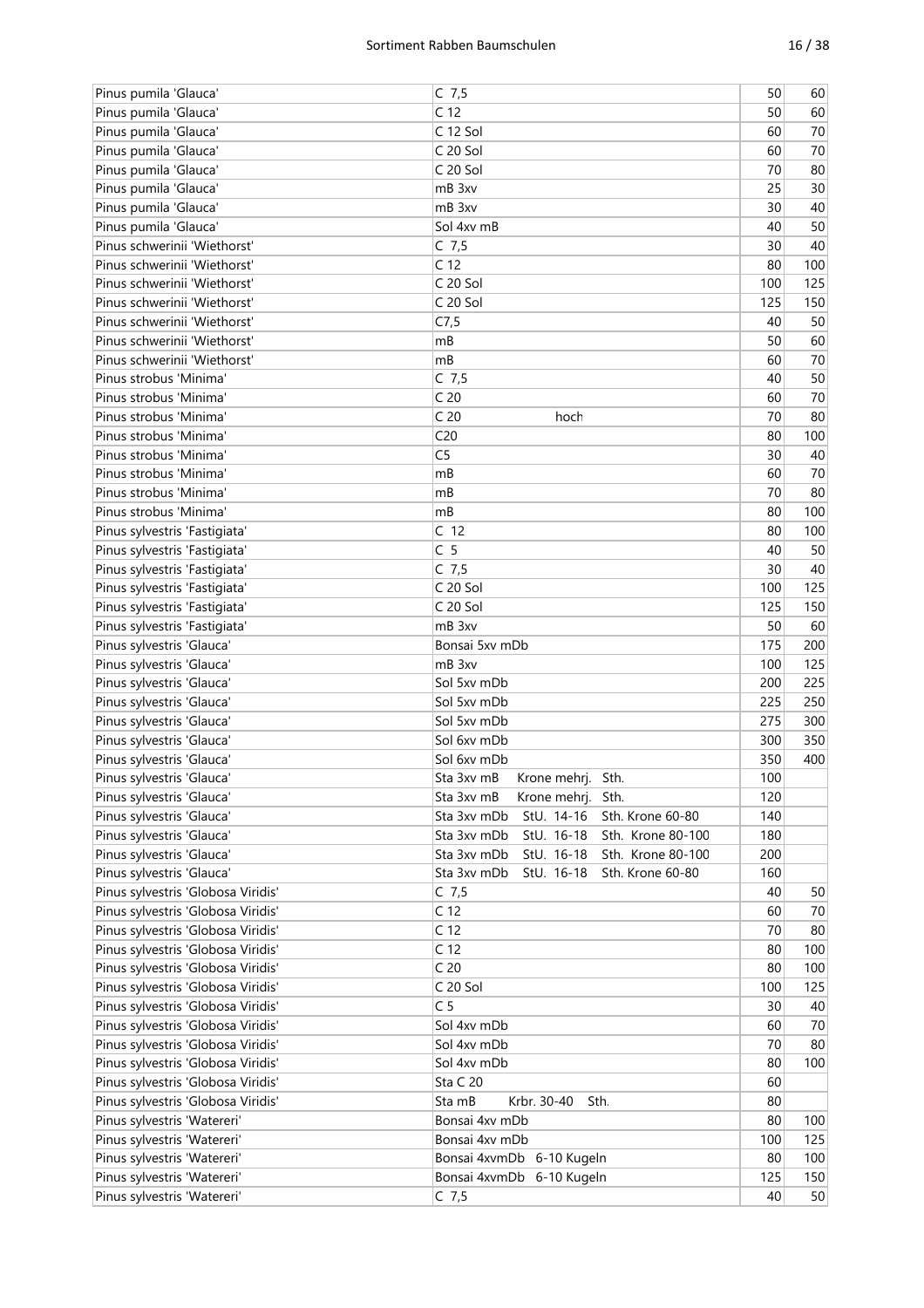| Pinus sylvestris 'Watereri'                                         | C 12 Sol                                         | 50       | 60              |
|---------------------------------------------------------------------|--------------------------------------------------|----------|-----------------|
| Pinus sylvestris 'Watereri'                                         | C 20 Sol                                         | 70       | 80              |
| Pinus sylvestris 'Watereri'                                         | C7,5                                             | 30       | 40              |
| Pinus sylvestris 'Watereri'                                         | Sol 4xv mDb                                      | 70       | 80              |
| Pinus sylvestris 'Watereri'                                         | Sol 4xy mDb                                      | 80       | 100             |
| Pinus sylvestris 'Watereri'                                         | Sol 4xv mDb                                      | 100      | 125             |
| Pinus wallichiana 'Densa Hill'                                      | C <sub>5</sub>                                   | 40       | 60              |
| Pinus wallichiana 'Densa Hill'                                      | $C$ 7,5                                          | 60       | 80              |
| Pinus wallichiana 'Densa Hill'                                      | C 12 Sol                                         | 80       | 100             |
| Prunus laurocerasus 'Novita'                                        | $C$ 7,5                                          | 80       | 100             |
| Prunus Iusitanica                                                   | $C$ 7,5                                          | 40       | 60              |
| Prunus Iusitanica                                                   | $C$ 7,5                                          | 60       | 80              |
| Prunus Iusitanica                                                   | C $7,5$                                          | 100      | 125             |
| Prunus Iusitanica                                                   | C <sub>12</sub>                                  | 80       | 100             |
| Prunus lusitanica                                                   | C <sub>12</sub>                                  | 175      | 175             |
| Prunus Iusitanica                                                   | C 40 Sol                                         | 225      | 250             |
| Prunus lusitanica 'Angustifolia'                                    | $C$ 7,5                                          | 100      | 125             |
| Prunus lusitanica 'Angustifolia'                                    | C <sub>12</sub>                                  | 80       | 100             |
| Prunus lusitanica 'Angustifolia'                                    | C <sub>12</sub>                                  | 175      | 200             |
| Prunus lusitanica 'Angustifolia'                                    | C 12 Sol                                         | 125      | 150             |
| Prunus lusitanica 'Angustifolia'                                    | C 12 Sol                                         | 150      | 175             |
| Prunus lusitanica 'Angustifolia'                                    | C <sub>20</sub><br>hoch                          | 60       | 80              |
| Prunus lusitanica 'Angustifolia'                                    | Sol C 15                                         | 125      | 150             |
| Prunus lusitanica 'Angustifolia'                                    | Sol C 20                                         | 175      | 200             |
| Prunus lusitanica 'Angustifolia'                                    | Sol C 20                                         | 200      | 225             |
| Prunus lusitanica 'Angustifolia'                                    | Sta C 20<br>Krone mehrj. Sth.                    | 60       |                 |
| Rhodo.Hybr.'Rhododendronpark Graal-Müritz'                          | INKARHO -R- C 7,5                                | 40       | 50              |
| Rhododendr.sutchuenense 'Frühlingsbeginn'                           | INKARHO -R- C 5                                  | 25       | 30 <sup>°</sup> |
| Rhododendr.sutchuenense 'Frühlingsbeginn'                           | INKARHO - R- C 12                                | 50       | 60              |
| Rhododendr.sutchuenense 'Frühlingsbeginn'                           | INKARHO - R- C 20                                | 50       | 60              |
| Rhododendr.sutchuenense 'Frühlingsbeginn'                           | INKARHO - R- C 20                                | 60       | $70\,$          |
| Rhododendr.sutchuenense 'Frühlingsbeginn'                           | INKARHO - R- C 20                                | 70       | 80              |
| Rhododendr.sutchuenense 'Frühlingsbeginn'                           | INKARHO - R- mB                                  |          | 90              |
|                                                                     | INKARHO - R- mB                                  | 80<br>90 | 100             |
| Rhododendr.sutchuenense 'Frühlingsbeginn'                           |                                                  | 90       | 100             |
| Rhododendr.sutchuenense 'Frühlingsbeginn'<br>Rhododendron austrinum | Sol INKARHO - R- mB br 100-120<br>C <sub>5</sub> | 40       | 50              |
|                                                                     |                                                  | 50       | 60              |
| Rhododendron austrinum                                              | C 7,5                                            |          |                 |
| Rhododendron austrinum 'Millie Mac'                                 | C <sub>5</sub>                                   | 30       | 40              |
| Rhododendron austrinum 'Millie Mac'                                 | $C$ 7,5                                          | 50       | 60              |
| Rhododendron bureavii 'Masai Mara'                                  | C $7,5$<br><b>INKARHO-R-</b>                     | 30       | 40              |
| Rhododendron calophytum 'Arkona'                                    | Sol INKARHO - R- mB br 100-120                   | 90       | 100             |
| Rhododendron calophytum 'Arkona'                                    | Sol INKARHO - R- mB br 120-140                   | 100      | 120             |
| Rhododendron calophytum 'Dominik'                                   | INKARHO - R- C 12                                | 50       | 60              |
| Rhododendron calophytum 'Dominik'                                   | INKARHO - R- mB                                  | 90       | 100             |
| Rhododendron calophytum 'Dominik'                                   | Sol INKARHO - R- mB br 100-120                   | 90       | 100             |
| Rhododendron calophytum 'Dominik'                                   | Sol INKARHO - R- mB br 100-120                   | 100      | 120             |
| Rhododendron calophytum 'Dominik'                                   | Sol INKARHO - R- mB br 120-140                   | 100      | 120             |
| Rhododendron calophytum 'Monteverdi'                                | Sol INKARHO - R- mB br 100-120                   | 90       | 100             |
| Rhododendron calophytum 'Monteverdi'                                | Sol INKARHO - R- mB br 100-120                   | 100      | 120             |
| Rhododendron calophytum 'Monteverdi'                                | Sol INKARHO - R- mB br 120-140                   | 100      | 120             |
| Rhododendron calophytum 'Sarastro'                                  | INKARHO - R- C 12                                | 50       | 60              |
| Rhododendron calophytum 'Sarastro'                                  | INKARHO - R- mB                                  | 80       | 90              |
| Rhododendron carolin.'Dora Amateis'                                 | C <sub>2</sub>                                   | 25       | 30              |
| Rhododendron carolin.'P.J.Mezitt'                                   | C <sub>5</sub>                                   | 40       | 50              |
| Rhododendron carolin.'P.J.Mezitt'                                   | $C$ 7,5                                          | 40       | 50              |
| Rhododendron carolin.'P.J.Mezitt'                                   | C <sub>12</sub>                                  | 50       | 60              |
| Rhododendron haematodes 'Brisanz'                                   | INKARHO -R- mB                                   | 70       | 80              |
| Rhododendron haematodes 'Brisanz'                                   | INKARHO -R- mB                                   | 80       | 90              |
| Rhododendron haematodes 'Brisanz'                                   | INKARHO -R- mB                                   | 90       | 100             |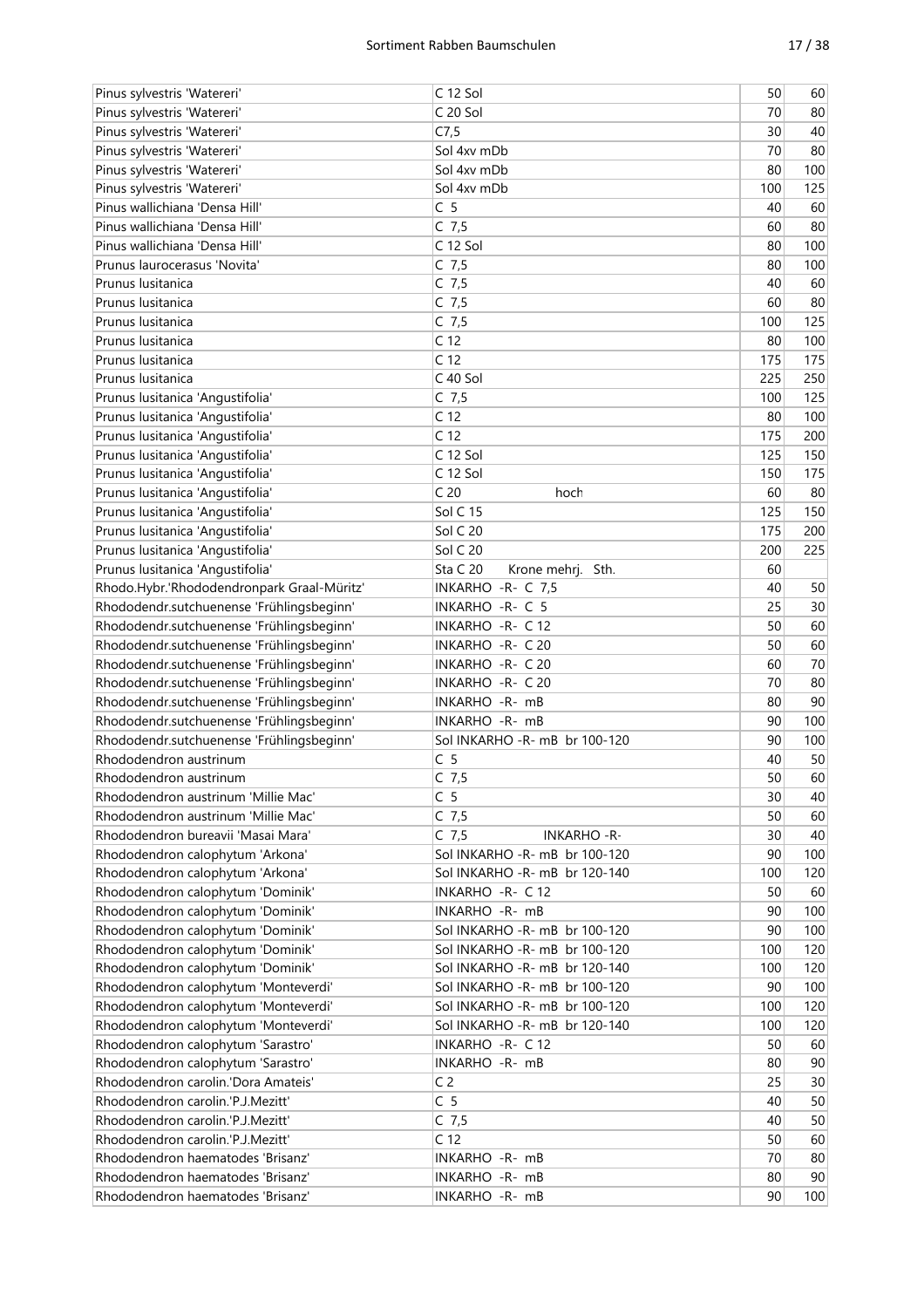| Rhododendron haematodes 'Lisetta'       | INKARHO - R- C 4                                | 30  | 40     |
|-----------------------------------------|-------------------------------------------------|-----|--------|
| Rhododendron haematodes 'Lisetta'       | INKARHO - R- C 5                                | 25  | 30     |
| Rhododendron haematodes 'Lisetta'       | INKARHO - R- C 7,5                              | 30  | 40     |
| Rhododendron haematodes 'Lisetta'       | INKARHO - R- C 7,5                              | 40  | 50     |
| Rhododendron haematodes 'Lisetta'       | INKARHO - R- C 12                               | 50  | 60     |
| Rhododendron haematodes 'Lisetta'       | INKARHO - R- C 20                               | 60  | 70     |
| Rhododendron haematodes 'Lisetta'       | INKARHO - R- mB                                 | 80  | 90     |
| Rhododendron haematodes 'Lisetta'       | INKARHO - R- mB                                 | 90  | 100    |
| Rhododendron haematodes 'Lisetta'       | Sol INKARHO - R- mB br 100-120                  | 90  | 100    |
| Rhododendron haematodes 'Lisetta'       | <b>Sta C 12</b><br>Krbr. 30-40 INKARHO -R- Sth. | 60  |        |
| Rhododendron haematodes 'Lisetta'       | <b>Sta C 12</b><br>Krbr. 30-40 INKARHO -R- Sth. | 80  |        |
| Rhododendron haematodes 'Sardana'       | INKARHO - R- C 7,5                              | 40  | 50     |
| Rhododendron haematodes 'Sardana'       | INKARHO - R- C 12                               | 50  | 60     |
| Rhododendron haematodes 'Sardana'       | INKARHO -R- C 20                                | 60  | 70     |
| Rhododendron haematodes 'Sardana'       | INKARHO - R- mB                                 | 90  | 100    |
|                                         |                                                 |     |        |
| Rhododendron haematodes 'Sardana'       | Sta C 12<br>Krbr. 40-50 INKARHO -R- Sth.        | 60  |        |
| Rhododendron haematodes 'Sardana'       | Sta C 12<br>Krbr. 40-50 INKARHO -R- Sth.        | 90  |        |
| Rhododendron hirtipes 'Frühlingsglühen' | INKARHO - R- C 5                                | 25  | 30     |
| Rhododendron hirtipes 'Frühlingsglühen' | INKARHO - R- C 7,5                              | 30  | 40     |
| Rhododendron hirtipes 'Frühlingsglühen' | INKARHO - R- C 12                               | 50  | 60     |
| Rhododendron hirtipes 'Frühlingsglühen' | INKARHO - R- C 20                               | 50  | 60     |
| Rhododendron hirtipes 'Frühlingsglühen' | INKARHO - R- mB                                 | 80  | 90     |
| Rhododendron hirtipes 'Frühlingsglühen' | INKARHO - R- mB                                 | 90  | 100    |
| Rhododendron hirtipes 'Frühlingsglühen' | Sol INKARHO 3xv mB<br>120-140 x                 | 90  | 100    |
| Rhododendron hirtipes 'Frühlingsglühen' | Sol INKARHO - R- mB br 100-120                  | 90  | 100    |
| Rhododendron hirtipes 'Frühlingsglühen' | Sol INKARHO -R- mB br 120-140                   | 100 | 120    |
| Rhododendron Hybr.'Amber Kiss'          | INKARHO - R- C 7,5                              | 30  | 40     |
| Rhododendron Hybr.'Amber Kiss'          | INKARHO - R- C 7,5                              | 40  | 50     |
| Rhododendron Hybr.'Anastasia'           | INKARHO - R- C 12                               | 50  | 60     |
| Rhododendron Hybr.'Anastasia'           | INKARHO - R- C 20                               | 60  | 70     |
| Rhododendron Hybr.'Anastasia'           | INKARHO - R- C 20                               | 70  | 80     |
| Rhododendron Hybr.'Anastasia'           | INKARHO - R- mB                                 | 90  | 100    |
| Rhododendron Hybr.'Anastasia'           | Sol<br>br 100-120 x                             | 90  | 100    |
| Rhododendron Hybr.'Anastasia'           | Sol INKARHO - R- mB br 100-120                  | 90  | 100    |
| Rhododendron Hybr.'Anastasia'           | Sol INKARHO - R- mB br 100-120                  | 100 | 120    |
| Rhododendron Hybr.'Anastasia'           | Sol INKARHO -R- mB br 120-140                   | 90  | 100    |
| Rhododendron Hybr.'Anastasia'           | Sol INKARHO - R- mB br 120-140                  | 100 | 120    |
| Rhododendron Hybr.'Anastasia'           | Sol INKARHO -R- mB br 140-160                   | 120 | 140    |
| Rhododendron Hybr.'Anastasia' -R-       | Sol 3xv mB<br>100-120 x                         | 100 | 120    |
| Rhododendron Hybr.'Anatevka'            | INKARHO - R- C 12                               | 50  | 60     |
| Rhododendron Hybr.'Ariane'              | INKARHO - R- C 12                               | 50  | 60     |
| Rhododendron Hybr.'Ariane'              | INKARHO - R- C 20                               | 60  | $70\,$ |
| Rhododendron Hybr.'Ariane'              | INKARHO -R- mB                                  | 80  | 90     |
| Rhododendron Hybr.'Ariane'              | INKARHO -R- mB                                  | 90  | 100    |
| Rhododendron Hybr.'Arkadius'            | INKARHO - R- C 20                               | 60  | 70     |
| Rhododendron Hybr.'Arkadius'            | INKARHO - R- C 20                               | 70  | 80     |
| Rhododendron Hybr.'Arkadius'            | INKARHO - R- mB                                 | 90  | 100    |
| Rhododendron Hybr.'Arkadius'            | Sol INKARHO -R- mB br 100-120                   | 90  | 100    |
| Rhododendron Hybr.'Arkadius'            | Sol INKARHO - R- mB br 100-120                  | 100 | 120    |
| Rhododendron Hybr.'Arkadius'            | Sol INKARHO -R- mB br 120-140                   | 100 | 120    |
| Rhododendron Hybr.'Arkadius'            | Sol INKARHO -R- mB br 140-160                   | 120 | 140    |
| Rhododendron Hybr.'Aureolin'            | INKARHO - R- C 7,5                              | 30  | 40     |
| Rhododendron Hybr.'Aureolin'            | INKARHO - R- C 12                               | 50  | 60     |
|                                         |                                                 | 60  |        |
| Rhododendron Hybr.'Azurro'              | INKARHO - R- C 20                               |     | 70     |
| Rhododendron Hybr.'Azurro'              | INKARHO -R- mB                                  | 80  | 90     |
| Rhododendron Hybr.'Azurro'              | INKARHO - R- mB                                 | 90  | 100    |
| Rhododendron Hybr.'Azurro'              | Sol INKARHO -R- mB br 100-120                   | 90  | 100    |
| Rhododendron Hybr.'Balalaika'           | INKARHO - R- C 4                                | 30  | 40     |
| Rhododendron Hybr.'Balalaika'           | INKARHO - R- C 12                               | 50  | 60     |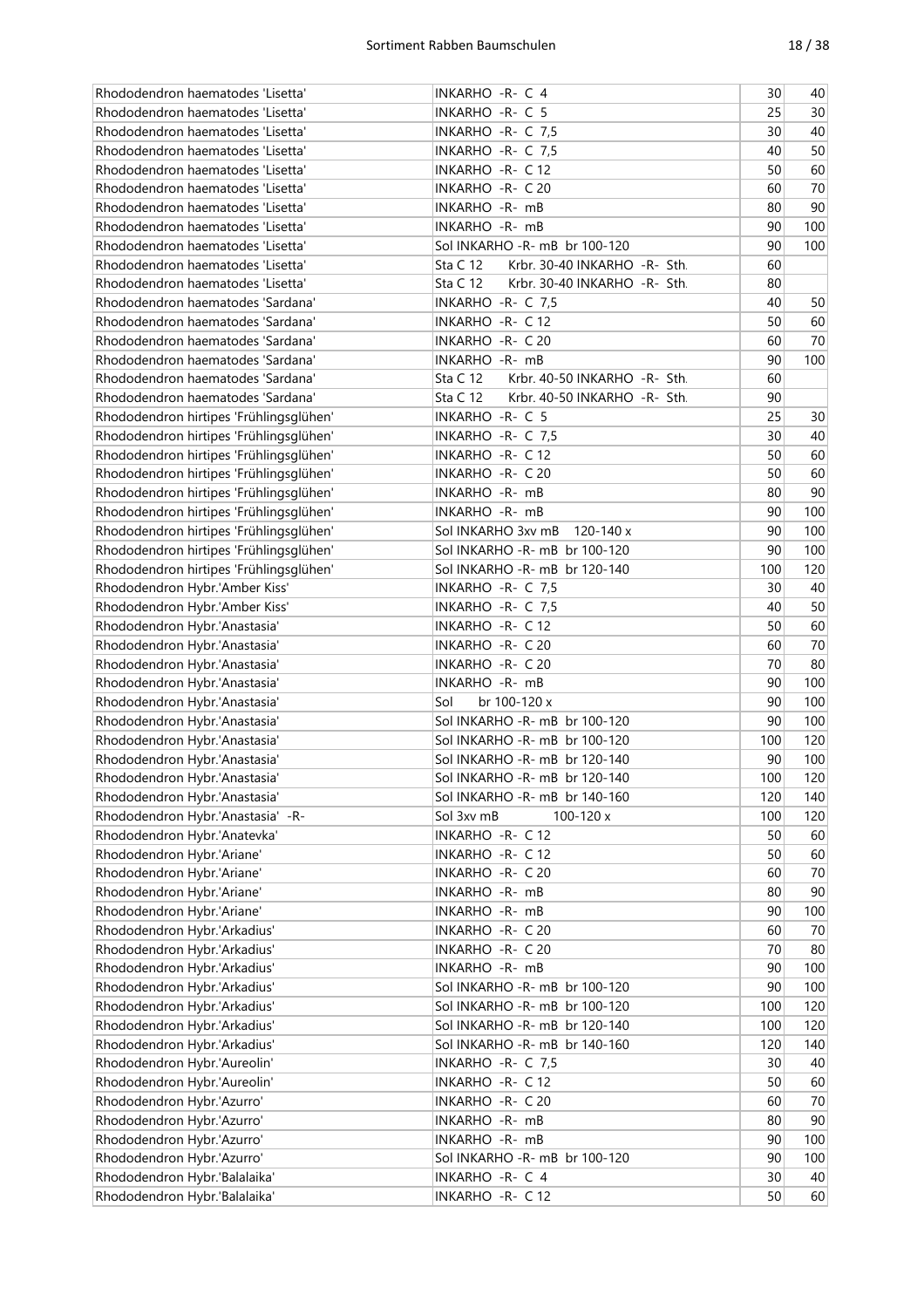| Rhododendron Hybr.'Balalaika'      | INKARHO - R- C 12                               | 50  | 60     |
|------------------------------------|-------------------------------------------------|-----|--------|
| Rhododendron Hybr.'Balalaika'      | INKARHO -R- C 20                                | 60  | 70     |
| Rhododendron Hybr.'Balalaika'      | INKARHO -R- mB                                  | 80  | 90     |
| Rhododendron Hybr.'Balalaika'      | INKARHO - R- mB                                 | 90  | 100    |
| Rhododendron Hybr.'Balalaika'      | Sol INKARHO - R- mB br 100-120                  | 90  | 100    |
| Rhododendron Hybr.'Balalaika'      | Sol INKARHO - R- mB br 100-120                  | 100 | 120    |
| Rhododendron Hybr.'Bariton'        | INKARHO -R- mB                                  | 90  | 100    |
| Rhododendron Hybr.'Bariton'        | mB<br><b>INKARHO-R-</b>                         | 80  | 90     |
| Rhododendron Hybr.'Belami'         | INKARHO - R- C 12                               | 50  | 60     |
| Rhododendron Hybr.'Belami'         | INKARHO - R- C 20                               | 70  | 80     |
| Rhododendron Hybr.'Belami'         | Sol INKARHO - R- mB br 100-120                  | 100 | 120    |
| Rhododendron Hybr.'Belkanto'       | INKARHO -R- C 5                                 | 25  | 30     |
| Rhododendron Hybr.'Belkanto'       | INKARHO -R- C 12                                | 50  | 60     |
| Rhododendron Hybr.'Belkanto'       | INKARHO -R- mB                                  | 80  | 90     |
| Rhododendron Hybr.'Belkanto'       | INKARHO -R- mB                                  | 90  | 100    |
| Rhododendron Hybr.'Belkanto'       | Sol INKARHO -R- mB br 100-120                   | 90  | 100    |
| Rhododendron Hybr.'Belkanto'       | Sol INKARHO - R- mB br 100-120                  | 100 | 120    |
| Rhododendron Hybr.'Belkanto'       | Sol INKARHO - R- mB br 120-140                  | 100 | 120    |
| Rhododendron Hybr.'Berliner Liebe' | INKARHO - R- C 12                               | 50  | 60     |
| Rhododendron Hybr.'Berliner Liebe' | INKARHO - R- C 20                               | 70  | 80     |
| Rhododendron Hybr.'Berliner Liebe' | INKARHO - R- mB                                 | 80  | 90     |
| Rhododendron Hybr.'Berliner Liebe' | INKARHO - R- mB                                 | 90  | 100    |
|                                    | Sol INKARHO - R- mB br 100-120                  | 90  | 100    |
| Rhododendron Hybr.'Berliner Liebe' |                                                 |     |        |
| Rhododendron Hybr.'Berliner Liebe' | Sol INKARHO -R- mB br 120-140                   | 100 | 120    |
| Rhododendron Hybr.'Blue Jay'       | INKARHO -R- C 5                                 | 25  | 30     |
| Rhododendron Hybr.'Blue Jay'       | INKARHO -R- C 5                                 | 30  | 40     |
| Rhododendron Hybr.'Blue Jay'       | INKARHO - R- C 7,5                              | 30  | 40     |
| Rhododendron Hybr.'Blue Jay'       | INKARHO - R- C 7,5                              | 40  | 50     |
| Rhododendron Hybr.'Blue Jay'       | INKARHO - R- C 12                               | 50  | 60     |
| Rhododendron Hybr.'Blue Jay'       | INKARHO - R- C 20                               | 60  | 70     |
| Rhododendron Hybr.'Blue Jay'       | INKARHO - R- C 20                               | 70  | 80     |
| Rhododendron Hybr.'Blue Jay'       | INKARHO -R- mB                                  | 80  | 90     |
| Rhododendron Hybr.'Blue Jay'       | INKARHO -R- mB                                  | 90  | 100    |
| Rhododendron Hybr.'Blue Jay'       | Sol INKARHO -R- mB br 100-120                   | 90  | 100    |
| Rhododendron Hybr.'Blue Jay'       | Sol INKARHO - R- mB br 100-120                  | 100 | 120    |
| Rhododendron Hybr.'Blue Jay'       | <b>Sta C 12</b><br>Krbr. 30-40 INKARHO -R- Sth. | 60  |        |
| Rhododendron Hybr.'Blue Jay'       | <b>Sta C 12</b><br>Krbr. 30-40 INKARHO -R- Sth. | 90  |        |
| Rhododendron Hybr.'Blue Peter'     | Sol INKARHO -R- mB br 100-120                   | 90  | 100    |
| Rhododendron Hybr.'Bluebell'       | INKARHO -R- C 5                                 | 30  | 40     |
| Rhododendron Hybr.'Bluebell'       | INKARHO - R- C 7,5                              | 40  | 50     |
| Rhododendron Hybr.'Bluebell'       | Sol INKARHO -R- mB br 100-120                   | 90  | 100    |
| Rhododendron Hybr.'Bluebell'       | Sol INKARHO -R- mB br 100-120                   | 100 | 120    |
| Rhododendron Hybr.'Bluebell'       | Sol INKARHO -R- mB br 120-140                   | 100 | 120    |
| Rhododendron Hybr.'Bluebell'       | Sol INKARHO -R- mB br 120-140                   | 120 | 140    |
| Rhododendron Hybr.'Brasilia'       | INKARHO - R- C 5                                | 30  | 40     |
| Rhododendron Hybr.'Brasilia'       | INKARHO - R- C 7,5                              | 30  | 40     |
| Rhododendron Hybr.'Brasilia'       | INKARHO - R- C 12                               | 50  | 60     |
| Rhododendron Hybr.'Brasilia'       | INKARHO - R- C 20                               | 60  | $70\,$ |
| Rhododendron Hybr.'Brasilia'       | INKARHO - R- C 20                               | 70  | 80     |
| Rhododendron Hybr.'Brasilia'       | Sol INKARHO -R- mB br 100-120                   | 90  | 100    |
| Rhododendron Hybr.'Brasilia'       | Sol INKARHO -R- mB br 100-120                   | 100 | 120    |
| Rhododendron Hybr.'Brasilia'       | Sol INKARHO -R- mB br 120-140                   | 120 | 140    |
| Rhododendron Hybr.'Brigitte'       | INKARHO -R- C 5                                 | 25  | 30     |
| Rhododendron Hybr.'Brigitte'       | INKARHO - R- C 12                               | 50  | 60     |
| Rhododendron Hybr.'Brigitte'       | INKARHO - R- C 20                               | 60  | 70     |
| Rhododendron Hybr.'Brigitte'       | INKARHO - R- C 20                               | 70  | 80     |
| Rhododendron Hybr.'Brigitte'       | INKARHO -R- mB                                  | 80  | 90     |
| Rhododendron Hybr.'Brigitte'       | INKARHO - R- mB                                 | 90  | 100    |
| Rhododendron Hybr.'Brigitte'       | Sol INKARHO -R- mB br 100-120                   | 90  | 100    |
|                                    |                                                 |     |        |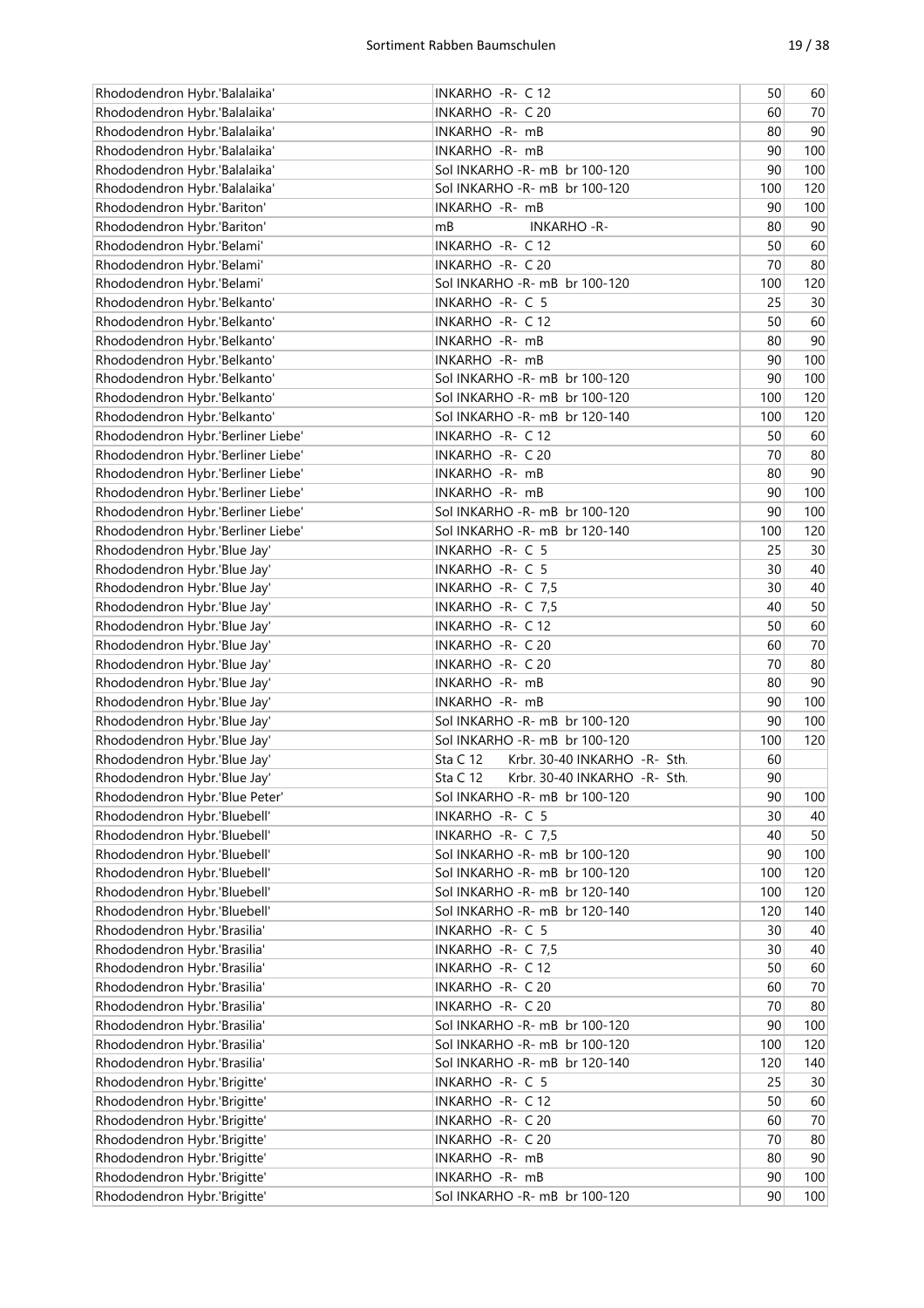| Rhododendron Hybr.'Brigitte'             | Sol INKARHO - R- mB br 120-140 | 100 | 120    |
|------------------------------------------|--------------------------------|-----|--------|
| Rhododendron Hybr.'Busuki'               | INKARHO - R- C 7,5             | 40  | 50     |
| Rhododendron Hybr.'Busuki'               | INKARHO - R- mB                | 80  | 90     |
| Rhododendron Hybr.'Busuki'               | INKARHO - R- mB                | 90  | 100    |
| Rhododendron Hybr.'Busuki'               | Sol INKARHO - R- mB br 100-120 | 100 | 120    |
| Rhododendron Hybr.'Busuki'               | Sol INKARHO - R- mB br 120-140 | 100 | 120    |
| Rhododendron Hybr.'Calsap'               | INKARHO - R- C 12              | 60  | 70     |
| Rhododendron Hybr.'Calsap'               | INKARHO - R- C 20              | 70  | 80     |
| Rhododendron Hybr.'Calsap'               | INKARHO - R- mB                | 90  | 100    |
| Rhododendron Hybr.'Calsap'               | Sol<br>br 100-120 x            | 100 | 120    |
| Rhododendron Hybr.'Calsap'               | Sol INKARHO -R- mB br 100-120  | 90  | 100    |
| Rhododendron Hybr.'Calsap'               | Sol INKARHO - R- mB br 100-120 | 100 | 120    |
| Rhododendron Hybr.'Calsap'               | Sol INKARHO - R- mB br 120-140 | 100 | 120    |
| Rhododendron Hybr.'Calsap'               | Sol INKARHO - R- mB br 120-140 | 120 | 140    |
| Rhododendron Hybr.'Campanile'            | Sol INKARHO -R- mB br 100-120  | 100 | 120    |
| Rhododendron Hybr.'Caroline Spring'      | INKARHO - R- C 5               | 25  | 30     |
| Rhododendron Hybr.'Caroline Spring'      | INKARHO - R- C 12              | 50  | 60     |
| Rhododendron Hybr.'Caruso'               | INKARHO - R- C 5               | 30  | 40     |
| Rhododendron Hybr.'Caruso'               | INKARHO - R- C 7,5             | 30  | 40     |
| Rhododendron Hybr.'Caruso'               | INKARHO - R- C 7,5             | 40  | 50     |
| Rhododendron Hybr.'Caruso'               | INKARHO - R- C 12              | 50  | 60     |
| Rhododendron Hybr.'Caruso'               | INKARHO - R- C 12              | 50  | 60     |
| Rhododendron Hybr.'Caruso'               | INKARHO - R- C 20              | 60  | 70     |
| Rhododendron Hybr.'Caruso'               | INKARHO - R- mB                | 90  | 100    |
| Rhododendron Hybr.'Caruso'               | Sol INKARHO - R- mB br 100-120 | 90  | 100    |
| Rhododendron Hybr.'Catawb. Grandiflorum' | Sol INKARHO - R- mB br 120-140 | 120 | 140    |
| Rhododendron Hybr.'Catawb.Grandiflorum'  | INKARHO - R- C 12              | 50  | 60     |
| Rhododendron Hybr.'Catawb.Grandiflorum'  | INKARHO - R- C 20              | 60  | 70     |
| Rhododendron Hybr.'Catawb.Grandiflorum'  | INKARHO - R- C 20              | 70  | 80     |
| Rhododendron Hybr.'Catawbiense Album'    | INKARHO - R- C 7,5             | 40  | 50     |
| Rhododendron Hybr.'Catawbiense Album'    | <b>INKARHO - R- C12</b>        | 40  | 50     |
| Rhododendron Hybr.'Catawbiense Album'    | INKARHO - R- mB                | 70  | 80     |
| Rhododendron Hybr.'Catawbiense Album'    | Sol INKARHO -R- mB br 100-120  | 100 | 120    |
| Rhododendron Hybr.'Charis'               | INKARHO - R- C 12              | 50  | 60     |
| Rhododendron Hybr.'Charis'               | INKARHO - R- C 7,5             | 40  | 50     |
| Rhododendron Hybr.'Charis'               | INKARHO - R- mB                | 90  | 100    |
| Rhododendron Hybr.'Charis'               | Sol INKARHO -R- mB br 100-120  | 90  | 100    |
| Rhododendron Hybr.'Charis'               | Sol INKARHO -R- mB br 100-120  | 100 | 120    |
| Rhododendron Hybr.'Charis'               | Sol INKARHO - R- mB br 120-140 | 100 | 120    |
| Rhododendron Hybr.'Charis'               | Sol INKARHO - R- mB br 140-160 | 140 | 160    |
| Rhododendron Hybr.'Cherry Kiss'          | INKARHO - R- C 5               | 25  | 30     |
| Rhododendron Hybr.'Cherry Kiss'          | INKARHO -R- C 5                | 30  | 40     |
| Rhododendron Hybr.'Cherry Kiss'          | INKARHO - R- C 20              | 60  | 70     |
| Rhododendron Hybr.'Cherry Kiss'          | Sol INKARHO - R- mB br 100-120 | 100 | 120    |
| Rhododendron Hybr.'Cherry Kiss'          | Sol INKARHO - R- mB br 120-140 | 100 | 120    |
| Rhododendron Hybr.'Cherry Kiss'          | Sol INKARHO - R- mB br 120-140 | 120 | 140    |
| Rhododendron Hybr.'Christiane Herzog'    | INKARHO -R- C 7,5              | 40  | 50     |
| Rhododendron Hybr.'Christiane Herzog'    | INKARHO - R- C 12              | 40  | 50     |
| Rhododendron Hybr.'Christiane Herzog'    | INKARHO - R- C 12              | 50  | 60     |
| Rhododendron Hybr.'Christiane Herzog'    | INKARHO - R- C 20              | 60  | 70     |
| Rhododendron Hybr.'Christiane Herzog'    | INKARHO -R- mB                 | 90  | 100    |
| Rhododendron Hybr.'Christina Rau'        | INKARHO - R- C 12              | 40  | 50     |
| Rhododendron Hybr.'Christina Rau'        | INKARHO - R- C 12              | 50  | 60     |
| Rhododendron Hybr.'Christina Rau'        | INKARHO - R- C 20              | 60  | $70\,$ |
| Rhododendron Hybr.'Christina Rau'        | INKARHO - R- mB                | 90  | 100    |
| Rhododendron Hybr.'Christina Rau'        | Sol INKARHO - R- mB br 100-120 | 90  | 100    |
| Rhododendron Hybr.'Christina Rau'        | Sol INKARHO - R- mB br 100-120 | 100 | 120    |
| Rhododendron Hybr.'Christina Rau'        | Sol INKARHO - R- mB br 120-140 | 100 | 120    |
| Rhododendron Hybr.'Claudine'             | INKARHO -R- C 5                | 25  | 30     |
|                                          |                                |     |        |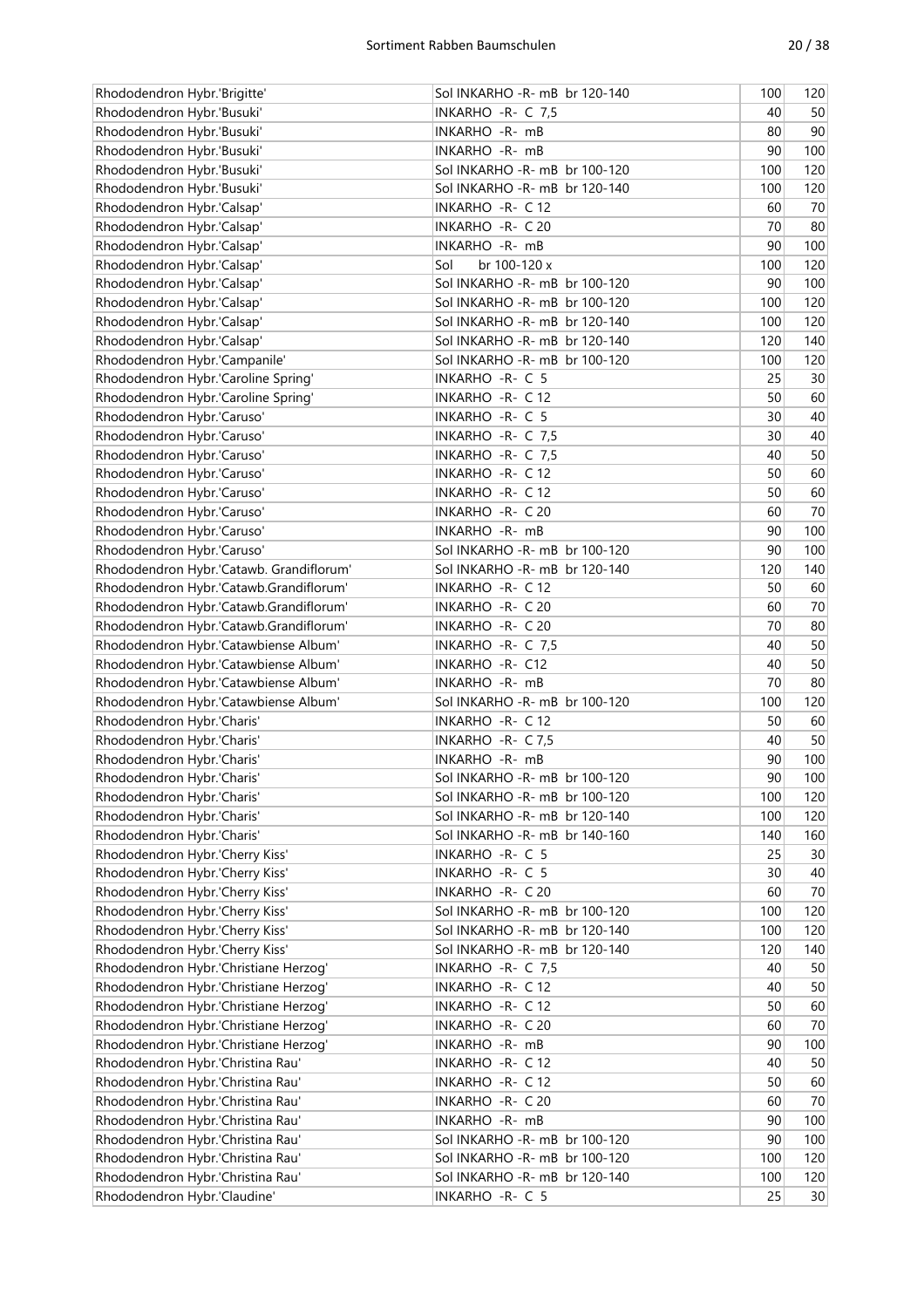| Rhododendron Hybr.'Claudine'                                 | INKARHO - R- C 5                       | 30        | 40       |
|--------------------------------------------------------------|----------------------------------------|-----------|----------|
| Rhododendron Hybr.'Claudine'                                 | INKARHO -R- C 7,5                      | 40        | 50       |
| Rhododendron Hybr.'Claudine'                                 | Sol INKARHO -R- mB br 100-120          | 100       | 120      |
| Rhododendron Hybr.'Claudine'                                 | Sol INKARHO -R- mB br 120-140          | 120       | 140      |
| Rhododendron Hybr.'Diana'                                    | INKARHO -R- mB                         | 90        | 100      |
| Rhododendron Hybr.'Diana'                                    | Sol INKARHO -R- mB br 100-120          | 90        | 100      |
| Rhododendron Hybr.'Diana'                                    | Sol INKARHO -R- mB br 100-120          | 100       | 120      |
| Rhododendron Hybr.'Diana Hemel'                              | INKARHO - R- C 5                       | 25        | 30       |
| Rhododendron Hybr.'Diana Hemel'                              | INKARHO -R- C 7,5                      | 30        | 40       |
| Rhododendron Hybr.'Diana Hemel'                              | INKARHO - R- C 20                      | 70        | 80       |
| Rhododendron Hybr.'Diana Hemel'                              | INKARHO - R- mB                        | 90        | 100      |
| Rhododendron Hybr.'Diana Hemel'                              | Sol INKARHO -R- mB br 100-120          | 100       | 120      |
| Rhododendron Hybr.'Dolcemente'                               | INKARHO -R- C 4                        | 25        | 30       |
| Rhododendron Hybr.'Dolcemente'                               | INKARHO - R- C 12                      | 50        | 60       |
| Rhododendron Hybr.'Dolcemente'                               | INKARHO - R- C 20                      | 60        | 70       |
| Rhododendron Hybr.'Dolcemente'                               | INKARHO - R- C 20                      | 70        | 80       |
| Rhododendron Hybr.'Dolcemente'                               | INKARHO - R- C 5                       | 30        | 40       |
| Rhododendron Hybr.'Dolcemente'                               | INKARHO -R- mB                         | 90        | 100      |
| Rhododendron Hybr.'Dramatic Dark'                            | $C$ 7,5<br><b>INKARHO-R-</b>           | 30        | 40       |
| Rhododendron Hybr.'Dufthecke' reinweiß -R-                   | INKARHO - R- C5                        | 25        | 30       |
| Rhododendron Hybr.'Dufthecke' reinweiß -R-                   | <b>INKARHO - R- C5</b>                 | 30        | 40       |
| Rhododendron Hybr.'Duke of York'                             | INKARHO - R- C 5                       | 25        | 30       |
| Rhododendron Hybr.'Duke of York'                             | INKARHO - R- C 12                      | 40        | 50       |
|                                                              |                                        | 50        | 60       |
| Rhododendron Hybr.'Duke of York'                             | INKARHO - R- C 12                      | 50        |          |
| Rhododendron Hybr.'Duke of York'                             | INKARHO - R- C 12                      | 80        | 60<br>90 |
| Rhododendron Hybr.'Duke of York'                             | INKARHO -R- mB                         | 90        | 100      |
| Rhododendron Hybr.'Duke of York'                             | INKARHO -R- mB                         |           |          |
| Rhododendron Hybr.'Duke of York'                             | Sol INKARHO -R- mB br 100-120          | 90        | 100      |
| Rhododendron Hybr.'Duke of York'                             | Sol INKARHO -R- mB br 100-120          | 100       | 120      |
| Rhododendron Hybr.'Duke of York'                             | Sol INKARHO -R- mB br 120-140          | 120<br>30 | 140      |
| Rhododendron Hybr.'Durantik'<br>Rhododendron Hybr.'Durantik' | INKARHO - R- C 5<br>INKARHO - R- C 7,5 | 30        | 40<br>40 |
|                                                              |                                        |           | 50       |
| Rhododendron Hybr.'Durantik'                                 | INKARHO - R- C 12                      | 40        | 70       |
| Rhododendron Hybr.'Durantik'                                 | INKARHO - R- C 20<br>INKARHO - R- C 20 | 60<br>70  | 80       |
| Rhododendron Hybr.'Durantik'                                 |                                        | 25        | 30       |
| Rhododendron Hybr.'Erato'                                    | INKARHO - R- C 5                       | 30        | 40       |
| Rhododendron Hybr.'Erato'                                    | INKARHO -R- C 5                        |           |          |
| Rhododendron Hybr.'Erato'                                    | INKARHO - R- C 12                      | 40        | 50       |
| Rhododendron Hybr.'Erato'                                    | INKARHO - R- C 12                      | 50        | 60       |
| Rhododendron Hybr.'Erato'                                    | INKARHO - R- mB                        | 80        | 90       |
| Rhododendron Hybr.'Erato'                                    | INKARHO -R- mB                         | 90        | 100      |
| Rhododendron Hybr.'Erato'                                    | Sol INKARHO - R- mB br 100-120         | 90        | 100      |
| Rhododendron Hybr.'Eruption'                                 | INKARHO - R- mB                        | 80        | 90       |
| Rhododendron Hybr.'Eruption'                                 | INKARHO -R- mB                         | 90        | 100      |
| Rhododendron Hybr.'Eruption'                                 | Sol INKARHO -R- mB br 100-120          | 90        | 100      |
| Rhododendron Hybr.'Eskimo'                                   | INKARHO - R- C 7,5                     | 40        | 50       |
| Rhododendron Hybr.'Eskimo'                                   | INKARHO - R- mB                        | 90        | 100      |
| Rhododendron Hybr.'Eskimo'                                   | Sol INKARHO - R- mB br 100-120         | 100       | 120      |
| Rhododendron Hybr.'Fidelius'                                 | INKARHO - R- C 5                       | 25        | 30       |
| Rhododendron Hybr.'Fidelius'                                 | INKARHO - R- C 12                      | 50        | 60       |
| Rhododendron Hybr.'Fidelius'                                 | INKARHO -R- mB                         | 80        | 90       |
| Rhododendron Hybr.'Fidelius'                                 | INKARHO - R- mB                        | 90        | 100      |
| Rhododendron Hybr.'Fidelius'                                 | Sol<br>br 100-120 x                    | 90        | 100      |
| Rhododendron Hybr.'Frentano'                                 | INKARHO -R- mB                         | 90        | 100      |
| Rhododendron Hybr.'Friesiane'                                | INKARHO - R- C 12                      | 50        | 60       |
| Rhododendron Hybr.'Friesiane'                                | INKARHO - R- C 20                      | 60        | 70       |
| Rhododendron Hybr.'Friesiane'                                | INKARHO - R- C 20                      | 70        | 80       |
| Rhododendron Hybr.'Friesiane'                                | Sol INKARHO -R- mB br 100-120          | 90        | 100      |
| Rhododendron Hybr.'Friesiane'                                | Sol INKARHO - R- mB br 100-120         | 100       | 120      |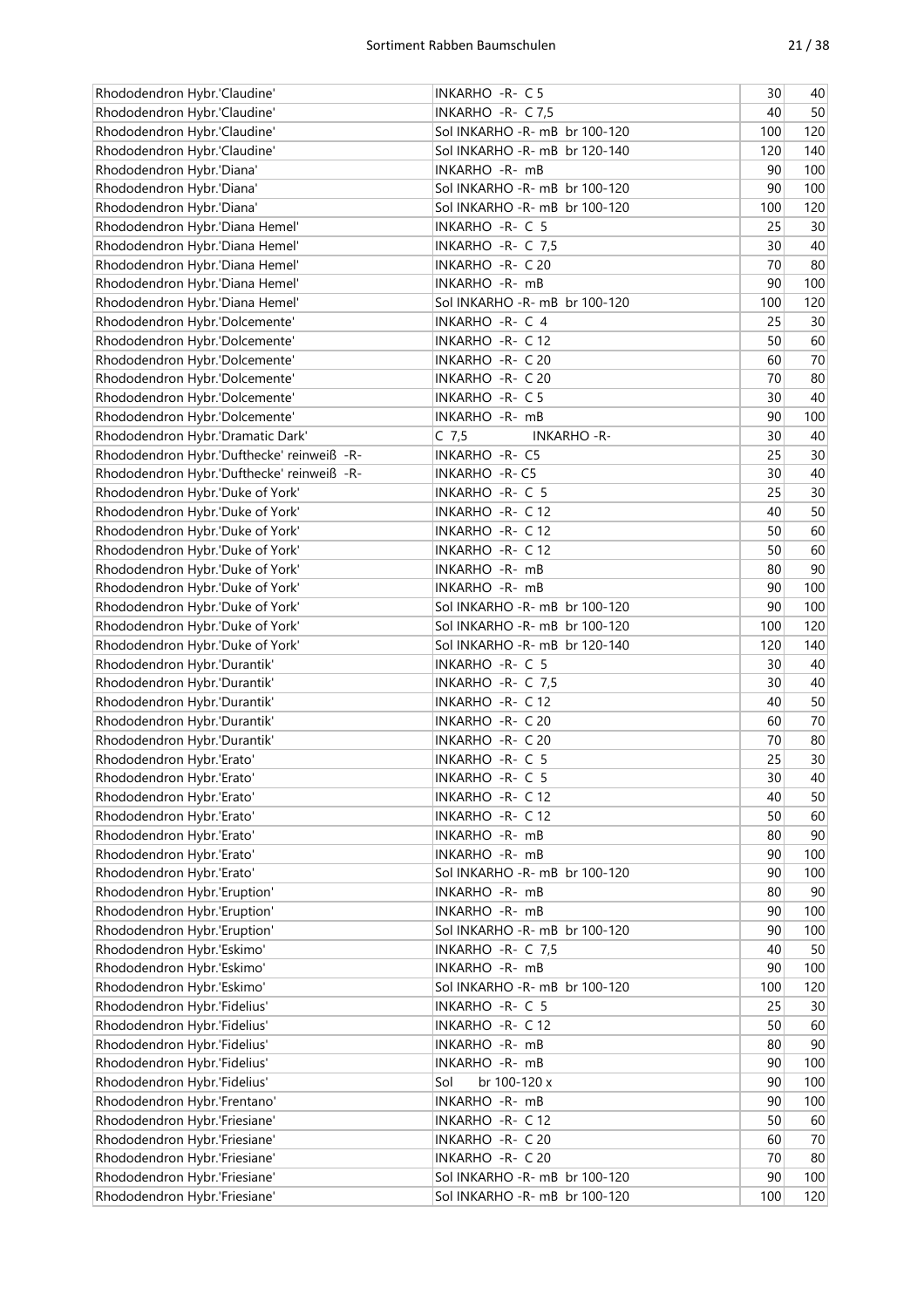| Rhododendron Hybr.'Furnivall's Daughter'  | INKARHO -R- C 5                          | 30  | 40              |
|-------------------------------------------|------------------------------------------|-----|-----------------|
| Rhododendron Hybr.'Furnivall's Daughter'  | INKARHO - R- C 12                        | 50  | 60              |
| Rhododendron Hybr.'Furnivall's Daughter'  | INKARHO - R- C 12                        | 50  | 60              |
| Rhododendron Hybr.'Furnivall's Daughter'  | INKARHO - R- C 20                        | 70  | 80              |
| Rhododendron Hybr.'Furnivall's Daughter'  | INKARHO - R- mB                          | 80  | 90              |
| Rhododendron Hybr.'Furnivall's Daughter'  | INKARHO - R- mB                          | 90  | 100             |
| Rhododendron Hybr.'Furnivall's Daughter'  | Sol INKARHO -R- mB br 100-120            | 90  | 100             |
| Rhododendron Hybr.'Furnivall's Daughter'  | Sol INKARHO - R- mB br 100-120           | 100 | 120             |
| Rhododendron Hybr.'Furnivall's Daughter'  | Sol INKARHO -R- mB br 120-140            | 120 | 140             |
| Rhododendron Hybr.'Gloria'                | INKARHO -R- C 4                          | 25  | 30              |
|                                           |                                          | 30  | 40              |
| Rhododendron Hybr.'Gloria'                | INKARHO - R- C 5                         |     |                 |
| Rhododendron Hybr.'Gloria'                | INKARHO - R- C 7,5                       | 30  | 40              |
| Rhododendron Hybr.'Gloria'                | INKARHO - R- C 12                        | 40  | 50              |
| Rhododendron Hybr.'Gloria'                | INKARHO - R- mB                          | 80  | 90              |
| Rhododendron Hybr.'Gloria'                | INKARHO -R- mB                           | 90  | 100             |
| Rhododendron Hybr.'Gloria'                | Sol INKARHO -R- mB br 100-120            | 90  | 100             |
| Rhododendron Hybr.'Gloria'                | Sol INKARHO -R- mB br 100-120            | 100 | 120             |
| Rhododendron Hybr.'Gloria'                | Sol INKARHO -R- mB br 120-140            | 100 | 120             |
| Rhododendron Hybr.'Goldbukett'            | INKARHO - R- C 12                        | 50  | 60              |
| Rhododendron Hybr.'Goldbukett'            | INKARHO - R- C 20                        | 60  | 70              |
| Rhododendron Hybr.'Goldbukett'            | INKARHO -R- mB                           | 80  | 90              |
| Rhododendron Hybr.'Goldbukett'            | Sta C 12 INKARHO -R- Krbr, 30-40<br>Sth. | 60  |                 |
| Rhododendron Hybr.'Goldbukett'            | Sta C 20 INKARHO -R- Krbr. 40-50<br>Sth. | 80  |                 |
| Rhododendron Hybr.'Goldinetta' -R-        | INKARHO - R- C 12                        | 50  | 60              |
| Rhododendron Hybr.'Goldinetta' -R-        | INKARHO - R- C 20                        | 60  | 70              |
| Rhododendron Hybr.'Goldinetta' -R-        | INKARHO -R- mB                           | 90  | 100             |
| Rhododendron Hybr.'Goldinetta' -R-        | Sol INKARHO - R- mB br 100-120           | 90  | 100             |
| Rhododendron Hybr.'Goldinetta' -R-        | Sol INKARHO -R- mB br 100-120            | 100 | 120             |
| Rhododendron Hybr.'Gomer Waterer'         | INKARHO - R- C 5                         | 25  | 30 <sup>2</sup> |
| Rhododendron Hybr.'Gomer Waterer'         | INKARHO - R- C 12                        | 50  | 60              |
| Rhododendron Hybr.'Gomer Waterer'         | INKARHO - R- C 20                        | 60  | 70              |
|                                           | INKARHO - R- C 5                         | 25  | 30              |
| Rhododendron Hybr.'Graffito' -R-          |                                          |     |                 |
| Rhododendron Hybr.'Graffito' -R-          | INKARHO - R- C 5                         | 30  | 40              |
| Rhododendron Hybr.'Graffito' -R-          | INKARHO - R- mB                          | 80  | 90              |
| Rhododendron Hybr.'Graffito' -R-          | INKARHO -R- mB                           | 90  | 100             |
| Rhododendron Hybr.'Graffito' -R-          | Sol INKARHO-R-<br>100-120 x              | 90  | 100             |
| Rhododendron Hybr.'Graffito' -R-          | Sol INKARHO - R- mB br 100-120           | 100 | 120             |
| Rhododendron Hybr.'Graffito' -R-          | Sol INKARHO -R- mB br 100-120            | 120 | 140             |
| Rhododendron Hybr.'Gunter Dinger'         | INKARHO -R- C 5                          | 25  | 30              |
| Rhododendron Hybr.'Gunter Dinger'         | INKARHO -R- C 5                          | 30  | 40              |
| Rhododendron Hybr.'Gunter Dinger'         | INKARHO - R- C 7,5                       | 30  | 40              |
| Rhododendron Hybr.'Gunter Dinger'         | INKARHO - R- C 12                        | 50  | 60              |
| Rhododendron Hybr.'Gunter Dinger'         | INKARHO - R- C 20                        | 60  | 70              |
| Rhododendron Hybr.'Hachm.Feuerschein' -R- | INKARHO - R- C 5                         | 25  | 30 <sup>°</sup> |
| Rhododendron Hybr.'Hachm.Feuerschein' -R- | INKARHO - R- C 12                        | 50  | 60              |
| Rhododendron Hybr.'Hachm.Feuerschein' -R- | INKARHO - R- mB                          | 90  | 100             |
| Rhododendron Hybr.'Hachm.Feuerschein' -R- | Sol<br>br 100-120 x                      | 100 | 120             |
| Rhododendron Hybr.'Hachm.Picobello' -R-   | INKARHO -R- C 4                          | 25  | 30              |
| Rhododendron Hybr.'Hachm.Picobello' -R-   | INKARHO - R- C 4                         | 30  | 40              |
| Rhododendron Hybr.'Haithabu' -R-          | INKARHO -R- C 5                          | 25  | 30              |
| Rhododendron Hybr.'Haithabu' -R-          | INKARHO - R- C 7,5                       | 30  | 40              |
| Rhododendron Hybr.'Haithabu' -R-          | INKARHO - R- C 12                        | 50  | 60              |
| Rhododendron Hybr.'Haithabu' -R-          | INKARHO - R- C 12                        | 60  | 70              |
| Rhododendron Hybr.'Haithabu' -R-          | INKARHO - R- C 20                        | 60  | 70              |
| Rhododendron Hybr.'Haithabu' -R-          | INKARHO - R- C 7,5                       | 40  | 50              |
| Rhododendron Hybr.'Haithabu' -R-          | INKARHO -R- mB                           | 90  | 100             |
| Rhododendron Hybr.'Haithabu' -R-          | Sol INKARHO - R- mB br 100-120           | 90  | 100             |
| Rhododendron Hybr.'Haithabu' -R-          | Sol INKARHO -R- mB br 100-120            | 100 | 120             |
| Rhododendron Hybr.'Haithabu' -R-          | Sol INKARHO - R- mB br 120-140           | 90  | 100             |
|                                           |                                          |     |                 |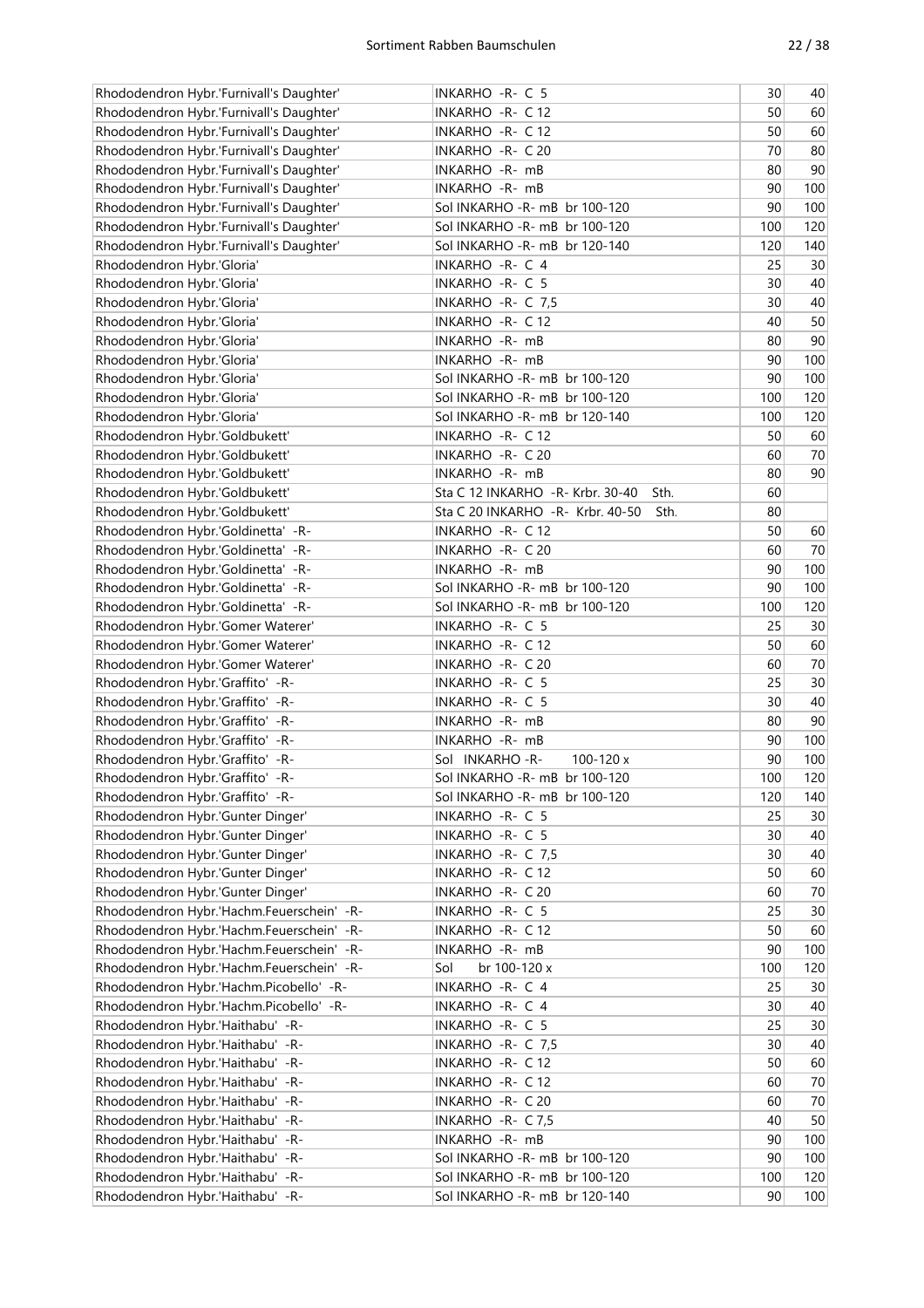| Rhododendron Hybr.'Haithabu' -R-            | Krbr. 30-40 INKARHO -R- Sth.<br><b>Sta C 12</b> | 60  |                 |
|---------------------------------------------|-------------------------------------------------|-----|-----------------|
| Rhododendron Hybr.'Hans Hachmann' -R-       | INKARHO - R- C 5                                | 30  | 40              |
| Rhododendron Hybr.'Hans Hachmann' -R-       | <b>INKARHO - R- C12</b>                         | 50  | 60              |
| Rhododendron Hybr.'Hans Hachmann' -R-       | INKARHO - R- C 20                               | 60  | 70              |
| Rhododendron Hybr.'Hans Hachmann' -R-       | INKARHO - R- C 20                               | 70  | 80              |
| Rhododendron Hybr.'Herbstfreude'            | INKARHO -R- C 5                                 | 25  | 30              |
| Rhododendron Hybr.'Herbstfreude'            | INKARHO - R- C 5                                | 30  | 40              |
| Rhododendron Hybr.'Herbstfreude'            | INKARHO - R- C 12                               | 50  | 60              |
| Rhododendron Hybr.'Herbstfreude'            | INKARHO - R- C 20                               | 60  | 70              |
| Rhododendron Hybr.'Herbstgruß'              | INKARHO -R- C 3                                 | 30  | 40              |
| Rhododendron Hybr.'Herbstgruß'              |                                                 | 25  | 30              |
|                                             | INKARHO - R- C 5                                |     |                 |
| Rhododendron Hybr.'Herbstgruß'              | INKARHO - R- C 7,5                              | 40  | 50              |
| Rhododendron Hybr.'Herbstgruß'              | INKARHO - R- C 12                               | 50  | 60              |
| Rhododendron Hybr.'Herbstgruß'              | INKARHO - R- C 20                               | 60  | 70              |
| Rhododendron Hybr.'INKARHO-Dufthecke', lila | INKARHO - R- C 5                                | 25  | 30              |
| Rhododendron Hybr.'INKARHO-Dufthecke', lila | INKARHO - R- C 5                                | 30  | 40              |
| Rhododendron Hybr.'INKARHO-Dufthecke', lila | INKARHO -R- mB                                  | 25  | 30              |
| Rhododendron Hybr.'INKARHO-Dufthecke', lila | INKARHO - R- mB                                 | 30  | 40              |
| Rhododendron Hybr.'INKARHO-Dufthecke', lila | INKARHO - R- mB                                 | 40  | 50              |
| Rhododendron Hybr.'INKARHO-Dufthecke', lila | INKARHO -R- mB                                  | 60  | 70              |
| Rhododendron Hybr.'INKARHO-Dufthecke', lila | INKARHO -R- mB                                  | 70  | 80              |
| Rhododendron Hybr.'INKARHO-Dufthecke', lila | INKARHO - R- mB                                 | 80  | 90              |
| Rhododendron Hybr.'INKARHO-Dufthecke', lila | INKARHO - R- mB                                 | 90  | 100             |
| Rhododendron Hybr.'INKARHO-Dufthecke', lila | Sol INKARHO -R- mB br 100-120                   | 90  | 100             |
| Rhododendron Hybr.'INKARHO-Dufthecke', lila | Sol INKARHO - R- mB br 100-120                  | 100 | 120             |
| Rhododendron Hybr.'INKARHO-Dufthecke', rosa | INKARHO -R- mB                                  | 90  | 100             |
| Rhododendron Hybr.'INKARHO-Dufthecke', rosa | Sol INKARHO - R- mB br 120-140                  | 100 | 120             |
| Rhododendron Hybr.'INKARHO-Dufthecke', rosa | Sol INKARHO - R- mB br 140-160                  | 120 | 140             |
| Rhododendron Hybr.'Johannes Rau'            | INKARHO -R- mB                                  | 80  | 90              |
| Rhododendron Hybr.'Johannes Rau'            | INKARHO -R- mB                                  | 90  | 100             |
| Rhododendron Hybr.'Johannes Rau'            | Sol INKARHO - R- mB br 100-120                  | 90  | 100             |
| Rhododendron Hybr.'Junifeuer'               | INKARHO - R- C 12                               | 40  | 50              |
| Rhododendron Hybr.'Junifeuer'               | INKARHO - R- C 12                               | 50  | 60              |
| Rhododendron Hybr.'Junifeuer'               | INKARHO - R- C 20                               | 60  | 70              |
|                                             |                                                 |     |                 |
| Rhododendron Hybr.'Junifeuer'               | INKARHO - R- C 20                               | 70  | 80              |
| Rhododendron Hybr.'Junifeuer'               | INKARHO - R- mB                                 | 50  | 60              |
| Rhododendron Hybr.'Junifeuer'               | INKARHO -R- mB                                  | 90  | 100             |
| Rhododendron Hybr.'Junifeuer'               | Sol INKARHO -R- mB br 100-120                   | 90  | 100             |
| Rhododendron Hybr.'Junifeuer'               | Sol INKARHO -R- mB br 100-120                   | 100 | 120             |
| Rhododendron Hybr.'Junifeuer'               | Sol INKARHO -R- mB br 120-140                   | 120 | 140             |
| Rhododendron Hybr.'Kabarett'                | INKARHO - R- C 5                                | 25  | 30              |
| Rhododendron Hybr.'Kabarett'                | INKARHO - R- C 5                                | 30  | 40              |
| Rhododendron Hybr.'Kabarett'                | INKARHO - R- C 7,5                              | 30  | 40              |
| Rhododendron Hybr.'Kabarett'                | INKARHO - R- C 12                               | 40  | 50              |
| Rhododendron Hybr.'Kabarett'                | INKARHO - R- C 12                               | 50  | 60              |
| Rhododendron Hybr.'Kabarett'                | Sol INKARHO -R- mB br 100-120                   | 90  | 100             |
| Rhododendron Hybr.'Kangaro'                 | INKARHO - R- C 5                                | 30  | 40              |
| Rhododendron Hybr.'Kangaro'                 | INKARHO - R- C 12                               | 50  | 60              |
| Rhododendron Hybr.'Kangaro'                 | INKARHO - R- C 12                               | 60  | 70              |
| Rhododendron Hybr.'Kangaro'                 | INKARHO - R- C 20                               | 60  | 70              |
| Rhododendron Hybr.'Kangaro'                 | INKARHO - R- C 20                               | 70  | 80              |
| Rhododendron Hybr.'Kangaro'                 | INKARHO -R- C 7,5                               | 40  | 50              |
| Rhododendron Hybr.'Kangaro'                 | INKARHO -R- mB                                  | 90  | 100             |
| Rhododendron Hybr.'Kangaro'                 | Sol INKARHO -R- mB br 100-120                   | 90  | 100             |
| Rhododendron Hybr.'Kangaro'                 | Sol INKARHO -R- mB br 100-120                   | 100 | 120             |
| Rhododendron Hybr.'Kangaro'                 | Sol INKARHO -R- mB br 120-140                   | 100 | 120             |
| Rhododendron Hybr.'Kangaro'                 | Sol INKARHO -R- mB br 120-140                   | 120 | 140             |
| Rhododendron Hybr.'Karl Naue'               | INKARHO - R- C 5                                | 25  | 30 <sup>°</sup> |
| Rhododendron Hybr.'Karl Naue'               | INKARHO - R- C 7,5                              | 40  | 50              |
|                                             |                                                 |     |                 |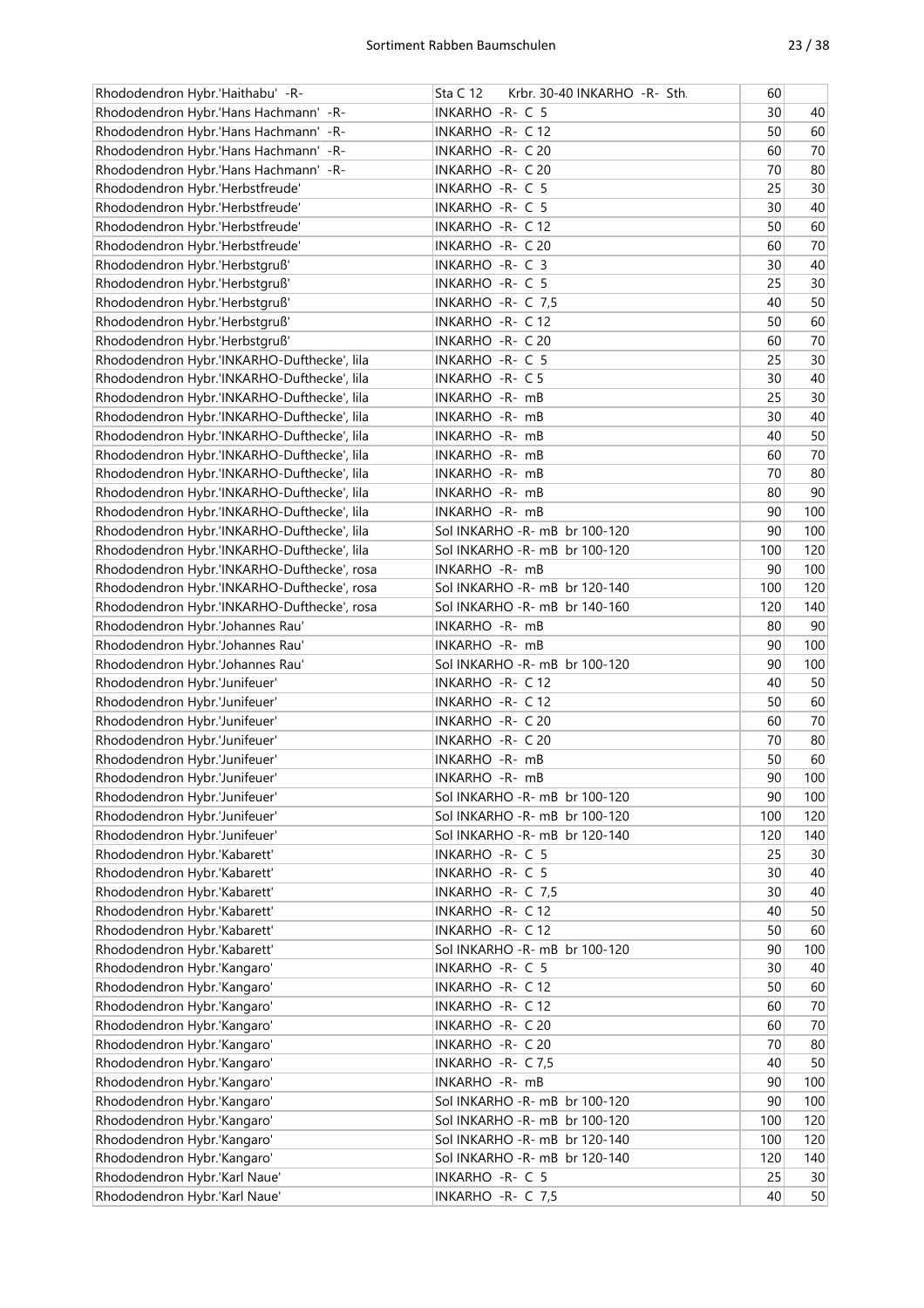| Rhododendron Hybr.'Karl Naue'                                                         | INKARHO - R- C 12                     | 50       | 60       |
|---------------------------------------------------------------------------------------|---------------------------------------|----------|----------|
| Rhododendron Hybr.'Karl Naue'                                                         | INKARHO - R- C 20                     | 70       | 80       |
| Rhododendron Hybr.'Karl Naue'                                                         | INKARHO - R- C 5                      | 30       | 40       |
| Rhododendron Hybr.'Karl Naue'                                                         | INKARHO - R- mB                       | 80       | 90       |
| Rhododendron Hybr.'Karl Naue'                                                         | INKARHO - R- mB                       | 90       | 100      |
| Rhododendron Hybr.'Karl Naue'                                                         | Sol INKARHO -R- mB br 100-120         | 90       | 100      |
| Rhododendron Hybr.'Karl Naue'                                                         | Sol INKARHO -R- mB br 100-120         | 100      | 120      |
| Rhododendron Hybr.'Kokardia'                                                          | INKARHO - R- C 12                     | 40       | 50       |
| Rhododendron Hybr.'Kokardia'                                                          | INKARHO - R- C 12                     | 50       | 60       |
| Rhododendron Hybr.'Kokardia'                                                          | INKARHO -R- C 7,5                     | 50       | 60       |
| Rhododendron Hybr.'Kokardia'                                                          | INKARHO - R- mB                       | 70       | 80       |
| Rhododendron Hybr.'Kokardia'                                                          | INKARHO -R- mB                        | 80       | 90       |
| Rhododendron Hybr.'Kokardia'                                                          | INKARHO - R- mB                       | 90       | 100      |
| Rhododendron Hybr.'Kokardia'                                                          | Sol<br>br 100-120 x                   | 90       | 100      |
| Rhododendron Hybr.'Kokardia'                                                          | Sol INKARHO -R- mB br 100-120         | 100      | 120      |
| Rhododendron Hybr.'Konfettiregen'                                                     | INKARHO - R- mB                       | 80       | 90       |
| Rhododendron Hybr.'Konfettiregen'                                                     | mB                                    | 90       | 100      |
| Rhododendron Hybr.'Konsonanz'                                                         | INKARHO - R- C 12                     | 50       | 60       |
| Rhododendron Hybr.'Konsonanz'                                                         | INKARHO - R- C 20                     | 60       | 70       |
| Rhododendron Hybr.'Konsonanz'                                                         | INKARHO - R- C 20                     | 70       | 80       |
| Rhododendron Hybr.'Konsonanz'                                                         | INKARHO - R- mB                       | 60       | 70       |
| Rhododendron Hybr.'Konsonanz'                                                         | INKARHO - R- mB                       | 70       | 80       |
| Rhododendron Hybr.'Konsonanz'                                                         | INKARHO - R- mB                       | 80       | 90       |
| Rhododendron Hybr.'Konsonanz'                                                         | INKARHO - R- mB                       | 90       | 100      |
| Rhododendron Hybr.'Konsonanz'                                                         | Sol INKARHO -R- mB br 100-120         | 90       | 100      |
| Rhododendron Hybr.'Konsonanz'                                                         | Sol INKARHO - R- mB br 100-120        | 100      | 120      |
| Rhododendron Hybr.'Kromlauer Parkperle'                                               | C <sub>5</sub><br><b>INKARHO - R-</b> | 25       | 30       |
|                                                                                       | C <sub>5</sub><br><b>INKARHO-R-</b>   | 30       | 40       |
| Rhododendron Hybr.'Kromlauer Parkperle'<br>Rhododendron Hybr.'Lady Annet.de Trafford' |                                       | 40       | 50       |
|                                                                                       | INKARHO - R- C 7,5                    |          |          |
| Rhododendron Hybr.'Lady Annet.de Trafford'                                            | INKARHO - R- C 12                     | 50<br>60 | 60       |
| Rhododendron Hybr.'Lady Annet.de Trafford'                                            | INKARHO - R- C 20                     | 70       | 70<br>80 |
| Rhododendron Hybr.'Lady Annet.de Trafford'                                            | INKARHO - R- C 20                     |          |          |
| Rhododendron Hybr.'Lavender Princess'                                                 | INKARHO - R- C 5                      | 25       | 30       |
| Rhododendron Hybr.'Lavender Princess'                                                 | INKARHO - R- C 12                     | 50       | 60       |
| Rhododendron Hybr.'Lavender Princess'                                                 | INKARHO - R- C 12                     | 60       | 70       |
| Rhododendron Hybr.'Lavender Princess'                                                 | INKARHO - R- C 7,5                    | 40       | 50       |
| Rhododendron Hybr.'Lavender Princess'                                                 | Sol INKARHO - R- mB br 100-120        | 100      | 120      |
| Rhododendron Hybr.'Lavender Princess'                                                 | Sol INKARHO -R- mB br 120-140         | 100      | 120      |
| Rhododendron Hybr.'Macarena'                                                          | INKARHO - R- mB                       | 90       | 100      |
| Rhododendron Hybr.'Macarena'                                                          | Sol INKARHO - R- mB br 100-120        | 90       | 100      |
| Rhododendron Hybr.'Macarena'                                                          | Sol INKARHO -R- mB br 100-120         | 100      | 120      |
| Rhododendron Hybr.'Maifeuer'                                                          | INKARHO - R- C 5                      | 25       | 30       |
| Rhododendron Hybr.'Maifeuer'                                                          | INKARHO - R- C 7,5                    | 30       | 40       |
| Rhododendron Hybr.'Maifeuer'                                                          | INKARHO - R- C 7,5                    | 40       | 50       |
| Rhododendron Hybr.'Maifeuer'                                                          | INKARHO - R- C 12                     | 40       | 50       |
| Rhododendron Hybr.'Maifeuer'                                                          | INKARHO - R- mB                       | 60       | $70$     |
| Rhododendron Hybr.'Maifeuer'                                                          | INKARHO - R- mB                       | 70       | 80       |
| Rhododendron Hybr.'Maifeuer'                                                          | Sol INKARHO - R- mB br 100-120        | 90       | 100      |
| Rhododendron Hybr.'Malvine'                                                           | INKARHO - R- C 5                      | 25       | $30\,$   |
| Rhododendron Hybr.'Malvine'                                                           | INKARHO - R- C 20                     | 70       | 80       |
| Rhododendron Hybr.'Malvine'                                                           | INKARHO - R- mB                       | 90       | 100      |
| Rhododendron Hybr.'Malvine'                                                           | Sol<br>br 100-120 x                   | 90       | 100      |
| Rhododendron Hybr.'Malvine'                                                           | Sol INKARHO - R- mB br 100-120        | 100      | 120      |
| Rhododendron Hybr.'Malvine'                                                           | Sol INKARHO -R- mB br 120-140         | 100      | 120      |
| Rhododendron Hybr.'Marcel Menard'                                                     | INKARHO - R- C 4                      | 25       | 30       |
| Rhododendron Hybr.'Marcel Menard'                                                     | INKARHO -R- C 4                       | 30       | 40       |
| Rhododendron Hybr.'Marcel Menard'                                                     | INKARHO - R- C 12                     | 50       | 60       |
| Rhododendron Hybr.'Marcel Menard'                                                     | INKARHO - R- C 12                     | 60       | 70       |
| Rhododendron Hybr.'Marcel Menard'                                                     | INKARHO - R- C 20                     | 50       | 60       |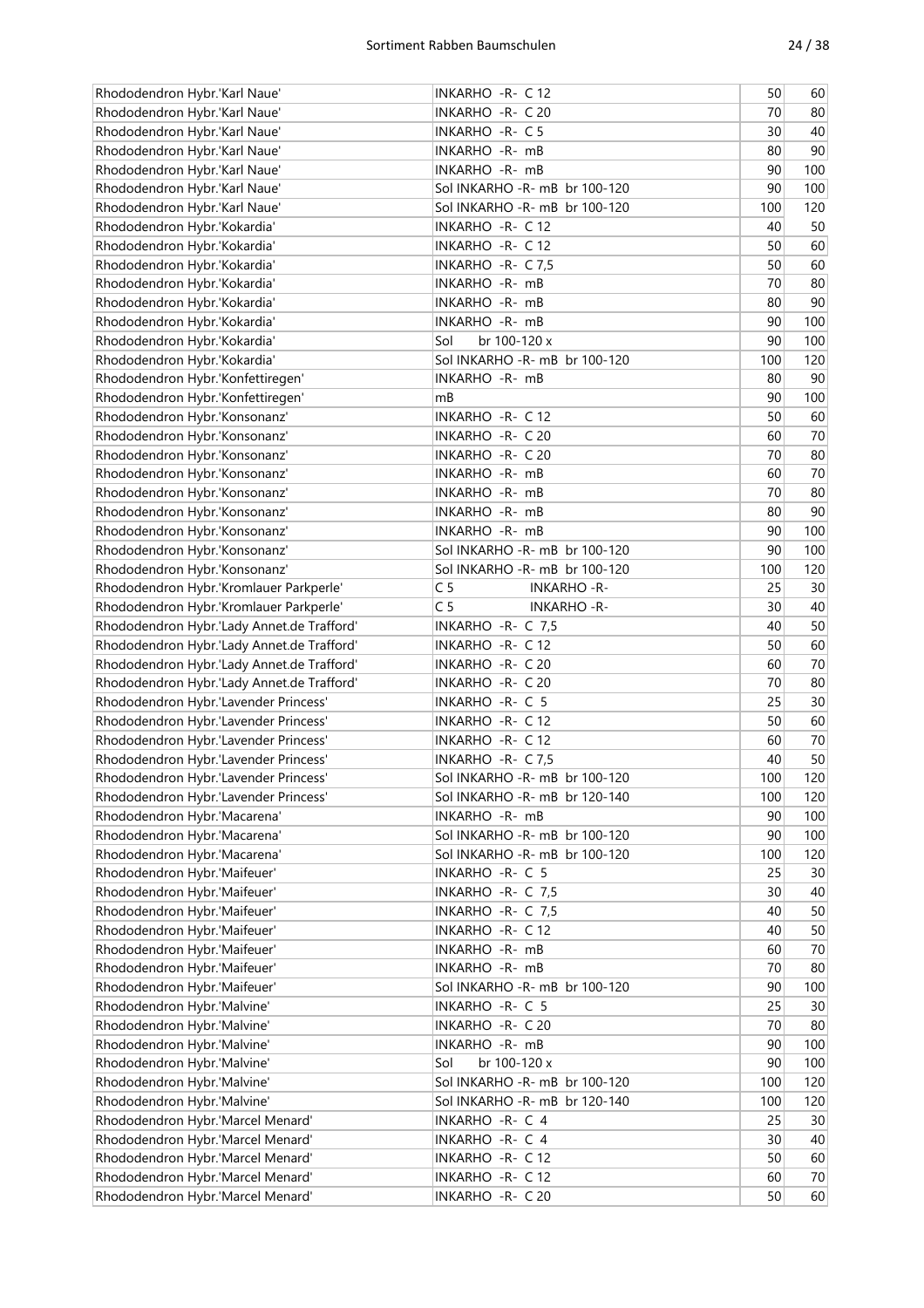| Rhododendron Hybr.'Marcel Menard'         | INKARHO - R- C 20              | 60  | 70  |
|-------------------------------------------|--------------------------------|-----|-----|
| Rhododendron Hybr.'Marcel Menard'         | INKARHO -R- mB                 | 90  | 100 |
| Rhododendron Hybr.'Marcel Menard'         | mB<br><b>INKARHO - R-</b>      | 70  | 80  |
| Rhododendron Hybr.'Marianka'              | INKARHO - R- C 7,5             | 30  | 40  |
| Rhododendron Hybr.'Marianka'              | INKARHO - R- C 20              | 60  | 70  |
| Rhododendron Hybr.'Marianka'              | INKARHO -R- mB                 | 90  | 100 |
| Rhododendron Hybr.'Marianne v.Weizsäcker' | INKARHO - R- C 7,5             | 30  | 40  |
| Rhododendron Hybr.'Marianne v.Weizsäcker' | INKARHO - R- C 12              | 40  | 50  |
| Rhododendron Hybr.'Marianne v.Weizsäcker' | INKARHO - R- C 12              | 50  | 60  |
| Rhododendron Hybr.'Marianne v.Weizsäcker' | INKARHO - R- C 20              | 60  | 70  |
| Rhododendron Hybr.'Marianne v.Weizsäcker' | INKARHO - R- C 20              | 70  | 80  |
| Rhododendron Hybr.'Marianne v.Weizsäcker' | INKARHO -R- mB                 | 80  | 90  |
| Rhododendron Hybr.'Marianne v.Weizsäcker' | Sol INKARHO - R- mB br 100-120 | 90  | 100 |
| Rhododendron Hybr.'Marianne v.Weizsäcker' | Sol INKARHO -R- mB br 100-120  | 100 | 120 |
|                                           | INKARHO - R- mB                | 70  |     |
| Rhododendron Hybr.'Marsalla'              |                                |     | 80  |
| Rhododendron Hybr.'Marsalla'              | INKARHO - R- mB                | 80  | 90  |
| Rhododendron Hybr.'Marsalla'              | INKARHO - R- mB                | 90  | 100 |
| Rhododendron Hybr.'Marsalla'              | Sol INKARHO -R- mB br 100-120  | 100 | 120 |
| Rhododendron Hybr.'Marylou'               | INKARHO - R- C 12              | 40  | 50  |
| Rhododendron Hybr.'Marylou'               | INKARHO -R- C 4                | 25  | 30  |
| Rhododendron Hybr.'Marylou'               | INKARHO - R- C 12              | 50  | 60  |
| Rhododendron Hybr.'Marylou'               | INKARHO - R- mB                | 50  | 60  |
| Rhododendron Hybr.'Marylou'               | INKARHO - R- mB                | 60  | 70  |
| Rhododendron Hybr.'Marylou'               | INKARHO -R- mB                 | 70  | 80  |
| Rhododendron Hybr.'Marylou'               | INKARHO -R- mB                 | 90  | 100 |
| Rhododendron Hybr.'Marylou'               | Sol INKARHO -R- mB br 100-120  | 90  | 100 |
| Rhododendron Hybr.'Matador'               | INKARHO -R- C 4                | 25  | 30  |
| Rhododendron Hybr.'Matador'               | INKARHO -R- C 4                | 30  | 40  |
| Rhododendron Hybr.'Matador'               | INKARHO - R- C 7,5             | 40  | 50  |
| Rhododendron Hybr.'Matador'               | INKARHO - R- C 12              | 40  | 50  |
| Rhododendron Hybr.'Matador'               | INKARHO -R- mB                 | 60  | 70  |
| Rhododendron Hybr.'Matador'               | INKARHO -R- mB                 | 70  | 80  |
| Rhododendron Hybr.'Metallica'             | INKARHO -R- C 4                | 25  | 30  |
| Rhododendron Hybr.'Metallica'             | INKARHO - R- C 5               | 30  | 40  |
| Rhododendron Hybr.'Metallica'             | INKARHO - R- C 12              | 50  | 60  |
| Rhododendron Hybr.'Metallica'             | INKARHO - R- C 12              | 60  | 70  |
| Rhododendron Hybr.'Metallica'             | INKARHO - R- C 12              | 60  | 70  |
| Rhododendron Hybr.'Mogambo'               | INKARHO -R- C 4                | 25  | 30  |
| Rhododendron Hybr.'Mogambo'               | INKARHO - R- C 5               | 30  | 40  |
| Rhododendron Hybr.'Mogambo'               | INKARHO - R- C 12              | 40  | 50  |
| Rhododendron Hybr.'Mogambo'               | INKARHO - R- C 12              | 50  | 60  |
| Rhododendron Hybr.'Nofretete'             | INKARHO - R- C 12              | 40  | 50  |
| Rhododendron Hybr.'Nofretete'             | INKARHO - R- C 12              | 50  | 60  |
| Rhododendron Hybr.'Nofretete'             | INKARHO - R- C 20              | 50  | 60  |
| Rhododendron Hybr.'Nofretete'             | INKARHO - R- C 20              | 60  | 70  |
| Rhododendron Hybr.'Nofretete'             | INKARHO - R- C 20              | 70  | 80  |
| Rhododendron Hybr.'Nofretete'             | INKARHO - R- C 7,5             | 50  | 60  |
| Rhododendron Hybr.'Nofretete'             | INKARHO -R- mB                 | 80  | 90  |
| Rhododendron Hybr.'Off Shot'              | INKARHO - R- C 5               | 25  | 30  |
| Rhododendron Hybr.'Off Shot'              | INKARHO - R- C 12              | 60  | 70  |
| Rhododendron Hybr.'Off Shot'              | INKARHO - R- C 20              | 60  | 70  |
| Rhododendron Hybr.'Off Shot'              | INKARHO - R- C 20              | 70  | 80  |
| Rhododendron Hybr.'Off Shot'              | INKARHO - R- C 5               | 30  | 40  |
| Rhododendron Hybr.'Off Shot'              | INKARHO - R- C 7,5             | 40  | 50  |
|                                           |                                | 70  |     |
| Rhododendron Hybr.'Off Shot'              | INKARHO -R- mB                 |     | 80  |
| Rhododendron Hybr.'Off Shot'              | INKARHO -R- mB                 | 80  | 90  |
| Rhododendron Hybr.'Off Shot'              | INKARHO -R- mB                 | 90  | 100 |
| Rhododendron Hybr.'Off Shot'              | Sol INKARHO -R- mB br 100-120  | 100 | 120 |
| Rhododendron Hybr.'Orakel'                | INKARHO - R- C 12              | 60  | 70  |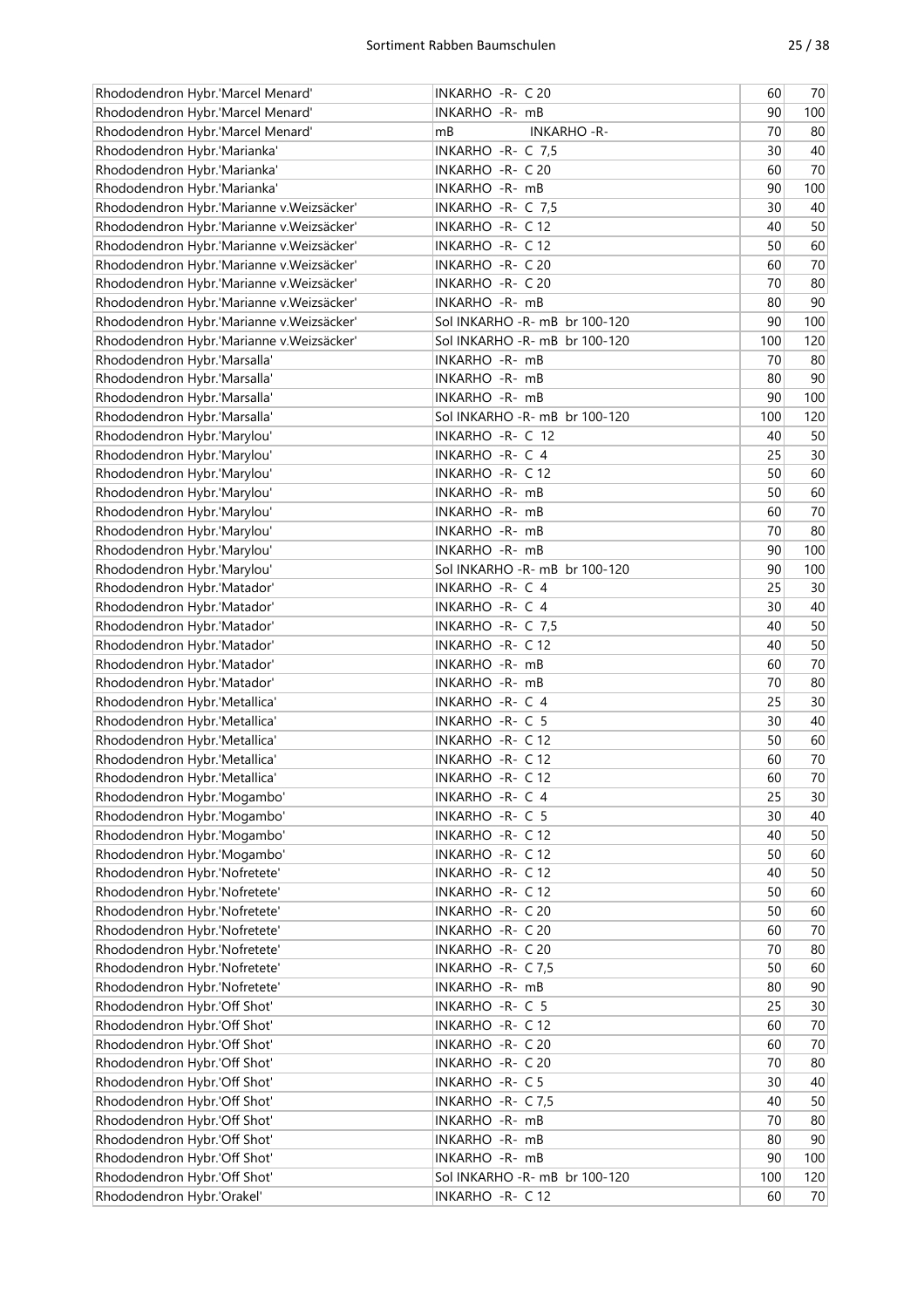| Rhododendron Hybr.'Orakel'       | INKARHO -R- mB                 | 70  | 80     |
|----------------------------------|--------------------------------|-----|--------|
| Rhododendron Hybr.'Orange Flirt' | INKARHO -R- C 7,5              | 30  | 40     |
| Rhododendron Hybr.'Orange Flirt' | INKARHO - R- C 12              | 50  | 60     |
| Rhododendron Hybr.'Orange Flirt' | mB<br><b>INKARHO - R-</b>      | 80  | 90     |
| Rhododendron Hybr.'Palermo'      | Sol INKARHO - R- mB br 120-140 | 120 | 140    |
| Rhododendron Hybr.'Passion'      | INKARHO - R- C 12              | 50  | 60     |
| Rhododendron Hybr.'Passion'      | INKARHO - R- C 12              | 60  | 70     |
| Rhododendron Hybr.'Passion'      | INKARHO - R- C 20              | 60  | 70     |
| Rhododendron Hybr.'Passion'      | INKARHO - R- C 20              | 70  | 80     |
| Rhododendron Hybr.'Passion'      | INKARHO - R- mB                | 70  | 80     |
| Rhododendron Hybr.'Passion'      | INKARHO - R- mB                | 80  | 90     |
| Rhododendron Hybr.'Passion'      | INKARHO - R- mB                | 90  | 100    |
| Rhododendron Hybr.'Passion'      | Sol INKARHO -R- mB br 100-120  | 90  | 100    |
| Rhododendron Hybr.'Passion'      | Sol INKARHO -R- mB br 100-120  | 100 | 120    |
| Rhododendron Hybr.'Passion'      | Sol INKARHO - R- mB br 100-120 | 120 | 140    |
| Rhododendron Hybr.'Peggy'        | INKARHO -R- C 4                | 25  | 30     |
| Rhododendron Hybr.'Peggy'        | INKARHO - R- C 12              | 60  | 70     |
| Rhododendron Hybr.'Peggy'        | INKARHO - R- C 20              | 60  | 70     |
| Rhododendron Hybr.'Peggy'        | INKARHO - R- mB                | 90  | 100    |
| Rhododendron Hybr.'Peggy'        | Sol INKARHO - R- mB br 100-120 | 90  | 100    |
| Rhododendron Hybr.'Peggy'        | Sol INKARHO -R- mB br 100-120  | 100 | 120    |
| Rhododendron Hybr.'Peggy'        | Sol INKARHO - R- mB br 120-140 | 100 | 120    |
| Rhododendron Hybr.'Pfauenauge'   | INKARHO -R- C 4                | 30  | 40     |
| Rhododendron Hybr.'Pfauenauge'   | INKARHO - R- C 12              | 50  | 60     |
| Rhododendron Hybr.'Pfauenauge'   | INKARHO - R- C 20              | 70  | 80     |
|                                  |                                | 90  | 100    |
| Rhododendron Hybr.'Pfauenauge'   | INKARHO - R- mB                |     |        |
| Rhododendron Hybr.'Pinguin'      | INKARHO -R- C 4                | 30  | 40     |
| Rhododendron Hybr.'Pinguin'      | INKARHO - R- C 12              | 50  | 60     |
| Rhododendron Hybr.'Pinguin'      | INKARHO - R- C 20              | 60  | 70     |
| Rhododendron Hybr.'Pinguin'      | INKARHO -R- C 7,5              | 40  | 50     |
| Rhododendron Hybr.'Pinguin'      | INKARHO - R- mB                | 80  | 90     |
| Rhododendron Hybr.'Pinguin'      | mB<br><b>INKARHO-R-</b>        | 70  | 80     |
| Rhododendron Hybr.'Progres'      | Sol INKARHO - R- mB br 100-120 | 90  | 100    |
| Rhododendron Hybr.'Progres'      | Sol INKARHO - R- mB br 100-120 | 100 | 120    |
| Rhododendron Hybr.'Progres'      | Sol INKARHO -R- mB br 120-140  | 100 | 120    |
| Rhododendron Hybr.'Rabatz' -R-   | INKARHO - R- C 7,5             | 40  | 50     |
| Rhododendron Hybr.'Rabatz' -R-   | INKARHO - R- C 20              | 60  | $70\,$ |
| Rhododendron Hybr.'Rabatz' -R-   | INKARHO - R- C 5               | 30  | 40     |
| Rhododendron Hybr.'Rabatz' -R-   | INKARHO - R- mB                | 90  | 100    |
| Rhododendron Hybr.'Rabatz' -R-   | Sol INKARHO -R- mB br 100-120  | 90  | 100    |
| Rhododendron Hybr.'Rabatz' -R-   | Sol INKARHO -R- mB br 100-120  | 100 | 120    |
| Rhododendron Hybr.'Rasputin'     | INKARHO - R- C 5               | 25  | $30\,$ |
| Rhododendron Hybr.'Rasputin'     | INKARHO - R- C 5               | 30  | 40     |
| Rhododendron Hybr.'Rasputin'     | INKARHO - R- C 12              | 40  | 50     |
| Rhododendron Hybr.'Rasputin'     | INKARHO - R- C 20              | 60  | 70     |
| Rhododendron Hybr.'Rasputin'     | INKARHO -R- mB                 | 70  | 80     |
| Rhododendron Hybr.'Rasputin'     | Sol INKARHO -R- mB br 100-120  | 90  | 100    |
| Rhododendron Hybr.'Rasputin'     | Sol INKARHO -R- mB br 100-120  | 100 | 120    |
| Rhododendron Hybr.'Ricarda'      | INKARHO - R- mB                | 90  | 100    |
| Rhododendron Hybr.'Ricarda'      | Sol INKARHO - R- mB br 100-120 | 90  | 100    |
| Rhododendron Hybr.'Roland'       | INKARHO - R- C 7,5             | 40  | 50     |
| Rhododendron Hybr.'Roland'       | INKARHO - R- C 12              | 50  | 60     |
| Rhododendron Hybr.'Roland'       | INKARHO - R- C 20              | 60  | 70     |
| Rhododendron Hybr.'Roland'       | INKARHO -R- mB                 | 90  | 100    |
| Rhododendron Hybr.'Roland'       | Sol INKARHO - R- mB br 100-120 | 90  | 100    |
| Rhododendron Hybr.'Roland'       | Sol INKARHO -R- mB br 100-120  | 100 | 120    |
| Rhododendron Hybr.'Romilda' -R-  | INKARHO - R- C 7,5             | 40  | 50     |
| Rhododendron Hybr.'Romilda' -R-  | INKARHO - R- C 12              | 50  | 60     |
| Rhododendron Hybr.'Romilda' -R-  | INKARHO - R- C 20              | 60  | $70$   |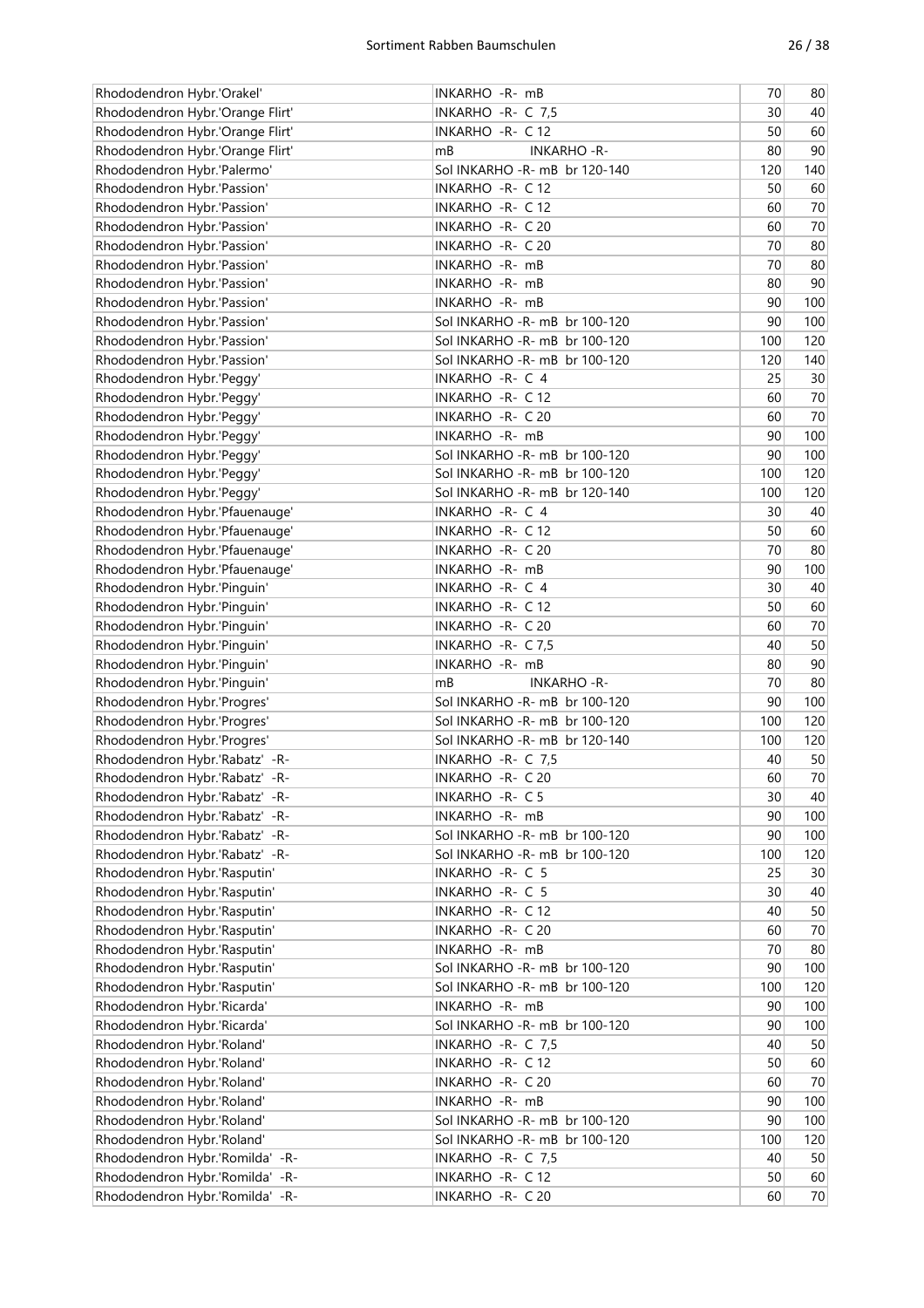| Rhododendron Hybr.'Romilda' -R-       | INKARHO - R- C 20                    | 60        | 70              |
|---------------------------------------|--------------------------------------|-----------|-----------------|
| Rhododendron Hybr.'Romilda' -R-       | INKARHO - R- C 20                    | 70        | 80              |
| Rhododendron Hybr.'Romilda' -R-       | INKARHO - R- mB                      | 70        | 80              |
| Rhododendron Hybr.'Romilda' -R-       | INKARHO - R- mB                      | 80        | 90              |
| Rhododendron Hybr.'Romilda' -R-       | INKARHO - R- mB                      | 90        | 100             |
| Rhododendron Hybr.'Romilda' -R-       | Sol INKARHO - R- mB br 100-120       | 100       | 120             |
| Rhododendron Hybr.'Roseum Elegans'    | INKARHO -R- C 5                      | 30        | 40              |
| Rhododendron Hybr.'Roseum Elegans'    | INKARHO - R- C 12                    | 50        | 60              |
| Rhododendron Hybr.'Roseum Elegans'    | Sol<br>br 120-140 x                  | 120       | 140             |
| Rhododendron Hybr.'Sammetglut'        | Sol INKARHO -R- mB br 100-120        | 100       | 120             |
| Rhododendron Hybr.'Santorina'         | INKARHO - R- C 12                    | 50        | 60              |
| Rhododendron Hybr.'Santorina'         | INKARHO - R- C 20                    | 60        | 70              |
| Rhododendron Hybr.'Santorina'         | INKARHO - R- C 20                    | 70        | 80              |
| Rhododendron Hybr.'Sapporo'           | INKARHO - R- mB                      | 90        | 100             |
| Rhododendron Hybr.'Sapporo'           | Sol INKARHO - R- mB br 100-120       | 90        | 100             |
|                                       | Sol INKARHO - R- mB br 100-120       |           | 120             |
| Rhododendron Hybr.'Sapporo'           |                                      | 100<br>30 |                 |
| Rhododendron Hybr.'Saskia'            | INKARHO - R- C 7,5                   |           | 40              |
| Rhododendron Hybr.'Saskia'            | <b>INKARHO - R- C12</b>              | 40        | 50              |
| Rhododendron Hybr.'Saskia'            | <b>INKARHO - R- C12</b>              | 50        | 60              |
| Rhododendron Hybr.'Saskia'            | INKARHO - R- mB                      | 70        | 80              |
| Rhododendron Hybr.'Saskia'            | Sol INKARHO - R- mB br 100-120       | 90        | 100             |
| Rhododendron Hybr.'Saskia'            | Sol INKARHO - R- mB br 120-140       | 90        | 100             |
| Rhododendron Hybr.'Scintillation'     | Sol INKARHO - R- mB br 100-120       | 90        | 100             |
| Rhododendron Hybr.'Scintillation'     | Sol INKARHO - R- mB br 100-120       | 100       | 120             |
| Rhododendron Hybr.'Silvia'            | INKARHO - R- mB                      | 90        | 100             |
| Rhododendron Hybr.'Simson'            | INKARHO - R- C 12                    | 50        | 60              |
| Rhododendron Hybr.'Simson'            | Sol INKARHO - R- mB br 120-140       | 100       | 120             |
| Rhododendron Hybr.'Stadt Westerstede' | INKARHO - R- mB                      | 70        | 80              |
| Rhododendron Hybr.'Stadt Westerstede' | INKARHO -R- mB                       | 80        | 90              |
| Rhododendron Hybr.'Stadt Westerstede' | INKARHO - R- mB                      | 90        | 100             |
| Rhododendron Hybr.'Stadt Westerstede' | Sol INKARHO - R- mB br 120-140       | 100       | 120             |
| Rhododendron Hybr.'Tanaga'            | INKARHO -R- C 4                      | 25        | 30              |
| Rhododendron Hybr.'Tanaga'            | INKARHO - R- C 5                     | 30        | 40              |
| Rhododendron Hybr.'Tanaga'            | INKARHO - R- C 7,5                   | 40        | 50              |
| Rhododendron Hybr.'Tripsdrill'        | INKARHO - R- C 7,5                   | 40        | 50              |
| Rhododendron Hybr.'Tripsdrill'        | INKARHO - R- C 20                    | 70        | 80              |
| Rhododendron Hybr.'Tripsdrill'        | INKARHO -R- mB                       | 80        | 90              |
| Rhododendron Hybr.'Tripsdrill'        | INKARHO -R- mB                       | 90        | 100             |
| Rhododendron Hybr.'Tripsdrill'        | Sol INKARHO - R- mB br 100-120       | 90        | 100             |
| Rhododendron Hybr.'Tripsdrill'        | Sol INKARHO - R- mB br 100-120       | 100       | 120             |
| Rhododendron Hybr.'Tripsdrill'        | Sol INKARHO - R- mB br 120-140       | 100       | 120             |
| Rhododendron Hybr.'Viscy'             | INKARHO -R- C 4                      | 30        | 40              |
| Rhododendron Hybr.'Viscy'             | INKARHO -R- mB                       | 80        | 90              |
| Rhododendron Hybr.'Viscy'             | INKARHO - R- mB                      | 90        | 100             |
| Rhododendron Hybr.'Viscy'             | Sol INKARHO - R- C 40 br 100-120     | 90        | 100             |
| Rhododendron Hybr.'Viscy'             | Sol INKARHO - R- mB br 100-120       | 100       | 120             |
| Rhododendron Hybr.'Viscy'             | Sol INKARHO - R- mB br 120-140       | 120       | 140             |
| Rhododendron Hybr.'Viscy'             | Sol INKARHO - R- mB br 140-160       | 120       | 140             |
| Rhododendron Hybr.'Walküre'           | C <sub>12</sub><br><b>INKARHO-R-</b> | 50        | 60              |
| Rhododendron Hybr.'Walküre'           | INKARHO -R- C 4                      | 30        | 40              |
| Rhododendron Hybr.'Walküre'           | INKARHO - R- C 7,5                   | 40        | 50              |
| Rhododendron Hybr.'Weinlese'          | INKARHO - R- C 4                     | 25        | 30 <sup>°</sup> |
| Rhododendron Hybr.'Weinlese'          | INKARHO - R- C 7,5                   | 30        | 40              |
| Rhododendron Hybr.'Weinlese'          | INKARHO - R- C 12                    | 40        | 50              |
| Rhododendron Hybr.'Weinlese'          | INKARHO - R- C 12                    | 50        | 60              |
| Rhododendron Hybr.'Weinlese'          | INKARHO - R- mB                      | 60        | 70              |
| Rhododendron Hybr.'Weinlese'          | INKARHO - R- C 20                    | 70        | 80              |
| Rhododendron Hybr.'Wilhelm Bruns'     | INKARHO -R- C 7,5                    | 40        | 50              |
| Rhododendron Hybr.'Wilhelm Bruns'     | INKARHO - R- C 12                    | 50        | 60              |
|                                       |                                      |           |                 |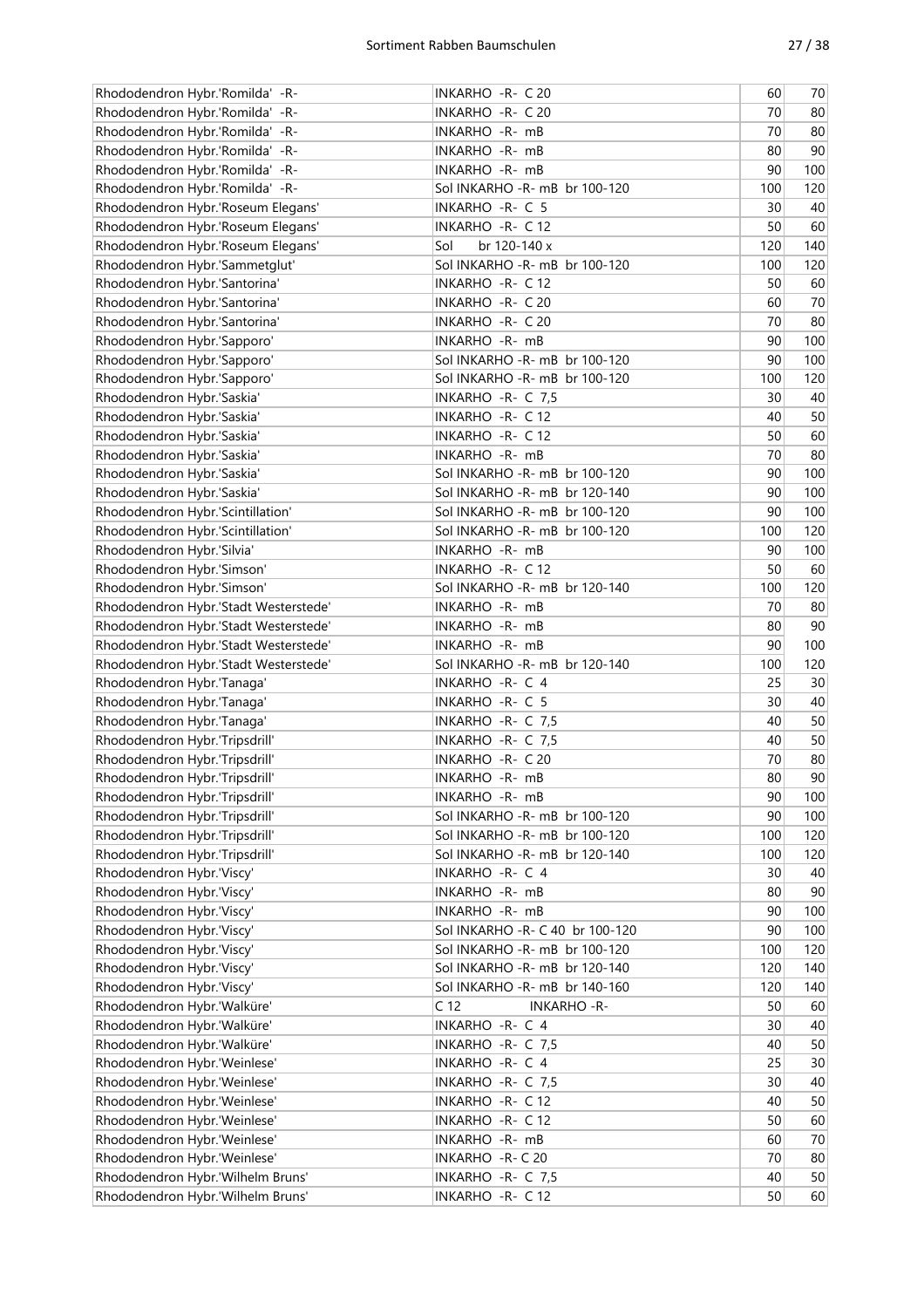| Rhododendron Hybr.'Wilhelm Bruns'                                          | INKARHO -R- mB     | 70 | 80  |
|----------------------------------------------------------------------------|--------------------|----|-----|
| Rhododendron impeditum 'Azurika'                                           | C <sub>2</sub>     | 20 | 25  |
| Rhododendron impeditum 'Azurika'                                           | C <sub>2</sub>     | 25 | 30  |
| Rhododendron impeditum 'Azurika'                                           | C <sub>3</sub>     | 15 | 20  |
| Rhododendron impeditum 'Azurika'                                           | C <sub>40</sub>    | 90 | 100 |
| Rhododendron impeditum 'Ramapo'                                            | C <sub>20</sub>    | 70 | 80  |
| Rhododendron impeditum 'Ramapo'                                            | C <sub>20</sub>    | 80 | 90  |
| Rhododendron impeditum 'Ramapo'                                            | C <sub>40</sub>    | 80 | 100 |
| Rhododendron keleticum                                                     | C <sub>2</sub>     | 12 | 15  |
| Rhododendron lut.'Dorothy Carsten'                                         | C <sub>5</sub>     | 30 | 40  |
| Rhododendron lut.'Dorothy Carsten'                                         | C <sub>5</sub>     | 40 | 50  |
| Rhododendron luteum 'Corneille'                                            | C <sub>5</sub>     | 30 | 40  |
| Rhododendron luteum 'Corneille'                                            | C <sub>5</sub>     | 40 | 50  |
| Rhododendron luteum 'Feuerwerk'                                            | C <sub>5</sub>     | 30 | 40  |
| Rhododendron luteum 'Feuerwerk'                                            | C <sub>5</sub>     | 40 | 50  |
|                                                                            |                    |    |     |
| Rhododendron luteum 'Feuerwerk'                                            | $C$ 7,5            | 50 | 60  |
| Rhododendron luteum 'Gibraltar'                                            | C <sub>5</sub>     | 30 | 40  |
| Rhododendron luteum 'Gibraltar'                                            | C <sub>5</sub>     | 40 | 50  |
| Rhododendron luteum 'Gibraltar'                                            | $C$ 7,5            | 50 | 60  |
| Rhododendron luteum 'Glowing Embers'                                       | C <sub>5</sub>     | 30 | 40  |
| Rhododendron luteum 'Glowing Embers'                                       | $C$ 7,5            | 40 | 50  |
| Rhododendron luteum 'Golden Sunset'                                        | C <sub>5</sub>     | 30 | 40  |
| Rhododendron luteum 'Golden Sunset'                                        | C <sub>5</sub>     | 40 | 50  |
| Rhododendron luteum 'Homebush'                                             | C <sub>5</sub>     | 30 | 40  |
| Rhododendron luteum 'Homebush'                                             | C <sub>5</sub>     | 40 | 50  |
| Rhododendron luteum 'Homebush'                                             | $C$ 7,5            | 50 | 60  |
| Rhododendron luteum 'Parkfeuer'                                            | C <sub>5</sub>     | 30 | 40  |
| Rhododendron luteum 'Schneegold'                                           | C <sub>5</sub>     | 30 | 40  |
| Rhododendron luteum 'Schneegold'                                           | C <sub>5</sub>     | 40 | 50  |
| Rhododendron luteum 'Schneegold'                                           | $C$ 7,5            | 50 | 60  |
| Rhododendron luteum 'Stefanie'                                             | C <sub>5</sub>     | 30 | 40  |
| Rhododendron luteum 'Stefanie'                                             | C <sub>5</sub>     | 40 | 50  |
| Rhododendron luteum 'Stefanie'                                             | $C$ 7,5            | 50 | 60  |
| Rhododendron luteum 'Stefanie'                                             | mB                 | 30 | 40  |
| Rhododendron luteum 'Sunte Nectarine'                                      | C <sub>5</sub>     | 30 | 40  |
| Rhododendron luteum 'Sunte Nectarine'                                      | C <sub>5</sub>     | 40 | 50  |
| Rhododendron luteum 'Sunte Nectarine'                                      | $C$ 7,5            | 50 | 60  |
|                                                                            | C <sub>5</sub>     | 30 |     |
| Rhododendron luteum 'Whitethroat'<br>Rhododendron luteum 'Windsor Sunbeam' | C <sub>5</sub>     |    | 40  |
|                                                                            |                    | 40 | 50  |
| Rhododendron makinoi 'Diamant'                                             | INKARHO - R- C 7,5 | 40 | 50  |
| Rhododendron makinoi 'Diamant'                                             | INKARHO - R- C 12  | 40 | 50  |
| Rhododendron makinoi 'Diamant'                                             | INKARHO - R- C 20  | 60 | 70  |
| Rhododendron makinoi 'Rosa Perle'                                          | INKARHO - R- C 7,5 | 30 | 40  |
| Rhododendron makinoi 'Rosa Perle'                                          | INKARHO - R- C 7,5 | 40 | 50  |
| Rhododendron makinoi 'Rosa Perle'                                          | INKARHO - R- C 12  | 40 | 50  |
| Rhododendron makinoi 'Rosa Perle'                                          | INKARHO - R- C 20  | 50 | 60  |
| Rhododendron micranthum 'Bloombux' -S-                                     | C <sub>2</sub>     | 15 | 20  |
| Rhododendron micranthum 'Bloombux' -S-                                     | C <sub>5</sub>     | 25 | 30  |
| Rhododendron micranthum 'Bloombux' -S-                                     | C <sub>5</sub>     | 30 | 40  |
| Rhododendron micranthum 'Bloombux Magenta' -S-                             | C <sub>2</sub>     | 15 | 20  |
| Rhododendron micranthum 'Bloombux Magenta' -S-                             | C <sub>5</sub>     | 25 | 30  |
| Rhododendron micranthum 'Bloombux Magenta' -S-                             | C <sub>5</sub>     | 30 | 40  |
| Rhododendron minus                                                         | C <sub>30</sub>    | 90 | 100 |
| Rhododendron mixtum 'Schneeköpfchen'                                       | C <sub>5</sub>     | 40 | 50  |
| Rhododendron mixtum 'Schneeköpfchen'                                       | $C$ 7,5            | 50 | 60  |
| Rhododendron mixtum 'Schneeköpfchen'                                       | C <sub>5</sub>     | 30 | 40  |
| Rhododendron mixtum 'Sonnenköpfchen'                                       | C <sub>5</sub>     | 30 | 40  |
| Rhododendron mixtum 'Sonnenköpfchen'                                       | C <sub>5</sub>     | 40 | 50  |
| Rhododendron mixtum 'Sonnenköpfchen'                                       | mB                 | 60 | 70  |
|                                                                            |                    |    |     |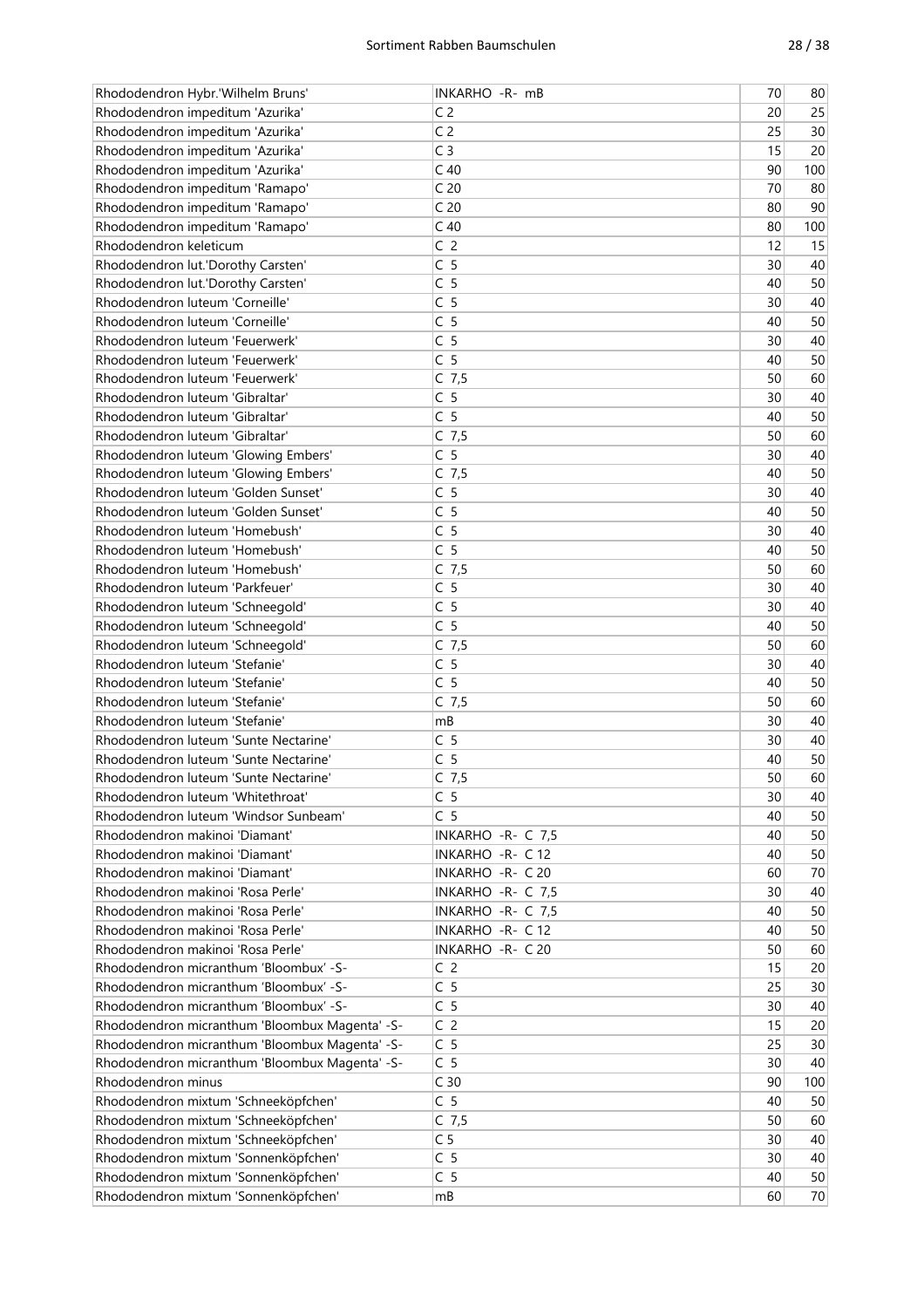| C <sub>5</sub><br>50<br>rhododendron molle 'Winston Churchill'<br>40<br>Rhododendron neriiflorum 'Burletta'<br>50<br>INKARHO - R- C 7,5<br>40<br>Rhododendron neriiflorum 'Burletta'<br>INKARHO - R- C 20<br>70<br>60<br>Rhododendron neriiflorum 'Burletta'<br>Sta C 7,5<br>Krbr. 30-40 INKARHO -R- Sth.<br>60<br>Rhododendron neriiflorum 'Burletta'<br>Sta C 7,5<br>Krbr. 30-40 INKARHO -R- Sth.<br>90<br>C <sub>5</sub><br>Rhododendron obt.'Hatsugiri Rot'<br>30<br>40<br>C <sub>5</sub><br>30<br>Rhododendron obt.'Hatsugiri Rot'<br>25<br>C <sub>20</sub><br>Rhododendron obt.'Juliette' -R-<br>60<br>70<br>C <sub>5</sub><br>Rhododendron obt.'Kirstin'<br>30<br>40<br>$C$ 7,5<br>50<br>Rhododendron obt.'Kirstin'<br>40<br>C <sub>2</sub><br>20<br>Rhododendron obt.'Negligé' -R-<br>15<br>C <sub>5</sub><br>30<br>Rhododendron obt.'Negligé' -R-<br>25<br>C <sub>5</sub><br>40<br>Rhododendron obt.'Negligé' -R-<br>30<br>Rhododendron obt.'Negligé' -R-<br>$C$ 7,5<br>40<br>30<br>Rhododendron obt.'Negligé' -R-<br>$C$ 7,5<br>50<br>40<br>C <sub>2</sub><br>Rhododendron obt.'Schneeperle' -R-<br>15<br>20<br>C <sub>3</sub><br>25<br>Rhododendron obt.'Schneeperle' -R-<br>20<br>C <sub>3</sub><br>25<br>30<br>Rhododendron obt.'Schneeperle' -R-<br>$C$ 7,5<br>Rhododendron obt.'Schneeperle' -R-<br>30<br>40<br>$C$ 7,5<br>50<br>Rhododendron obt.'Schneeperle' -R-<br>40<br>C <sub>5</sub><br>Rhododendron obt.'Thekla'<br>25<br>30<br>C <sub>5</sub><br>Rhododendron obt.'Thekla'<br>30<br>40<br>50<br>Rhododendron obt.'Thekla'<br>$C$ 7,5<br>40<br>C <sub>2</sub><br>Rhododendron obt.'Thekla'<br>20<br>15<br>C <sub>2</sub><br>15<br>20<br>Rhododendron obtusum 'Amoena'<br>C <sub>5</sub><br>40<br>Rhododendron obtusum 'Blaauw's Pink'<br>30<br>C <sub>5</sub><br>Rhododendron obtusum 'Blaue Donau'<br>25<br>30<br>C <sub>2</sub><br>15<br>20<br>Rhododendron obtusum 'Canzonetta'<br>C <sub>5</sub><br>Rhododendron obtusum 'Canzonetta'<br>30<br>40<br>$\overline{C}$ 7,5<br>Rhododendron obtusum 'Canzonetta'<br>30<br>40<br>Rhododendron obtusum 'Canzonetta'<br>$C$ 7,5<br>50<br>40<br>C <sub>5</sub><br>Rhododendron obtusum 'Chipmunk'<br>25<br>30<br>C <sub>2</sub><br>Rhododendron obtusum 'Diamant Himmelblau'<br>15<br>20<br>C <sub>5</sub><br>Rhododendron obtusum 'Diamant Himmelblau'<br>30<br>40<br>C <sub>2</sub><br>25<br>Rhododendron obtusum 'Diamant Himmelblau'<br>20<br>C <sub>2</sub><br>15<br>20<br>Rhododendron obtusum 'Diamant Purpur'<br>C <sub>3</sub><br>25<br>Rhododendron obtusum 'Diamant Purpur'<br>30 <sup>°</sup><br>C <sub>5</sub><br>Rhododendron obtusum 'Diamant Purpur'<br>25<br>30<br>C <sub>2</sub><br>Rhododendron obtusum 'Diamant Rosa'<br>20<br>15<br>C <sub>5</sub><br>Rhododendron obtusum 'Diamant Rosa'<br>25<br>30<br>C <sub>2</sub><br>Rhododendron obtusum 'Diamant Rot'<br>15<br>20<br>C <sub>2</sub><br>Rhododendron obtusum 'Diamant Rot'<br>15<br>20<br>C <sub>3</sub><br>25<br>Rhododendron obtusum 'Diamant Rot'<br>20<br>C <sub>5</sub><br>Rhododendron obtusum 'Diamant Rot'<br>30<br>40<br>C <sub>2</sub><br>Rhododendron obtusum 'Diamant Weiß'<br>15<br>20<br>C <sub>2</sub><br>Rhododendron obtusum 'Diamant Weiß'<br>25<br>20 | rhododendron molle 'Winston Churchill' | C <sub>5</sub> | 30 | 40 |
|-------------------------------------------------------------------------------------------------------------------------------------------------------------------------------------------------------------------------------------------------------------------------------------------------------------------------------------------------------------------------------------------------------------------------------------------------------------------------------------------------------------------------------------------------------------------------------------------------------------------------------------------------------------------------------------------------------------------------------------------------------------------------------------------------------------------------------------------------------------------------------------------------------------------------------------------------------------------------------------------------------------------------------------------------------------------------------------------------------------------------------------------------------------------------------------------------------------------------------------------------------------------------------------------------------------------------------------------------------------------------------------------------------------------------------------------------------------------------------------------------------------------------------------------------------------------------------------------------------------------------------------------------------------------------------------------------------------------------------------------------------------------------------------------------------------------------------------------------------------------------------------------------------------------------------------------------------------------------------------------------------------------------------------------------------------------------------------------------------------------------------------------------------------------------------------------------------------------------------------------------------------------------------------------------------------------------------------------------------------------------------------------------------------------------------------------------------------------------------------------------------------------------------------------------------------------------------------------------------------------------------------------------------------------------------------------------------------------------------------------------------------------------------------------------------------------------------------------------------------------------------------------------------------------------------------------------------------------------------------------------------------------------------------------------------------------------------------------------------------------------------------------------------------------------------------------------------------------------|----------------------------------------|----------------|----|----|
|                                                                                                                                                                                                                                                                                                                                                                                                                                                                                                                                                                                                                                                                                                                                                                                                                                                                                                                                                                                                                                                                                                                                                                                                                                                                                                                                                                                                                                                                                                                                                                                                                                                                                                                                                                                                                                                                                                                                                                                                                                                                                                                                                                                                                                                                                                                                                                                                                                                                                                                                                                                                                                                                                                                                                                                                                                                                                                                                                                                                                                                                                                                                                                                                                         |                                        |                |    |    |
|                                                                                                                                                                                                                                                                                                                                                                                                                                                                                                                                                                                                                                                                                                                                                                                                                                                                                                                                                                                                                                                                                                                                                                                                                                                                                                                                                                                                                                                                                                                                                                                                                                                                                                                                                                                                                                                                                                                                                                                                                                                                                                                                                                                                                                                                                                                                                                                                                                                                                                                                                                                                                                                                                                                                                                                                                                                                                                                                                                                                                                                                                                                                                                                                                         |                                        |                |    |    |
|                                                                                                                                                                                                                                                                                                                                                                                                                                                                                                                                                                                                                                                                                                                                                                                                                                                                                                                                                                                                                                                                                                                                                                                                                                                                                                                                                                                                                                                                                                                                                                                                                                                                                                                                                                                                                                                                                                                                                                                                                                                                                                                                                                                                                                                                                                                                                                                                                                                                                                                                                                                                                                                                                                                                                                                                                                                                                                                                                                                                                                                                                                                                                                                                                         |                                        |                |    |    |
|                                                                                                                                                                                                                                                                                                                                                                                                                                                                                                                                                                                                                                                                                                                                                                                                                                                                                                                                                                                                                                                                                                                                                                                                                                                                                                                                                                                                                                                                                                                                                                                                                                                                                                                                                                                                                                                                                                                                                                                                                                                                                                                                                                                                                                                                                                                                                                                                                                                                                                                                                                                                                                                                                                                                                                                                                                                                                                                                                                                                                                                                                                                                                                                                                         |                                        |                |    |    |
|                                                                                                                                                                                                                                                                                                                                                                                                                                                                                                                                                                                                                                                                                                                                                                                                                                                                                                                                                                                                                                                                                                                                                                                                                                                                                                                                                                                                                                                                                                                                                                                                                                                                                                                                                                                                                                                                                                                                                                                                                                                                                                                                                                                                                                                                                                                                                                                                                                                                                                                                                                                                                                                                                                                                                                                                                                                                                                                                                                                                                                                                                                                                                                                                                         |                                        |                |    |    |
|                                                                                                                                                                                                                                                                                                                                                                                                                                                                                                                                                                                                                                                                                                                                                                                                                                                                                                                                                                                                                                                                                                                                                                                                                                                                                                                                                                                                                                                                                                                                                                                                                                                                                                                                                                                                                                                                                                                                                                                                                                                                                                                                                                                                                                                                                                                                                                                                                                                                                                                                                                                                                                                                                                                                                                                                                                                                                                                                                                                                                                                                                                                                                                                                                         |                                        |                |    |    |
|                                                                                                                                                                                                                                                                                                                                                                                                                                                                                                                                                                                                                                                                                                                                                                                                                                                                                                                                                                                                                                                                                                                                                                                                                                                                                                                                                                                                                                                                                                                                                                                                                                                                                                                                                                                                                                                                                                                                                                                                                                                                                                                                                                                                                                                                                                                                                                                                                                                                                                                                                                                                                                                                                                                                                                                                                                                                                                                                                                                                                                                                                                                                                                                                                         |                                        |                |    |    |
|                                                                                                                                                                                                                                                                                                                                                                                                                                                                                                                                                                                                                                                                                                                                                                                                                                                                                                                                                                                                                                                                                                                                                                                                                                                                                                                                                                                                                                                                                                                                                                                                                                                                                                                                                                                                                                                                                                                                                                                                                                                                                                                                                                                                                                                                                                                                                                                                                                                                                                                                                                                                                                                                                                                                                                                                                                                                                                                                                                                                                                                                                                                                                                                                                         |                                        |                |    |    |
|                                                                                                                                                                                                                                                                                                                                                                                                                                                                                                                                                                                                                                                                                                                                                                                                                                                                                                                                                                                                                                                                                                                                                                                                                                                                                                                                                                                                                                                                                                                                                                                                                                                                                                                                                                                                                                                                                                                                                                                                                                                                                                                                                                                                                                                                                                                                                                                                                                                                                                                                                                                                                                                                                                                                                                                                                                                                                                                                                                                                                                                                                                                                                                                                                         |                                        |                |    |    |
|                                                                                                                                                                                                                                                                                                                                                                                                                                                                                                                                                                                                                                                                                                                                                                                                                                                                                                                                                                                                                                                                                                                                                                                                                                                                                                                                                                                                                                                                                                                                                                                                                                                                                                                                                                                                                                                                                                                                                                                                                                                                                                                                                                                                                                                                                                                                                                                                                                                                                                                                                                                                                                                                                                                                                                                                                                                                                                                                                                                                                                                                                                                                                                                                                         |                                        |                |    |    |
|                                                                                                                                                                                                                                                                                                                                                                                                                                                                                                                                                                                                                                                                                                                                                                                                                                                                                                                                                                                                                                                                                                                                                                                                                                                                                                                                                                                                                                                                                                                                                                                                                                                                                                                                                                                                                                                                                                                                                                                                                                                                                                                                                                                                                                                                                                                                                                                                                                                                                                                                                                                                                                                                                                                                                                                                                                                                                                                                                                                                                                                                                                                                                                                                                         |                                        |                |    |    |
|                                                                                                                                                                                                                                                                                                                                                                                                                                                                                                                                                                                                                                                                                                                                                                                                                                                                                                                                                                                                                                                                                                                                                                                                                                                                                                                                                                                                                                                                                                                                                                                                                                                                                                                                                                                                                                                                                                                                                                                                                                                                                                                                                                                                                                                                                                                                                                                                                                                                                                                                                                                                                                                                                                                                                                                                                                                                                                                                                                                                                                                                                                                                                                                                                         |                                        |                |    |    |
|                                                                                                                                                                                                                                                                                                                                                                                                                                                                                                                                                                                                                                                                                                                                                                                                                                                                                                                                                                                                                                                                                                                                                                                                                                                                                                                                                                                                                                                                                                                                                                                                                                                                                                                                                                                                                                                                                                                                                                                                                                                                                                                                                                                                                                                                                                                                                                                                                                                                                                                                                                                                                                                                                                                                                                                                                                                                                                                                                                                                                                                                                                                                                                                                                         |                                        |                |    |    |
|                                                                                                                                                                                                                                                                                                                                                                                                                                                                                                                                                                                                                                                                                                                                                                                                                                                                                                                                                                                                                                                                                                                                                                                                                                                                                                                                                                                                                                                                                                                                                                                                                                                                                                                                                                                                                                                                                                                                                                                                                                                                                                                                                                                                                                                                                                                                                                                                                                                                                                                                                                                                                                                                                                                                                                                                                                                                                                                                                                                                                                                                                                                                                                                                                         |                                        |                |    |    |
|                                                                                                                                                                                                                                                                                                                                                                                                                                                                                                                                                                                                                                                                                                                                                                                                                                                                                                                                                                                                                                                                                                                                                                                                                                                                                                                                                                                                                                                                                                                                                                                                                                                                                                                                                                                                                                                                                                                                                                                                                                                                                                                                                                                                                                                                                                                                                                                                                                                                                                                                                                                                                                                                                                                                                                                                                                                                                                                                                                                                                                                                                                                                                                                                                         |                                        |                |    |    |
|                                                                                                                                                                                                                                                                                                                                                                                                                                                                                                                                                                                                                                                                                                                                                                                                                                                                                                                                                                                                                                                                                                                                                                                                                                                                                                                                                                                                                                                                                                                                                                                                                                                                                                                                                                                                                                                                                                                                                                                                                                                                                                                                                                                                                                                                                                                                                                                                                                                                                                                                                                                                                                                                                                                                                                                                                                                                                                                                                                                                                                                                                                                                                                                                                         |                                        |                |    |    |
|                                                                                                                                                                                                                                                                                                                                                                                                                                                                                                                                                                                                                                                                                                                                                                                                                                                                                                                                                                                                                                                                                                                                                                                                                                                                                                                                                                                                                                                                                                                                                                                                                                                                                                                                                                                                                                                                                                                                                                                                                                                                                                                                                                                                                                                                                                                                                                                                                                                                                                                                                                                                                                                                                                                                                                                                                                                                                                                                                                                                                                                                                                                                                                                                                         |                                        |                |    |    |
|                                                                                                                                                                                                                                                                                                                                                                                                                                                                                                                                                                                                                                                                                                                                                                                                                                                                                                                                                                                                                                                                                                                                                                                                                                                                                                                                                                                                                                                                                                                                                                                                                                                                                                                                                                                                                                                                                                                                                                                                                                                                                                                                                                                                                                                                                                                                                                                                                                                                                                                                                                                                                                                                                                                                                                                                                                                                                                                                                                                                                                                                                                                                                                                                                         |                                        |                |    |    |
|                                                                                                                                                                                                                                                                                                                                                                                                                                                                                                                                                                                                                                                                                                                                                                                                                                                                                                                                                                                                                                                                                                                                                                                                                                                                                                                                                                                                                                                                                                                                                                                                                                                                                                                                                                                                                                                                                                                                                                                                                                                                                                                                                                                                                                                                                                                                                                                                                                                                                                                                                                                                                                                                                                                                                                                                                                                                                                                                                                                                                                                                                                                                                                                                                         |                                        |                |    |    |
|                                                                                                                                                                                                                                                                                                                                                                                                                                                                                                                                                                                                                                                                                                                                                                                                                                                                                                                                                                                                                                                                                                                                                                                                                                                                                                                                                                                                                                                                                                                                                                                                                                                                                                                                                                                                                                                                                                                                                                                                                                                                                                                                                                                                                                                                                                                                                                                                                                                                                                                                                                                                                                                                                                                                                                                                                                                                                                                                                                                                                                                                                                                                                                                                                         |                                        |                |    |    |
|                                                                                                                                                                                                                                                                                                                                                                                                                                                                                                                                                                                                                                                                                                                                                                                                                                                                                                                                                                                                                                                                                                                                                                                                                                                                                                                                                                                                                                                                                                                                                                                                                                                                                                                                                                                                                                                                                                                                                                                                                                                                                                                                                                                                                                                                                                                                                                                                                                                                                                                                                                                                                                                                                                                                                                                                                                                                                                                                                                                                                                                                                                                                                                                                                         |                                        |                |    |    |
|                                                                                                                                                                                                                                                                                                                                                                                                                                                                                                                                                                                                                                                                                                                                                                                                                                                                                                                                                                                                                                                                                                                                                                                                                                                                                                                                                                                                                                                                                                                                                                                                                                                                                                                                                                                                                                                                                                                                                                                                                                                                                                                                                                                                                                                                                                                                                                                                                                                                                                                                                                                                                                                                                                                                                                                                                                                                                                                                                                                                                                                                                                                                                                                                                         |                                        |                |    |    |
|                                                                                                                                                                                                                                                                                                                                                                                                                                                                                                                                                                                                                                                                                                                                                                                                                                                                                                                                                                                                                                                                                                                                                                                                                                                                                                                                                                                                                                                                                                                                                                                                                                                                                                                                                                                                                                                                                                                                                                                                                                                                                                                                                                                                                                                                                                                                                                                                                                                                                                                                                                                                                                                                                                                                                                                                                                                                                                                                                                                                                                                                                                                                                                                                                         |                                        |                |    |    |
|                                                                                                                                                                                                                                                                                                                                                                                                                                                                                                                                                                                                                                                                                                                                                                                                                                                                                                                                                                                                                                                                                                                                                                                                                                                                                                                                                                                                                                                                                                                                                                                                                                                                                                                                                                                                                                                                                                                                                                                                                                                                                                                                                                                                                                                                                                                                                                                                                                                                                                                                                                                                                                                                                                                                                                                                                                                                                                                                                                                                                                                                                                                                                                                                                         |                                        |                |    |    |
|                                                                                                                                                                                                                                                                                                                                                                                                                                                                                                                                                                                                                                                                                                                                                                                                                                                                                                                                                                                                                                                                                                                                                                                                                                                                                                                                                                                                                                                                                                                                                                                                                                                                                                                                                                                                                                                                                                                                                                                                                                                                                                                                                                                                                                                                                                                                                                                                                                                                                                                                                                                                                                                                                                                                                                                                                                                                                                                                                                                                                                                                                                                                                                                                                         |                                        |                |    |    |
|                                                                                                                                                                                                                                                                                                                                                                                                                                                                                                                                                                                                                                                                                                                                                                                                                                                                                                                                                                                                                                                                                                                                                                                                                                                                                                                                                                                                                                                                                                                                                                                                                                                                                                                                                                                                                                                                                                                                                                                                                                                                                                                                                                                                                                                                                                                                                                                                                                                                                                                                                                                                                                                                                                                                                                                                                                                                                                                                                                                                                                                                                                                                                                                                                         |                                        |                |    |    |
|                                                                                                                                                                                                                                                                                                                                                                                                                                                                                                                                                                                                                                                                                                                                                                                                                                                                                                                                                                                                                                                                                                                                                                                                                                                                                                                                                                                                                                                                                                                                                                                                                                                                                                                                                                                                                                                                                                                                                                                                                                                                                                                                                                                                                                                                                                                                                                                                                                                                                                                                                                                                                                                                                                                                                                                                                                                                                                                                                                                                                                                                                                                                                                                                                         |                                        |                |    |    |
|                                                                                                                                                                                                                                                                                                                                                                                                                                                                                                                                                                                                                                                                                                                                                                                                                                                                                                                                                                                                                                                                                                                                                                                                                                                                                                                                                                                                                                                                                                                                                                                                                                                                                                                                                                                                                                                                                                                                                                                                                                                                                                                                                                                                                                                                                                                                                                                                                                                                                                                                                                                                                                                                                                                                                                                                                                                                                                                                                                                                                                                                                                                                                                                                                         |                                        |                |    |    |
|                                                                                                                                                                                                                                                                                                                                                                                                                                                                                                                                                                                                                                                                                                                                                                                                                                                                                                                                                                                                                                                                                                                                                                                                                                                                                                                                                                                                                                                                                                                                                                                                                                                                                                                                                                                                                                                                                                                                                                                                                                                                                                                                                                                                                                                                                                                                                                                                                                                                                                                                                                                                                                                                                                                                                                                                                                                                                                                                                                                                                                                                                                                                                                                                                         |                                        |                |    |    |
|                                                                                                                                                                                                                                                                                                                                                                                                                                                                                                                                                                                                                                                                                                                                                                                                                                                                                                                                                                                                                                                                                                                                                                                                                                                                                                                                                                                                                                                                                                                                                                                                                                                                                                                                                                                                                                                                                                                                                                                                                                                                                                                                                                                                                                                                                                                                                                                                                                                                                                                                                                                                                                                                                                                                                                                                                                                                                                                                                                                                                                                                                                                                                                                                                         |                                        |                |    |    |
|                                                                                                                                                                                                                                                                                                                                                                                                                                                                                                                                                                                                                                                                                                                                                                                                                                                                                                                                                                                                                                                                                                                                                                                                                                                                                                                                                                                                                                                                                                                                                                                                                                                                                                                                                                                                                                                                                                                                                                                                                                                                                                                                                                                                                                                                                                                                                                                                                                                                                                                                                                                                                                                                                                                                                                                                                                                                                                                                                                                                                                                                                                                                                                                                                         |                                        |                |    |    |
|                                                                                                                                                                                                                                                                                                                                                                                                                                                                                                                                                                                                                                                                                                                                                                                                                                                                                                                                                                                                                                                                                                                                                                                                                                                                                                                                                                                                                                                                                                                                                                                                                                                                                                                                                                                                                                                                                                                                                                                                                                                                                                                                                                                                                                                                                                                                                                                                                                                                                                                                                                                                                                                                                                                                                                                                                                                                                                                                                                                                                                                                                                                                                                                                                         |                                        |                |    |    |
|                                                                                                                                                                                                                                                                                                                                                                                                                                                                                                                                                                                                                                                                                                                                                                                                                                                                                                                                                                                                                                                                                                                                                                                                                                                                                                                                                                                                                                                                                                                                                                                                                                                                                                                                                                                                                                                                                                                                                                                                                                                                                                                                                                                                                                                                                                                                                                                                                                                                                                                                                                                                                                                                                                                                                                                                                                                                                                                                                                                                                                                                                                                                                                                                                         |                                        |                |    |    |
|                                                                                                                                                                                                                                                                                                                                                                                                                                                                                                                                                                                                                                                                                                                                                                                                                                                                                                                                                                                                                                                                                                                                                                                                                                                                                                                                                                                                                                                                                                                                                                                                                                                                                                                                                                                                                                                                                                                                                                                                                                                                                                                                                                                                                                                                                                                                                                                                                                                                                                                                                                                                                                                                                                                                                                                                                                                                                                                                                                                                                                                                                                                                                                                                                         |                                        |                |    |    |
|                                                                                                                                                                                                                                                                                                                                                                                                                                                                                                                                                                                                                                                                                                                                                                                                                                                                                                                                                                                                                                                                                                                                                                                                                                                                                                                                                                                                                                                                                                                                                                                                                                                                                                                                                                                                                                                                                                                                                                                                                                                                                                                                                                                                                                                                                                                                                                                                                                                                                                                                                                                                                                                                                                                                                                                                                                                                                                                                                                                                                                                                                                                                                                                                                         |                                        |                |    |    |
|                                                                                                                                                                                                                                                                                                                                                                                                                                                                                                                                                                                                                                                                                                                                                                                                                                                                                                                                                                                                                                                                                                                                                                                                                                                                                                                                                                                                                                                                                                                                                                                                                                                                                                                                                                                                                                                                                                                                                                                                                                                                                                                                                                                                                                                                                                                                                                                                                                                                                                                                                                                                                                                                                                                                                                                                                                                                                                                                                                                                                                                                                                                                                                                                                         |                                        |                |    |    |
|                                                                                                                                                                                                                                                                                                                                                                                                                                                                                                                                                                                                                                                                                                                                                                                                                                                                                                                                                                                                                                                                                                                                                                                                                                                                                                                                                                                                                                                                                                                                                                                                                                                                                                                                                                                                                                                                                                                                                                                                                                                                                                                                                                                                                                                                                                                                                                                                                                                                                                                                                                                                                                                                                                                                                                                                                                                                                                                                                                                                                                                                                                                                                                                                                         |                                        |                |    |    |
|                                                                                                                                                                                                                                                                                                                                                                                                                                                                                                                                                                                                                                                                                                                                                                                                                                                                                                                                                                                                                                                                                                                                                                                                                                                                                                                                                                                                                                                                                                                                                                                                                                                                                                                                                                                                                                                                                                                                                                                                                                                                                                                                                                                                                                                                                                                                                                                                                                                                                                                                                                                                                                                                                                                                                                                                                                                                                                                                                                                                                                                                                                                                                                                                                         |                                        |                |    |    |
|                                                                                                                                                                                                                                                                                                                                                                                                                                                                                                                                                                                                                                                                                                                                                                                                                                                                                                                                                                                                                                                                                                                                                                                                                                                                                                                                                                                                                                                                                                                                                                                                                                                                                                                                                                                                                                                                                                                                                                                                                                                                                                                                                                                                                                                                                                                                                                                                                                                                                                                                                                                                                                                                                                                                                                                                                                                                                                                                                                                                                                                                                                                                                                                                                         |                                        |                |    |    |
|                                                                                                                                                                                                                                                                                                                                                                                                                                                                                                                                                                                                                                                                                                                                                                                                                                                                                                                                                                                                                                                                                                                                                                                                                                                                                                                                                                                                                                                                                                                                                                                                                                                                                                                                                                                                                                                                                                                                                                                                                                                                                                                                                                                                                                                                                                                                                                                                                                                                                                                                                                                                                                                                                                                                                                                                                                                                                                                                                                                                                                                                                                                                                                                                                         |                                        |                |    |    |
|                                                                                                                                                                                                                                                                                                                                                                                                                                                                                                                                                                                                                                                                                                                                                                                                                                                                                                                                                                                                                                                                                                                                                                                                                                                                                                                                                                                                                                                                                                                                                                                                                                                                                                                                                                                                                                                                                                                                                                                                                                                                                                                                                                                                                                                                                                                                                                                                                                                                                                                                                                                                                                                                                                                                                                                                                                                                                                                                                                                                                                                                                                                                                                                                                         |                                        |                |    |    |
|                                                                                                                                                                                                                                                                                                                                                                                                                                                                                                                                                                                                                                                                                                                                                                                                                                                                                                                                                                                                                                                                                                                                                                                                                                                                                                                                                                                                                                                                                                                                                                                                                                                                                                                                                                                                                                                                                                                                                                                                                                                                                                                                                                                                                                                                                                                                                                                                                                                                                                                                                                                                                                                                                                                                                                                                                                                                                                                                                                                                                                                                                                                                                                                                                         |                                        |                |    |    |
|                                                                                                                                                                                                                                                                                                                                                                                                                                                                                                                                                                                                                                                                                                                                                                                                                                                                                                                                                                                                                                                                                                                                                                                                                                                                                                                                                                                                                                                                                                                                                                                                                                                                                                                                                                                                                                                                                                                                                                                                                                                                                                                                                                                                                                                                                                                                                                                                                                                                                                                                                                                                                                                                                                                                                                                                                                                                                                                                                                                                                                                                                                                                                                                                                         |                                        |                |    |    |
|                                                                                                                                                                                                                                                                                                                                                                                                                                                                                                                                                                                                                                                                                                                                                                                                                                                                                                                                                                                                                                                                                                                                                                                                                                                                                                                                                                                                                                                                                                                                                                                                                                                                                                                                                                                                                                                                                                                                                                                                                                                                                                                                                                                                                                                                                                                                                                                                                                                                                                                                                                                                                                                                                                                                                                                                                                                                                                                                                                                                                                                                                                                                                                                                                         |                                        |                |    |    |
|                                                                                                                                                                                                                                                                                                                                                                                                                                                                                                                                                                                                                                                                                                                                                                                                                                                                                                                                                                                                                                                                                                                                                                                                                                                                                                                                                                                                                                                                                                                                                                                                                                                                                                                                                                                                                                                                                                                                                                                                                                                                                                                                                                                                                                                                                                                                                                                                                                                                                                                                                                                                                                                                                                                                                                                                                                                                                                                                                                                                                                                                                                                                                                                                                         |                                        |                |    |    |
|                                                                                                                                                                                                                                                                                                                                                                                                                                                                                                                                                                                                                                                                                                                                                                                                                                                                                                                                                                                                                                                                                                                                                                                                                                                                                                                                                                                                                                                                                                                                                                                                                                                                                                                                                                                                                                                                                                                                                                                                                                                                                                                                                                                                                                                                                                                                                                                                                                                                                                                                                                                                                                                                                                                                                                                                                                                                                                                                                                                                                                                                                                                                                                                                                         |                                        |                |    |    |
|                                                                                                                                                                                                                                                                                                                                                                                                                                                                                                                                                                                                                                                                                                                                                                                                                                                                                                                                                                                                                                                                                                                                                                                                                                                                                                                                                                                                                                                                                                                                                                                                                                                                                                                                                                                                                                                                                                                                                                                                                                                                                                                                                                                                                                                                                                                                                                                                                                                                                                                                                                                                                                                                                                                                                                                                                                                                                                                                                                                                                                                                                                                                                                                                                         |                                        |                |    |    |
|                                                                                                                                                                                                                                                                                                                                                                                                                                                                                                                                                                                                                                                                                                                                                                                                                                                                                                                                                                                                                                                                                                                                                                                                                                                                                                                                                                                                                                                                                                                                                                                                                                                                                                                                                                                                                                                                                                                                                                                                                                                                                                                                                                                                                                                                                                                                                                                                                                                                                                                                                                                                                                                                                                                                                                                                                                                                                                                                                                                                                                                                                                                                                                                                                         |                                        |                |    |    |
|                                                                                                                                                                                                                                                                                                                                                                                                                                                                                                                                                                                                                                                                                                                                                                                                                                                                                                                                                                                                                                                                                                                                                                                                                                                                                                                                                                                                                                                                                                                                                                                                                                                                                                                                                                                                                                                                                                                                                                                                                                                                                                                                                                                                                                                                                                                                                                                                                                                                                                                                                                                                                                                                                                                                                                                                                                                                                                                                                                                                                                                                                                                                                                                                                         | Rhododendron obtusum 'Diamant Weiß'    | C <sub>5</sub> | 25 | 30 |
| C <sub>5</sub><br>Rhododendron obtusum 'Diamant Weiß'<br>30<br>40                                                                                                                                                                                                                                                                                                                                                                                                                                                                                                                                                                                                                                                                                                                                                                                                                                                                                                                                                                                                                                                                                                                                                                                                                                                                                                                                                                                                                                                                                                                                                                                                                                                                                                                                                                                                                                                                                                                                                                                                                                                                                                                                                                                                                                                                                                                                                                                                                                                                                                                                                                                                                                                                                                                                                                                                                                                                                                                                                                                                                                                                                                                                                       |                                        |                |    |    |
| C7,5<br>50<br>Rhododendron obtusum 'Diamant Weiß'<br>40                                                                                                                                                                                                                                                                                                                                                                                                                                                                                                                                                                                                                                                                                                                                                                                                                                                                                                                                                                                                                                                                                                                                                                                                                                                                                                                                                                                                                                                                                                                                                                                                                                                                                                                                                                                                                                                                                                                                                                                                                                                                                                                                                                                                                                                                                                                                                                                                                                                                                                                                                                                                                                                                                                                                                                                                                                                                                                                                                                                                                                                                                                                                                                 |                                        |                |    |    |
| C <sub>2</sub><br>Rhododendron obtusum 'Drapa'<br>15<br>20                                                                                                                                                                                                                                                                                                                                                                                                                                                                                                                                                                                                                                                                                                                                                                                                                                                                                                                                                                                                                                                                                                                                                                                                                                                                                                                                                                                                                                                                                                                                                                                                                                                                                                                                                                                                                                                                                                                                                                                                                                                                                                                                                                                                                                                                                                                                                                                                                                                                                                                                                                                                                                                                                                                                                                                                                                                                                                                                                                                                                                                                                                                                                              |                                        |                |    |    |
| C <sub>5</sub><br>Rhododendron obtusum 'Drapa'<br>25<br>30                                                                                                                                                                                                                                                                                                                                                                                                                                                                                                                                                                                                                                                                                                                                                                                                                                                                                                                                                                                                                                                                                                                                                                                                                                                                                                                                                                                                                                                                                                                                                                                                                                                                                                                                                                                                                                                                                                                                                                                                                                                                                                                                                                                                                                                                                                                                                                                                                                                                                                                                                                                                                                                                                                                                                                                                                                                                                                                                                                                                                                                                                                                                                              |                                        |                |    |    |
| Rhododendron obtusum 'Drapa'<br>$C$ 7,5<br>30<br>40                                                                                                                                                                                                                                                                                                                                                                                                                                                                                                                                                                                                                                                                                                                                                                                                                                                                                                                                                                                                                                                                                                                                                                                                                                                                                                                                                                                                                                                                                                                                                                                                                                                                                                                                                                                                                                                                                                                                                                                                                                                                                                                                                                                                                                                                                                                                                                                                                                                                                                                                                                                                                                                                                                                                                                                                                                                                                                                                                                                                                                                                                                                                                                     |                                        |                |    |    |
| C <sub>2</sub><br>Rhododendron obtusum 'Eisprinzessin'<br>15<br>20                                                                                                                                                                                                                                                                                                                                                                                                                                                                                                                                                                                                                                                                                                                                                                                                                                                                                                                                                                                                                                                                                                                                                                                                                                                                                                                                                                                                                                                                                                                                                                                                                                                                                                                                                                                                                                                                                                                                                                                                                                                                                                                                                                                                                                                                                                                                                                                                                                                                                                                                                                                                                                                                                                                                                                                                                                                                                                                                                                                                                                                                                                                                                      |                                        |                |    |    |
| C <sub>5</sub><br>Rhododendron obtusum 'Eisprinzessin'<br>30<br>40                                                                                                                                                                                                                                                                                                                                                                                                                                                                                                                                                                                                                                                                                                                                                                                                                                                                                                                                                                                                                                                                                                                                                                                                                                                                                                                                                                                                                                                                                                                                                                                                                                                                                                                                                                                                                                                                                                                                                                                                                                                                                                                                                                                                                                                                                                                                                                                                                                                                                                                                                                                                                                                                                                                                                                                                                                                                                                                                                                                                                                                                                                                                                      |                                        |                |    |    |
| $C$ 7,5<br>Rhododendron obtusum 'Eisprinzessin'<br>50<br>40                                                                                                                                                                                                                                                                                                                                                                                                                                                                                                                                                                                                                                                                                                                                                                                                                                                                                                                                                                                                                                                                                                                                                                                                                                                                                                                                                                                                                                                                                                                                                                                                                                                                                                                                                                                                                                                                                                                                                                                                                                                                                                                                                                                                                                                                                                                                                                                                                                                                                                                                                                                                                                                                                                                                                                                                                                                                                                                                                                                                                                                                                                                                                             |                                        |                |    |    |
| C <sub>2</sub><br>25<br>Rhododendron obtusum 'Elfie'<br>20                                                                                                                                                                                                                                                                                                                                                                                                                                                                                                                                                                                                                                                                                                                                                                                                                                                                                                                                                                                                                                                                                                                                                                                                                                                                                                                                                                                                                                                                                                                                                                                                                                                                                                                                                                                                                                                                                                                                                                                                                                                                                                                                                                                                                                                                                                                                                                                                                                                                                                                                                                                                                                                                                                                                                                                                                                                                                                                                                                                                                                                                                                                                                              |                                        |                |    |    |
| Rhododendron obtusum 'Elfie'<br>C <sub>5</sub><br>30<br>40                                                                                                                                                                                                                                                                                                                                                                                                                                                                                                                                                                                                                                                                                                                                                                                                                                                                                                                                                                                                                                                                                                                                                                                                                                                                                                                                                                                                                                                                                                                                                                                                                                                                                                                                                                                                                                                                                                                                                                                                                                                                                                                                                                                                                                                                                                                                                                                                                                                                                                                                                                                                                                                                                                                                                                                                                                                                                                                                                                                                                                                                                                                                                              |                                        |                |    |    |
| Rhododendron obtusum 'Elfie'<br>$C$ 7,5<br>50<br>40                                                                                                                                                                                                                                                                                                                                                                                                                                                                                                                                                                                                                                                                                                                                                                                                                                                                                                                                                                                                                                                                                                                                                                                                                                                                                                                                                                                                                                                                                                                                                                                                                                                                                                                                                                                                                                                                                                                                                                                                                                                                                                                                                                                                                                                                                                                                                                                                                                                                                                                                                                                                                                                                                                                                                                                                                                                                                                                                                                                                                                                                                                                                                                     |                                        |                |    |    |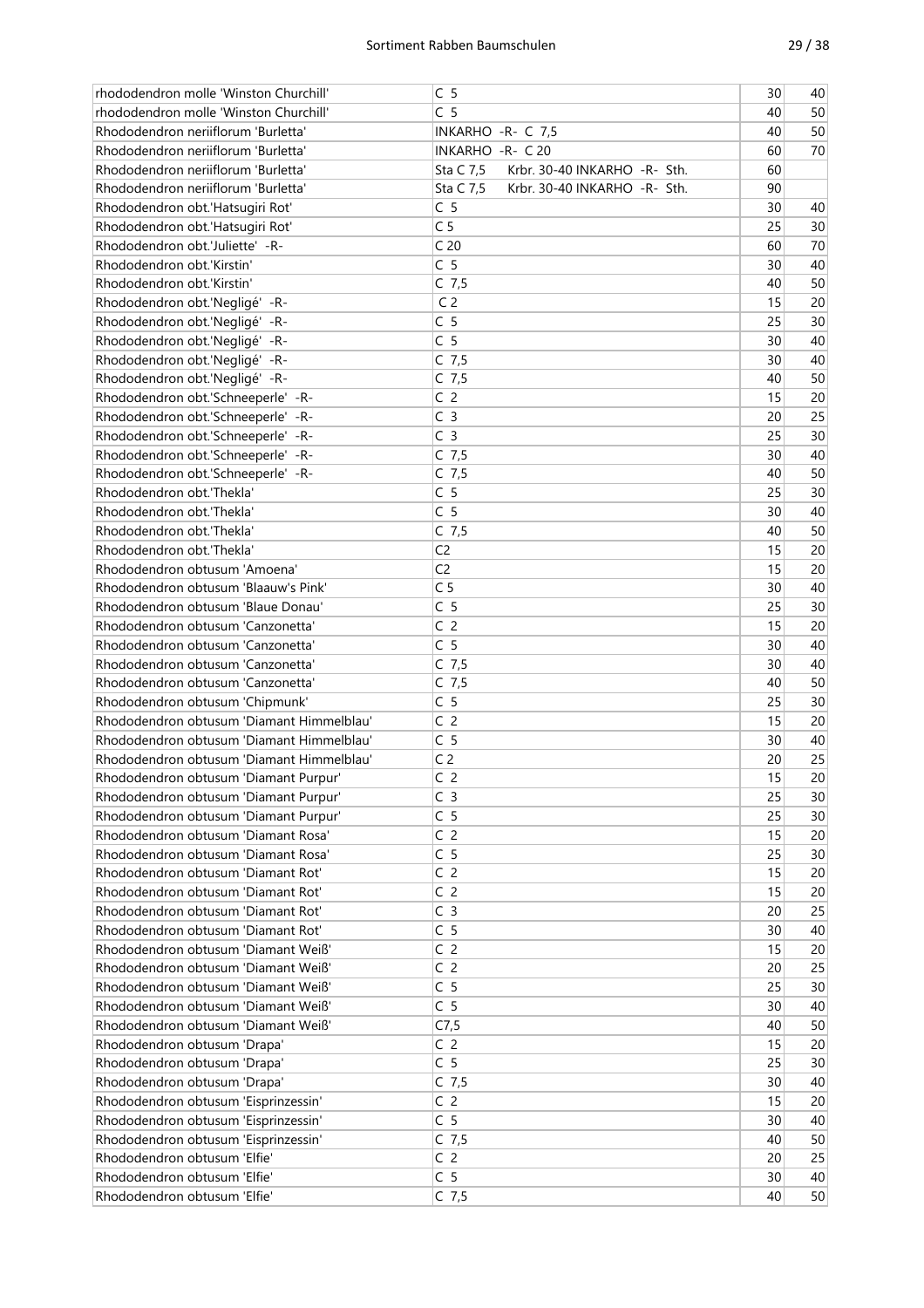| Rhododendron obtusum 'Elfie'                 | C <sub>12</sub> | 50 | 60 |
|----------------------------------------------|-----------------|----|----|
| Rhododendron obtusum 'Elfie'                 | C <sub>12</sub> | 60 | 70 |
| Rhododendron obtusum 'Favorite'              | C <sub>5</sub>  | 30 | 40 |
| Rhododendron obtusum 'Feenkissen'            | C <sub>2</sub>  | 15 | 20 |
| Rhododendron obtusum 'Feenkissen'            | C <sub>5</sub>  | 25 | 30 |
| Rhododendron obtusum 'Hatsugiri'             | C <sub>2</sub>  | 15 | 20 |
| Rhododendron obtusum 'Hatsugiri'             | C <sub>5</sub>  | 25 | 30 |
| Rhododendron obtusum 'Hatsugiri'             | C <sub>5</sub>  | 40 | 50 |
| Rhododendron obtusum 'Hino-crimson'          | C <sub>2</sub>  | 15 | 20 |
| Rhododendron obtusum 'Hino-crimson'          | C <sub>3</sub>  | 20 | 25 |
| Rhododendron obtusum 'Hino-crimson'          | $C$ 7,5         | 40 | 50 |
| Rhododendron obtusum 'Hino-crimson'          |                 | 50 | 60 |
|                                              | $C$ 7,5         |    |    |
| Rhododendron obtusum 'Johanna'               | C <sub>5</sub>  | 25 | 30 |
| Rhododendron obtusum 'Johanna'               | C <sub>5</sub>  | 30 | 40 |
| Rhododendron obtusum 'Johanna'               | $C$ 7,5         | 40 | 50 |
| Rhododendron obtusum 'Johanna'               | C <sub>12</sub> | 60 | 70 |
| Rhododendron obtusum 'Juliette'              | C <sub>12</sub> | 50 | 60 |
| Rhododendron obtusum 'Kermesina'             | C <sub>2</sub>  | 15 | 20 |
| Rhododendron obtusum 'Kermesina'             | C <sub>3</sub>  | 25 | 30 |
| Rhododendron obtusum 'Kermesina'             | C <sub>5</sub>  | 25 | 30 |
| Rhododendron obtusum 'Kermesina'             | $C$ 7,5         | 30 | 40 |
| Rhododendron obtusum 'Kermesina'             | $C$ 7,5         | 40 | 50 |
| Rhododendron obtusum 'Kermesina Alba'        | C <sub>3</sub>  | 20 | 25 |
| Rhododendron obtusum 'Kermesina Alba'        | C <sub>5</sub>  | 25 | 30 |
| Rhododendron obtusum 'Kermesina Alba'        | C <sub>5</sub>  | 30 | 40 |
| Rhododendron obtusum 'Kermesina Rose'        | C <sub>2</sub>  | 15 | 20 |
| Rhododendron obtusum 'Kermesina Rose'        | C <sub>3</sub>  | 20 | 25 |
| Rhododendron obtusum 'Kermesina Rose'        | C <sub>5</sub>  | 25 | 30 |
| Rhododendron obtusum 'Kermesina Rose'        | C <sub>5</sub>  | 30 | 40 |
| Rhododendron obtusum 'Kermesina Rose'        | $C$ 7,5         | 30 | 40 |
| Rhododendron obtusum 'Kermesina Rose'        | $C$ 7,5         | 40 | 50 |
| Rhododendron obtusum 'Kermesina Rose'        | C <sub>12</sub> | 50 | 60 |
| Rhododendron obtusum 'Madame Albert v.Hecke' | C <sub>5</sub>  | 30 | 40 |
| Rhododendron obtusum 'Maischnee'             | C <sub>2</sub>  |    |    |
|                                              |                 | 15 | 20 |
| Rhododendron obtusum 'Maischnee'             | C <sub>2</sub>  | 20 | 25 |
| Rhododendron obtusum 'Maischnee'             | C <sub>3</sub>  | 20 | 25 |
| Rhododendron obtusum 'Maischnee'             | C <sub>5</sub>  | 25 | 30 |
| Rhododendron obtusum 'Maischnee'             | C <sub>5</sub>  | 30 | 40 |
| Rhododendron obtusum 'Maischnee'             | $C$ 7,5         | 30 | 40 |
| Rhododendron obtusum 'Maischnee'             | $C$ 7,5         | 40 | 50 |
| Rhododendron obtusum 'Maraschino'            | C <sub>2</sub>  | 15 | 20 |
| Rhododendron obtusum 'Maraschino'            | C <sub>2</sub>  | 20 | 25 |
| Rhododendron obtusum 'Maraschino'            | C <sub>5</sub>  | 25 | 30 |
| Rhododendron obtusum 'Maraschino'            | $C$ 7,5         | 30 | 40 |
| Rhododendron obtusum 'Maraschino'            | $C$ 7,5         | 40 | 50 |
| Rhododendron obtusum 'Maruschka'             | C <sub>2</sub>  | 15 | 20 |
| Rhododendron obtusum 'Maruschka'             | C <sub>5</sub>  | 25 | 30 |
| Rhododendron obtusum 'Maruschka'             | C <sub>5</sub>  | 30 | 40 |
| Rhododendron obtusum 'Maruschka'             | $C$ 7,5         | 30 | 40 |
| Rhododendron obtusum 'Maruschka'             | $C$ 7,5         | 40 | 50 |
| Rhododendron obtusum 'Melina'                | C <sub>2</sub>  | 15 | 20 |
| Rhododendron obtusum 'Melina'                | C <sub>5</sub>  | 30 | 40 |
| Rhododendron obtusum 'Muttertag'             | C <sub>5</sub>  | 30 | 40 |
| Rhododendron obtusum 'Orange Beauty'         | C <sub>12</sub> | 15 | 20 |
| Rhododendron obtusum 'Orange Beauty'         | C <sub>5</sub>  | 25 | 30 |
| Rhododendron obtusum 'Orange Beauty'         | C <sub>12</sub> | 40 | 50 |
|                                              | C <sub>12</sub> | 50 | 60 |
| Rhododendron obtusum 'Orange Beauty'         |                 |    |    |
| Rhododendron obtusum 'Orange Beauty'         | C <sub>12</sub> | 60 | 70 |
| Rhododendron obtusum 'Orange Beauty'         | C <sub>20</sub> | 70 | 80 |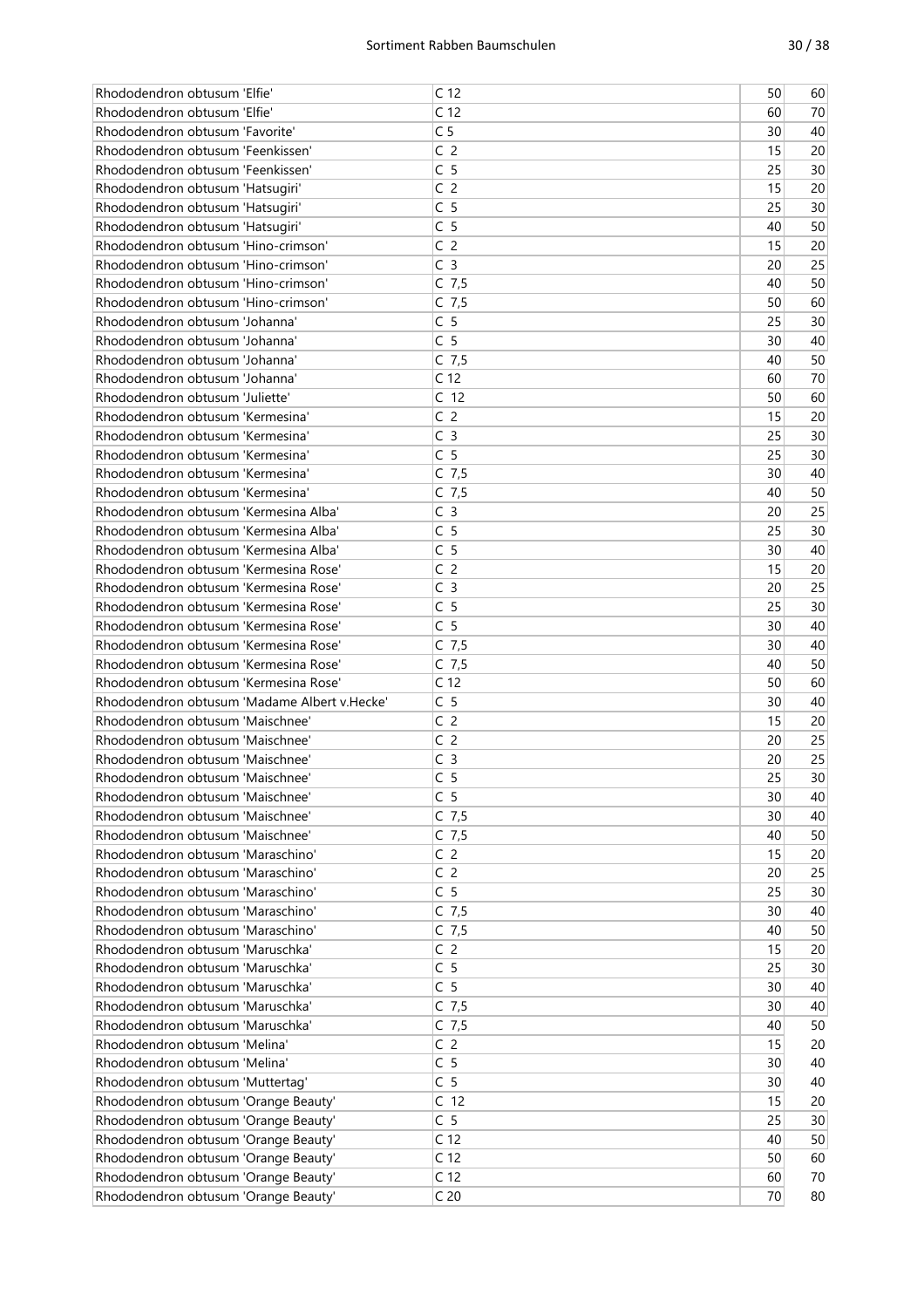| Rhododendron obtusum 'Orange Beauty'      | C <sub>20</sub>                           | 80 | 90  |
|-------------------------------------------|-------------------------------------------|----|-----|
| Rhododendron obtusum 'Orange Beauty'      | C <sub>20</sub>                           | 90 | 100 |
| Rhododendron obtusum 'Peppina'            | C <sub>2</sub>                            | 15 | 20  |
| Rhododendron obtusum 'Peppina'            | C <sub>5</sub>                            | 25 | 30  |
| Rhododendron obtusum 'Rokoko'             | C <sub>2</sub>                            | 15 | 20  |
| Rhododendron obtusum 'Rokoko'             | C <sub>5</sub>                            | 25 | 30  |
| Rhododendron obtusum 'Rokoko'             | C <sub>5</sub>                            | 30 | 40  |
| Rhododendron obtusum 'Rokoko'             | $C$ 7,5                                   | 30 | 40  |
| Rhododendron obtusum 'Rokoko'             | $C$ 7,5                                   | 40 | 50  |
| Rhododendron obtusum 'Rosalind'           | C <sub>5</sub>                            | 40 | 50  |
| Rhododendron obtusum 'Rosalind'           | C <sub>12</sub>                           | 50 | 60  |
| Rhododendron obtusum 'Rosalind'           | C <sub>12</sub>                           | 60 | 70  |
|                                           |                                           |    |     |
| Rhododendron obtusum 'Rosalind'           | C <sub>5</sub>                            | 50 | 60  |
| Rhododendron obtusum 'Rosinetta'          | C <sub>5</sub>                            | 25 | 30  |
| Rhododendron obtusum 'Rosinetta'          | $C$ 7,5                                   | 30 | 40  |
| Rhododendron obtusum 'Rosinetta'          | $C$ 7,5                                   | 40 | 50  |
| Rhododendron obtusum 'Rosinetta'          | C <sub>12</sub>                           | 50 | 60  |
| Rhododendron obtusum 'Schneewittchen'     | C <sub>2</sub>                            | 15 | 20  |
| Rhododendron obtusum 'Signalglühen'       | C <sub>2</sub>                            | 20 | 25  |
| Rhododendron obtusum 'Signalglühen'       | C <sub>5</sub>                            | 25 | 30  |
| Rhododendron obtusum 'Signalglühen'       | C <sub>5</sub>                            | 30 | 40  |
| Rhododendron obtusum 'Signalglühen'       | $C$ 7,5                                   | 30 | 40  |
| Rhododendron obtusum 'Signalglühen'       | C <sub>12</sub>                           | 40 | 50  |
| Rhododendron obtusum 'Signalglühen'       | C <sub>20</sub>                           | 70 | 80  |
| Rhododendron obtusum 'Signalglühen'       | C <sub>20</sub>                           | 80 | 100 |
| Rhododendron pachysanthum 'Silbervelours' | Sta C 7,5<br>Krbr. 25-30 INKARHO -R- Sth. | 60 |     |
| Rhododendron pachysanthum 'Silbervelours' | Krbr. 25-30 INKARHO -R- Sth.<br>Sta C 7,5 | 80 |     |
| Rhododendron ponticum 'Graziella'         | INKARHO - R- C 5                          | 25 | 30  |
| Rhododendron ponticum 'Graziella'         | INKARHO - R- C 5                          | 30 | 40  |
| Rhododendron ponticum 'Graziella'         | INKARHO - R- C 7,5                        | 30 | 40  |
| Rhododendron ponticum 'Graziella'         | INKARHO - R- C 7,5                        | 40 | 50  |
| Rhododendron ponticum 'Graziella'         | INKARHO - R- mB                           | 80 | 90  |
| Rhododendron ponticum 'Graziella'         | INKARHO - R- mB                           | 90 | 100 |
| Rhododendron 'Praecox'                    | C <sub>3</sub>                            | 25 | 30  |
| Rhododendron 'Praecox'                    | C <sub>5</sub>                            |    |     |
|                                           |                                           | 30 | 40  |
| Rhododendron 'Praecox'                    | mB                                        | 25 | 30  |
| Rhododendron 'Praecox'                    | mB                                        | 30 | 40  |
| Rhododendron saluenense 'Charme La'       | C <sub>2</sub>                            | 20 | 25  |
| Rhododendron viscosum 'Framingham'        | C <sub>5</sub>                            | 30 | 40  |
| Rhododendron viscosum 'Framingham'        | C <sub>5</sub>                            | 40 | 50  |
| Rhododendron viscosum 'Framingham'        | $C$ 7,5                                   | 50 | 60  |
| Rhododendron viscosum 'Juniduft'          | C <sub>5</sub>                            | 30 | 40  |
| Rhododendron viscosum 'Juniduft'          | C <sub>5</sub>                            | 40 | 50  |
| Rhododendron viscosum 'Juniduft'          | $C$ 7,5                                   | 50 | 60  |
| Rhododendron viscosum 'Karminduft'        | C <sub>5</sub>                            | 30 | 40  |
| Rhododendron viscosum 'Karminduft'        | C <sub>5</sub>                            | 40 | 50  |
| Rhododendron viscosum 'Karminduft'        | $C$ 7,5                                   | 50 | 60  |
| Rhododendron viscosum 'Lolli Popp'        | C <sub>5</sub>                            | 30 | 40  |
| Rhododendron viscosum 'Lolli Popp'        | C <sub>5</sub>                            | 40 | 50  |
| Rhododendron viscosum 'Pennsylvania'      | $C$ 7,5                                   | 50 | 60  |
| Rhododendron viscosum 'Soir de Paris'     | C <sub>5</sub>                            | 30 | 40  |
| Rhododendron viscosum 'Soir de Paris'     | C <sub>5</sub>                            | 40 | 50  |
| Rhododendron viscosum 'Soir de Paris'     | $C$ 7,5                                   | 50 | 60  |
| Rhododendron viscosum 'Sommerduft'        | C <sub>5</sub>                            | 40 | 50  |
| Rhododendron viscosum 'Sommerduft'        | C <sub>5</sub>                            | 60 | 70  |
| Rhododendron viscosum 'Sommerduft'        | $C$ 7,5                                   | 50 | 60  |
| Rhododendron viscosum 'Westons Innocence' | C <sub>5</sub>                            | 30 | 40  |
| Rhododendron viscosum 'Westons Innocence' | C <sub>5</sub>                            | 40 | 50  |
|                                           |                                           |    |     |
| Rhododendron viscosum 'Westons Innocence' | $C$ 7,5                                   | 50 | 60  |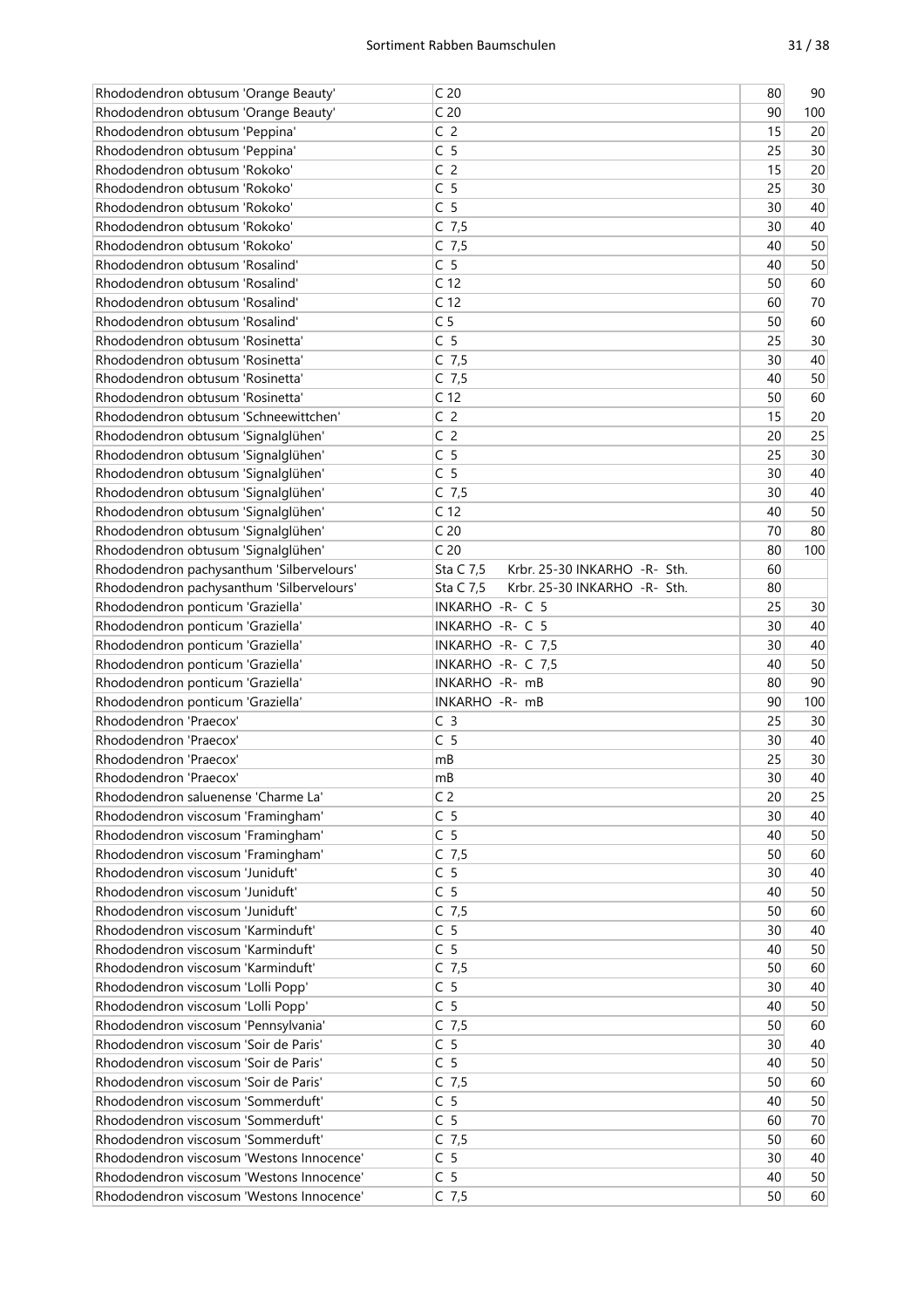| Rhododendron wardii 'Finesse'             | INKARHO - R- C 4                          | 25  | 30   |
|-------------------------------------------|-------------------------------------------|-----|------|
| Rhododendron wardii 'Finesse'             | INKARHO - R- C 5                          | 30  | 40   |
| Rhododendron wardii 'Finesse'             | INKARHO - R- C 12                         | 50  | 60   |
| Rhododendron wardii 'Finesse'             | INKARHO - R- C 12                         | 60  | 70   |
| Rhododendron wardii 'Finesse'             | INKARHO - R- C 20                         | 60  | 70   |
| Rhododendron wardii 'Finesse'             | INKARHO - R- C 20                         | 70  | 80   |
| Rhododendron wardii 'Finesse'             | INKARHO - R- mB                           | 90  | 100  |
| Rhododendron wardii 'Finesse'             | Sol INKARHO -R- mB br 100-120             | 90  | 100  |
| Rhododendron williams.'Andrea'            | INKARHO - R- C 5                          | 25  | 30   |
| Rhododendron williams.'Andrea'            | INKARHO - R- C 7,5                        | 30  | 40   |
| Rhododendron williams.'Andrea'            | INKARHO - R- C 7,5                        | 50  | 60   |
| Rhododendron williams.'Andrea'            | INKARHO - R- C 20                         | 60  | 70   |
| Rhododendron williams.'Andrea'            | INKARHO - R- C 20                         | 70  | 80   |
| Rhododendron williams.'Andrea'            | INKARHO - R- mB                           | 90  | 100  |
| Rhododendron williams.'Andrea'            | Sol INKARHO - R- mB br 100-120            | 90  | 100  |
| Rhododendron williams.'Andrea'            | Sta C 7,5<br>Krbr. 30-40 INKARHO -R- Sth. | 60  |      |
| Rhododendron williams.'Andrea'            | Sta C 7,5<br>Krbr. 30-40 INKARHO -R- Sth. | 90  |      |
| Rhododendron williams.'Andrea'            | Krbr. 40-50 INKARHO -R- Sth.<br>Sta C 7,5 | 60  |      |
| Rhododendron williams.'August Lamken'     | INKARHO - R- C 12                         | 40  | 50   |
| Rhododendron williams.'August Lamken'     | INKARHO - R- C 12                         | 50  | 60   |
|                                           | INKARHO - R- C 20                         | 70  | 80   |
| Rhododendron williams.'August Lamken'     |                                           | 90  |      |
| Rhododendron williams.'August Lamken'     | INKARHO - R- mB                           |     | 100  |
| Rhododendron williams.'August Lamken'     | Sol INKARHO -R- mB br 100-120             | 90  | 100  |
| Rhododendron williams.'August Lamken'     | Sol INKARHO -R- mB br 120-140             | 100 | 120  |
| Rhododendron williams.'August Lamken'     | Sol INKARHO -R- mB br 140-160             | 100 | 120  |
| Rhododendron williams.'Gartendir. Rieger' | INKARHO - R- C 7,5                        | 30  | 40   |
| Rhododendron williams.'Gartendir. Rieger' | INKARHO - R- C 7,5                        | 40  | 50   |
| Rhododendron williams.'Gartendir. Rieger' | INKARHO - R- C 12                         | 50  | 60   |
| Rhododendron williams.'Gartendir. Rieger' | INKARHO - R- C 12                         | 50  | 60   |
| Rhododendron williams.'Gartendir. Rieger' | INKARHO - R- C 20                         | 60  | $70$ |
| Rhododendron williams.'Gartendir. Rieger' | INKARHO - R- C 20                         | 70  | 80   |
| Rhododendron williams.'Gartendir. Rieger' | INKARHO - R- C12                          | 40  | 50   |
| Rhododendron williams.'Lissabon'          | INKARHO - R- C 12                         | 60  | $70$ |
| Rhododendron williams.'Lissabon'          | INKARHO -R- mB                            | 70  | 80   |
| Rhododendron williams.'Lissabon'          | INKARHO - R- mB                           | 80  | 90   |
| Rhododendron williams.'Rodrigo'           | INKARHO - R- C 7,5                        | 40  | 50   |
| Rhododendron williams.'Rodrigo'           | INKARHO - R- C 12                         | 40  | 50   |
| Rhododendron williams.'Rodrigo'           | INKARHO -R- mB                            | 70  | 80   |
| Rhododendron williams.'Vater Böhlje'      | INKARHO -R- C 4                           | 25  | 30   |
| Rhododendron williams.'Vater Böhlje'      | INKARHO -R- C 4                           | 30  | 40   |
| Rhododendron williams.'Vater Böhlje'      | INKARHO - R- C 7,5                        | 40  | 50   |
| Rhododendron williams.'Vater Böhlje'      | INKARHO - R- C 12                         | 40  | 50   |
| Rhododendron williams.'Vater Böhlje'      | INKARHO - R- C 20                         | 60  | 70   |
| Rhododendron williams.'Vater Böhlje'      | INKARHO -R- mB                            | 70  | 80   |
| Rhododendron williams.'Vater Böhlje'      | INKARHO -R- mB                            | 80  | 90   |
| Rhododendron williams.'Vater Böhlje'      | Sol INKARHO -R- mB br 100-120             | 100 | 120  |
| Rhododendron williams.'Vater Böhlje'      | Sol INKARHO - R- mB br 120-140            | 100 | 120  |
| Rhododendron yak.'Annika'                 | INKARHO - R- C 20                         | 60  | 70   |
| Rhododendron yak.'Annika'                 | INKARHO - R- C 20                         | 70  | 80   |
| Rhododendron yak.'Annika'                 | INKARHO -R- C20                           | 80  | 90   |
| Rhododendron yak.'Annika'                 | INKARHO -R- mB                            | 80  | 90   |
| Rhododendron yak.'Annika'                 | INKARHO -R- mB                            | 90  | 100  |
| Rhododendron yak.'Apollonia'              | INKARHO - R- C 12                         | 50  | 60   |
| Rhododendron yak.'Apollonia'              | INKARHO - R- C 20                         | 60  | 70   |
| Rhododendron yak.'Apollonia'              | INKARHO - R- C 20                         | 70  | 80   |
| Rhododendron yak.'Apollonia'              | INKARHO -R- mB                            | 80  | 90   |
| Rhododendron yak.'Apollonia'              | INKARHO -R- mB                            | 90  | 100  |
| Rhododendron yak.'Bad Sassendorf'         | INKARHO - R- C 20                         | 70  | 80   |
| Rhododendron yak.'Bad Sassendorf'         | INKARHO - R- C20                          | 80  | 90   |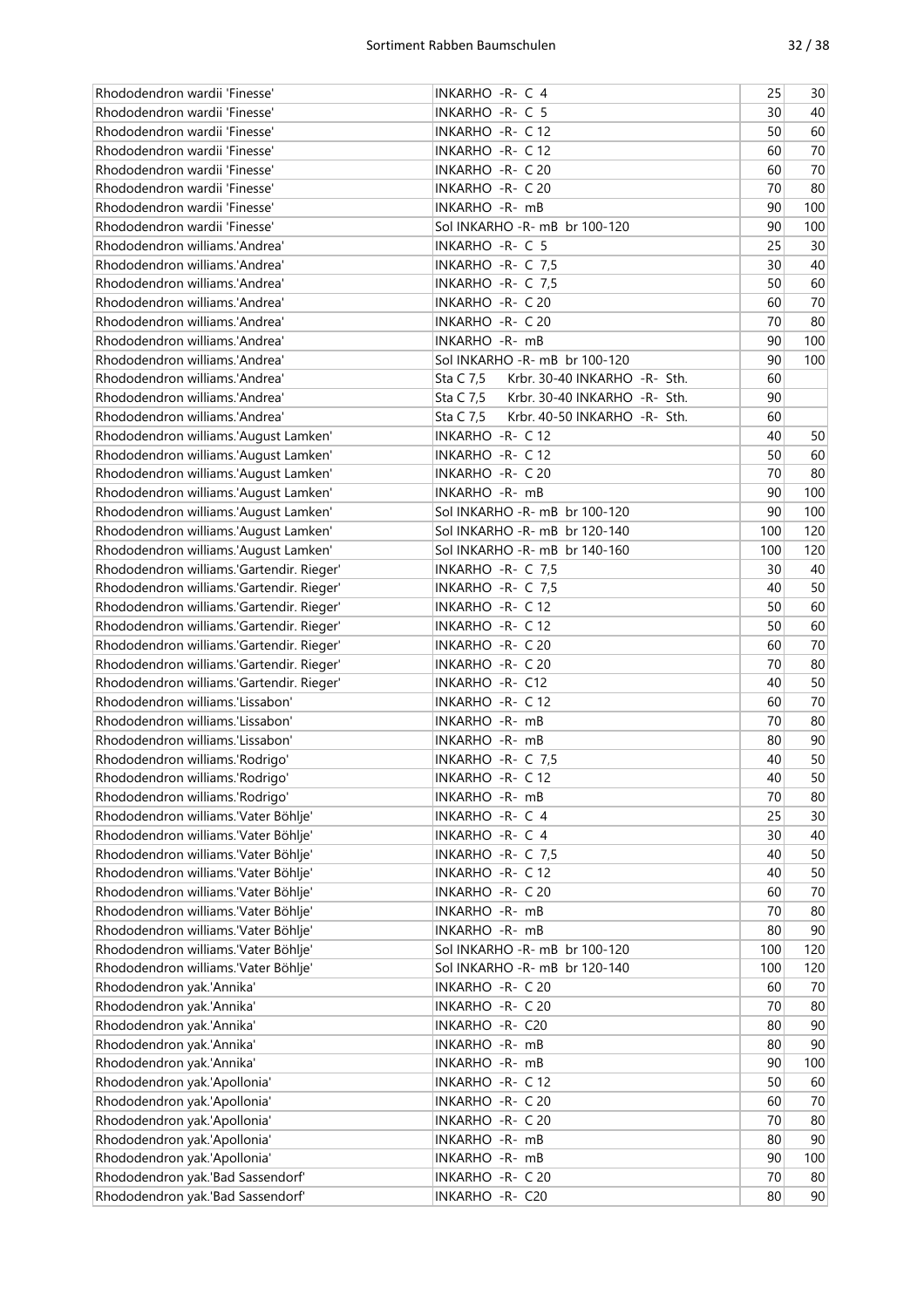| Rhododendron yak.'Bad Sassendorf'        | INKARHO -R- mB          | 80       | 90     |
|------------------------------------------|-------------------------|----------|--------|
| Rhododendron yak.'Bad Sassendorf'        | INKARHO - R- mB         | 90       | 100    |
| Rhododendron yak.'Bad Zwischenahn'       | INKARHO - R- C 5        | 25       | 30     |
| Rhododendron yak.'Bad Zwischenahn'       | INKARHO -R- C 5         | 30       | 40     |
| Rhododendron yak.'Bad Zwischenahn'       | INKARHO - R- C 7,5      | 30       | 40     |
| Rhododendron yak.'Bad Zwischenahn'       | INKARHO - R- C 7,5      | 40       | 50     |
| Rhododendron yak.'Bad Zwischenahn'       | INKARHO - R- C 12       | 40       | 50     |
| Rhododendron yak.'Bad Zwischenahn'       | INKARHO - R- C 12       | 50       | 60     |
| Rhododendron yak.'Bad Zwischenahn'       | INKARHO - R- C 20       | 60       | 70     |
| Rhododendron yak.'Bad Zwischenahn'       | INKARHO - R- C 20       | 70       | 80     |
| Rhododendron yak.'Bad Zwischenahn'       | INKARHO - R- C 20       | 80       | 90     |
| Rhododendron yak.'Barbarella'            | INKARHO -R- C 5         | 25       | 30     |
| Rhododendron yak.'Barbarella'            | INKARHO - R- C 7,5      | 40       | 50     |
| Rhododendron yak.'Barbarella'            | INKARHO - R- C 12       | 50       | 60     |
| Rhododendron yak.'Blurettia'             | INKARHO - R- C 20       | 60       | 70     |
| Rhododendron yak.'Blurettia'             | mB                      | 80       | 90     |
| Rhododendron yak.'Blurettia'             | mB                      | 90       | 100    |
| Rhododendron yak.'Bohlken's Lupinenberg' | INKARHO - R- C 7,5      | 30       | 40     |
| Rhododendron yak.'Bohlken's Lupinenberg' | INKARHO - R- C 7,5      | 40       | 50     |
| Rhododendron yak.'Bohlken's Lupinenberg' | INKARHO - R- C 20       | 60       | $70\,$ |
| Rhododendron yak.'Bohlken's Lupinenberg' | INKARHO - R- C 20       | 70       | 80     |
| Rhododendron yak.'Colibri'               | INKARHO - R- C 5        | 25       | 30     |
| Rhododendron yak.'Colibri'               | INKARHO - R- C 7,5      | 40       | 50     |
| Rhododendron yak.'Dancing Eyes'          | INKARHO - R- mB         | 90       | 100    |
|                                          |                         |          |        |
| Rhododendron yak.'Dancing Eyes'          | br 100-120 x<br>Sol     | 90<br>25 | 100    |
| Rhododendron yak.'Debbie Dane'           | INKARHO - R- C 5        |          | 30     |
| Rhododendron yak.'Debbie Dane'           | INKARHO - R- C 5        | 30       | 40     |
| Rhododendron yak.'Fantastica'            | INKARHO - R- C 5        | 25       | 30     |
| Rhododendron yak.'Fantastica'            | INKARHO - R- C 5        | 30       | 40     |
| Rhododendron yak.'Fantastica'            | INKARHO -R- C 7,5       | 30       | 40     |
| Rhododendron yak.'Fantastica'            | INKARHO -R- C 7,5       | 40       | 50     |
| Rhododendron yak.'Fantastica'            | INKARHO - R- C 12       | 40       | 50     |
| Rhododendron yak.'Fantastica'            | INKARHO - R- C 12       | 50       | 60     |
| Rhododendron yak.'Fantastica'            | INKARHO - R- C 20       | 60       | $70\,$ |
| Rhododendron yak.'Fantastica'            | INKARHO - R- C 20       | 70       | 80     |
| Rhododendron yak.'Fantastica'            | INKARHO - R- C 20       | 80       | 90     |
| Rhododendron yak.'Fantastica'            | INKARHO -R- mB          | 80       | 90     |
| Rhododendron yak.'Fantastica'            | INKARHO -R- mB          | 90       | 100    |
| Rhododendron yak.'Fantastica'            | mB<br><b>INKARHO-R-</b> | 70       | 80     |
| Rhododendron yak.'Festivo'               | INKARHO -R- C 4         | 30       | 40     |
| Rhododendron yak.'Festivo'               | INKARHO - R- C 5        | 25       | 30     |
| Rhododendron yak.'Festivo'               | INKARHO - R- C 7,5      | 40       | 50     |
| Rhododendron yak.'Festivo'               | INKARHO - R- C 12       | 40       | 50     |
| Rhododendron yak.'Festivo'               | INKARHO - R- C 12       | 50       | 60     |
| Rhododendron yak.'Festivo'               | INKARHO - R- C 20       | 50       | 60     |
| Rhododendron yak.'Festivo'               | INKARHO - R- C 20       | 60       | 70     |
| Rhododendron yak.'Festivo'               | INKARHO - R- C 20       | 70       | 80     |
| Rhododendron yak.'Festivo'               | INKARHO - R- mB         | 80       | 90     |
| Rhododendron yak.'Florkissen'            | INKARHO - R- C 5        | 30       | 40     |
| Rhododendron yak.'Frühlingsanfang'       | INKARHO -R- C 5         | 30       | 40     |
| Rhododendron yak.'Frühlingsanfang'       | INKARHO - R- C 7,5      | 30       | 40     |
| Rhododendron yak.'Frühlingsanfang'       | INKARHO - R- C 7,5      | 40       | 50     |
| Rhododendron yak.'Frühlingsanfang'       | INKARHO - R- C 12       | 50       | 60     |
| Rhododendron yak.'Frühlingsanfang'       | INKARHO - R- C 20       | 60       | 70     |
| Rhododendron yak.'Frühlingsanfang'       | INKARHO - R- C 20       | 70       | 80     |
| Rhododendron yak.'Frühlingsanfang'       | INKARHO - R- C 20       | 80       | 90     |
| Rhododendron yak.'Frühlingsanfang'       | INKARHO -R- mB          | 80       | 90     |
| Rhododendron yak.'Frühlingsanfang'       | INKARHO - R- mB         | 90       | 100    |
| Rhododendron yak.'Frühlingsgold'         | INKARHO - R- C 7,5      | 30       | 40     |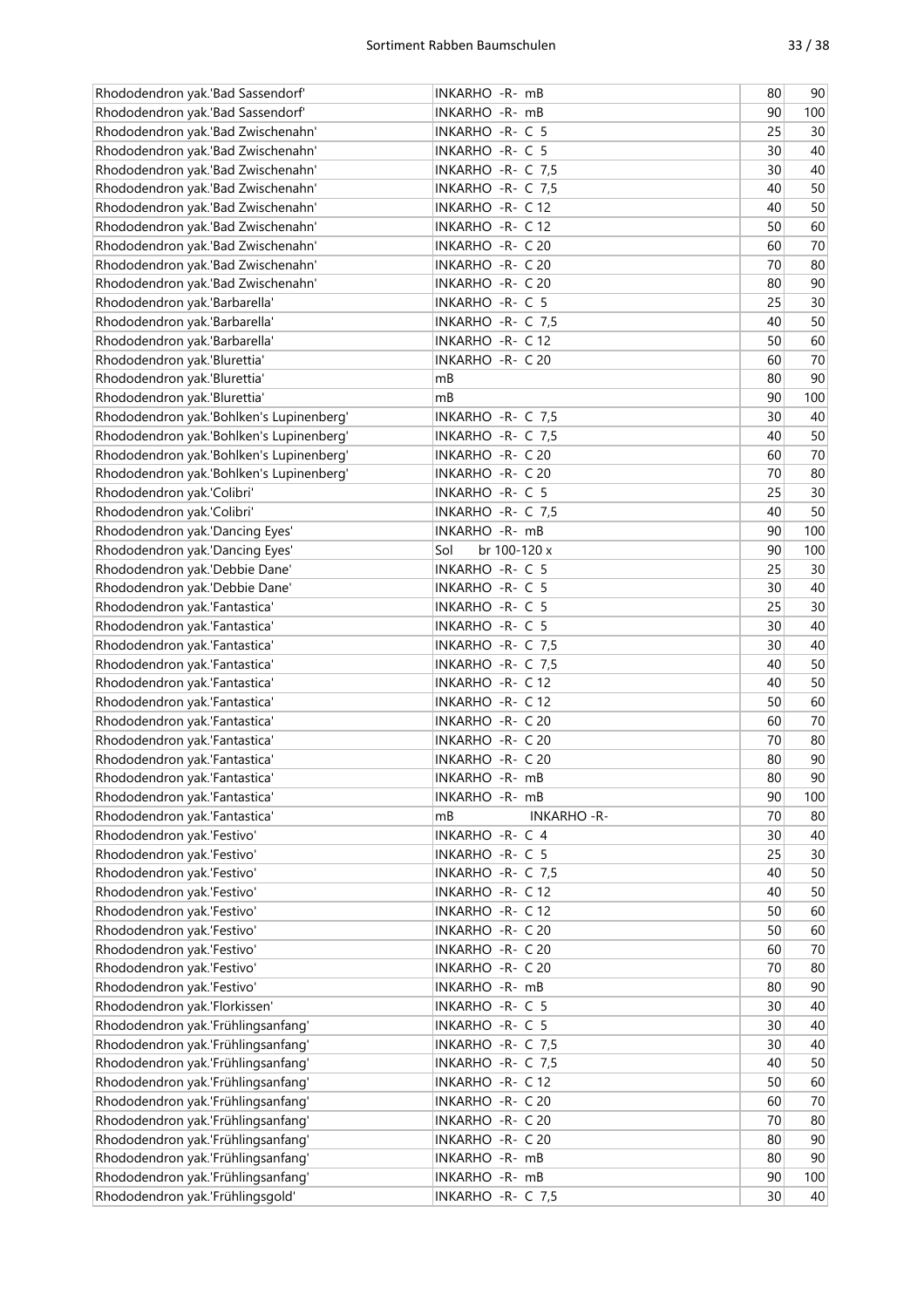| Rhododendron yak.'Frühlingsgold'    | INKARHO - R- C 7,5                        | 40  | 50   |
|-------------------------------------|-------------------------------------------|-----|------|
| Rhododendron yak.'Frühlingsgold'    | INKARHO - R- C 12                         | 40  | 50   |
| Rhododendron yak.'Frühlingsgold'    | INKARHO - R- C 12                         | 50  | 60   |
| Rhododendron yak.'Frühlingsgold'    | INKARHO - R- C 20                         | 60  | 70   |
| Rhododendron yak.'Frühlingsgold'    | INKARHO - R- C 20                         | 70  | 80   |
| Rhododendron yak.'Frühlingsgold'    | INKARHO - R- C 20                         | 80  | 90   |
| Rhododendron yak.'Frühlingsgold'    | INKARHO - R- mB                           | 90  | 100  |
| Rhododendron yak.'Golden Melodie'   | INKARHO - R- C 7,5                        | 40  | 50   |
| Rhododendron yak.'Golden Melodie'   | INKARHO - R- C 12                         | 50  | 60   |
| Rhododendron yak.'Golden Melodie'   | INKARHO - R- C 20                         | 60  | 70   |
| Rhododendron yak.'Golden Melodie'   | INKARHO - R- C 20                         | 70  | 80   |
| Rhododendron yak.'Golden Melodie'   | INKARHO - R- C20                          | 80  | 90   |
| Rhododendron yak.'Golden Melodie'   | INKARHO -R- mB                            | 70  | 80   |
| Rhododendron yak.'Golden Melodie'   | INKARHO -R- mB                            | 80  | 90   |
| Rhododendron yak.'Golden Melodie'   | INKARHO - R- mB                           | 90  | 100  |
| Rhododendron yak.'Golden Melodie'   | Sol INKARHO -R- mB br 100-120             | 100 | 120  |
| Rhododendron yak.'Helgoland'        | INKARHO - R- C 12                         | 40  | 50   |
| Rhododendron yak.'Helgoland'        | INKARHO - R- C 20                         | 60  | 70   |
| Rhododendron yak.'Helgoland'        | INKARHO - R- C 20                         | 70  | 80   |
| Rhododendron yak.'Helgoland'        | INKARHO - R- C 20                         | 80  | 90   |
| Rhododendron yak.'Kalinka'          | INKARHO - R- mB                           | 80  | 90   |
| Rhododendron yak.'Kalinka'          | INKARHO -R- mB                            | 90  | 100  |
| Rhododendron yak.'Karminkissen' -R- | INKARHO -R- C 12                          | 40  | 50   |
| Rhododendron yak.'Karminkissen' -R- | INKARHO - R- C 12                         | 50  | 60   |
| Rhododendron yak.'Karminkissen' -R- | INKARHO -R- C 20                          | 60  | 70   |
| Rhododendron yak.'Karminkissen' -R- | INKARHO -R- C 20                          | 70  | 80   |
| Rhododendron yak.'Karminkissen' -R- | INKARHO - R- C 7,5                        | 40  | 50   |
| Rhododendron yak.'Kerstine'         | INKARHO - R- C 12                         | 40  | 50   |
| Rhododendron yak.'Kerstine'         | INKARHO - R- C 12                         | 50  | 60   |
| Rhododendron yak.'Kerstine'         | INKARHO - R- C 20                         | 60  | 70   |
| Rhododendron yak.'Kerstine'         | INKARHO - R- C 20                         | 70  | 80   |
| Rhododendron yak.'Kerstine'         | Krbr. 30-40 INKARHO -R- Sth.<br>Sta C 7,5 | 60  |      |
| Rhododendron yak.'Kerstine'         | Krbr. 30-40 INKARHO -R- Sth.<br>Sta C 7,5 | 90  |      |
| Rhododendron yak.'Kokette'          | INKARHO - R- C 7,5                        | 40  | 50   |
| Rhododendron yak.'Kokette'          | INKARHO - R- C 12                         | 40  | 50   |
| Rhododendron yak.'Kokette'          | INKARHO -R- C 20                          | 50  | 60   |
| Rhododendron yak.'Kokette'          | INKARHO - R- C 20                         | 60  | 70   |
| Rhododendron yak.'Kokette'          | INKARHO - R- C 20                         | 70  | 80   |
| Rhododendron yak.'Kokette'          | INKARHO -R- mB                            | 70  | 80   |
| Rhododendron yak.'Kokette'          | INKARHO -R- mB                            | 90  | 100  |
| Rhododendron yak.'Lampion'          | INKARHO - R- C 12                         | 50  | 60   |
| Rhododendron yak.'Lampion'          | INKARHO - R- C 20                         | 60  | 70   |
| Rhododendron yak.'Lampion'          | INKARHO - R- C 20                         | 70  | 80   |
| Rhododendron yak.'Leuchtfeuer'      | INKARHO - R- C 20                         | 60  | $70$ |
| Rhododendron yak.'Loreley'          | INKARHO - R- C 20                         | 60  | $70$ |
| Rhododendron yak.'Loreley'          | INKARHO - R- C 20                         | 70  | 80   |
| Rhododendron yak.'Lucinda'          | C <sub>20</sub>                           | 60  | $70$ |
| Rhododendron yak.'Lucinda'          | INKARHO - R- C 5                          | 25  | 30   |
| Rhododendron yak.'Lucinda'          | INKARHO - R- C 12                         | 40  | 50   |
| Rhododendron yak.'Lucinda'          | INKARHO - R- C 12                         | 50  | 60   |
| Rhododendron yak.'Lullaby'          | mB<br><b>INKARHO-R-</b>                   | 80  | 90   |
| Rhododendron yak.'Lullaby'          | mB<br><b>INKARHO-R-</b>                   | 90  | 100  |
| Rhododendron yak.'Nicoletta' -R-    | INKARHO - R- C 5                          | 30  | 40   |
| Rhododendron yak.'Nicoletta' -R-    | INKARHO -R- C 7,5                         | 40  | 50   |
| Rhododendron yak.'Nicoletta' -R-    | INKARHO - R- C 12                         | 40  | 50   |
| Rhododendron yak.'Nicoletta' -R-    | INKARHO - R- C 12                         | 50  | 60   |
| Rhododendron yak.'Nicoletta' -R-    | INKARHO - R- C 20                         | 50  | 60   |
| Rhododendron yak.'Nicoletta' -R-    | INKARHO - R- C 20                         | 60  | 70   |
|                                     |                                           |     |      |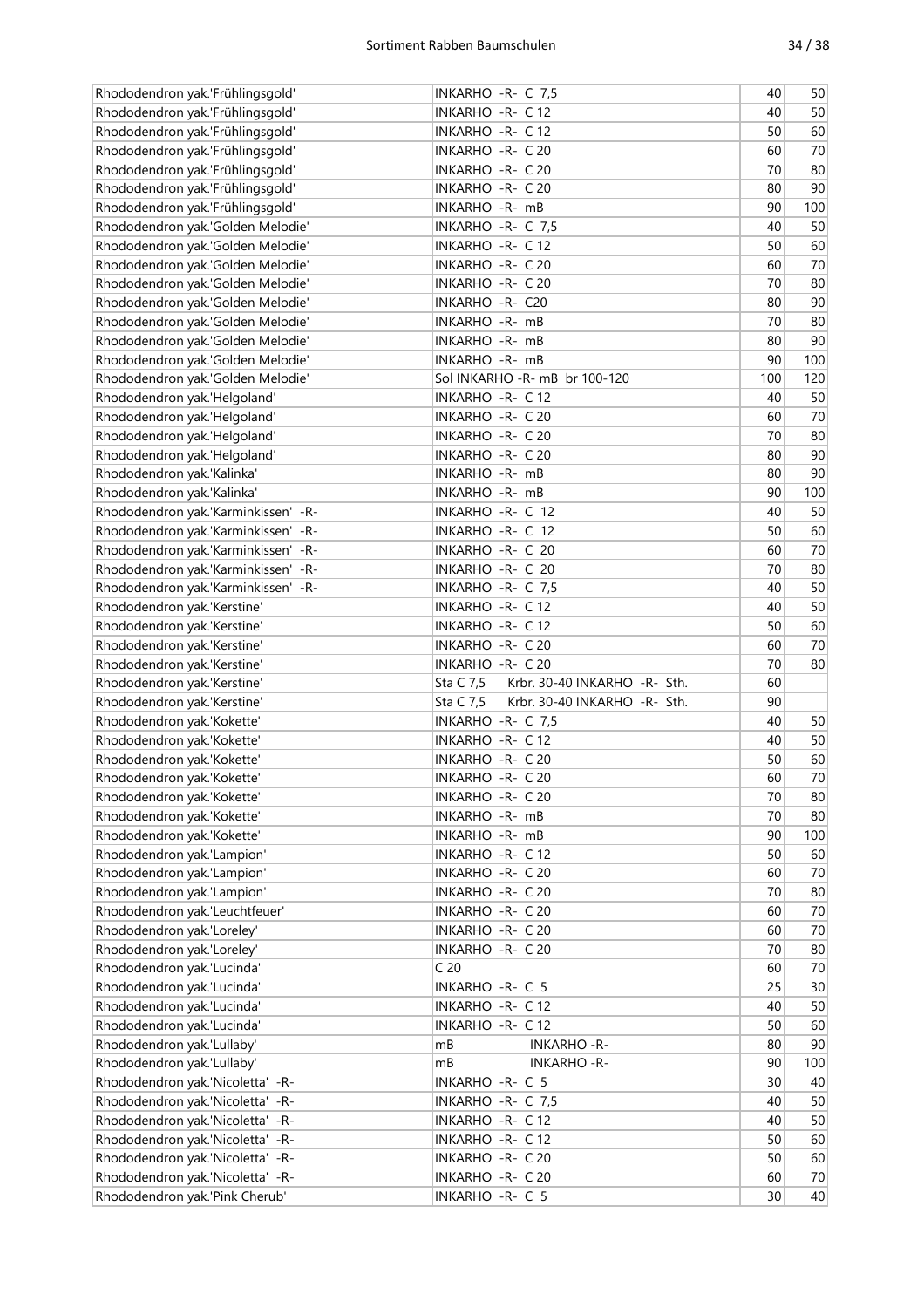| Rhododendron yak.'Pink Cherub'      | INKARHO - R- C 7,5 | 40  | 50   |
|-------------------------------------|--------------------|-----|------|
| Rhododendron yak.'Pink Cherub'      | INKARHO - R- C 12  | 40  | 50   |
| Rhododendron yak.'Pink Cherub'      | INKARHO - R- C 12  | 50  | 60   |
| Rhododendron yak.'Pink Cherub'      | INKARHO - R- C 20  | 60  | 70   |
| Rhododendron yak.'Pink Cherub'      | INKARHO - R- C 20  | 70  | 80   |
| Rhododendron yak.'Pink Cherub'      | INKARHO - R- C 20  | 80  | 90   |
| Rhododendron yak.'Pink Cherub'      | INKARHO - R- mB    | 70  | 80   |
| Rhododendron yak.'Pink Cherub'      | INKARHO - R- mB    | 90  | 100  |
| Rhododendron yak.'Polaris'          | INKARHO - R- C 5   | 30  | 40   |
| Rhododendron yak.'Polaris'          | INKARHO - R- C 7,5 | 30  | 40   |
| Rhododendron yak.'Polaris'          | INKARHO - R- C 7,5 | 40  | 50   |
| Rhododendron yak.'Polaris'          | INKARHO - R- C 12  | 40  | 50   |
| Rhododendron yak.'Polaris'          | INKARHO - R- C 12  | 50  | 60   |
| Rhododendron yak.'Polaris'          | INKARHO - R- C 20  | 60  | 70   |
| Rhododendron yak.'Polaris'          | INKARHO - R- C 20  | 70  | 80   |
|                                     |                    |     |      |
| Rhododendron yak.'Priscilla'        | INKARHO - R- C 5   | 25  | 30   |
| Rhododendron yak.'Priscilla'        | INKARHO -R- C 7,5  | 40  | 50   |
| Rhododendron yak.'Priscilla'        | INKARHO - R- C 12  | 40  | 50   |
| Rhododendron yak.'Priscilla'        | INKARHO - R- C 12  | 50  | 60   |
| Rhododendron yak.'Priscilla'        | INKARHO - R- C 20  | 60  | 70   |
| Rhododendron yak.'Priscilla'        | INKARHO - R- C 20  | 70  | 80   |
| Rhododendron yak.'Priscilla'        | INKARHO - R- C 20  | 80  | 90   |
| Rhododendron yak.'Sasonade'         | INKARHO - R- C 7,5 | 25  | 30   |
| Rhododendron yak.'Sasonade'         | INKARHO - R- C 7,5 | 30  | 40   |
| Rhododendron yak.'Schneekissen'     | INKARHO - R- C 7,5 | 40  | 50   |
| Rhododendron yak.'Schneekissen'     | INKARHO - R- C 5   | 30  | 40   |
| Rhododendron yak.'Schneekrone'      | INKARHO -R- C 12   | 40  | 50   |
| Rhododendron yak.'Schneekrone'      | INKARHO - R- C 12  | 50  | 60   |
| Rhododendron yak.'Schneekrone'      | INKARHO - R- C 20  | 50  | 60   |
| Rhododendron yak.'Schwefelblume'    | C <sub>20</sub>    | 60  | 70   |
| Rhododendron yak.'Schwefelblume'    | INKARHO - R- C 12  | 40  | 50   |
| Rhododendron yak.'Schwefelblume'    | INKARHO - R- C 12  | 50  | 60   |
| Rhododendron yak.'Seidenglanz'      | INKARHO - R- C 20  | 60  | $70$ |
| Rhododendron yak.'Tina Heinje'      | INKARHO - R- C 20  | 50  | 60   |
| Rhododendron yak.'Tina Heinje'      | INKARHO - R- C 20  | 60  | 70   |
| Rhododendron yak.'Tina Heinje'      | INKARHO - R- C 20  | 70  | 80   |
| Rhododendron yak.'Tina Heinje'      | INKARHO - R- C 20  | 80  | 90   |
| Rhododendron yak.'Tina Heinje'      | INKARHO - R- mB    | 90  | 100  |
| Sambucus racemosa 'Sutherland Gold' | C <sub>12</sub>    | 60  | 80   |
| Sambucus racemosa 'Sutherland Gold' | C <sub>12</sub>    | 80  | 100  |
| Sciadopitys verticillata            | C 20 Sol           | 125 | 150  |
| Sciadopitys verticillata            | C 40 Sol           | 200 | 225  |
| Sciadopitys verticillata            | C 50 Sol           | 175 | 200  |
| Sciadopitys verticillata            | C7,5               | 40  | 50   |
| Skimmia japonica 'Bremen'           | C <sub>2</sub>     | 15  | 20   |
| Skimmia japonica 'Bremen'           | C <sub>2</sub>     | 20  | 25   |
| Skimmia japonica 'Bremen'           | C <sub>4</sub>     | 25  | 30   |
| Skimmia japonica 'Bremen'           | C <sub>4</sub>     | 30  | 40   |
| Skimmia japonica 'Bremen'           | C <sub>12</sub>    | 50  | 60   |
| Skimmia japonica 'Foremanii'        | C <sub>4</sub>     | 25  | 30   |
| Skimmia japonica 'Foremanii'        | C <sub>4</sub>     | 30  | 40   |
| Skimmia japonica 'Foremanii'        | C <sub>12</sub>    | 60  | 70   |
| Skimmia japonica 'Foremanii'        | C <sub>12</sub>    | 70  | 80   |
| Skimmia japonica 'Foremanii'        | C 12 Sol           | 80  | 100  |
| Skimmia japonica neuer Typ          | C <sub>2</sub>     | 15  | 20   |
| Skimmia japonica neuer Typ          | C <sub>2</sub>     | 20  | 25   |
| Skimmia japonica neuer Typ          | C <sub>4</sub>     | 25  | 25   |
| Skimmia japonica neuer Typ          | C <sub>4</sub>     | 30  | 40   |
| Skimmia japonica neuer Typ          | C <sub>12</sub>    | 50  | 60   |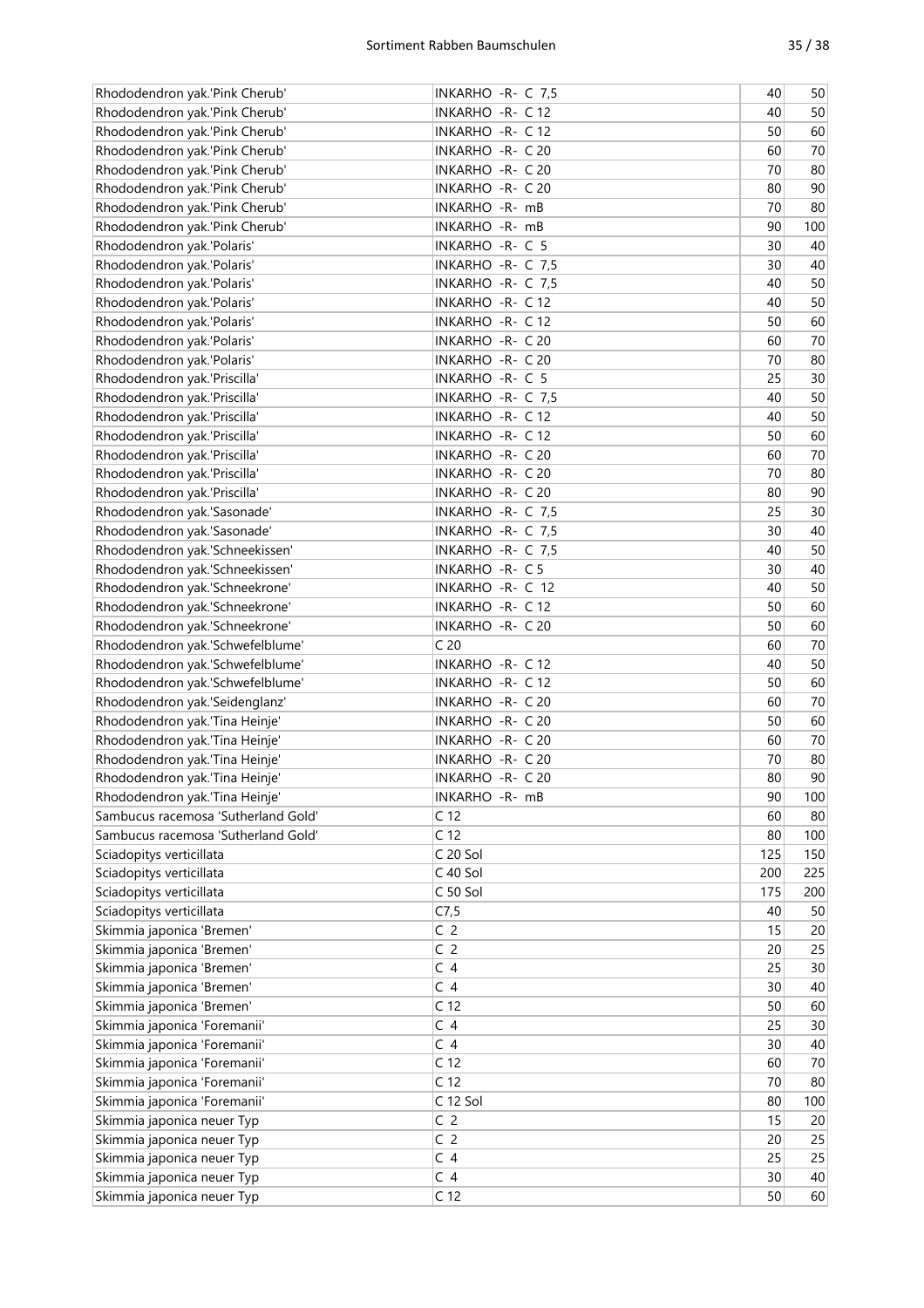| Skimmia japonica neuer Typ                             | C <sub>20</sub>                            | 70  | 80       |
|--------------------------------------------------------|--------------------------------------------|-----|----------|
| Skimmia japonica 'Rubella'                             | C <sub>2</sub>                             | 15  | 20       |
| Skimmia japonica 'Rubella'                             | C <sub>2</sub>                             | 20  | 25       |
| Skimmia japonica 'Rubella'                             | C <sub>4</sub>                             | 25  | 30       |
| Skimmia japonica 'Rubella'                             | C <sub>4</sub>                             | 30  | 40       |
| Skimmia japonica 'Veitchii'                            | C <sub>2</sub>                             | 20  | 25       |
| Skimmia japonica 'Veitchii'                            | C <sub>4</sub>                             | 25  | 30       |
| Skimmia japonica 'Veitchii'                            | C <sub>4</sub>                             | 30  | 40       |
| Skimmia japonica 'Veitchii'                            | C <sub>20</sub>                            | 50  | 60       |
| Skimmia japonica 'Veitchii'                            | C <sub>20</sub>                            | 70  | 80       |
| Skimmia japonica 'Veitchii'                            | Sol C 20                                   | 80  | 100      |
| Skimmia japonica 'Veitchii'                            | Sol C 20                                   | 100 | 125      |
| Skimmia reevesiana 'Fata Morgana'                      | $C$ 7,5                                    | 50  | 60       |
| Skimmia reevesiana 'Fata Morgana'                      | C <sub>20</sub>                            | 60  | 70       |
| Spiraea japonica 'Little Princess'                     | C <sub>3</sub>                             | 30  | 40       |
| Tamarix parviflora                                     | C <sub>3</sub>                             | 60  | 100      |
| Taxus baccata                                          | Kugel C 40                                 | 60  | 70       |
| Taxus baccata                                          | Kugel C 5                                  | 35  | 40       |
| Taxus baccata 'Fastigiata Aureomarginata'              | mB <sub>4xv</sub>                          | 70  | 80       |
| Taxus baccata 'Fastigiata Aureomarginata'              | Sol 5xv mDb                                | 100 | 120      |
| Taxus baccata 'Fastigiata Robusta'                     | C <sub>50</sub> Sol                        | 180 | 200      |
| Taxus baccata 'Fastigiata Robusta'                     | C 90 Sol                                   | 250 | 275      |
| Taxus baccata 'Fastigiata Robusta'                     | C 90 Sol                                   | 300 | 350      |
| Taxus baccata 'Fastigiata Robusta'                     | mB <sub>4xv</sub>                          | 90  | 100      |
| Taxus baccata 'Fastigiata Robusta'                     | Sol 5xy mDb                                | 100 | 120      |
| Taxus baccata 'Fastigiata Robusta'                     | Sol 5xv mDb                                | 160 | 180      |
| Taxus baccata 'Fastigiata Robusta'                     | Sol 6xv mDb                                | 180 | 200      |
| Taxus baccata 'Fastigiata Robusta'                     | Sol 6xv mDb                                | 200 | 225      |
| Taxus baccata 'Fastigiata Robusta'                     | Sol 6xv mDb                                | 225 | 250      |
| Taxus baccata 'Fastigiata Robusta'                     | Sol 6xv mDb                                | 250 | 275      |
| Taxus baccata 'Fastigiata Robusta'                     | Sol 6xv mDb                                | 275 | 300      |
| Taxus baccata 'Repandens'                              | C <sub>2</sub>                             | 25  | 30       |
| Taxus baccata 'Repandens'                              | C <sub>3</sub>                             | 30  | 40       |
| Taxus cuspidata 'Nana'                                 | C 60Bonsai                                 | 70  | 80       |
| Thuja occidentalis 'Danica'                            | C <sub>2</sub>                             | 15  | 20       |
| Thuja occidentalis 'Danica'                            | C <sub>3</sub>                             | 20  | 25       |
|                                                        | C <sub>4</sub>                             | 25  | $30\,$   |
| Thuja occidentalis 'Danica'                            | Sta C 5                                    | 50  |          |
| Thuja plicata 'Whipcord'                               | Krone mehrj. Sth.<br>C <sub>3</sub>        | 20  |          |
| Thujopsis dolabrata 'Mini'<br>Trochodendron aralioides | C <sub>12</sub>                            | 60  | 30<br>80 |
| Trochodendron aralioides                               | C <sub>12</sub>                            |     |          |
| Trochodendron aralioides                               | $C$ 7,5                                    | 80  | 100      |
|                                                        |                                            | 50  | 60       |
| Tsuga canadensis                                       | $C$ 40                                     | 175 | 200      |
| Tsuga canadensis                                       | ha 4xv mDb Krone 100-120                   | 120 |          |
| Tsuga canadensis                                       | Sta C 40 Höhe 175-200 Krone mehrj.<br>Sth. | 100 |          |
| Tsuga canadensis                                       | Sta C 40 Höhe 200-225 Krone mehrj.<br>Sth. | 120 |          |
| Tsuga canadensis 'Nana'                                | C <sub>3</sub>                             | 25  | 30       |
| Tsuga canadensis 'Nana'                                | C <sub>3</sub>                             | 30  | 40       |
| Tsuga canadensis 'Pendula'                             | Bonsai 4xv mDb                             | 175 | 200      |
| Tsuga canadensis 'Pendula'                             | C <sub>20</sub>                            | 100 | 125      |
| Tsuga canadensis 'Pendula'                             | $C$ 20 Sol                                 | 125 | 150      |
| Tsuga canadensis 'Pendula'                             | mB 3xv                                     | 80  | 100      |
| Tsuga canadensis 'Pendula'                             | mB 3xv                                     | 100 | 125      |
| Tsuga canadensis 'Pendula'                             | Sol 4xv mDb                                | 125 | 150      |
| Vaccinium corymb.'Berkeley'                            | $C$ 7,5                                    | 40  | 60       |
| Vaccinium corymb.'Berkeley'                            | $C$ 7,5                                    | 60  | 80       |
| Vaccinium corymb.'Berkeley'                            | C <sub>12</sub>                            | 60  | 80       |
| Vaccinium corymb.'Berkeley'                            | C <sub>20</sub>                            | 100 | 125      |
| Vaccinium corymb.'Berkeley'                            | C <sub>20</sub>                            | 125 | 150      |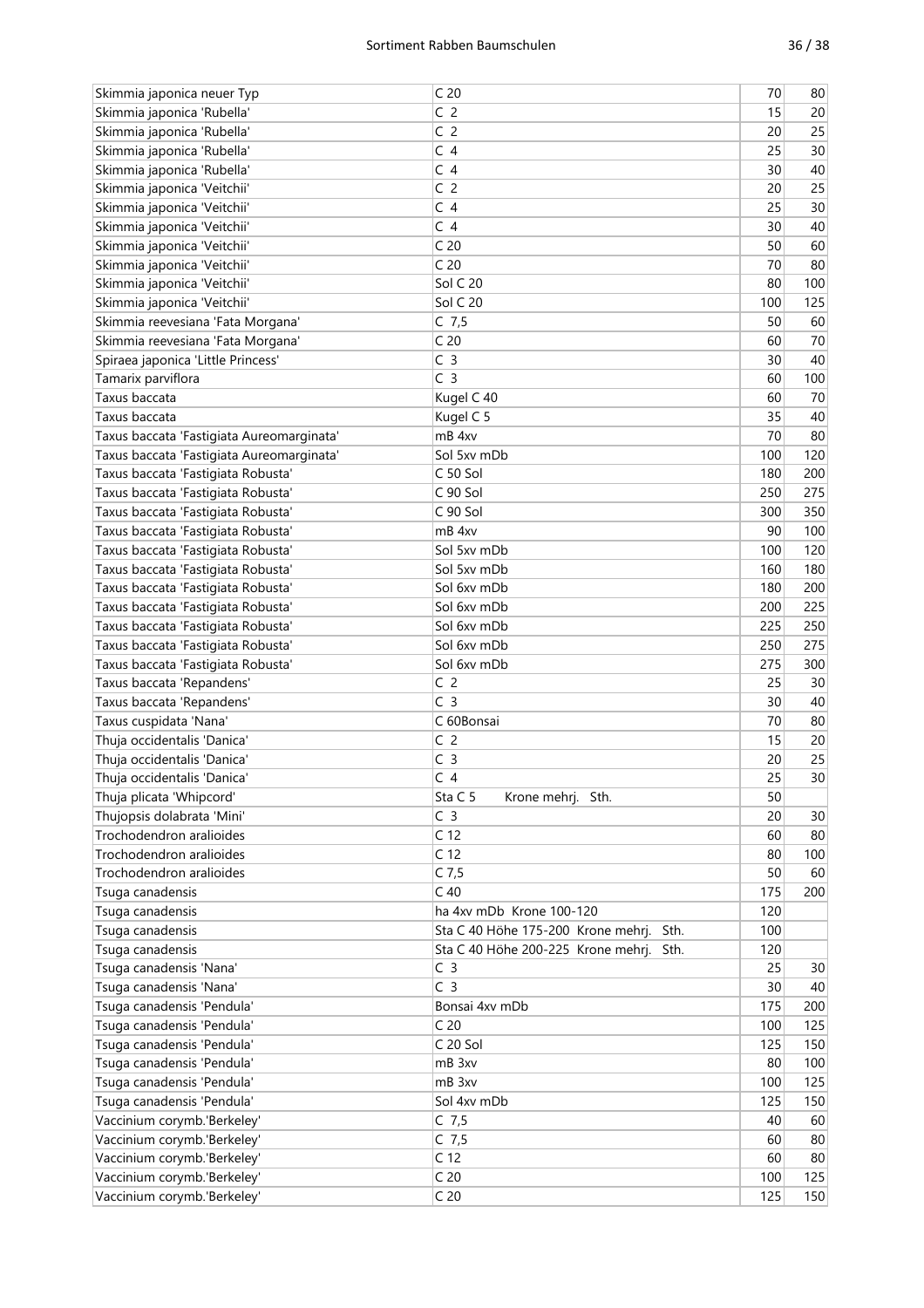| Vaccinium corymb.'Berkeley'   | $C$ 7,5         | 80  | 100 |
|-------------------------------|-----------------|-----|-----|
| Vaccinium corymb.'Bluecrop'   | $C$ 7,5         | 40  | 60  |
| Vaccinium corymb.'Bluecrop'   | $C$ 7,5         | 60  | 80  |
| Vaccinium corymb.'Bluecrop'   | C <sub>20</sub> | 125 | 150 |
| Vaccinium corymb.'Bluecrop'   | C15             | 100 | 125 |
| Vaccinium corymb.'Bluecrop'   | C7,5            | 80  | 100 |
| Vaccinium corymb.'Duke'       | $C$ 7,5         | 40  | 60  |
| Vaccinium corymb.'Duke'       | C <sub>12</sub> | 60  | 80  |
| Vaccinium corymb.'Duke'       | C <sub>20</sub> | 100 | 125 |
| Vaccinium corymb.'Elisabeth'  | $C$ 7,5         | 40  | 60  |
| Vaccinium corymb.'Elisabeth'  | $C$ 7,5         | 60  | 80  |
| Vaccinium corymb.'Elisabeth'  | C <sub>12</sub> | 60  | 80  |
| Vaccinium corymb.'Elisabeth'  | C <sub>20</sub> | 100 | 125 |
| Vaccinium corymb.'Elisabeth'  | C7,5            | 80  | 100 |
| Vaccinium corymb.'Goldtraube' | $C$ 7,5         | 40  | 60  |
|                               |                 |     |     |
| Vaccinium corymb.'Goldtraube' | $C$ 7,5         | 60  | 80  |
| Vaccinium corymb.'Goldtraube' | C <sub>12</sub> | 80  | 100 |
| Vaccinium corymb.'Goldtraube' | C <sub>15</sub> | 125 | 150 |
| Vaccinium corymb.'Goldtraube' | C <sub>20</sub> | 100 | 125 |
| Vaccinium corymb.'Goldtraube' | C <sub>20</sub> | 125 | 150 |
| Vaccinium corymb.'Hardyblue'  | C <sub>12</sub> | 60  | 80  |
| Vaccinium corymb.'Hardyblue'  | C7,5            | 80  | 100 |
| Vaccinium corymb.'Jersey'     | $C$ 7,5         | 40  | 60  |
| Vaccinium corymb.'Jersey'     | $C$ 7,5         | 60  | 80  |
| Vaccinium corymb.'Jersey'     | C <sub>12</sub> | 60  | 80  |
| Vaccinium corymb.'Jersey'     | C <sub>12</sub> | 80  | 100 |
| Vaccinium corymb.'Jersey'     | C <sub>20</sub> | 100 | 125 |
| Vaccinium corymb.'Northland'  | $C$ 7,5         | 40  | 60  |
| Vaccinium corymb.'Northland'  | $C$ 7,5         | 60  | 80  |
| Vaccinium corymb.'Northland'  | C <sub>12</sub> | 60  | 80  |
| Vaccinium corymb.'Northland'  | C <sub>20</sub> | 100 | 125 |
| Vaccinium corymb.'Patriot'    | $C$ 7,5         | 40  | 60  |
| Vaccinium corymb.'Patriot'    | C <sub>12</sub> | 60  | 80  |
| Vaccinium corymb.'Patriot'    | C <sub>20</sub> | 100 | 125 |
| Vaccinium corymb.'Patriot'    | C7,5            | 80  | 100 |
| Vaccinium corymb.'Puru'       | $C$ 7,5         | 40  | 60  |
| Vaccinium corymb.'Puru'       | C <sub>12</sub> | 60  | 80  |
| Vaccinium corymb.'Puru'       | C <sub>20</sub> | 100 | 125 |
| Vaccinium corymb.'Puru'       | C <sub>20</sub> | 125 | 150 |
| Vaccinium corymb.'Reka' -R-   | $C$ 7,5         | 40  | 60  |
| Vaccinium corymb.'Reka' -R-   | C <sub>12</sub> | 60  | 80  |
| Vaccinium corymb.'Reka' -R-   | $C$ 7,5         | 80  | 100 |
| Viburnum burkwoodii           | C <sub>5</sub>  | 40  | 60  |
| Viburnum burkwoodii           | C <sub>5</sub>  | 60  | 80  |
| Viburnum burkwoodii           | C 12 Sol        | 80  | 100 |
| Viburnum burkwoodii           | C 12 Sol        | 100 | 125 |
| Viburnum carlcephalum         | C <sub>5</sub>  | 60  | 80  |
| Viburnum carlesii 'Aurora'    | C <sub>5</sub>  | 30  | 40  |
| Viburnum carlesii 'Aurora'    | C <sub>12</sub> | 80  | 100 |
| Viburnum carlesii 'Aurora'    | $C$ 7,5         | 40  | 60  |
| Viburnum carlesii 'Aurora'    | $C$ 7,5         | 60  | 80  |
| Viburnum davidii              | C <sub>3</sub>  | 15  | 20  |
| Viburnum davidii              | C <sub>3</sub>  | 20  | 25  |
| Viburnum davidii              | C 20 Sol        | 100 | 125 |
| Viburnum juddii               | C <sub>12</sub> | 60  | 80  |
| Viburnum juddii               | C <sub>5</sub>  | 40  | 60  |
| Viburnum opulus 'Roseum'      | C <sub>5</sub>  | 40  | 60  |
| Viburnum opulus 'Roseum'      | C <sub>5</sub>  | 60  | 80  |
|                               |                 |     |     |
| Viburnum plicatum 'Watanabe'  | $C$ 10          | 50  | 60  |